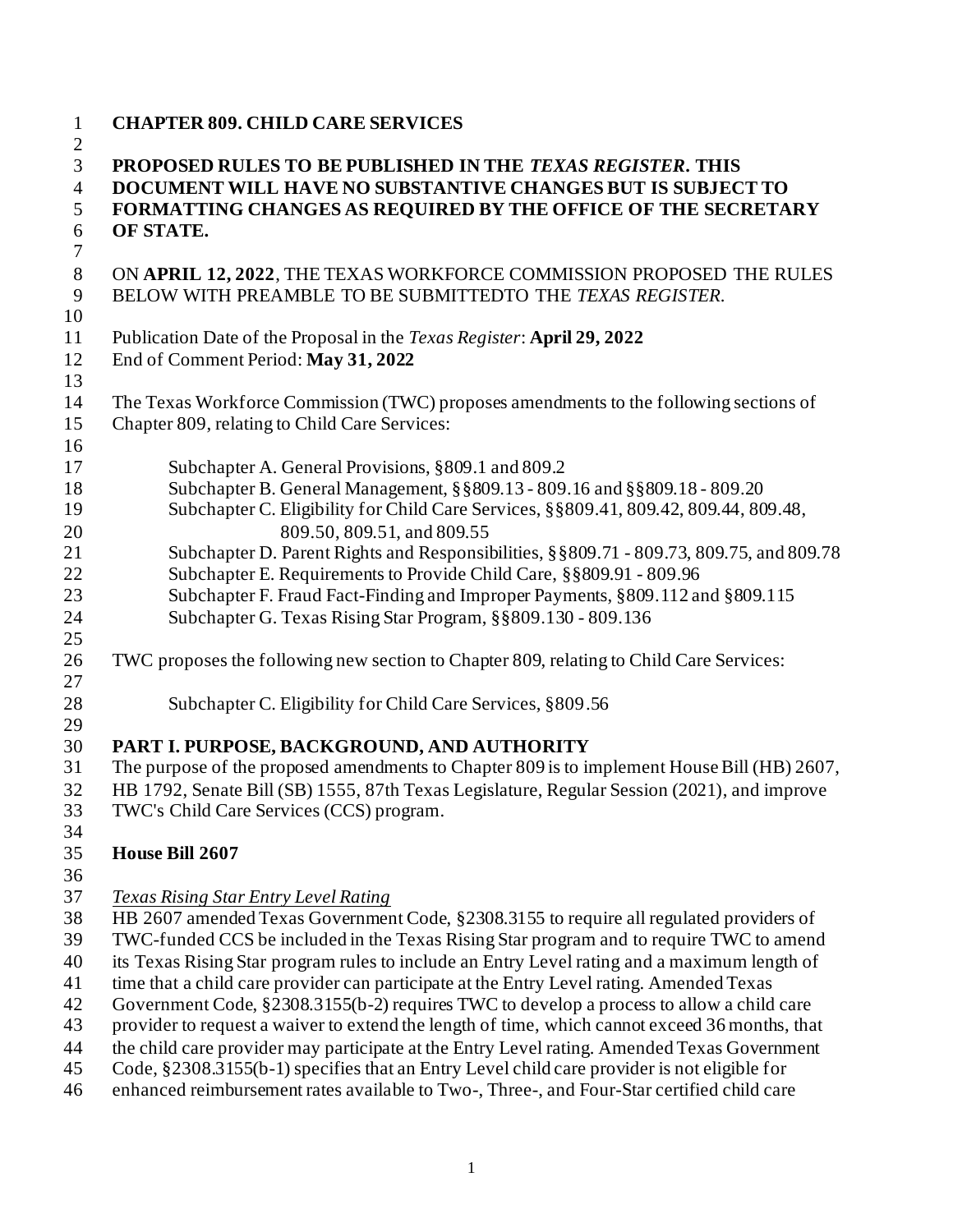providers. Prior to the enactment of HB 2607, TWC's three-member Commission (Commission) amended Chapter 809 in January 2021 to adopt a Pre-Star child care provider designation and a requirement that all regulated CCS child care providers achieve that designation. The Commission is repealing the Pre-Star designation and replacing it with the legislatively mandated Texas Rising Star Entry Level designation. *Mandatory Texas Rising Star Participation and Enhanced Reimbursement Rates* Because amended Texas Government Code, §2308.3155(a) makes Texas Rising Star mandatory for regulated CCS providers, the new statutory language requires the definition of Texas Rising Star in §809.2 be amended to remove "voluntary" and to reflect that the program is required for CCS providers; and §809.91 be amended to require all regulated CCS providers participate in Texas Rising Star. Relative providers are not required to participate in Texas Rising Star and will continue to operate under the current rules for relative providers set forth in §809.91. Additionally, because the Entry Level rating is intended to be a temporary designation and not eligible for enhanced reimbursement rates, the definition of a Texas Rising Star provider in §809.2 is amended to distinguish Entry Level child care providers from "certified" child care providers, reserving Texas Rising Star "certification" only for certifications at the Two-, Three-, and Four-Star level. Also, amended Texas Government Code, §2308.3155(b-1) clarifies that providers at the Entry Level designation are not eligible for the enhanced rate, thus requiring that §809.20 be amended to include that only "certified" Texas Rising Star providers receive the enhanced reimbursement rate. To implement the requirements of HB 2607, Subchapter G, Texas Rising Star Program is amended to include an Entry Level designation within the Texas Rising Star program. Amended Subchapter G includes the requirements to be considered for Entry Level designation based upon a child care provider's demonstration that it does not have excessive licensing findings. *Eligibility to be Considered for Entry Level Rating* Amended Texas Government Code, §2308.3155(b-1) stipulates that to qualify for the Entry Level rating, a child care provider must meet the minimum quality standards that qualify the child care provider to receive technical assistance and support under the Texas Rising Star program. Subchapter G, §809.31(b) defines the basic requirements for Entry Level designation. A regulated provider, that is, providers licensed or registered with the Texas Health and Human Services Commission's Child Care Regulation (CCR) department (including an initial permit) or regulated by the US Military, are eligible to be considered for Entry Level Eligibility. This is the

- same basic criteria that was used in the former Pre-Star designation, which is now being
- repealed. If the child care provider is eligible to be considered for the Entry Level rating, the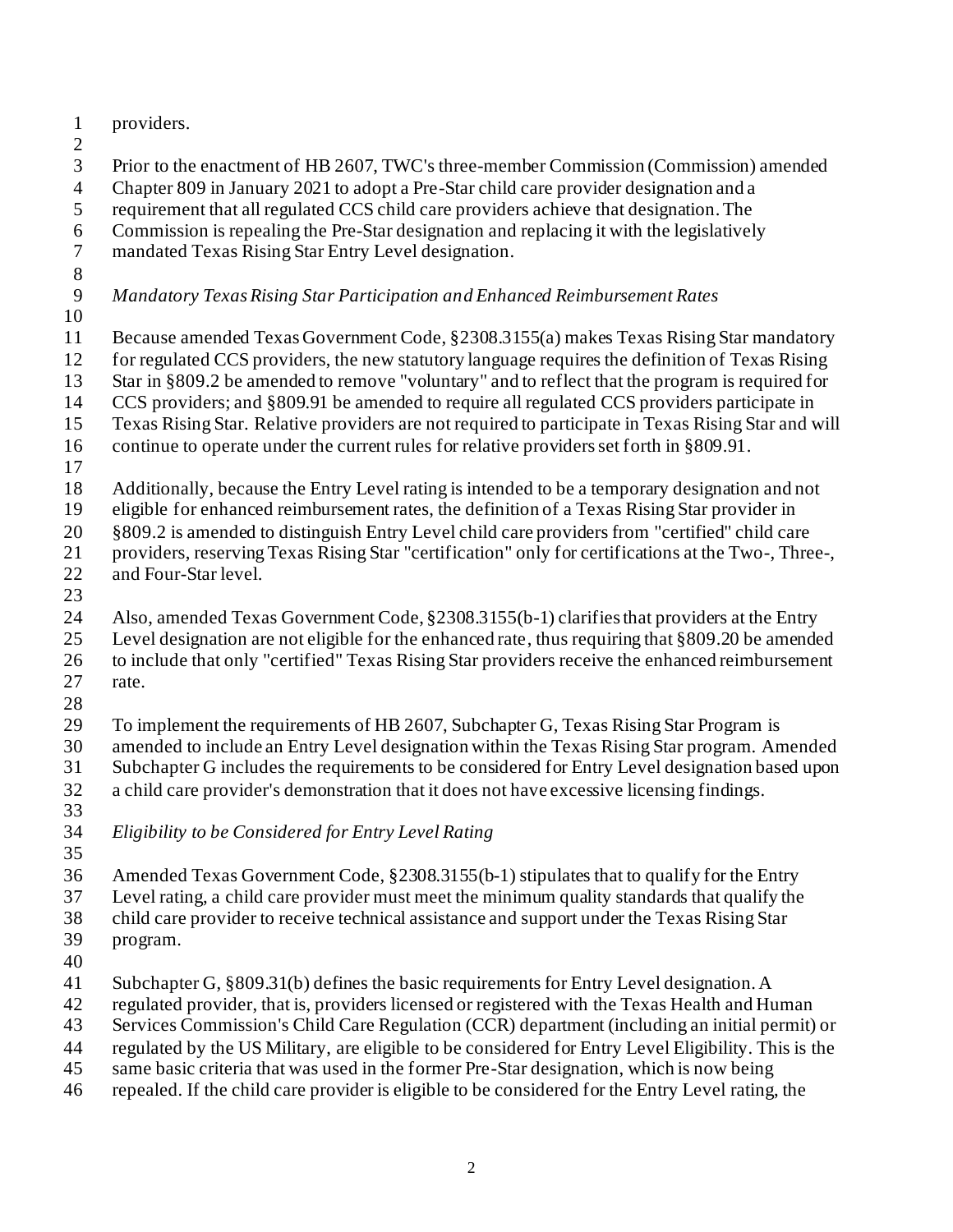child care provider will then need to meet the new proposed points threshold for high and medium-high CCR deficiencies required for the Entry Level designation; and once designated as Entry Level, will be eligible for technical assistance as required by Texas Government Code, §2308.3155(b-1). *Points Threshold for Meeting Entry Level Rating* The Commission-established criteria for Entry Level designation described below will be set forth in the Texas Rising Star Guidelines. To be designated as Entry Level, the Commission establishes a points threshold of 75 based on: --points being assigned to CCR-weighted high and medium-high deficiencies received; and --high-weighted deficiencies receiving a higher number of points (5 points each) than medium- high--weighted deficiencies (3 points each). A child care provider's most recent 12-month CCR licensing history will be reviewed. Providers with initial permits or providers with fewer than 12 months of licensing history will be reviewed based on all available CCR licensing history. *Time Limits for Entry Level Rating*  Amended Texas Government Code, §2308.3155(b-1) requires the Commission to establish, by rule, the maximum length of time a CCS provider can be at the Entry Level rating. The Commission amends Chapter 809 to establish a 24-month maximum time frame a CCS provider could be at the Entry Level designation. The CCS provider must achieve Texas Rising Star certification of at least the Two-Star level within the 24-month period, unless the provider requests, and TWC approves, a waiver extension as allowed by amended Texas Government Code, §2308.3155(b-2). All CCS providers must meet Entry Level requirements, and once designated as Entry Level, will have a maximum of 24 months to attain star-level certification in Texas Rising Star. Entry Level providers will be reviewed for Texas Rising Star certification after their first 12 months. If an Entry Level provider is not certified as Texas Rising Star at that time, the provider will receive up to two six-month extensions as follows: --During the first six months, providers will continue to receive CCS referrals. --If a provider requires a second six-month extension, the provider may not receive any new family CCS referrals. The intent of not allowing new family referrals during the last six months of the 24-month period is to minimize the likelihood that children are placed in a facility that ultimately fails to meet Texas Rising Star certification. This approach recognizes the importance of stable child care to children's healthy development. Children who were previously referred may continue to be served during the last six-month extension period. The Commission notes that Entry Level providers can be assessed for certification at any time if they meet eligibility and screening requirements. At minimum, each Entry Level provider will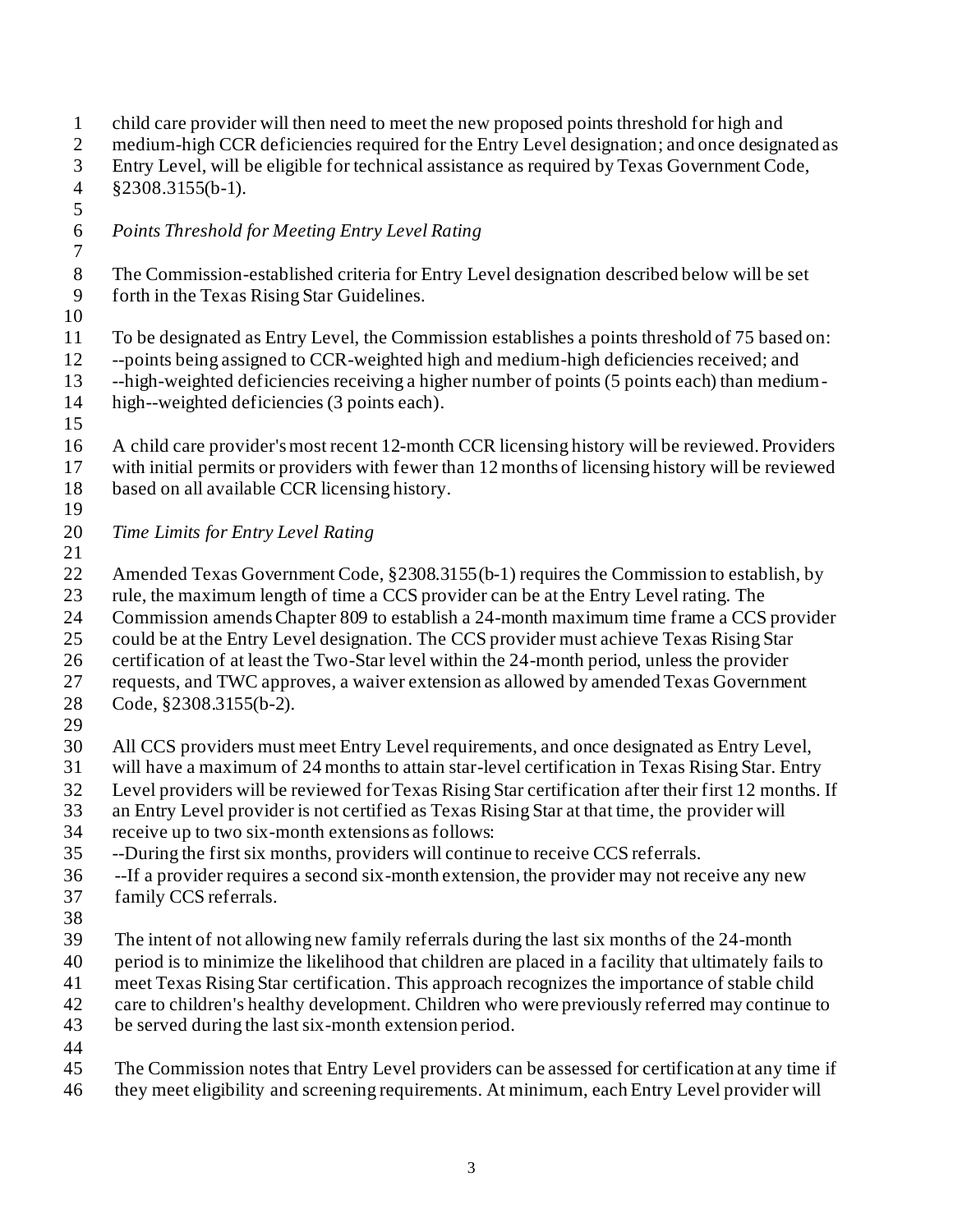- be screened at 12 months to determine eligibility for assessment.  $\frac{2}{3}$  *Entry-Level for Current CCS Providers* For providers that have existing agreements with Local Workforce Development Boards (Boards) to provide child care services, but do not meet the points threshold for Entry Level designation upon implementation of these rules, TWC will provide a period of six months in order for these providers to meet Entry Level requirements. If a current CCS provider fails to attain at least Entry Level status after six months, the provider will no longer be an eligible CCS provider and may apply for Entry Level designation at a later date. *Criteria for the Entry-Level Extension Waiver* Texas Government Code, §2308.3155(b-2) allows for up to an additional 36 months for a provider to remain at Entry Level and directs the Commission to establish the criteria for approving this Entry Level extension waiver. Amended Texas Government Code, §2308.3155(b- 2) requires that the rules specify that approved waivers must not exceed 36 months. The Commission amends Chapter 809 and establishes the following criteria for an Entry Level extension waiver. The provider must be: --located in a child care desert (as defined in Texas Labor Code, §302.0461(b)(2)(A)(i), and in amended §809.2); or serving an underserved population as determined by the Agency; --unable to meet the certification requirements due to a declared emergency/disaster; or --unable to meet the certification requirements due to conditions that are outside the provider's control. An underserved population could include limited availability of infant capacity or care for children with disabilities. *Texas Rising Star Providers on Suspension Status* Under the current rules, there is no requirement that a Texas Rising Star provider become recertified following the loss of certification. However, amended Texas Government Code, §2308.3155(b-1) requires that CCS providers must meet Texas Rising Star certification. Because state statute requires providers participating in the CCS program to be certified as Texas Rising Star, a provider that has CCR screening or noncompliance issues may temporarily drop below a Two-Star level and fall into a new category of being a certified provider, but with a suspended certification status. Providers placed on suspension status must continue to meet Entry Level requirements and be recertified within 12 months of being placed on suspension status. The provider will not be able to receive enhanced rates while on suspension status or be eligible for Entry Level designation. Providers on suspension status will be eligible to request a reassessment after six months
- following the start of the suspension status if they meet certification eligibility and screening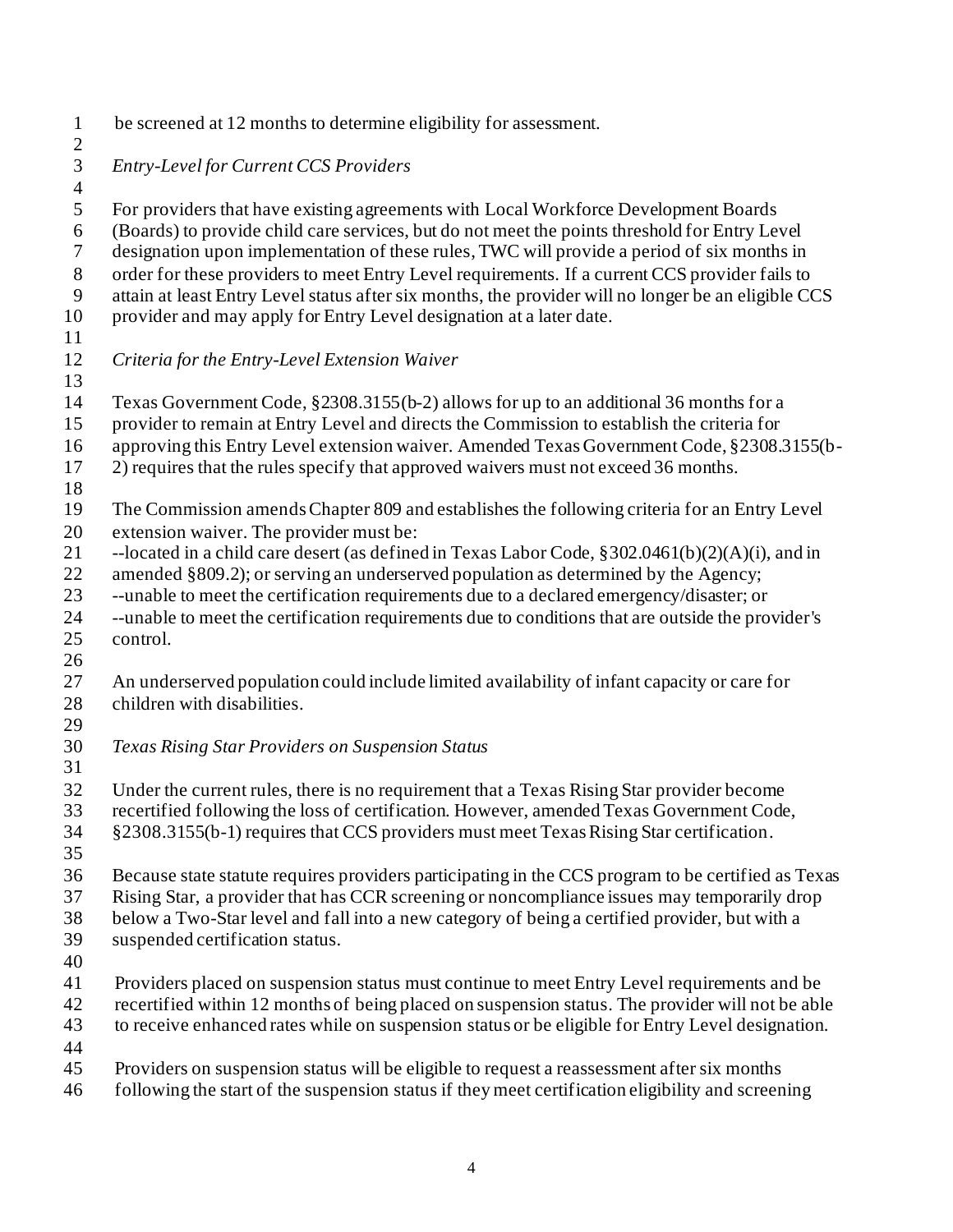requirements. If the provider is not eligible to request a reassessment or is not certified at least at 2 the Two-Star level by the sixth month of the suspension, the provider will not receive new family referrals during the remainder of the suspension period. However, TWC may approve the provider to accept new family referrals if the provider is located in a child care desert or serves an underserved population. The Commission notes that providers on suspension status can be assessed for certification at any time after the initial six months of suspension status in which they meet certification eligibility and screening requirements. Texas Rising Star providers on suspension status and not achieving recertification by the end of the 12-month period are not eligible to provide TWC-funded child care services, are not eligible for Entry Level designation, and must subsequently meet Texas Rising Star certification eligibility and screening requirements in order to provide CCS. *Prekindergarten Partnerships* HB 2607 also amended Texas Labor Code, §302.00436 to require Boards to inform the local school districts and open-enrollment charter schools in the local workforce development area (workforce area) regarding opportunities to partner with child care providers in the Boards' workforce areas to expand access to and provide facilities for prekindergarten (pre-K) programs. Pursuant to Texas Labor Code, §302.00436 the Commission amends §809.14 (Coordination of Child Care Services) to require Boards to inform the local school districts/open-enrollment charter schools of opportunities to partner with child care providers to expand access to and provide facilities for pre-K programs. The Commission also approved, with one-time stimulus funding, the hiring of local TWC staff to serve as a resource to support, expand, and enhance pre-K partnership settings that will focus on informing and engaging potential partners, and supporting and navigating the formalization of partnerships. During the time of this stimulus-funded TWC pre-K partnership initiative, this will allow for a collaborative approach, with the Boards, in meeting the requirements of HB 2607 and the needs of the community. *Contracted Slots Reporting Requirements* Finally, HB 2607 amended Texas Labor Code, §302.0461(d) to change the Board reporting requirements for contracted providers from every six months to every 12 months. On September 9, 2021, TWC issued Workforce Development (WD) Letter 19-21, which included the new 12- month reporting requirement. The Commission amends §809.96 (Contracted Slots Agreements) to change the Board reporting requirements for contracted providers from every six months to every 12 months. **House Bill 1792** *Statewide Texas Rising Star Assessors* HB 1792 amended Texas Government Code, §2308.3155 to require TWC to competitively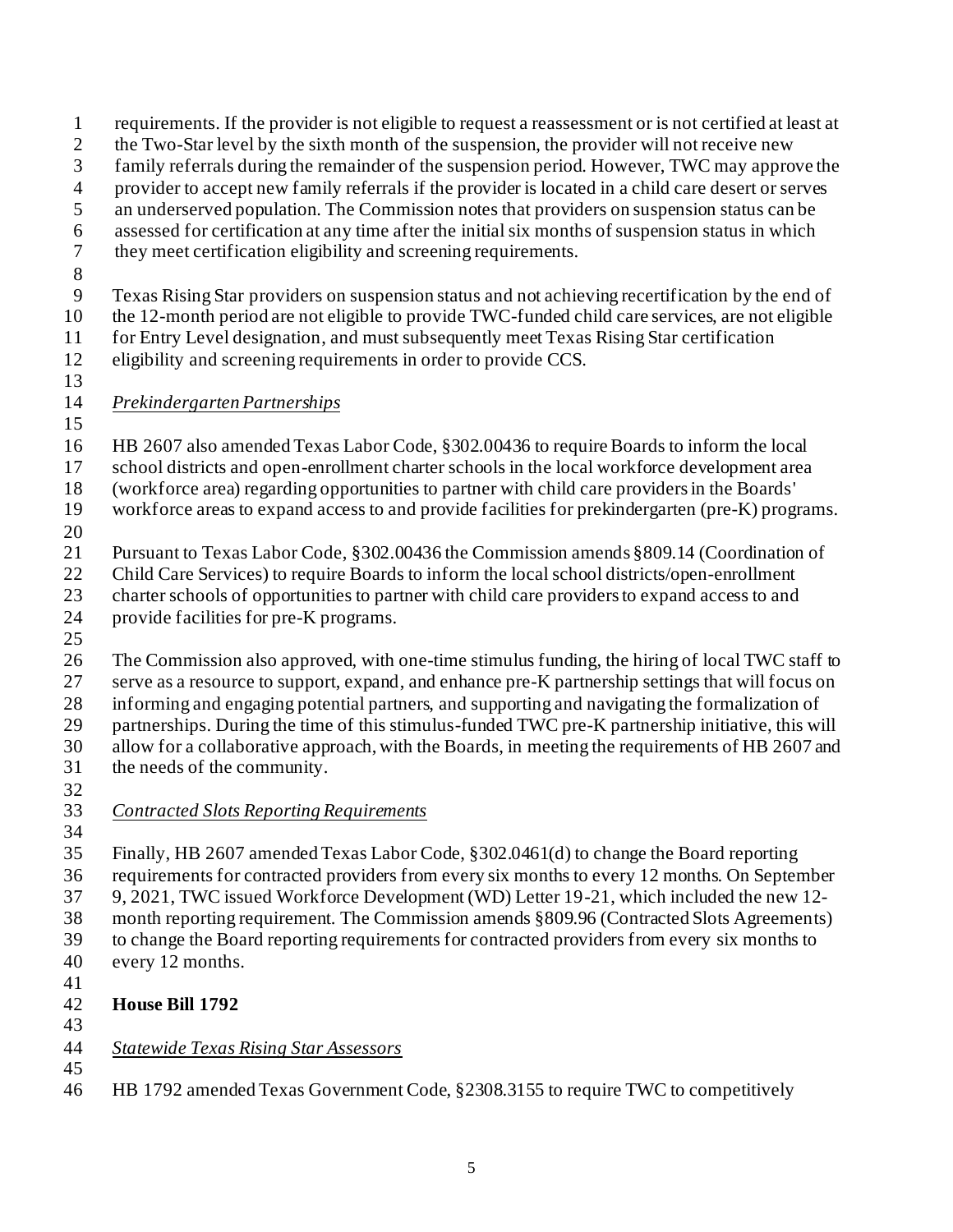- procure a single entity to oversee a statewide roster of qualified assessors to evaluate child care
- providers participating in the Texas Rising Star program during the initial certification process
- and at any other time during the child care provider's participation in the program.
- 
- Amended Texas Government Code, §2308.3155(d) requires amendments to Chapter 809,
- Subchapter G to separate the roles and responsibilities of Texas Rising Star assessments
- provided by the single statewide entity and mentoring services provided by Boards, as well as
- qualifications specific to assessors and mentors.
- 
- Specifically, §809.134 is amended to specify that both the Boards and TWC's designated
- assessment entity shall ensure that Texas Rising Star staff:
- --meet the background check requirements; and
- --complete the Texas Rising Star standards training, as described in the Texas Rising Star Guidelines.
- 
- The amended rules also specify that Boards ensure mentoring staff meet requirements for:
- --minimum education;
- --work experience requirements; and
- --attaining mentor microcredentialing, as described in the Texas Rising Star Guidelines.
- 
- The amended rules specify that TWC's designated Texas Rising Star assessment entity ensure
- that assessors attain and maintain the Texas Rising Star Assessor Certification, which will
- replace the former minimum education and experience requirements for assessors.
- 
- Under current rules, Boards are allowed to have staff members who act as both mentors and assessors, as long as the staff does not mentor and assess the same child care provider. With the separation of assessors into a single entity, the amended rules continue this separation of duties to address situations in which an individual may be under contract with or be employed by a Board for mentoring services as well as under contract or employed by the single entity to conduct Texas Rising Star assessments, to ensure that no conflict of interest exists during the
- assessment process.
- 
- However, the Commission expects that communication and coordination among mentors and
- assessors continue. The contract with TWC's designated Texas Rising Star assessment entity will
- include specifications for communication with mentors, and TWC's contract with Boards will
- include requirements for coordination with assessors.
- 
- Additionally, current rule language places the responsibility regarding child care provider
- requests for a reconsideration of the child care provider's Texas Rising Star assessment on
- Boards. The amended rules continue the reconsideration practice but will require TWC's
- designated Texas Rising Star assessment entity, rather than the Boards, have a procedure for
- child care providers that request a reconsideration of their certification based on an assessment.
- **Senate Bill 1555**
- 
- *Age Groups for Reimbursement*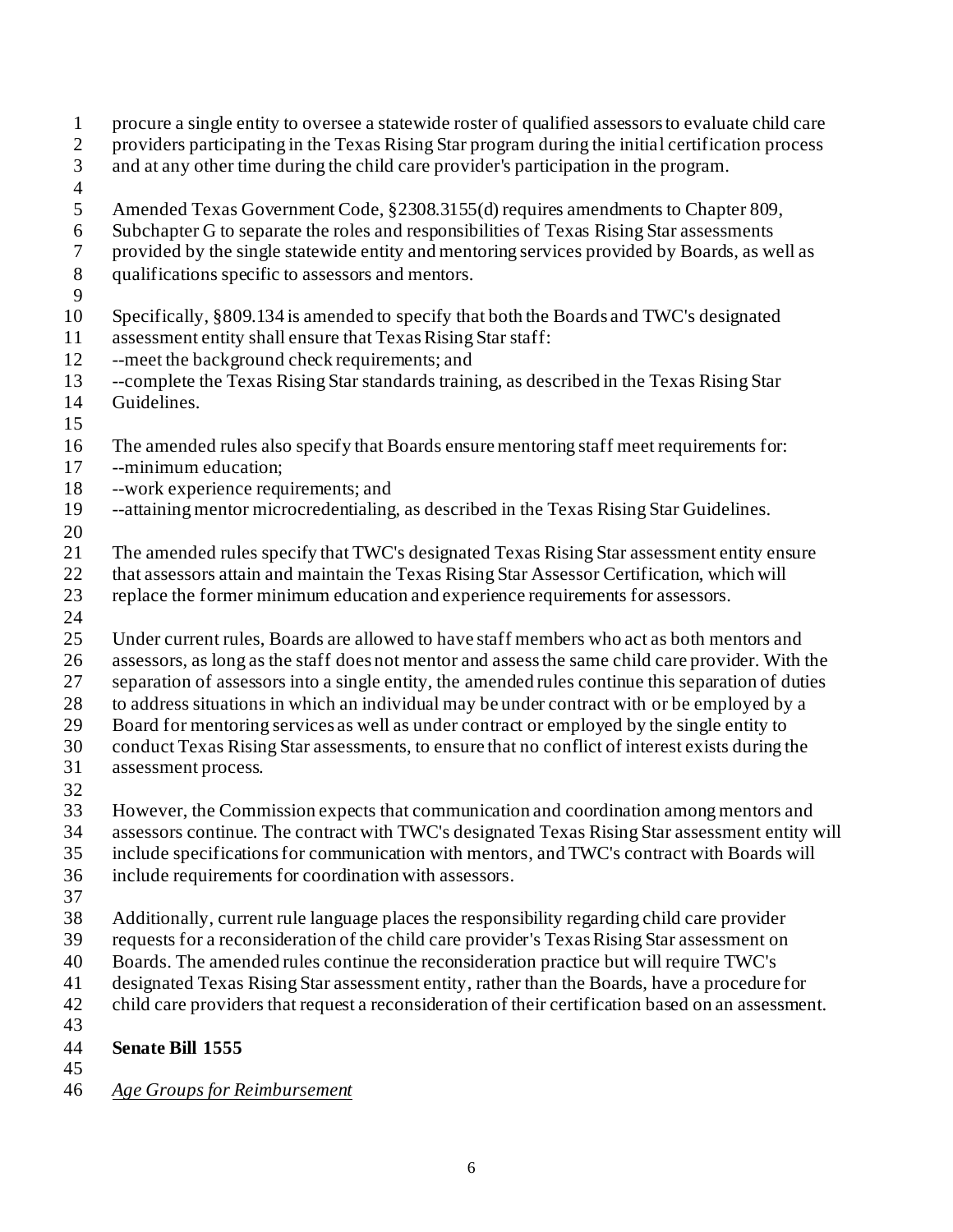- 
- SB 1555 amended Texas Government Code, §2308.315 to require Boards to establish graduated
- reimbursement rates that align TWC's age groups with CCR ratios and group sizes and to require
- higher rates in age groups with the lowest child-to-caregiver ratios. SB 1555 stipulates that the
- reimbursement rates must be in place no later than December 1, 2023.
- 
- The former §809.20 requires Boards to have maximum reimbursement rates for the following
- age groups:
- --Infants ages 0 through 17 months;
- --Toddlers ages 18 through 35 months;
- --Preschool ages 36 through 71 months; and
- --School ages 72 months and older.
- The Commission amends §809.20 (Maximum Provider Reimbursement Rates) to require Boards
- to have maximum reimbursement rates that align with the CCR age groups for a Licensed Child
- Care Center (LCCC), as defined in 40 TAC §746.1601 and §746.1609. The new age groups will
- also be applied to licensed and registered homes. The new age groups are as follows:
- --Infants ages 0 through 11 months;
- --Infants ages 12 through 17 months;
- --Toddlers ages 18 through 23 months;
- --Toddlers age 2 years;
- --Preschool age 3 years;
- --Preschool age 4 years;
- --Preschool age 5 years; and
- --School ages 6 through 13 years.
- 
- In accordance with §809.20(a), which requires Boards to establish maximum reimbursement
- rates at or above a level established by the Commission and in accordance with state regulations,
- TWC will issue guidance requiring Boards to establish rates that are graduated to provide higher
- rates for the age groups with the lowest child-to-caregiver ratios as established in CCR
- regulations, pursuant to amended Texas Government Code, §2308.315.
- 
- Amended Texas Government Code, §2308.315 requires TWC to supply any demographic data
- needed by the Board to establish the rates. TWC supplies market rates, through the annual
- Market Rate Survey (MRS), for the previously defined age groups as a benchmark to assist
- Boards in establishing maximum reimbursement rates. TWC is working with the MRS contractor
- to ensure that the contractor can collect and analyze market rates based on the CCR age groups,
- and these rates will be included in the next MRS due in June 2022.
- 
- Additionally, implementing SB 1555 will require TWC's child care information system to align with the new age groups.
- 
- TWC is planning to replace the child care information system, The Workforce Information
- System of Texas (TWIST), with a new Child Care Case Management System (CCCMS). TWC
- 45 will include the changes to implement SB 1555 in the requirements for the new CCCMS,
- scheduled to be completed in 2023.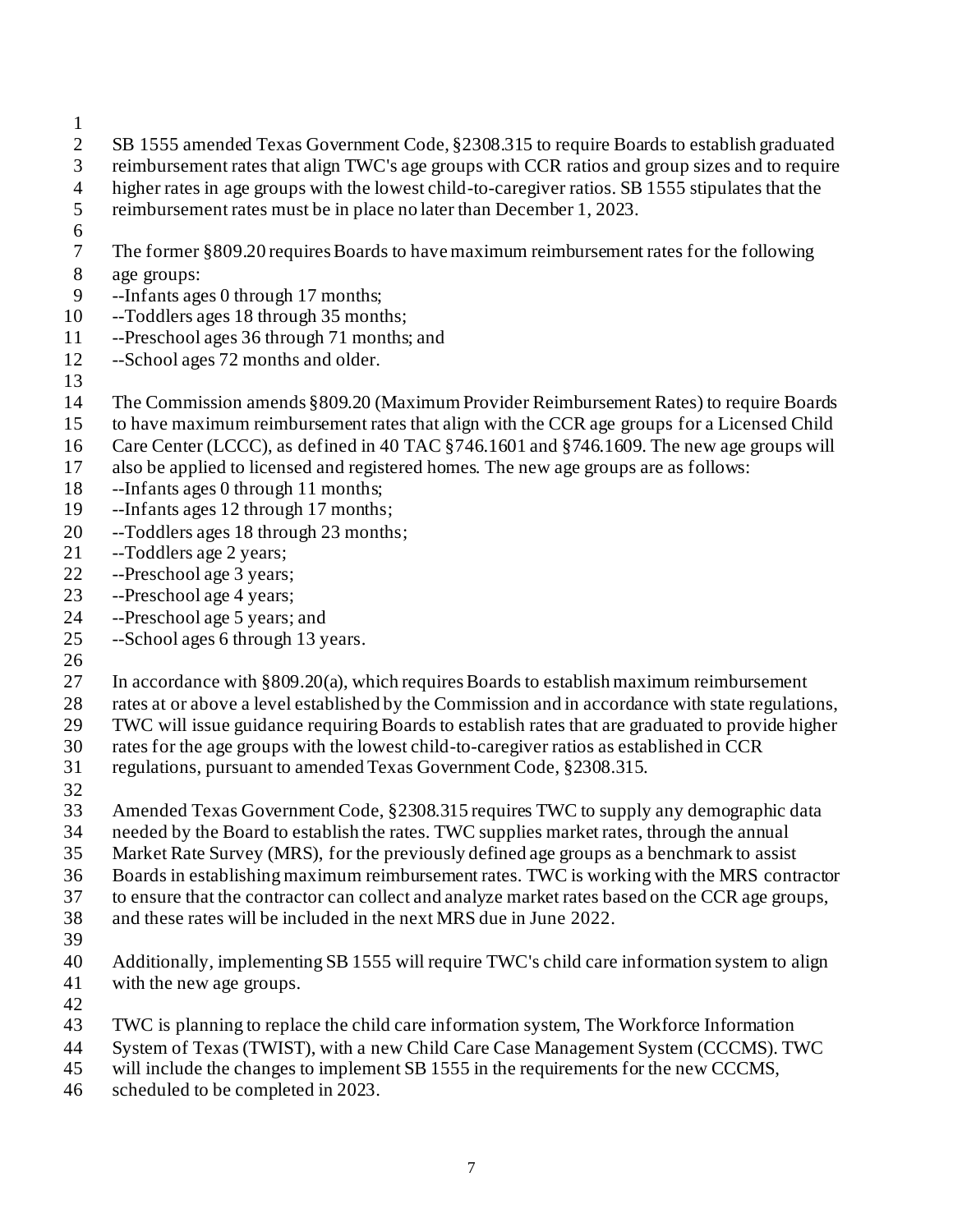- 
- The authors of SB 1555 recognized that implementation would require time for TWC to collect
- and analyze market rates data and make necessary information technology changes. As such, SB
- 1555 stipulates that implementation of the bill should be no later than December 1, 2023.
- 
- The Commission makes the provisions of the amended rules regarding age-group reimbursement rates effective on October 1, 2023, to align with the Board Contract Year 2024.
- 

## **Rule Amendments for Program Improvements**

- 
- Additionally, the Commission, with input from stakeholders, identified potential amendments to
- Chapter 809 for program improvements that will:
- --standardize statewide policies for service delivery consistency;
- --streamline the list of Board policy requirements;
- --codify the current TWC waiver to allow job search at initial eligibility;
- --update language regarding automated attendance reporting;
- --strengthen child care provider payment requirements to align with the industry practice of prospective payments;
- --include federal reporting requirements for providers charging parents above the parent share of
- cost (PSoC), if allowed by the Board; and
- --make technical changes and clarifications.
- 
- *Statewide Policies for Service Delivery Consistency*
- 

 Chapter 809 allows Boards to establish policies for various aspects of the Child Care Services program, and those policies vary greatly among the 28 Boards.

 To provide greater consistency in child care service delivery throughout the state, particularly for the management of waiting lists, assessing the PSoC, and general eligibility requirements, the Commission is amending Chapter 809 to provide standard eligibility requirements statewide and

 ensure greater efficiency in service delivery for the following policy areas. 

*Statewide Waiting List Management*

 Section 809.18 requires Boards to maintain a list of parents waiting for child care services due to the lack of funding or lack of providers. The section requires Boards to have a policy that sets the frequency in which the parent information is updated and maintained on the waiting list. Board policies for requiring a parent to contact the Board to keep the child on the waiting list vary by

- Board and range from 30 to 180 days. This wide range in waiting list maintenance policies
- creates statewide inconsistencies in the accuracy of the number of children waiting for child care
- services.
- The Commission amends §809.18 to require Boards to contact parents with children on the
- waiting list every three months and to remove the child from the waiting list if the parents
- indicate that child care services are no longer required or if they do not respond to the Board
- regarding the continued need for child care services.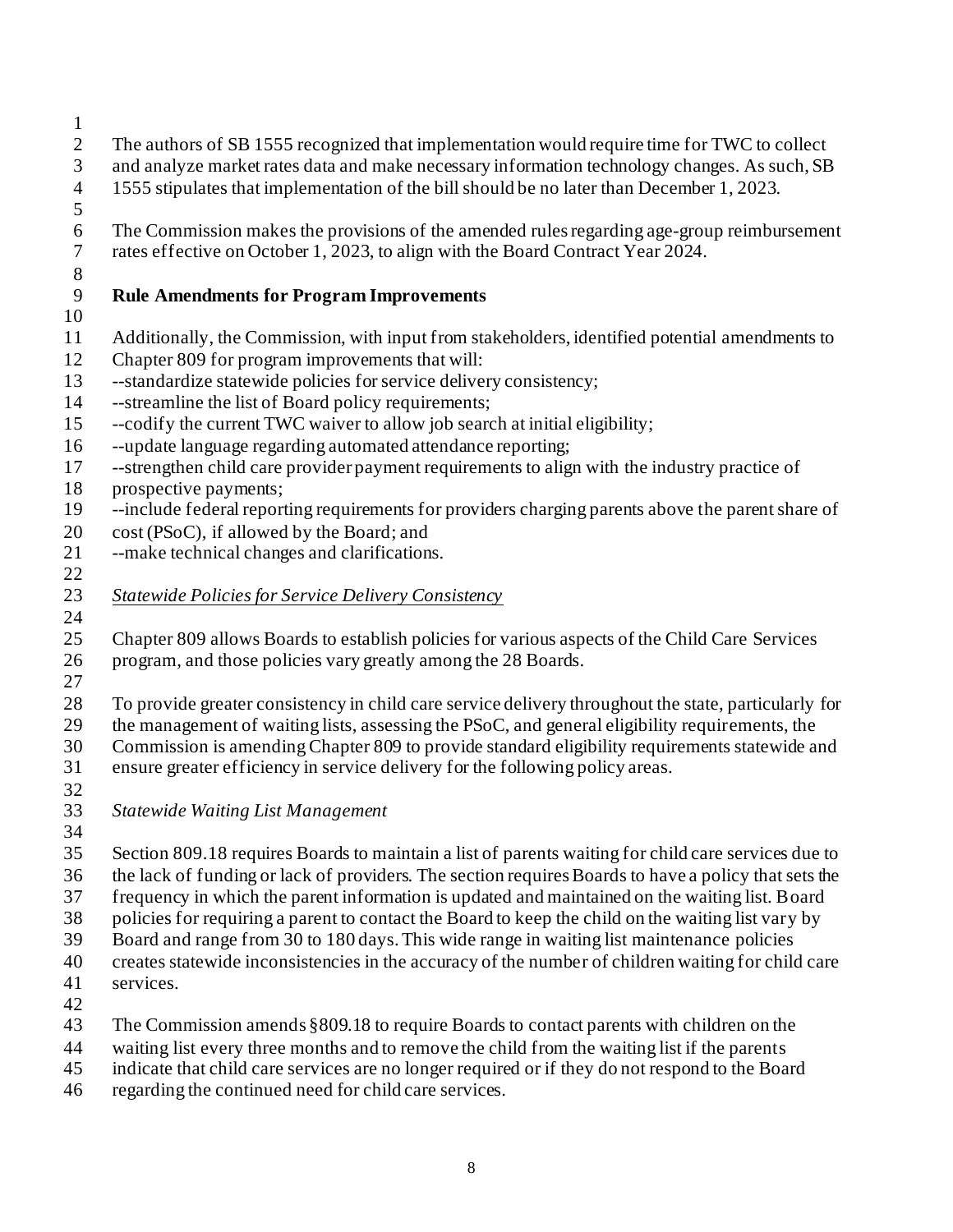As mentioned previously, TWC is planning to replace the child care information system in TWIST with a new CCCMS. The new CCCMS, scheduled to be completed in 2023, will have the ability to automate the process for contacting parents regarding the waitlist status. The Commission makes the provisions of the amended rules regarding contacting parents with children on the waiting list effective on October 1, 2023. *Statewide Parent Share of Cost Assessment* Federal Child Care Development Fund (CCDF) regulations at 45 CFR §98.45(k) require Lead Agencies to "establish, and periodically revise, by rule, a sliding fee scale(s) for families that receive CCDF." Regulations also require that the sliding fee scales must be based on income and family size, affordable, and not be a barrier to a family receiving assistance. The sliding fee scale should be designed in a manner that gradually increases the percent of family income the parent pays as the income increases. Although not a regulatory requirement, federal guidance suggests that the sliding fee scale not exceed 7 percent of the family income. Current §809.19 requires Boards to establish PSoC amounts based on the federal requirements. The PSoC is established based upon family income and family size. Board sliding fee scales vary greatly among the workforce areas. For example: --For a family at the lowest income range (10 percent state median income (SMI)/33 percent federal poverty guidelines (FPG)) with a family size of three and \$600 monthly income, Board sliding scales range from 1.6 percent to 8.2 percent of the family income. --For a family in the mid-income range (55 percent SMI/150 FPG) with a family size of three and \$3,288 monthly income, Board scales range from 4.3 percent to 9.5 percent. --For a family at the highest income range (85 percent SMI) with a family size of three and \$5,081 monthly income, Board scales range of 2.3 percent to 9.8 percent. Board policies also vary greatly on additional amounts that may be added to the PSoC for each additional child in care. Additionally, TWC's former standard sliding scale requires Boards to have a static PSoC amount within nine established income ranges. If the family income changes, but remains within the income range, then the PSoC will not change. This methodology was established prior to the requirement for the PSoC to remain stable within the 12-month eligibility period and was designed to minimize the impact on the PSoC of relatively small changes in income. However, the disadvantage of this methodology is that once the family income crosses an income range, the increased PSoC could be greater than the income amount increase, resulting "mini-cliffs" that create relatively substantial increases in the percent of income a family pays if a family experiences small increases in income. The Commission amendsChapter 809 to create a consistent statewide policy on PSoC assessments that would allow for greater consistency in ensuring that the PSoC amount is affordable and would be aligned more closely with the percentage of the family income. The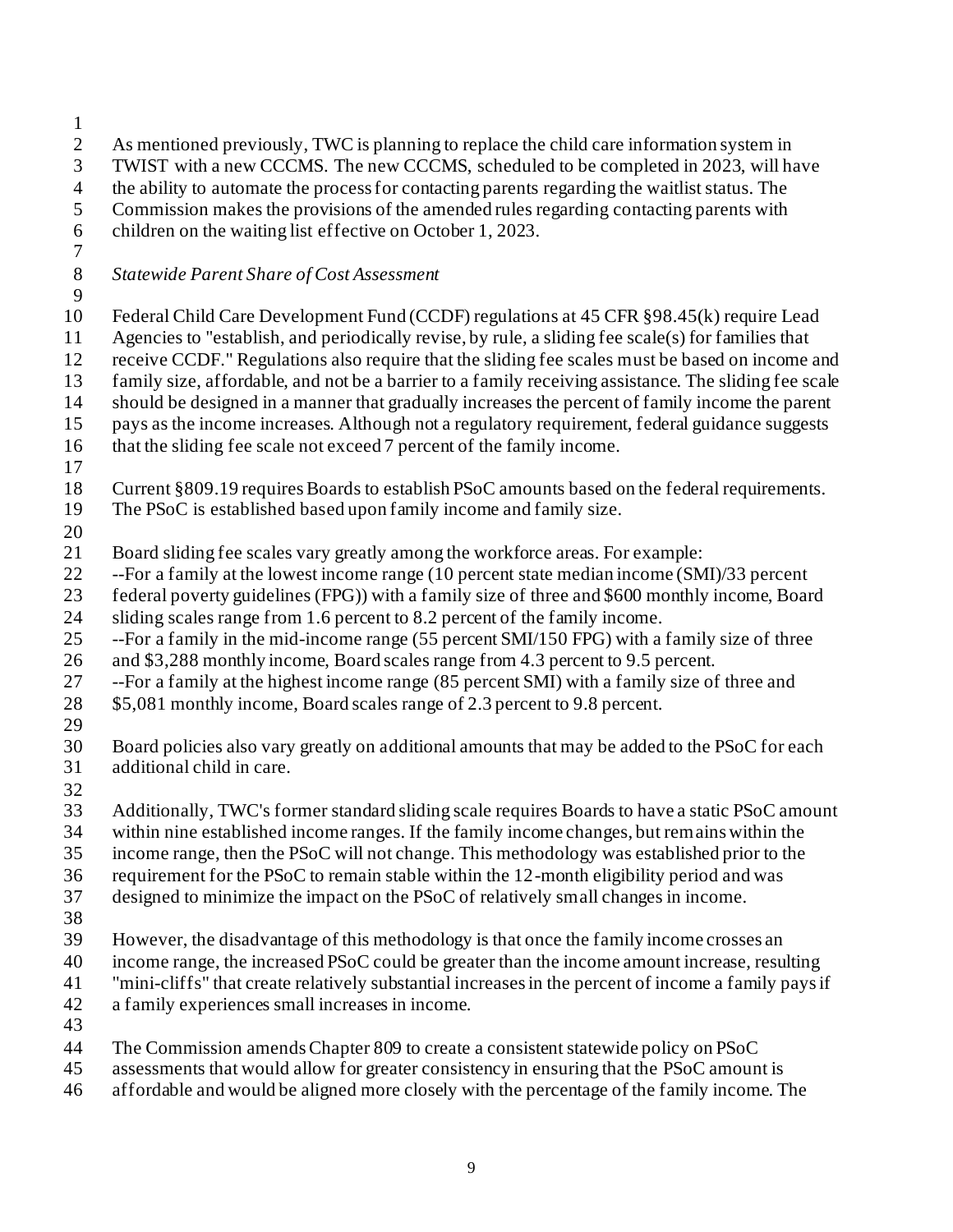|                | policy:                                                                                           |
|----------------|---------------------------------------------------------------------------------------------------|
| 2              | --standardizes the PSoC assessment to provide a sliding-fee scale that could start from 2 percent |
| 3              | to 3.5 percent of family income and gradually increase as the family income increases, but does   |
| $\overline{4}$ | not exceed 7 percent of the family income for one child in care; and                              |
| 5              | --allows for a lower incremental increased percentage of the family income for families and for   |
| 6              | each additional child in care.                                                                    |
| 7              |                                                                                                   |
| 8              | The former PSoC assessments led to variances in the amount charged to parents among               |
| 9              | workforce areas, including among workforce areas with similar demographics, income levels,        |
| 10             | and cost of living levels. The new statewide policy for PSoC assessments will standardize the     |
| 11             | percentage of income a parent pays, limited to 7 percent of the family income, and will create    |
| 12             | greater consistency in PSoC.                                                                      |
| 13             |                                                                                                   |
| 14             | The Commission acknowledges that the new statewide PSoC standard will require substantial         |
| 15             | changes to the child care automated system. As mentioned previously, TWC is planning to           |
| 16             | replace the child care information system in TWIST with the new CCCMS. TWC will include           |
| 17             | the changes to the PSoC in the requirements for the new CCCMS, scheduled to be completed in       |
| 18             | 2023.                                                                                             |
| 19             |                                                                                                   |
| 20             | The Commission makes the provisions of the amended rules regarding the statewide PSoC             |
| 21             | effective on October 1, 2023, to align with the Board Contract Year 2024.                         |

*Statewide Income and Activity Eligibility Requirements*

Chapter 809, Subchapter C (Eligibility for Child Care Services) establishes general statewide

eligibility requirements that reflect the eligibility requirements in the CCDF regulations.

However, within the general requirements, Boards have some flexibility to place additional

requirements for eligibility. For example, the rules require that family income cannot exceed the

federal income limits of 85 percent of the SMI. However, the rules also allow Boards to have

lower income limits. Currently, five Boards have income limits lower than 85 percent of the

SMI. Similarly, TWC rules require that parents must participate in work, job training, or

education activities for 25 hours a week (50 hours for a dual-parent family), but Boards are

allowed to place higher hourly activity requirements on families. Currently, only one Board has

activity requirements greater than the minimum requirements in rule.

The Commission amends Chapter 809 to create a consistent statewide policy to:

--implement a standard income eligibility limit of 85 percent of the SMI; and

--require that parents must participate in work, job training, or education activities for 25 hours a

- week (50 hours for a dual-parent family).
- 

 *Statewide Policy on Child Care during Education* 

- Boards place varying restrictions on providing child care for parents pursuing certain types of
- education and degrees, and how Boards determine a parent is making progress in achieving
- education and job training completions. For example, five Boards specifically allow child care
- services while a parent is pursuing postgraduate degrees, while five other Boards do not specify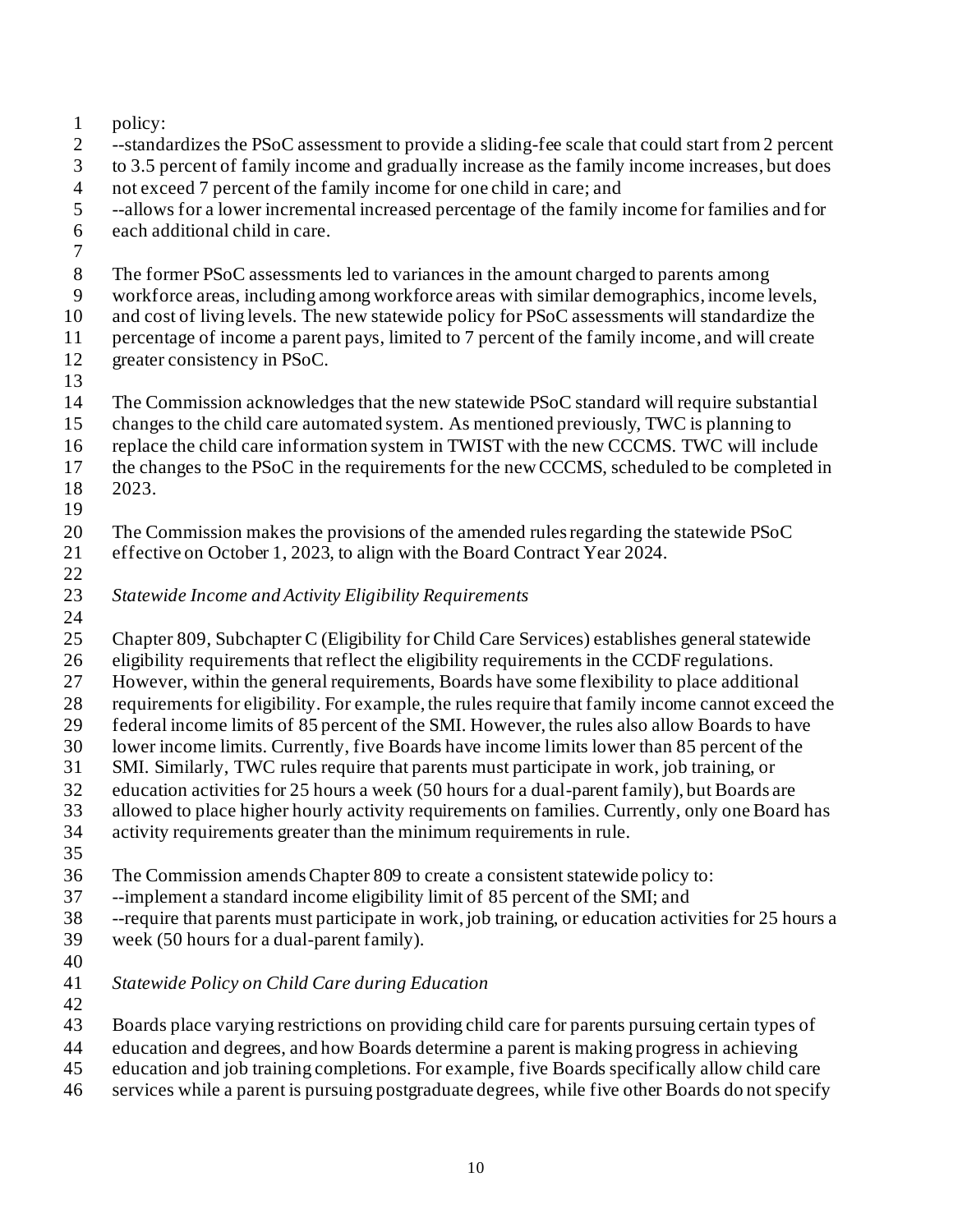- if advanced degrees are allowed, and 16 Boards specifically state that child care services while
- pursuing a postgraduate degree are not allowed.
- 
- Additionally, the time limits for receiving child care services while participating in education activities vary greatly by Board. Time limits range from 48 months to a maximum of 96 months for all postsecondary education. Time limits also vary according to the type of education pursued. For example, Boards allow from 60 months to 72 months for a bachelor's degree, and from 24 months to 48 months for a certification program. The Commission amendsChapter 809 to create a consistent statewide policy regarding child care while the parent is in education activities. The rules establish a cumulative total of 60 months for 12 parents to participate in CCS while enrolled full-time in: --high school; --a Certificate of High School Equivalency program; or --an undergraduate degree program. The Commission notes that this limit applies to parents enrolled full-time in the education programs and are meeting the participation requirements only through education hours. The Commission also notes that the cumulate 60-month limit does not need to be consecutive months, but it does include cumulative months enrolled in any of the education programs above. The Commission also notes that the amended rules remove postgraduate degrees from the definition of an educational program, thus, removing the inclusion of postgraduate enrollment in counting education activity hoursfor child care services eligibility. This creates a consistent policy followed by a majority of Boards. As mentioned previously, 16 Boards specifically state in policy that child care services while pursuing a postgraduate degree are not allowed. Finally, §809.2(1) currently requires Boards to establish a policy to determine how a parent is making progress toward successful completion of an education program or job training program. Currently, Board policies vary widely regarding attendance requirements, GPA, and consideration for an education or training program's requirements specific requirements. The Commission amends the definition of attending a job training or educational program to establish a statewide policy that "making progress toward successful completion" of a job training or education program is demonstrated through continued enrollment in the training or educational program. This policy is intended to streamline and standardize the verification that the parent is making progress toward completion of the program. *Statewide Policies on Children with Disabilities* CCDF regulations at 45 CFR §98.20(a)(1)(ii) allows Lead Agencies to serve children with disabilities up to the age of 19 and §809.41(a)(1)(B) gives this flexibility to Boards. Currently, 27 Boards provide child care services for children with disabilities up to age 19. The Commission amendsChapter 809 to create a consistent statewide policy to have children with disabilities up to age 19 eligible for child care services.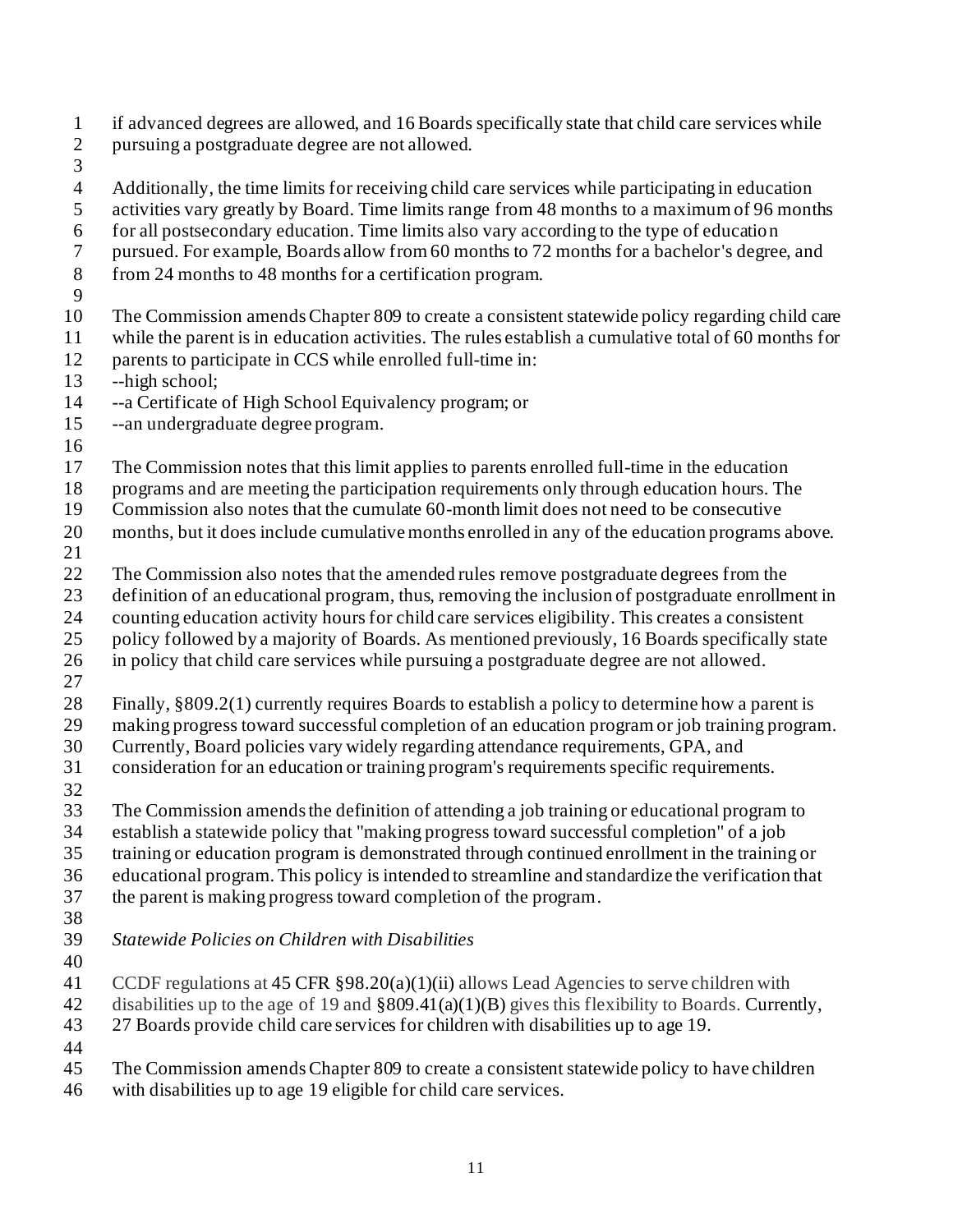*Streamline Rules on Board-Required Policies, and Remove Operational Procedures* The Commission amends §809.13 to remove the list in subsection (c) of required Board policies as the required Board policies are described in other Chapter 809 sections, as well as in the Child Care Services Guide. Section 809.13(c) was created to assist Boards in identifying in one place their required policies. However, the section predated the issuance of the Child Care Services Guide, which also provides the same comprehensive list of required Board policies. The Commission notes that the requirement that Boards have policies formerly listed in §809.13(c) has not changed in other sections of the rules. This change simply removes repeating these requirements in §809.13(c). *Allowing Job Search for Initial Eligibility* The Commission proposes new §809.56, Child Care during Initial Job Search. Under federal Child Care Development Block Grant (CCDBG) regulation 45 CFR §98.21(a)(2)(iii), states may initially qualify a family for assistance if the parent is seeking employment or engaging in job search and may end assistance after a minimum of three months if the parent has not found employment. However, unemployed parents who are looking for work are not initially eligible for CCS under the former §809.41(a)(3)(B). On June 15, 2021, the Commission approved a temporary waiver 24 for  $\S 809.41(a)(3)(B)$  to provide additional flexibility, allowable under federal CCDBG law and regulations, to support parents who do not meet the activity requirements when eligibility is determined. This waiver allows up to three months of child care for parents to search for work. The waiver expires on October 1, 2022. On June 30, 2021, TWC issued guidance to the Boards in WD Letter 13-21, regarding eligibility for child care during the initial job search period. The Commission amends §809.2 to include job search in the definition of working and adds new §809.56 in Subchapter C (Eligibility for Child Care Services) for job search child care with provisions consistent with the guidance issued in WD Letter 13-21, specifically: --A parent, including a parent in a dual-parent family, is eligible for child care services if at initial eligibility determination the family does not meet the minimum participation requirements for At-Risk Child Care. (Note: Parents in the CCS program who are unemployed at the time of eligibility redetermination are provided three months of continued care under §809.51(b) regarding child care during interruptions in work.) 42 --Boards must allow parents to self-attest that the family meets the requirements for job search child care, and that the family income does not exceed 85 percent of the state median income. --Child care for job search at initial eligibility is limited to three months (with the clarification in guidance that a Board may extend an initial job search period for a maximum of 30 calendar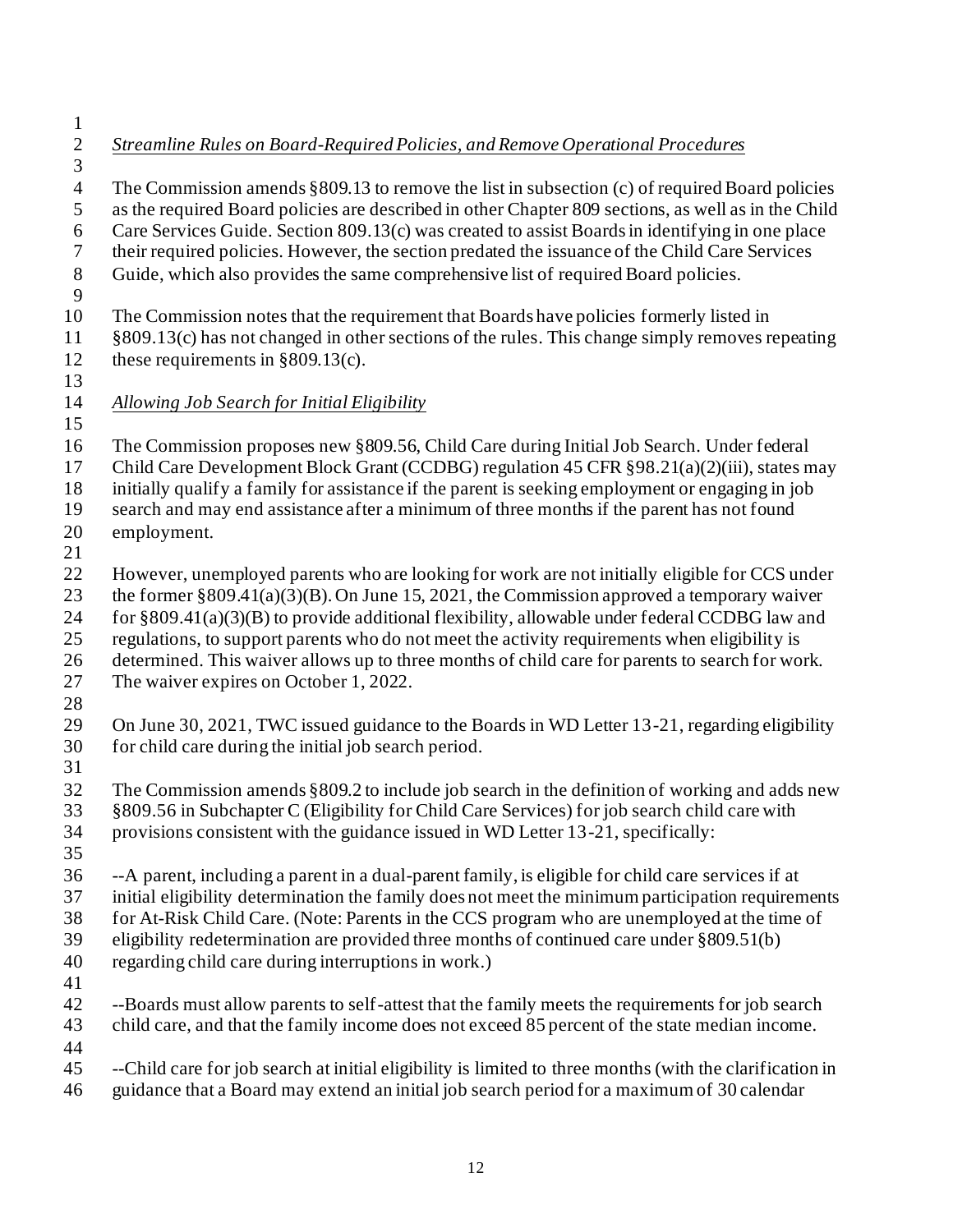| $\mathbf{1}$<br>$\overline{c}$<br>3 | days to ensure continuity of care in order to verify and determine eligibility requirements for<br>continued care). |
|-------------------------------------|---------------------------------------------------------------------------------------------------------------------|
| $\overline{4}$                      | --Total activity participation by the end of the three months must be at least 25 hours for a single-               |
| 5                                   | parent family or 50 hours per week for a dual-parent family, and must consist of a minimum of                       |
| 6                                   | 12 hours in employment for a single-parent family and 25 hours in employment for a dual-parent                      |
| $\tau$                              | family.                                                                                                             |
| $8\,$                               |                                                                                                                     |
| $\overline{9}$                      | --If the family meets the participation requirements above, within, or by the end of the three                      |
| 10                                  | months, child care services will continue for a total of 12 months, inclusive of the months in                      |
| 11                                  | initial job search.                                                                                                 |
| 12                                  |                                                                                                                     |
| 13                                  | --If the family does not meet minimum activity requirements by the end of the three months, care                    |
| 14                                  | must be terminated.                                                                                                 |
| 15                                  |                                                                                                                     |
| 16                                  | --The PSoC is initially assessed at the highest amount based on the family size and number of                       |
| 17                                  | children in care.                                                                                                   |
| 18                                  |                                                                                                                     |
| 19                                  | --The initially assessed amount will immediately be reduced to zero, which includes dual-parent                     |
| 20                                  | families in which one parent is working but the participation requirements are not met.                             |
| 21                                  |                                                                                                                     |
| 22                                  | --If the parent begins to meet participation requirements within or by the end of the job search                    |
| 23                                  | period, the PSoC must be reinstated at the initially assessed amount or the amount based on the                     |
| 24                                  | actual family income, whichever is lower.                                                                           |
| 25                                  |                                                                                                                     |
| 26                                  | Proposed §809.56 also requires that eligibility for job search child care be limited to one three-                  |
| 27                                  | month job search period within a 12-month period.                                                                   |
| 28                                  |                                                                                                                     |
| 29                                  | The Commission notes the intent of requiring the $12/25$ minimum number of activity hours in                        |
| 30                                  | employment is to emphasize employment outcomes during job search, while also allowing                               |
| 31                                  | families to meet the full 25/50 hourly requirement through a combination of employment,                             |
| 32                                  | education, and training. This policy strikes a balance between requiring job search individuals to                  |
| 33                                  | meet the activity through 100 percent employment and allowing the family to meet the full 25/50                     |
| 34                                  | requirement through a combination of employment, education, and training hours.                                     |
| 35                                  |                                                                                                                     |
| 36                                  | TWC currently has a Board Incentive Award that provides an incentive for Boards to assist                           |
| 37                                  | parents in child care job search to obtain employment. To emphasize this connection with the                        |
| 38<br>39                            | workforce delivery network, the Commission is including a requirement that a Board ensures                          |
|                                     | that the parent in child care for job search is registered in the state's labor exchange system and                 |
| 40                                  | has access to appropriate services available through the one-stop service delivery network.                         |
| 41<br>42                            | <b>Automated Attendance and Attendance Standards</b>                                                                |
| 43                                  |                                                                                                                     |
| 44                                  | TWC is conducting a procurement for a new automated attendance system. However, Chapter                             |
| 45                                  | 809 rules include several requirements that are specific to the previous automated system,                          |

particularly regarding the use of attendance cards for point-of-service devices. The type of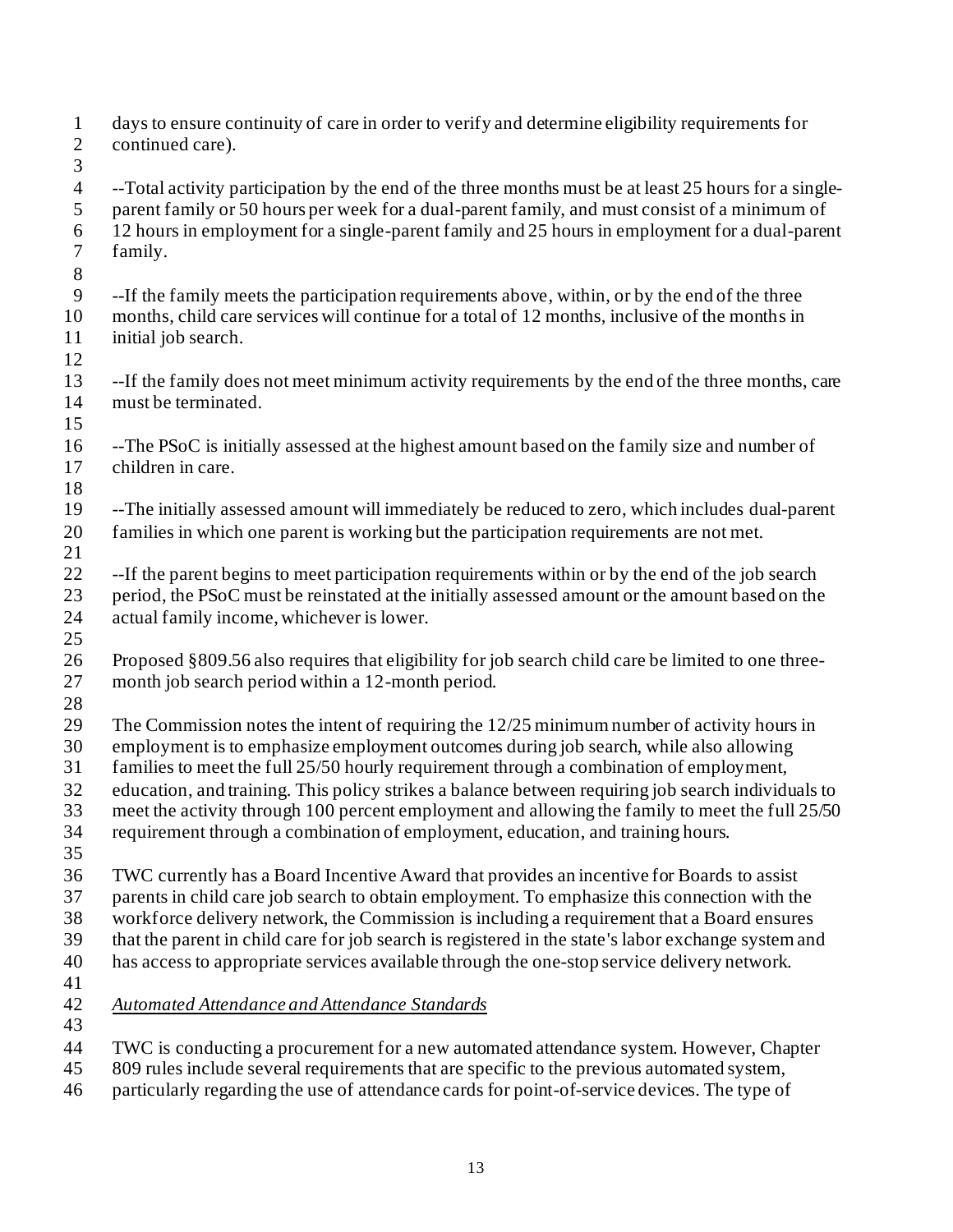- automated system and the process for recording attendance, including the use of attendance cards, has not been determined.
- 

 The Commission is amending the attendance reporting language in §809.78 (regarding parent reporting requirements), §809.95 (regarding provider reporting requirements), and §809.115 (regarding corrective actions) related to using attendance cards or other language specific to the previous system, which would allow flexibility for future automated attendance systems. *Provider Payments* CCDF regulations at 45 CFR §98.45(l) requires Lead Agencies to establish payment practices that ensure timeliness of payment and reflect generally accepted payment practices of child care providers that do receive CCDF. The regulations cite paying based on a child's enrollment rather

- than attendance and paying prospectively prior to the delivery of services.
- 
- Section 809.93(b) requires Boards to reimburse providers based on the child's enrollment rather
- than attendance; however, former rules do not allow for providers to be paid prospectively.
- Because payments are based on the enrollment authorization and not attendance, the
- Commission amends §809.93 to require Boards to pay providers on that enrollment every two
- weeks prior to the delivery of services, pursuant to 45 CFR §98.45(l).
- 
- Currently, 24 Boards reimburse providers either weekly or every two weeks. Additionally, the
- two-week prospective payment aligns with current Commission policy regarding transfers that
- includes a waiting period of two weeks before the effective date of a transfer, except in cases in
- which the provider is subject to a CCL corrective action, when the transfer is authorized by Child
- Protective Services (CPS) for a child in protective services, or on a case-by-case basis as
- determined by the Board.
- 
- The Commission acknowledges this change will require detailed operational guidance to Boards regarding reconciling payments, payment estimations, and child transfers. Additionally, paying prospectively will also require changes to the child care information systems. In order to work
- with Boards on operational details of this new policy and to include this change in the new
- CCCMS, the Commission makes the provisions of the amended rules effective on October 1,
- 2023, to align with Board Contract Year 2024.
- 
- *Providers Charging Parents the Difference between the Board Rate and the Provider Published Rate*
- 
- TWC rules at §809.92(c) prohibit providers from charging the difference to parents who are
- exempt from the PSoC (parents participating in Choices, Supplemental Nutrition Assistance
- Program Employment and Training, parents of children experiencing homelessness, and parents
- of children in protective services) and whose PSoC is calculated to be zero. However, §809.92(d)
- allows Boards to prohibit providers from charging the difference to all parents. Currently eight
- Boards allow providers to charge the difference to parents not exempt from the PSoC.
- 
- CCDF regulations at 45 CFR §98.45(b) requires Lead Agencies to ensure that their payment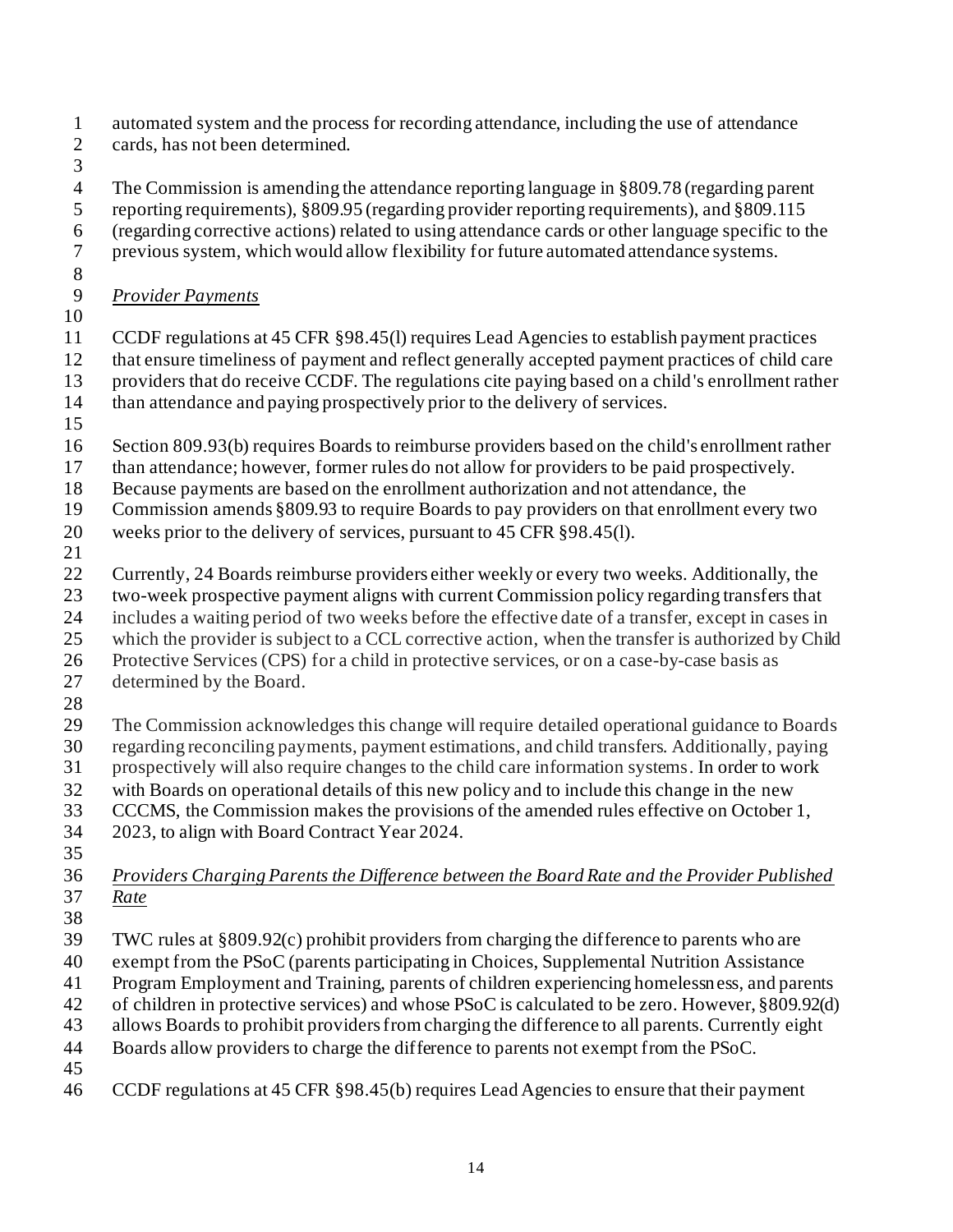- rates ensure equal access to the full range of providers that are available to parents not receiving CCDF services, and that the rates are adequate without additional amounts above the assessed PSoC for instances in which the provider's published rate exceeds the subsidy amount. CCDF regulations at 45 CFR §98.45(b)(5) requires a rationale for the policy on whether child care providers may charge additional amounts to families above the PSoC, including: --a demonstration that the policy promotes affordability and access; and --an analysis of the interaction between any such additional amounts with the required family copayments, and of the ability of subsidy payment rates to provide access to care without additional fees. Additionally, 45 CFR §98.45(d)(2) requires Lead Agencies to track the extent to which "CCDF child care providers charge amounts to families more than the required family co-payment....in instances where the provider's price exceeds the subsidy payment, including data on the size and frequency of any such payments." To align with federal CCDF requirements, the Commission amends §809.92 to require Boards that allow providers to charge parents amounts above the assessed PSoC to: --require that each month, any provider that charges a family an amount above the PSoC reports 20 the following: ----the specific families that were charged an additional amount above the PSoC; ----the frequency with which each family was charged; and ----the amount of each additional charge; --provide the rationale for the Board's policy to allow providers to charge families additional amounts above the required copayment, including a demonstration of how the policy promotes affordability and access for families; --describe the Board's analysis of the interaction between the additional amounts charged to families with the required PSoC and the ability of subsidy payment rates to provide access to care without additional fees; and According to the most recent Market Rate Survey, 5.2 percent of centers and 6.5 percent of homes charge parents the difference between the reimbursement rate and the provider published rate. Further, on August 31, 2021, the Commission approved substantial rate increases for all providers designed to ensure that the payment rates ensure equal access required by 45 CFR §98.45. This rate action could also reduce instances in which the provider's published rates are higher than Board reimbursement rates. *Rule Clarifications and Technical Amendments* The Commission also amendsthe following sections of Chapter 809 to provide clarifications of the rule provisions and technical changes: --Throughout Chapter 809 - Change Child Care Licensing (CCL) to Child Care Regulation (CCR).
- --§809.1 Specify which sections of Chapter 809 do not apply to Board child care services
- funded through non-CCDF sources.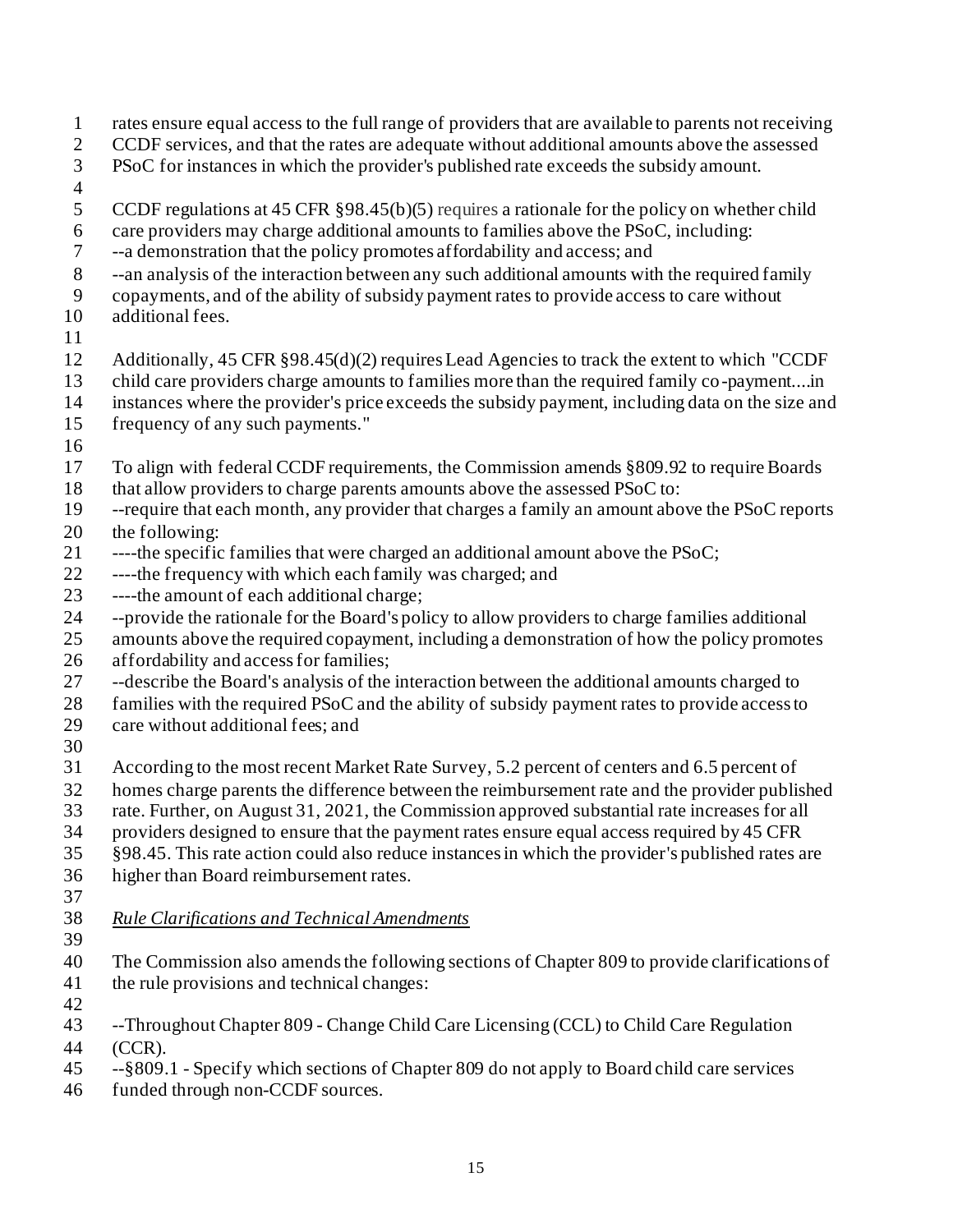- --§809.16 Clarify that Board quality activities must be in accordance with the CCDF State Plan.
- Remove language regarding compliance with federal and state regulations as these requirements are reflected in the CCDF State Plan.
- --§809.20 Include enhanced rate for infants and toddlers at a Texas School Ready provider
- participating in the Texas School Ready infant/toddler program.
- --§809.20 Codify the current practice of Boards establishing a higher enhanced reimbursement
- rate for nontraditional hours, as defined by the Board.
- --§809.44 Separate exclusions for one-time cash payments from tax credits and refunds from the income calculation.
- --§809.48 and §809.50 Specify that dual-parent activity hours include a combination of work, training, or education.
- --§809.78 Clarify the process regarding the 15- and 30-day thresholds for Boards notifying parents of potential excessive absences.
- --§809.93 Include "blended-day" as an enrollment type.
- --§809.93 Revise outdated language regarding payments for "occasional" part-day/full-day
- attendance.
- --§809.94 Remove the language prohibiting subsidy eligibility for providers that are on
- Adverse Action with CCR but are appealing the action as this language is not necessary, due to
- SB 764 (87th Texas Legislature, Regular Session (2021)), which prohibited these providers from
- operating.
- --§809.131 Clarify that at minimum, a center director account is required to be created within
- the Texas Early Childhood Professional Development System's Workforce Registry to meet
- Texas Rising Star eligibility requirements.
- --§809.134 Revise that Texas Rising Star mentor staff with allowable associate degrees have
- two years of suitable experience in early childhood education as determined by the Board to
- allow Boards to determine suitable experience.
- 
- *Chapter 809 Rule Review*
- 
- Texas Government Code, §2001.039 requires that every four years each state agency review and
- consider for readoption, revision, or repeal each rule adopted by that agency. TWC conducted a
- rule review of Chapter 809, Child Care Services, and the amendments described in this document
- are the result of the rule review.
- 

# **PART II. EXPLANATION OF INDIVIDUAL PROVISIONS**

- (Note: Minor editorial changes are made that do not change the meaning of the rules and,
- therefore, are not discussed in the Explanation of Individual Provisions.)
- 

# **SUBCHAPTER A. GENERAL PROVISIONS**

- TWC proposes the following amendments to Subchapter A:
- 

## **§809.1. Short Title and Purpose**

- Section 809.1 is amended to clarify the following sections of Chapter 809 do not apply to child
- care services that use non-Child Care and Development Fund sources allocated to workforce areas:
- --Funds used for quality improvement activities described in §809.16;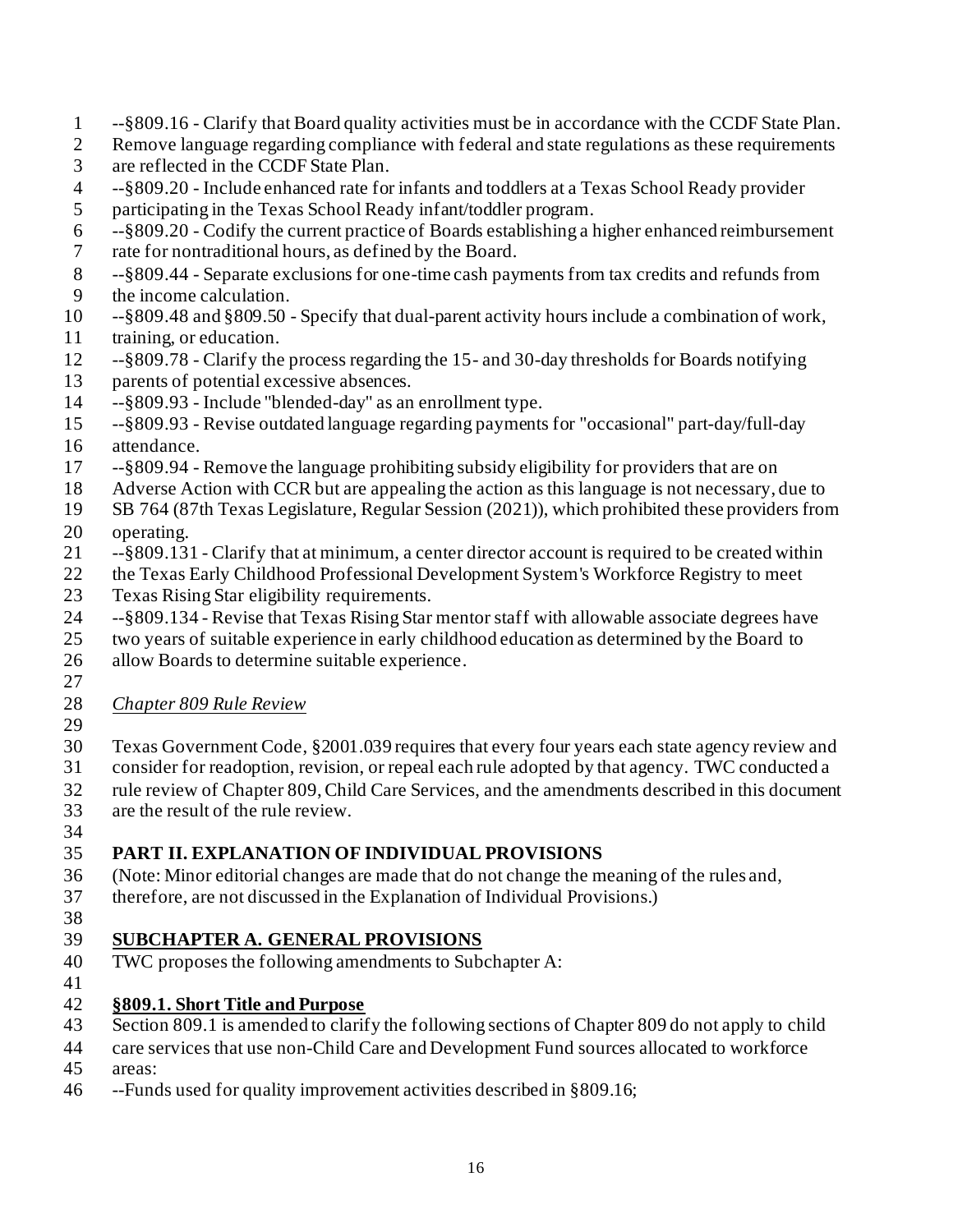- --Assessing the parent share of cost described in §809.19; and
- --Subchapter C, relating to Eligibility for Child Care Services.
- 

#### **§809.2. Definitions**

- 5 Section 809.2(1)(C) is amended to establish a statewide policy that "making progress toward
- successful completion" of a job training or education program is demonstrated through continued
- enrollment in the training or educational program.This policy is intended to streamline and
- standardize the verification that the parent is making progress toward completion of the program,
- aligning with the policies currently in place at a majority of Boards.
- 
- Section 809.2 is amended to add the definition of a Child Care Desert in paragraph (4). A child
- care desert is defined as an area described in Texas Labor Code, §302.0461 in which the number
- of children under age six with working parents is at least three times greater than the capacity of
- licensed child care providers in the area, based on data published annually by the Commission.
- 
- 16 Section 809.2(5), as renumbered, is amended to change the name of the child care licensing
- entity from "Child Care Licensing (CCL)" to current "Child Care Regulation (CCR)." This
- change is also made throughout the chapter.
- 

20 Section  $809.2(10)(C)$ , as renumbered, is amended to state that an education program at an

- institution of higher education must lead to an undergraduate degree. The change is made to
- create a statewide standard that postgraduate degrees are not included in the definition of an
- educational program for CCS eligibility activity hours. The Commission emphasizes that
- enrollment in postgraduate degree programs does not in and of itself disqualify a parent from
- CCS eligibility. The intent is that postgraduate hours are not included in the parent's or family's
- activity hours for eligibility.
- 
- Section 809.2 is amended to remove the definition of a "Pre-Star provider." The Commission is
- creating a new "Entry Level" designation as part of the definition of a Texas Rising Star provider
- pursuant to Texas Government Code, §2308.3155 that requires all providers of TWC-funded CCS be included in the Texas Rising Star program.
- 
- Section 809.2(25) is amended to remove "voluntary" from the definition of the Texas Rising Star program, as this program is now a statutory requirement for CCS providers.
- 
- Section 809.2(26) is amended to include "Entry Level" provider designation in the definition of a
- Texas Rising Star provider. Additionally, §809.2(26) is amended to clarify that star-level (Two-
- Star, Three-Star, and Four-Star) Texas Rising Star providers are considered the be "certified"
- providers throughout the rule language and "Entry Level" is considered to be a "designation."
- 
- Section 809.2(27) is amended to include job search in the definition of working.
- 

#### **SUBCHAPTER B. GENERAL MANAGEMENT**

- TWC proposes the following amendments to Subchapter B:
- 
- **§809.13. Board Policies for Child Care Services**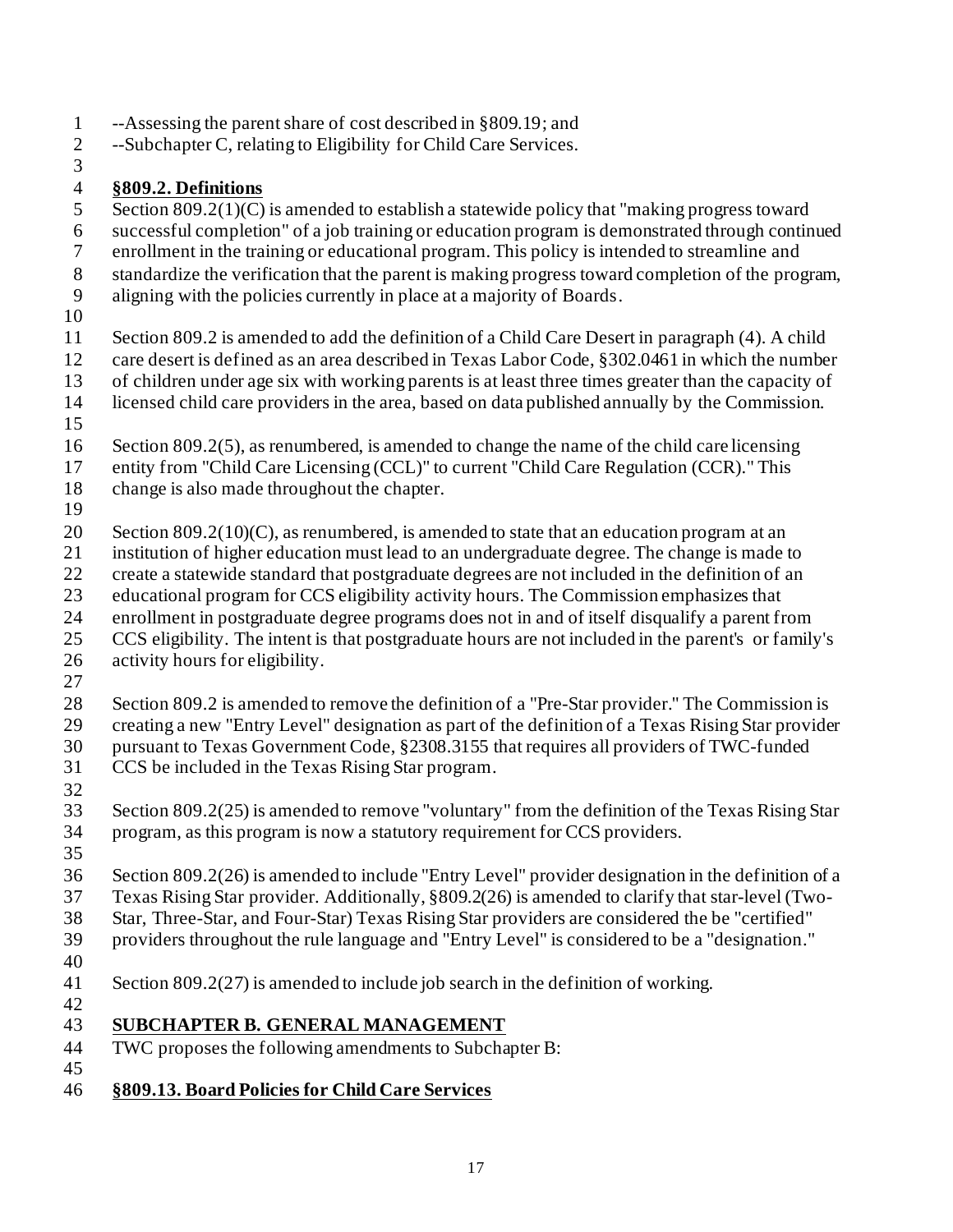- Section 809.13 is amended to remove the list of required Board procedures and policies in
- 2 subsection (c) as the required Board policies are described in other Chapter 809 sections. A
- comprehensive list of policies required in Chapter 809 as well as procedural requirements for
- Boards will be included in TWC's Child Care Services Guide and updated with any subsequent
- 5 rule amendments that require Board policies.
- 

#### **§809.14. Coordination of Child Care Services**

- Section 809.14 is amended to add subsection (c) pursuant to Texas Labor Code, §302.00436,
- requiring Boards to inform localschool districts and open-enrollment charter schools of
- opportunities to partner with child care providers to expand access to and provide facilities for
- pre-K programs.
- 

## **§809.15. Promoting Consumer Education**

- Section 809.15(b)(2) is amended to change "CCL" to "CCR" as described in §809.2.
- 

## **§809.16. Quality Improvement Activities**

- 17 Section 809.16(a) is amended to clarify that Board quality activities must be in accordance with
- the CCDF State Plan and to remove language regarding compliance with federal and state
- regulations as these requirements are reflected in the CCDF State Plan.
- 

## **§809.18. Maintenance of a Waiting List**

- Section 809.18 is amended to establish two new subsections. New subsection (a) will be
- effective October 1, 2023, and contains the waiting list maintenance provisions that are currently in rule with the following changes:
- 
- --New §809.18(a)(1) clarifies that the waiting list includes children, as well as parents.
- --New §809.18(a)(3) clarifies, pursuant to §809.22, that children who are directly referred from a
- recognized pre-K or Head Start/Early Head Start partnership are exempted from the waiting list.
- 
- New §809.18(b) will be effective October 1, 2023, and contains the amended provisionsin new
- §809.18(a) and is further amended to remove the Board-determined process for determining the
- child is potentially eligible for services and the frequency in which parent information is updated
- and maintained. New §809.18(b)(4) creates a statewide policy to require that Boards contact the
- parent every three months and remove the child from the waiting list if the parent indicates that
- child care services are no longer required or does not respond to the Board regarding the
- continued need for child care services.
- 

## **§809.19. Assessing the Parent Share of Cost**

- Section 809.19 is amended to establish two new subsections. New subsection (a) will be
- effective October 1, 2023, and contains the PSoC provisions that are currently in rule with the
- following changes:
- --New §809.19(a) removes the requirement that child care funded through non-CCDF sources must be assessed a PSoC.
- --New §809.19(a)(2) clarifies that the Board policy regarding reimbursing providers if a parent
- fails to pay the parent share of cost must state whether or not the Board will reimburse the
- provider if the parent fails to pay. The new §809.19(a)(2) also combines the language in the
- current rule that if the Board policy does not reimburse the provider, then the Board may have a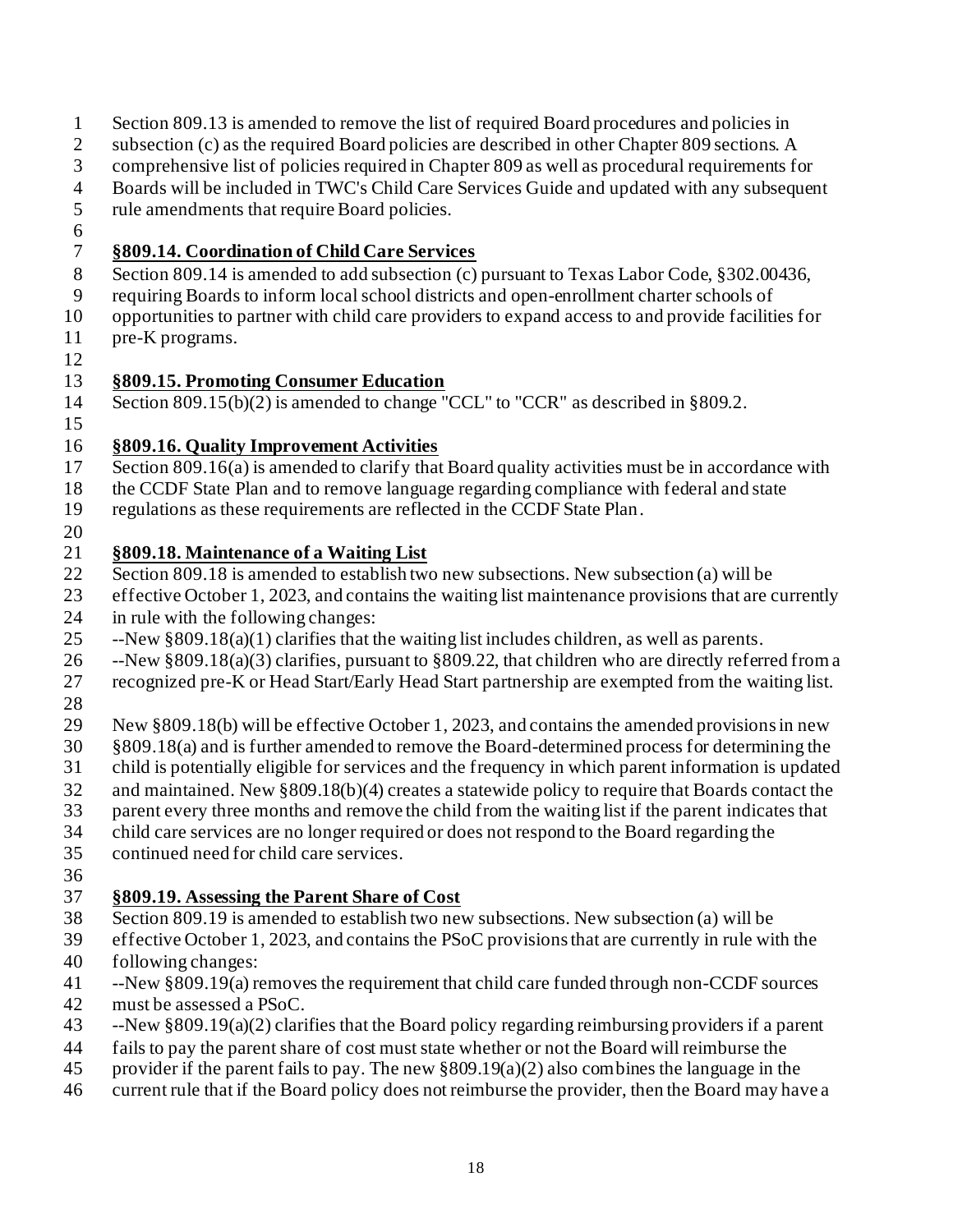policy that requires the parent to pay the provider prior to being redetermined for future TWC- funded child care services; --New §809.19(a)(10) adds blended care referrals as eligible for a PSoC reduction by Board policy. New subsection (b) will be effective October 1, 2023, and establishes a statewide PSoC policy. New §809.19(b) states that the PSoC must be assessed to all parents, except those parents exempted from the PSoC, and the amount is established by the Commission and determined on a sliding fee scale based on the family size and gross monthly income and represented by a percentage of the SMI. The Commission notes that the actual percentage of income to be used will be established, reviewed, and, if necessary, modified by the Commission on an annual basis as the annual SMI amounts are released. 17 New §809.19(b) requires Boards to assess the PSoC in accordance with the amount established by the Commission. New §809.19(b) removes the requirement that Board policy include the general criteria for determining affordability of the Board's PSoC, as the PSoC is no longer determined or 22 established by the Board. The amended rules remove the requirement that Boards have a definition of what constitutes frequent terminations and its process for assessing PSoC affordability. Similarly, because the Board no longer determines the PSoC, new §809.19(b) removes the 27 requirement that Boards with frequent terminations for parent failure to pay the PSoC must reexamine its PSoC and adjust it to ensure the PSoC is not a barrier to assistance. The Commission notes that TWC will monitor and analyze terminations due to failure to pay the PSoC and evaluate the state PSoC policy to determine if changes are needed to ensure the amounts charged are a barrier to access. **§809.20. Maximum Provider Reimbursement Rates** Section 809.20(a)(2) is amended to be effective until October 1, 2023, and contains the reimbursement age groups currently in rule. Section 809.20(a) is amended to add new paragraph (3) to be effective October 1, 2023, and aligns the age groups for reimbursement with the age groups defined by CCR as required by amended Texas Government Code, §2308.315. The amended language adds new Board rates for Infants ages 12 through 17 months, Toddlers age 2 years, Preschool age 4 years, Preschool age 5 years, and redefines school-age rates to start at six years (from the previous five years of age). Sections 809.20(b)(1), (c), and (d) are amended to state that the enhanced reimbursement rates are required for certified Texas Rising Star providers (Two-, Three- and Four-Star providers), which aligns with Texas Government Code, §2308.3155(b-1) prohibiting providers at the Entry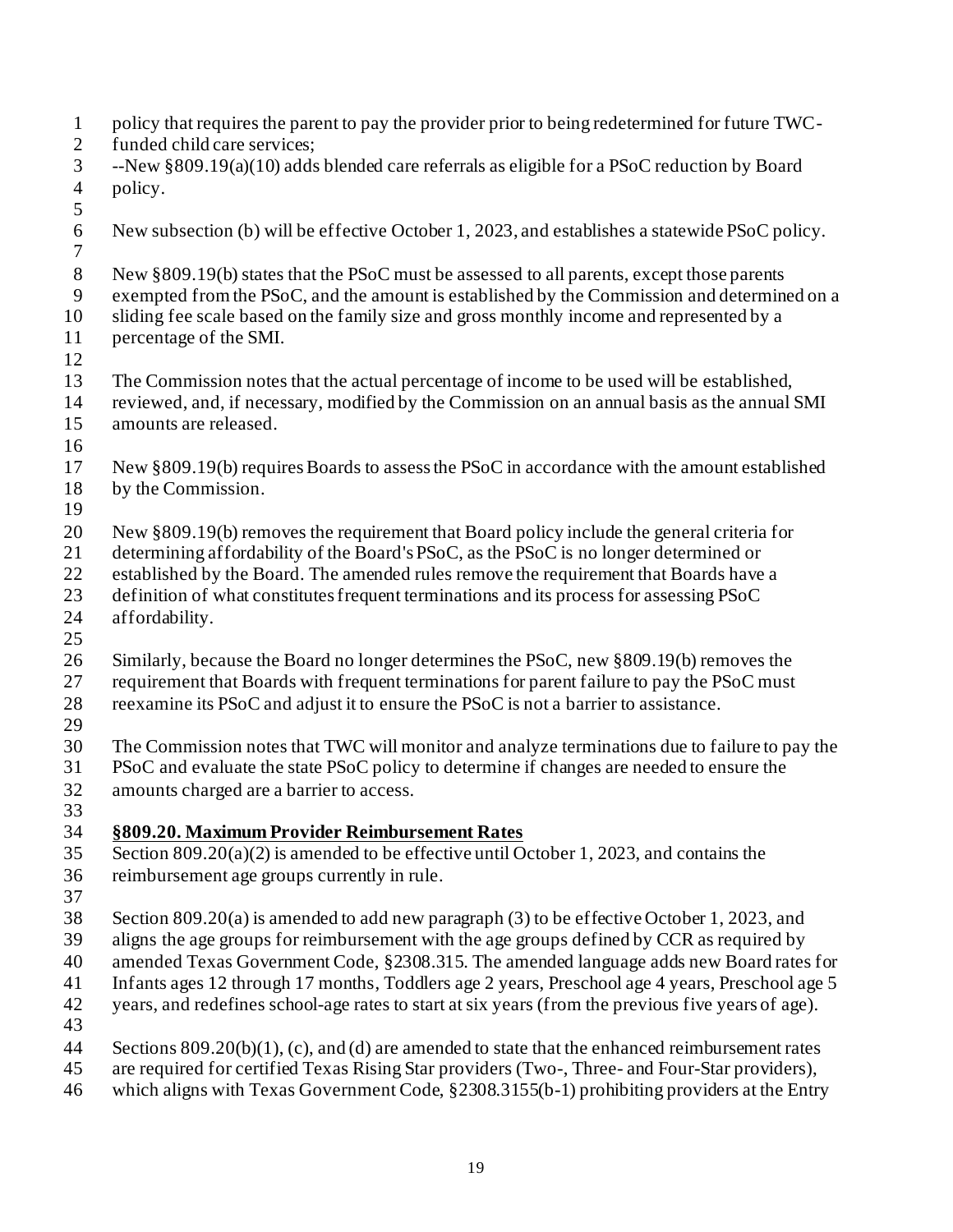| $\mathbf{1}$<br>$\mathbf{2}$ | Level designation from being eligible for the enhanced rate.                                                                                                                             |
|------------------------------|------------------------------------------------------------------------------------------------------------------------------------------------------------------------------------------|
| 3<br>$\overline{4}$<br>5     | Section $809.20(b)(2)$ is amended to include infants and toddlers for enhanced rates for providers<br>participating in the Texas School Ready program for those age groups.              |
| 6<br>$\tau$<br>$8\,$         | New $\S 809.20(g)$ is added to include in rule the current practice that Boards may establish a<br>higher enhanced reimbursement rate for nontraditional hours, as defined by the Board. |
| $\overline{9}$               | SUBCHAPTER C. ELIGIBILITY FOR CHILD CARE SERVICES                                                                                                                                        |
| 10                           | TWC proposes the following amendments to Subchapter C:                                                                                                                                   |
| 11                           |                                                                                                                                                                                          |
| 12                           | §809.41. A Child's General Eligibility for Child Care Services                                                                                                                           |
| 13                           | Section $809.41(a)(1)(B)$ is amended to establish a statewide policy that a child with disabilities                                                                                      |
| 14                           | under 19 years of age meets age eligibility for child care services. Currently, 27 of the 28 Boards                                                                                      |
| 15                           | allow eligibility for children with disabilities up to age 19.                                                                                                                           |
| 16                           |                                                                                                                                                                                          |
| 17                           | Section 809.41(a)(3)(A)(i) is amended to establish a statewide income limit of 85 percent of the                                                                                         |
| $18\,$                       | state median income (SMI), which is the federal income limit. Accordingly, §809.41(e),                                                                                                   |
| 19                           | regarding Boards that have initial income limits lower than 85 percent SMI, is removed.                                                                                                  |
| 20                           |                                                                                                                                                                                          |
| 21<br>22                     | Section 809.41(a)(3)(B) is amended to allow job search as an allowable activity for child care                                                                                           |
| 23                           | services eligibility.                                                                                                                                                                    |
| 24                           | Section 809.41(b) is amended to establish a statewide policy for parents enrolled in an                                                                                                  |
| 25                           | educational program, which allows them to participate in CCS for a cumulative total of 60                                                                                                |
| 26                           | months. The limit applies only to parents enrolled in a full-time (as defined by the educational                                                                                         |
| 27                           | institution) education program. Accordingly, with the new 60-month requirement, $§809.41(c)$                                                                                             |
| 28                           | requiring four years of child care services for parents enrolled in a program leading to a high-                                                                                         |
| 29                           | growth, high-demand occupation is removed.                                                                                                                                               |
| 30                           |                                                                                                                                                                                          |
| 31                           | Renumbered §809.41(c) is amended to change "postsecondary" to "undergraduate" degree to                                                                                                  |
| 32                           | align with the new definition of an educational program in §809.2.                                                                                                                       |
| 33                           |                                                                                                                                                                                          |
| 34                           | Section 809.41(f), specifying that Subchapter C only applies to child care services using funds                                                                                          |
| 35                           | allocated to the Boards pursuant to §800.58 (Child Care and Development Fund), is removed.                                                                                               |
| 36                           | This provision is now included in $\S 809.1$ .                                                                                                                                           |
| 37                           |                                                                                                                                                                                          |
| 38                           | §809.42. Eligibility Verification, Determination, and Redetermination                                                                                                                    |
| 39                           | Section 809.42(b) is amended to include the three-month initial job search eligibility period in                                                                                         |
| 40                           | new §809.56 as an exception to the 12-month eligibility period.                                                                                                                          |
| 41<br>42                     |                                                                                                                                                                                          |
| 43                           | §809.44. Calculating Family Income<br>Section 809.44(b)(5) is amended to include tax-related exemptions from the family income                                                           |
| 44                           | calculation and to clarify that all tax credits, not just the specified Earned Income Tax Credit                                                                                         |
| 45                           | (EITC) and the Advanced EITC, are exempted from the family income calculation. Section                                                                                                   |
|                              |                                                                                                                                                                                          |

809.44(b)(5) is also amended to move onetime payments from this paragraph to new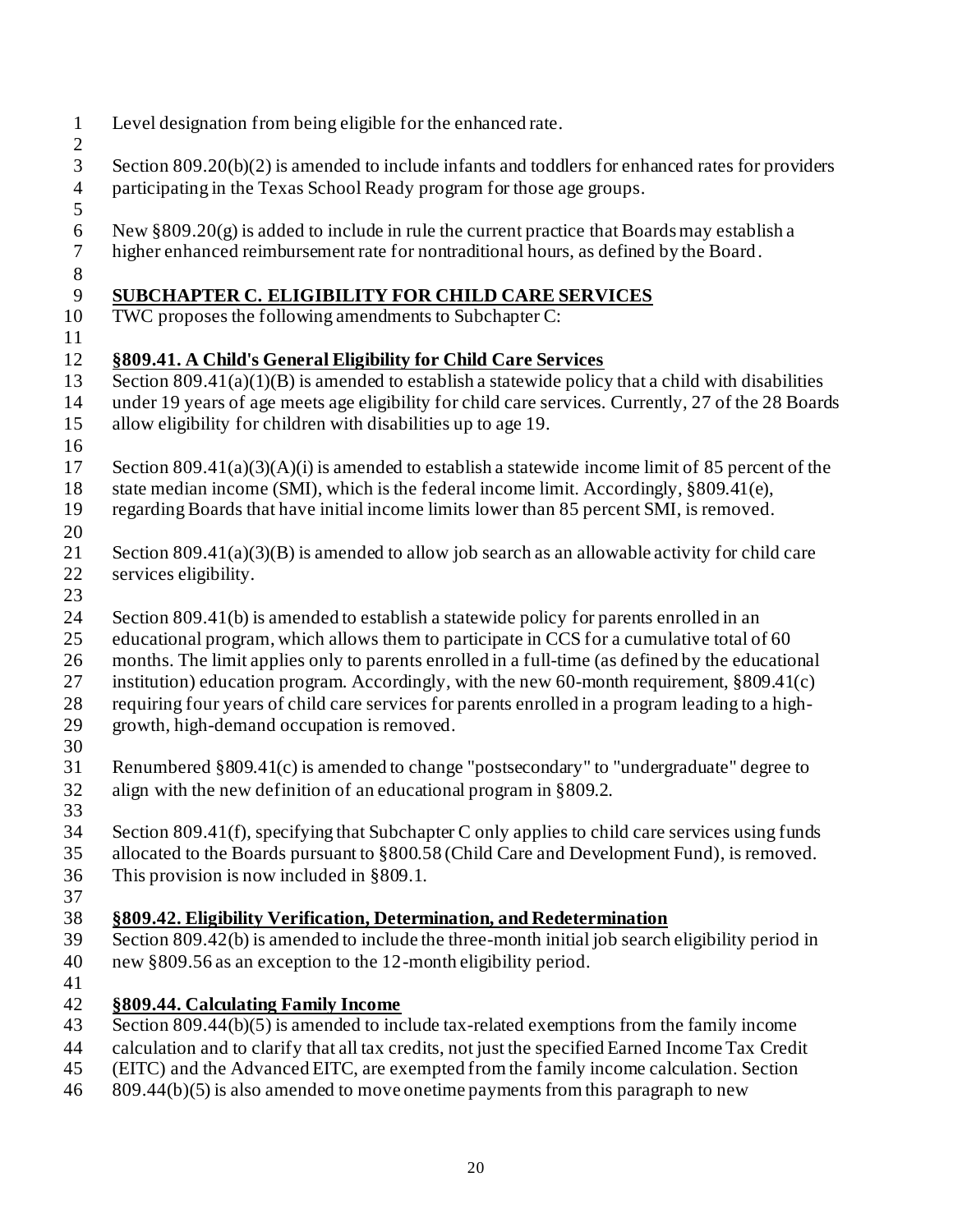**§809.48. Transitional Child Care** Section 809.48(a)(3) is amended to clarify that the minimum weekly activity requirement of 50 hours per week for a dual-parent family is a combined total from both parents. The Commission clarifies that there is no minimum activity requirement for each parent. Section 809.48 is amended to remove subsection (b) allowing Boards to establish a higher income limit for Transitional Child Care. This paragraph is no longer needed with the statewide income eligibility limit of 85 percent SMI established in §809.41. Relettered §809.48(d) is amended to change postsecondary to undergraduate to reflect the amended definition of an educational program in §809.2. **§809.50. At-Risk Child Care** Section 809.50(a)(1) is amended to establish a statewide income limit of 85 percent SMI for At- Risk Child Care. 19 Section 809.50(a)(2) is amended to clarify that the minimum weekly activity requirement of 50 hours per week for a dual-parent family is a combined total from both parents. The Commission clarifies that there is no minimum activity requirement for each parent. 23 Section 809.50(c) is amended to change postsecondary to undergraduate to reflect the amended definition of an educational program in §809.2. Section 809.50 is amended to remove subsection (e) which allows Boards to establish a higher income limit for teen parents and subsection (g) which allows Boards to establish a higher income limit for families with children enrolled in Head Start, Early Head Start, or public pre-K. These provisions are no longer needed with the statewide income eligibility limit of 85 percent SMI established in §809.41. Subsections are relettered accordingly. **§809.51. Child Care during Temporary Interruptions in Work, Education, or Job Training** Section 809.51(a) is amended to include the three-month initial job search eligibility period in new §809.56 as an exception to the 12-month eligibility period. **§809.55. Waiting Period for Reapplication** Section 809.55(a) is amended to remove specific paragraph citations in other sections of the rules. **§809.56. Child Care during Initial Job Search** New §809.56 sets forth the requirements for child care during a parent's initial job search activities. Section 809.56(a) states that a parent, including a parent in a dual-parent family, is eligible for child care services at initial eligibility if the family does not meet the minimum participation requirements for At-Risk Child Care. Section 809.56(b) allows parents to self-attest

§809.44(b)(20) related to one-time payments.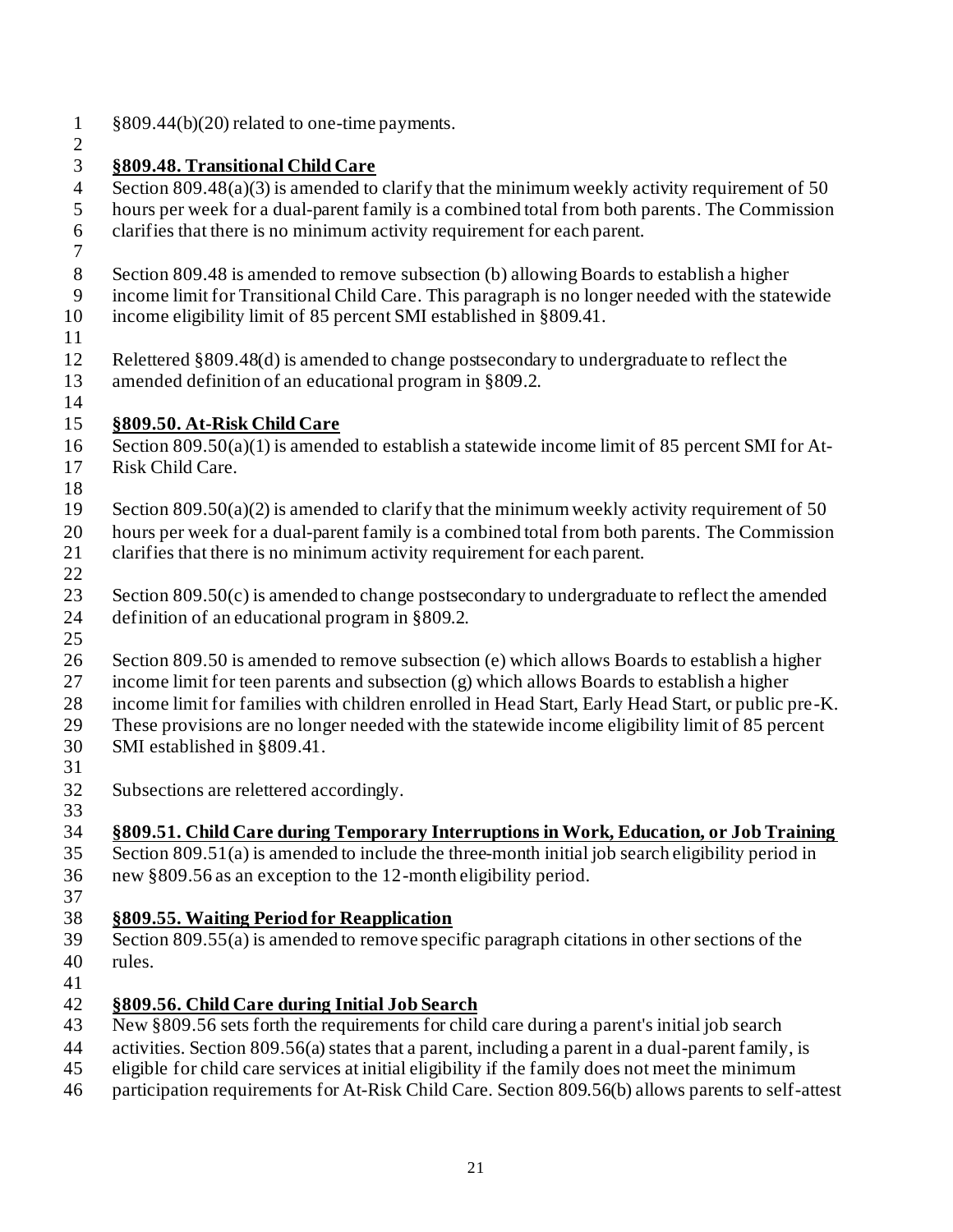- that the parent does not meet the At-Risk participation requirements. New §809.56(c) limits child care for job search to three months. Child care services will continue following this three-month period, if, by the end of the three months, the family meets the following activity requirements: --25 hours for a single parent, with at least 12 hours in employment; or --50 hours combined for dual-parent families, with at least 25 combined hours in employment. If the above participation requirements are met within or by the end of the three-month period, care will continue for 12 months, inclusive of the care provided during the initial job search period. New §809.56(d) sets forth the requirements for the PSoC during the initial job search period. Boards will initially assess the PSoC at the highest amount based on the family size and number of children in care. However, this assessed amount will immediately be temporarily reduced to zero. This reduction also applies to dual-parent families in which one parent is employed, but the family meets the requirements for job search child care (that is, the family is not meeting the At- Risk participation requirements). If the parent begins to meet the participation requirements described in §809.56(c), the PSoC will be reinstated at the initially assessed amount or the amount based on the actual family income, whichever is lower. New §809.56(e) limits child care during the initial job search period to one such period within a 12-month period. New §809.56(f) requires Boards to ensure that the parent in child care job search: --registers with the state's labor exchange system (currently, WorkInTexas.com); and --has access the appropriate services available through the one-stop delivery network described in 40 TAC §801.28. **SUBCHAPTER D. PARENT RIGHTS AND RESPONSIBILITIES** TWC proposes the following amendments to Subchapter D: **§809.71. Parent Rights** Section 809.71(3) is amended to require that the information about transfer policies include the two-week waiting period before the effective date of a transfer, except in cases in which the provider is placed on corrective action by CCR, when the transfer is authorized by CPS for a
- child in protective services, or on a case-by-case basis as determined by the Board.
- 

- Section 809.71(4), related to information on Board policies regarding providers charging parents
- additional amounts above the PSoC, is amended to clarify that the information must include
- providers charging any amounts above the assessed PSoC, not just an amount that makes up the
- full difference between the PSoC and the provider's published rate.
- **§809.72. Parent Eligibility Documentation Requirements**
- Section 809.72 is amended to allow a child whose parents are conducting an initial job search
- under the respective rule provisions for these conditions to receive child care services without the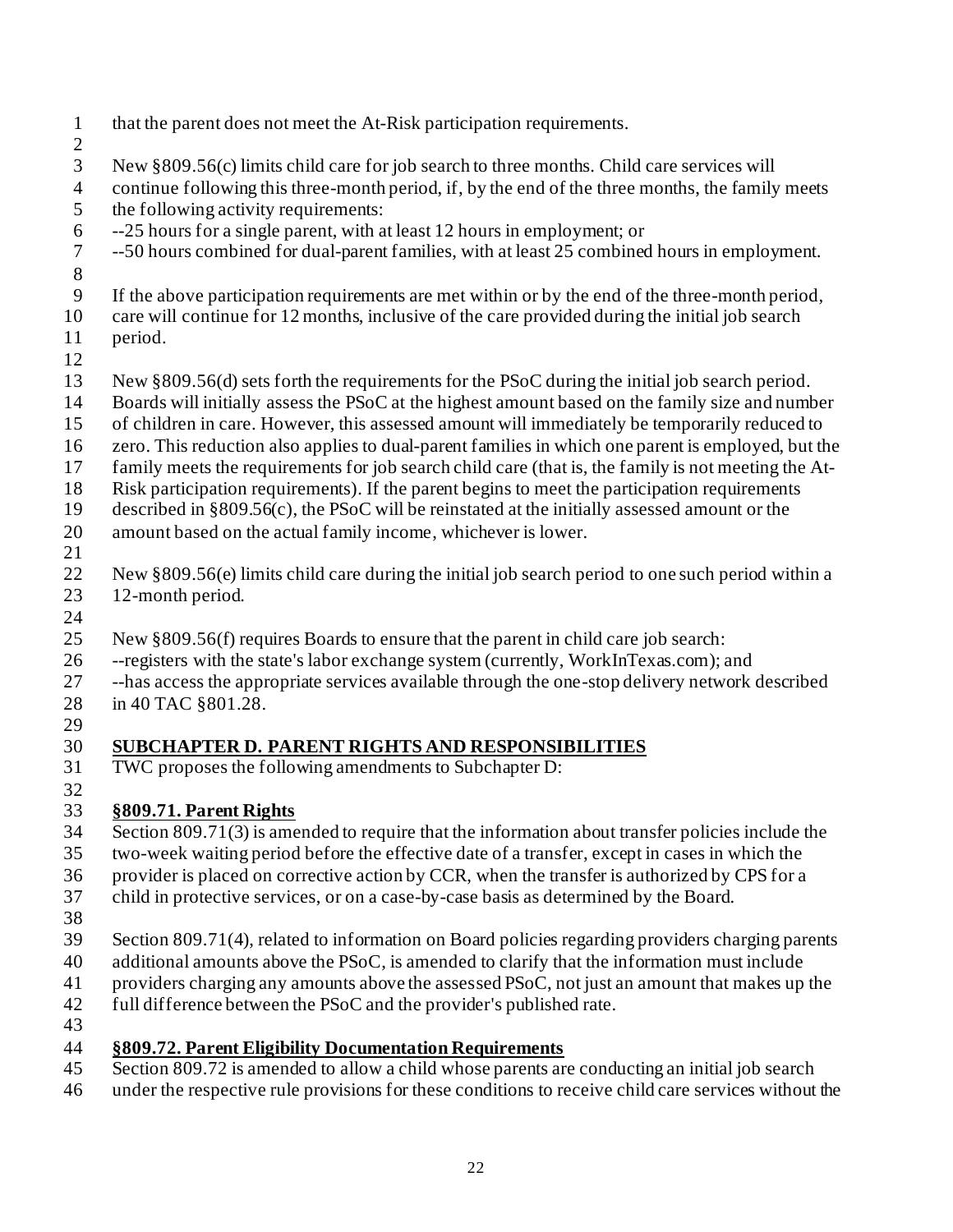- parent first providing the Board's child care contractor with all information necessary to
- determine initial eligibility.
- 

#### **§809.73. Parent Reporting Requirements**

- Section 809.73(a) is amended to clarify that parents in initial job search are only required to
- report items that impact a family's eligibility or that enable the Board or contractor to contact the family or pay the provider.
- 

#### **§809.75. Child Care during Appeal**

 Section 809.75 is amended to correct a reference in §809.19 related to nonpayment of the PSoC as it relates to a parent appeal.

#### **§809.78. Attendance Standards and Notice and Reporting Requirements**

- 14 Section 809.78 is amended to remove or clarify requirements for attendance tracking that are
- specific to the former automated attendance tracking or would be specific to a particular future
- automated attendance system.
- 
- Section 809.78(a)(3) is amended to remove from unexplained absences any denied or rejected
- attendance recording in which the parent does not contact TWC's Child Care Services unit to
- report the issue.
- 
- 22 Section 809.78(a)(5) is amended to remove language related to using attendance cards and to include language stating that parents shall adhere to TWC procedures for reporting attendance and absences, including the use of the attendance reporting system.
- 
- Section 809.78(a) is also amended to remove paragraphs (6) (10) as these provisions apply
- specifically to the previous system's use of attendance cards or use of the previous automated
- attendance system.
- 
- Section 809.78(d)(1) clarifies that the written notification of potential termination due to the
- failure to meet attendance standards should be provided "as soon as practicable" after the child
- reaches the 15- or 30-day cumulative absence threshold.
- 

## **SUBCHAPTER E. REQUIREMENTS TO PROVIDE CHILD CARE**

- TWC proposes the following amendments to Subchapter E:
- 

## **§809.91. Minimum Requirements for Providers**

- Section 809.91 is amended to include Texas Rising Star certification or Entry Level designation
- as a requirement to provide child care services.This section is also amended to remove
- references to the Pre-Star designation.
- 

#### **§809.92. Provider Responsibilities and Reporting Requirements**

- Section 809.92(c) is amended to clarify that providers must not charge any amounts over the
- PSoC, not just the full difference between the PSoC and the provider's published rates, to parents
- who are exempt from the PSoC or have a zero PSoC assessment. This subsection is also
- amended to add parents in initial job search child care during the initial job search period.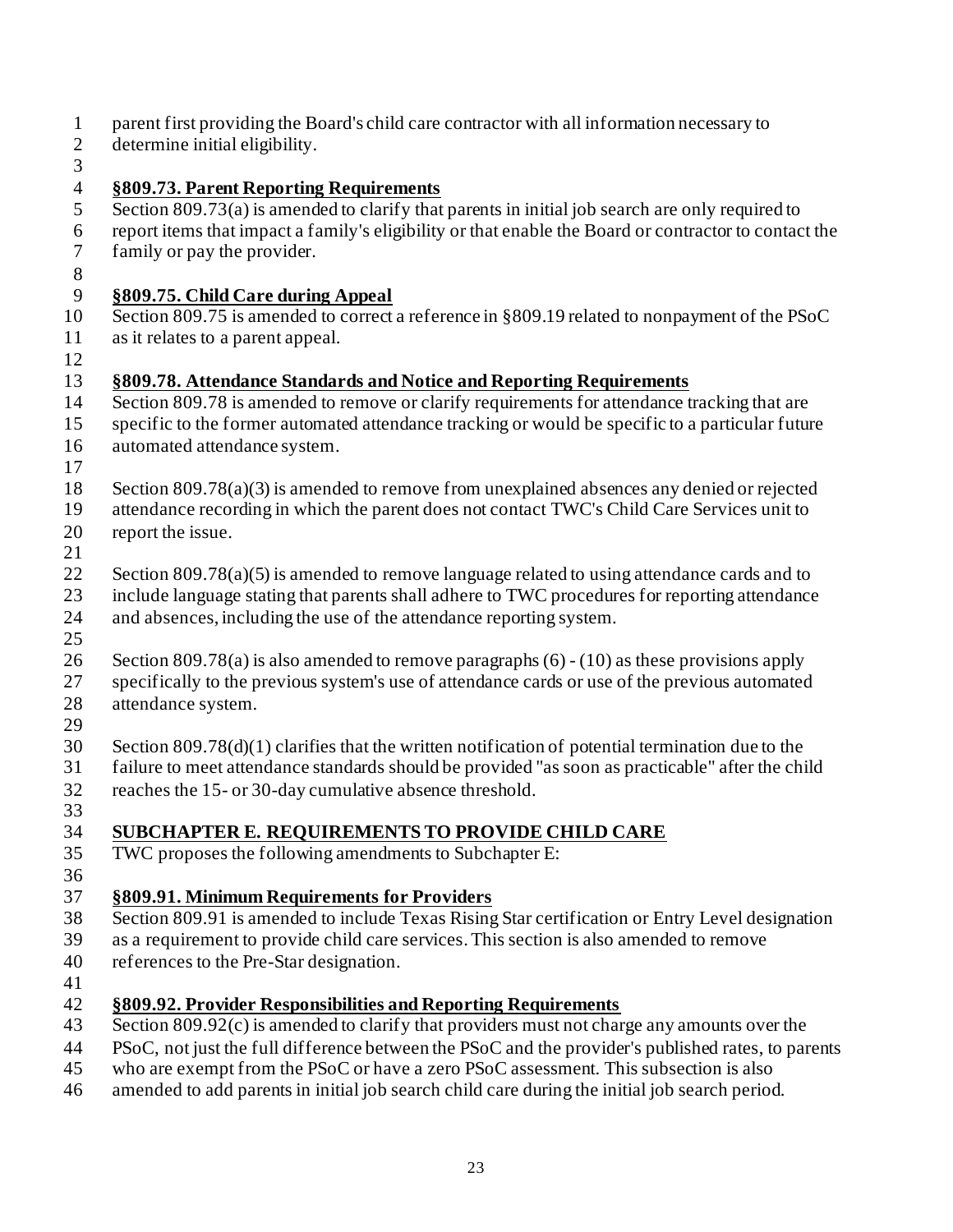- 
- 2 Section 809.92(d) is amended to also state that Boards may have a policy that allows providers to charge amounts above the PSoC to parents not included in the subsection (c) exemptions.
- 
- New §809.92(e) requires Boards that allow providers to charge additional amounts pursuant to
- §809.92(d) to ensure that the provider reports to the Board each month the:
- --specific families that were charged an additional amount above the assessed amount;
- --frequency with which each family was charged; and
- --amount of each additional charge.
- 
- New §809.92(f) is added to include the federal reporting requirements regarding polices allowing
- providers to charge parents above the PSoC amount. The new rule language requires Boards that
- have a policy allowing providers to charge such amounts to:
- --provide the rationale for the Board's policy, including a demonstration of how the policy
- promotes affordability and access for families; and
- --describe the Board's analysis of the interaction between the additional amounts charged to
- families with the required PSoC and the ability of current reimbursement rates to provide access
- to care without additional fees.
- 

## **§809.93. Provider Reimbursement**

- 21 Section 809.93(f) is amended to add in rule the current practice of blended-day enrollment
- authorizations. The rule language clarifies that the blended-day referrals are for children enrolled
- in a school program, pre-K, Head Start, or Early Head Start, in which child care is part-time with
- care provided occasionally on a full-day basis. The Commission clarifies that there is not a
- requirement in rules that providers accept part-day care as a prerequisite to receive blended-day
- referrals. The part-day rate, however, is used in the calculation for the blended-day rate.
- 
- Accordingly, the amendment removes §809.93(h) prohibiting providers from being paid less
- with a child enrolled in full-day care who occasionally attends part-day, or more when a part-day
- child occasionally attends full-day. These occasional days should be reviewed and changed to a
- blended-day referral if applicable.
- 
- New §809.93(j) is added to require Boards to pay providers prospectively every two weeks based
- on the monthly enrollment authorization. The Commission notes that this provision is effective
- October 1, 2023.
- 

## **§809.94. Providers Placed on Corrective or Adverse Action by Child Care Regulation**

- Section 809.94 is amended to update the change of the child care licensing entity to Child Care Regulation.
- 
- Section 809.94(e), regarding providers appealing an Adverse Action by CCR but remain open
- under a court order, is removed as providers appealing an Adverse Action are prohibited from continuing operations by SB 764.
- 

## **§809.95. Provider Automated Attendance Agreement**

Section 809.95 is amended to remove references specific to the former automated attendance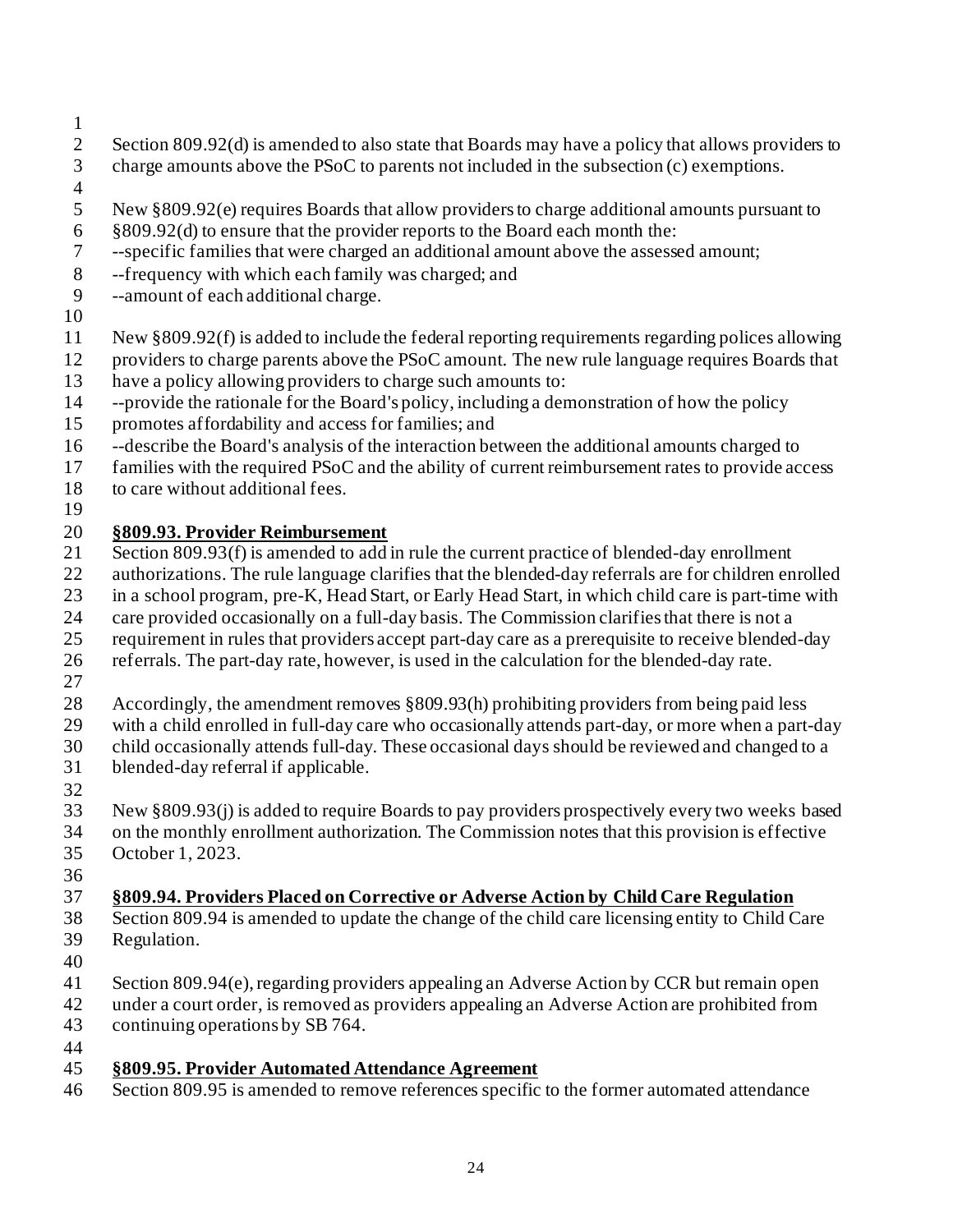employees must not have access to a parent's information to access TWC's automated attendance system. The language is general and does not specify any specific type of future automated attendance system. **§809.96. Contracted Slots Agreements** 7 Section 809.96(e)(1)(A) is amended to reference a child care desert, which is now defined in new §809.2(4).The definition of a child care desert in new §809.2(4) includes the language 9 previously specified in §809.96(e)(1)(A). Section 809.96(e)(2) and (3) are amended to clarify that eligibility for contracted slots include "recognized" pre-K, Early Head Start, and Head Start partnerships, which are defined in §809.22. Section 809.96(f) is amended to remove the reference to Board policies in §809.13(c) as that subsection is removed. Section 809.96(i) is amended to change the Board contracted slots reporting requirement from six to 12 months pursuant to amended Texas Labor Code, §302.0461(d). **SUBCHAPTER F. FRAUD FACT-FINDING AND IMPROPER PAYMENTS** TWC proposes the following amendments to Subchapter F: **§809.112. Suspected Fraud** 23 Section 809.112(b)(2) is amended to include reporting requirements during the three-month initial job search period. **§809.115. Corrective Adverse Actions** 27 Section 809.115(d) is amended to remove language specific to the former automated attendance system. **SUBCHAPTER G. TEXAS RISING STAR PROGRAM** TWC proposes the following amendments to Subchapter G: **§809.130. Short Title and Purpose** Section 809.130(b) is amended to include Entry Level providers in the purpose of Subchapter G. Section 809.130(d) is amended to add language that the Texas Rising Star guidelines distinguish certified Texas Rising Star providers (Two-, Three-, and Four-Star providers) from designated Entry Level providers. **§809.131. Requirements for the Texas Rising Star Program** Section 809.131 is amended to change the section name from "Eligibility for the Texas Rising Star Program" to "Requirements for the Texas Rising Star Program." This change is made to emphasize that Texas Rising Star is a mandatory program for child care services providers that meet the requirements of Subchapter G and the Texas Rising Star guidelines. New §809.131(a) outlines the requirements for Texas Rising Star certification. The new

system. The amended language states that owners, directors, assistant directors, or other provider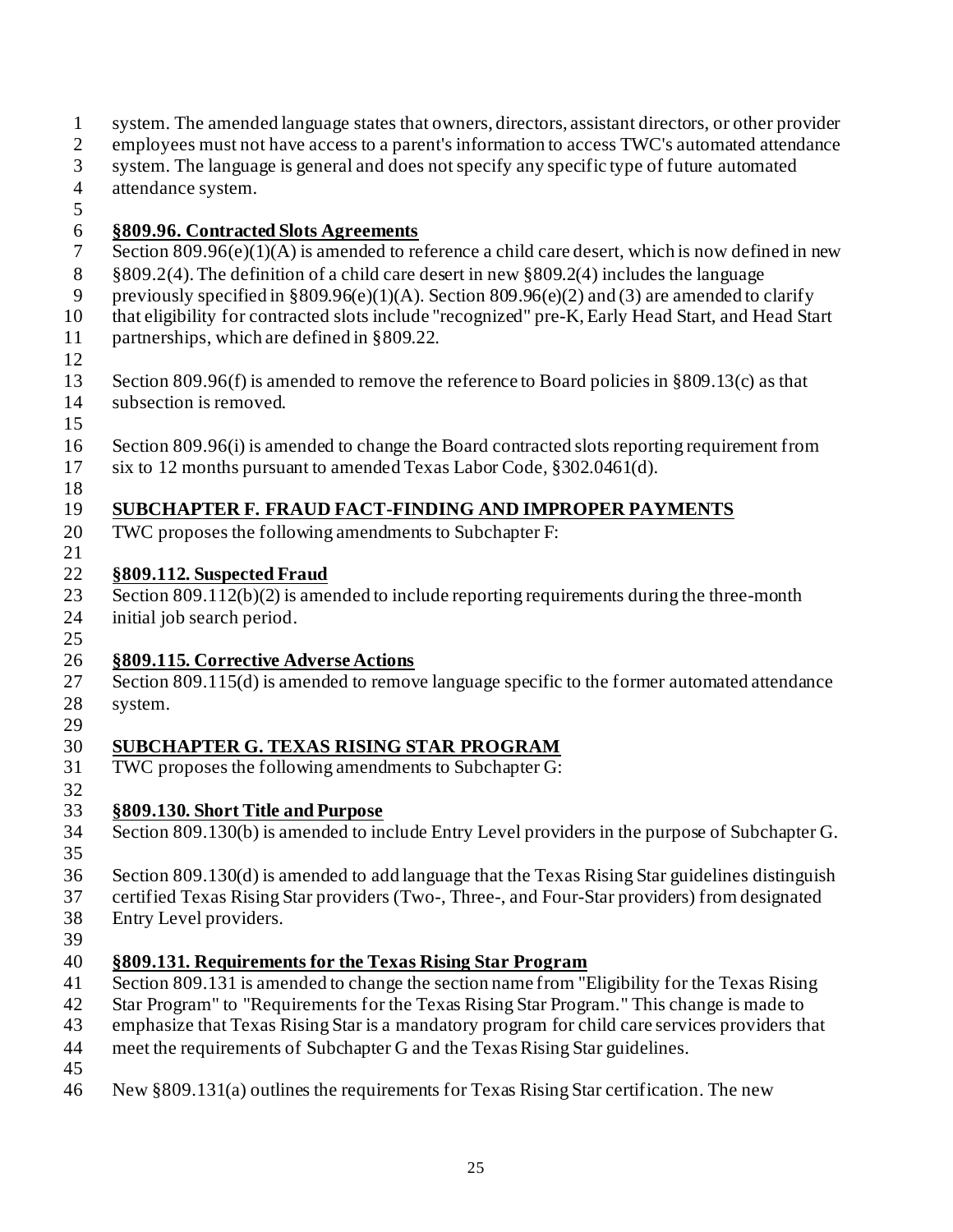| $\mathbf{1}$   | subsection retains the previous requirements for application to the Texas Rising Star program,     |
|----------------|----------------------------------------------------------------------------------------------------|
| $\overline{2}$ | namely, that the provider:                                                                         |
| $\mathfrak{Z}$ | --has a permanent (nonexpiring) license or registration from CCR;                                  |
| $\overline{4}$ | --has at least 12 months of licensing history with CCR, and is not on:                             |
| 5              | ----corrective action with a Board;                                                                |
| 6              | ----a "Notice of Freeze" with the Commission pursuant to Texas Labor Code, Chapter 213             |
| $\tau$         | (Enforcement of the Texas Unemployment Compensation Act) or Chapter 61 (Payment of                 |
| $8\,$          | Wages); or                                                                                         |
| 9              | ----corrective or adverse action with CCR; or                                                      |
| 10             | --is regulated by and in good standing with the United States Military.                            |
| 11             |                                                                                                    |
| 12             | New §809.131(a) removes the former requirements that the provider must meet the Pre-Star           |
| 13             | designation and adds that the provider must meet the criteria for star-level (Two-, Three- or      |
| 14             | Four-Star) certification in the Texas Rising Star guidelines.                                      |
| 15             |                                                                                                    |
| 16             | New §809.131(a) requires that Texas Rising Star-certified provider's center director is registered |
| 17             | in the Texas Early Childhood Professional Development System Workforce Registry (workforce         |
| 18             | registry). The new rule language removes the former requirement that teaching staff are also       |
| 19             | registered in the workforce registry.                                                              |
| 20             |                                                                                                    |
| 21             | New §809.131(b) contains the requirements for Entry Level designation.                             |
| 22             |                                                                                                    |
| 23             | Regulated child care providers not meeting the Texas Rising Star certification requirements in     |
| 24             | §809.131 shall be initially designated as Entry Level if the child care provider:                  |
| 25             | -- is not on corrective or adverse action with CCR; and                                            |
| 26             | --does not exceed the points threshold for high and medium-high CCR deficiencies within the        |
| 27             | most recent 12-month period as established in the guidelines.                                      |
| 28             |                                                                                                    |
| 29             | New §809.131(c) states that providers meeting the Entry Level designation is eligible for          |
| 30             | mentoring services.                                                                                |
| 31             |                                                                                                    |
| 32             | New §809.131(d) states that the Entry Level designation is limited to an initial 24 months, unless |
| 33             | approved for a waiver.                                                                             |
| 34             |                                                                                                    |
| 35             | New §809.131(e) sets forth the time periods for Entry Level-designated providers to be             |
| 36             | reviewed for Texas Rising Star certification. The rule language states that Entry Level providers  |
| 37             | will be reviewed for Texas Rising Star certification after the first 12 months of the 24-month     |
| 38             | period. If an Entry Level provider is not certified after the first 12 months, the provider may    |
| 39             | receive up to two six-month extensions and:                                                        |
| 40             | --shall continue to receive new family referrals during the first six-month extension; and         |
| 41             | --if a provider requires a second six-month extension, shall not receive new family referrals      |
| 42             | during the second six-month extension.                                                             |
| 43             |                                                                                                    |
| 44             | New §809.131(f) and (g) sets forth the criteria for an Entry Level extension waiver. Section       |
| 45             | 809.131(f) allows TWC to approve a waiver of the 24-month Entry Level time limit, if the           |
| 46             | provider is:                                                                                       |
|                |                                                                                                    |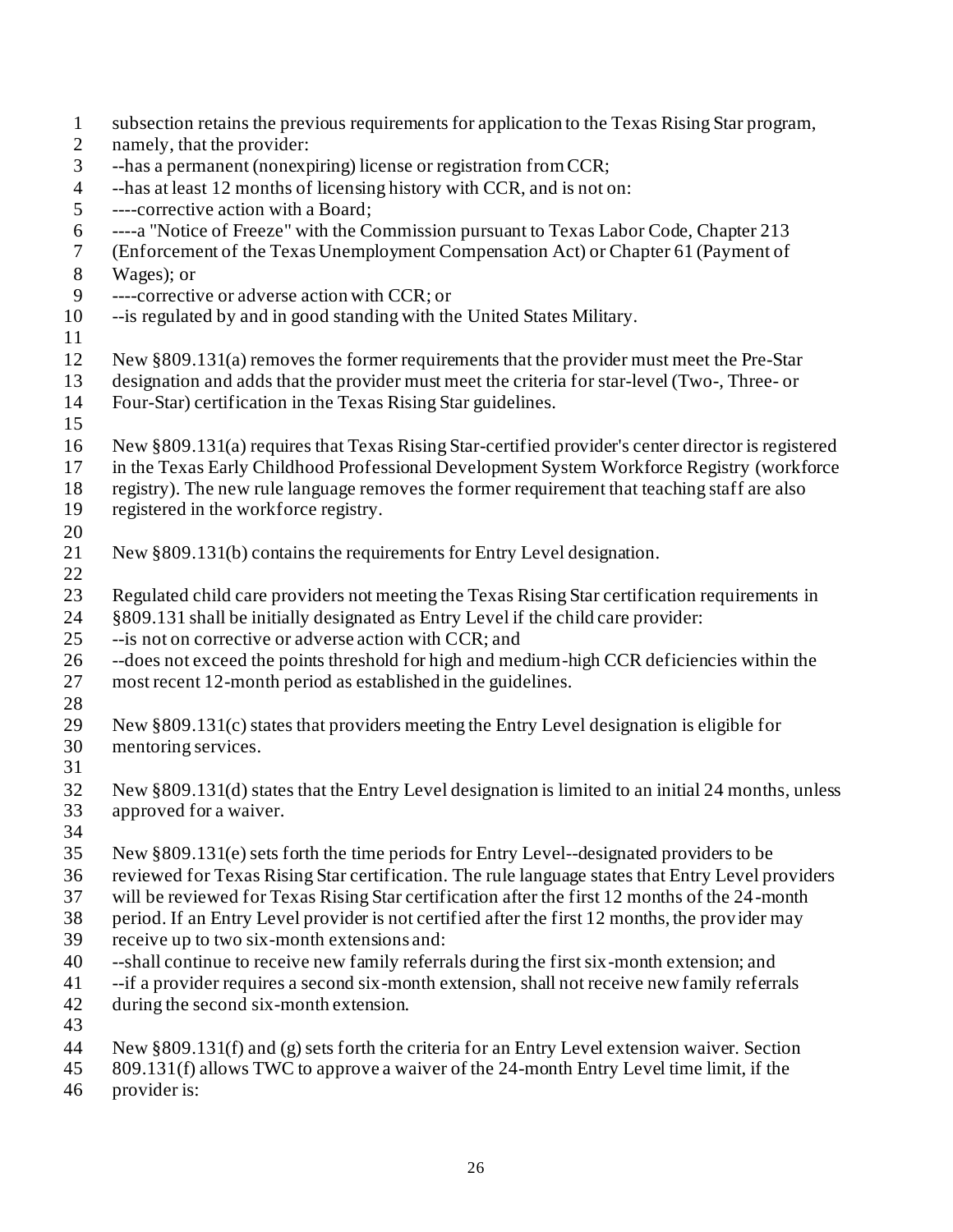- --located in a "child care desert" or an "underserved" area described in §809.96(e)(1);
- --unable to meet the certification requirements due to a federal- or state-declared
- emergency/disaster; or
- --unable to meet the certification requirements due to conditions that TWC determines are
- outside of the provider's control.
- 

#### **§809.132. Impacts on Texas Rising Star Certification**

- Because state statute requires providers participating in the CCS program to be certified as Texas
- Rising Star, a certified program that drops below a Two-Star level due to licensing deficiencies
- or non-compliance with Texas Rising Star standards, falls into a unique category of being a
- certified provider, but with suspended certification and not eligible for enhanced reimbursement or Entry Level designation.
- 
- Section 809.132(a) is amended to state that certified Texas Rising Star providers will be placed
- on a "suspension status" for certain deficiencies, namely, if the provider:
- --is placed on corrective action with a Board;
- --is under a "Notice of Freeze" with the Commission pursuant to Texas Labor Code, Chapter 213
- (Enforcement of the Texas Unemployment Compensation Act) or Chapter 61 (Payment of Wages);
- --is placed on corrective or adverse action by CCR;
- --had 15 or more total high or medium-high weighted licensing deficiencies during the most
- 22 recent 12-month licensing history;
- --had more than four probationary impacts during its three-year certification period;
- --had a consecutive third probationary impact;
- --is cited for specified CCR minimum standards regarding weapons and ammunition; or
- --is not meeting at least the Two-Star level due to noncompliance with Texas Rising Star
- guidelines at the most recent assessment of certification.
- 
- 
- Section 809.132(b) regarding licensing deficiencies listed in the Texas Rising Star guidelines
- that result in a "star-level drop" is amended to reflect the change that a Two-Star certified provider will be placed on suspension status for the applicable licensing deficiencies.
- 
- 
- Section 809.132(c) and (d) regarding licensing deficiencies listed in the Texas Rising Star
- guidelines that result in a second probation period are amended to reflect the change that a Two-
- Star certified provider will be placed on suspension status.
- 
- Section 809.132(e) relating to reinstatement at the former star level is amended to clarify that this
- provision is for certified providers that are not on suspension status. This primarily relates to
- Three- or Four-Star providers that have a star-level drop to Two- or Three-Star respectively, as
- these providers are not placed on suspension status.
- 
- New §809.132(f) (i) set forth the conditions for certified providers on suspension status.
- 
- Amended §809.132(f) states that providers on suspension status are eligible to request a
- reassessment after six months following the suspension date, as long as no deficiencies in
- subsections (b) (d) are cited during the previous six months. The six months is to allow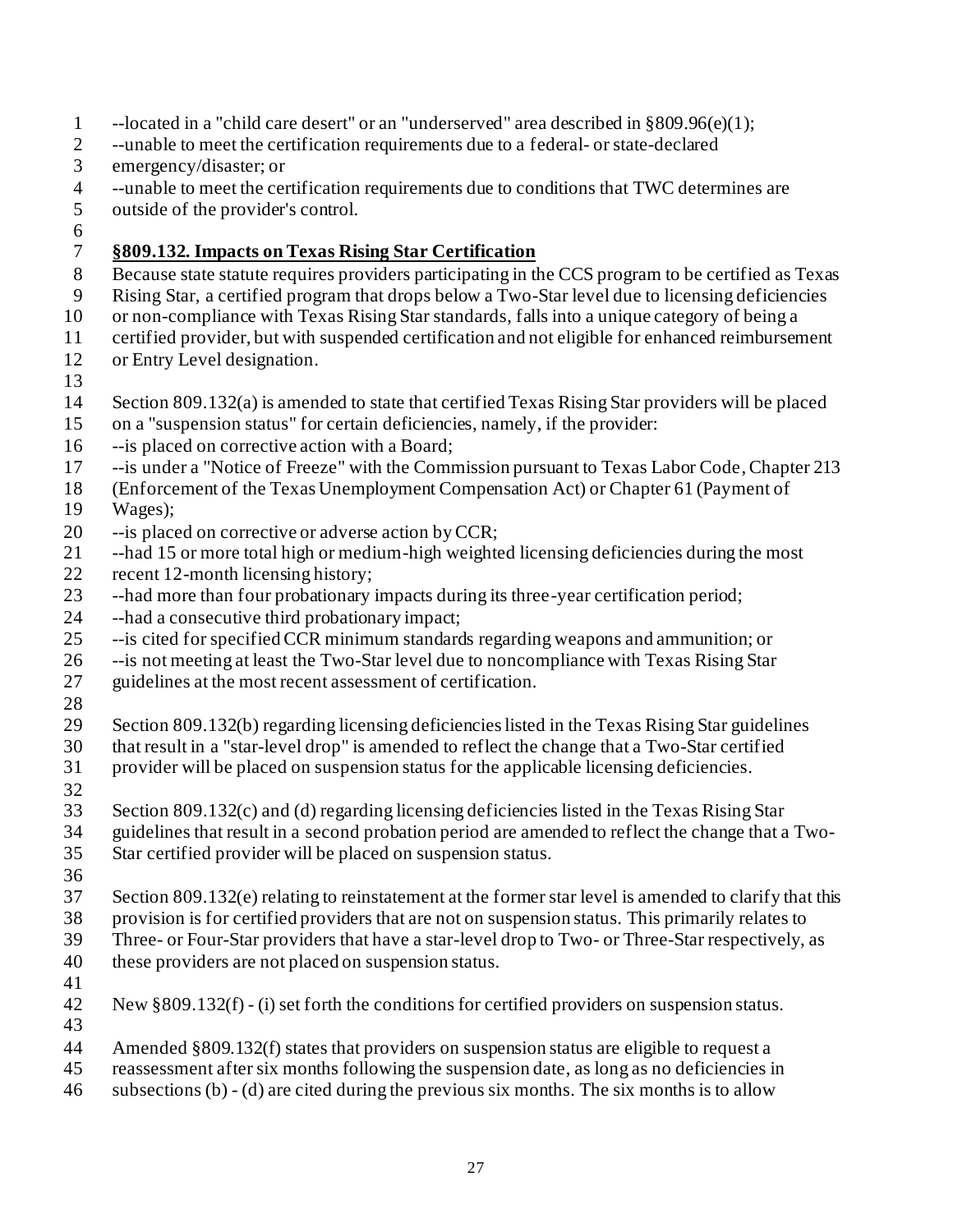Star level must wait six months before reapplying for the Texas Rising Star program. The Commission notes that providers can be assessed for certification at any time after the six months in which they meet eligibility and screening requirements. New §809.132(g) states that providers on suspension status must achieve at least a Two-Star certification no later than 12 months following the suspension and failure to achieve at least a Two-Star certification will result in the provider's ineligibility to provide subsidized child care services. New §809.132(h) states that providers on suspension status are: --eligible to provide subsidized child care services as long as the provider meets the Entry Level criteria; --not eligible for the enhanced reimburse rate and will be reimbursed at the Board's Entry Level reimbursement rate; and --not able to receive referrals from a new family during the last six months of the 12-month period unless the provider is located in a child care desert or serves an underserved population and is approved by TWC to accept new family referrals. New §809.132(i) states that providers on suspension status and not achieving recertification by 22 the end of the 12-month period are not eligible to provide TWC-funded child care services, are not eligible for Entry Level designation, and must subsequently meet Texas Rising Star certification eligibility and screening requirements to provide CCS. **§809.133. Application and Assessments for the Texas Rising Star Certification** 27 Section 809.133 is amended to describe the separate roles of the Boards for mentoring and the new TWC-designated statewide entity for conducting assessments. The following sections are amended to move responsibility from the Board to the statewide entity. Section 809.133(b) is amended to clarify that TWC's designated assessment entity is responsible for the following application and certification requirements: --Written acknowledgment of receipt of the application and self-assessment is sent to the provider; --Within 20 days of receipt of the application, the provider is sent an estimated time frame for scheduling the initial assessment; --An assessment is conducted for any provider that meets the eligibility requirements in

 sufficient time to demonstrate that the provider's licensing history will not preclude the provider from eligibility. This is similar to the former requirement that providers dropping below a Two-

- §809.131 and requests certification to participate in the Texas Rising Star program; and
- --Texas Rising Star certification is granted for any provider that is assessed and verified as
- meeting the Texas Rising Star provider certification criteria set forth in the Texas Rising Star
- guidelines.
- 
- Section 809.133(c) is amended to clarify that TWC's designated assessment entity is responsible
- for the following assessment requirements:
- --On-site assessment of 100 percent of the provider classrooms at the initial assessment for
- certification and at each scheduled recertification; and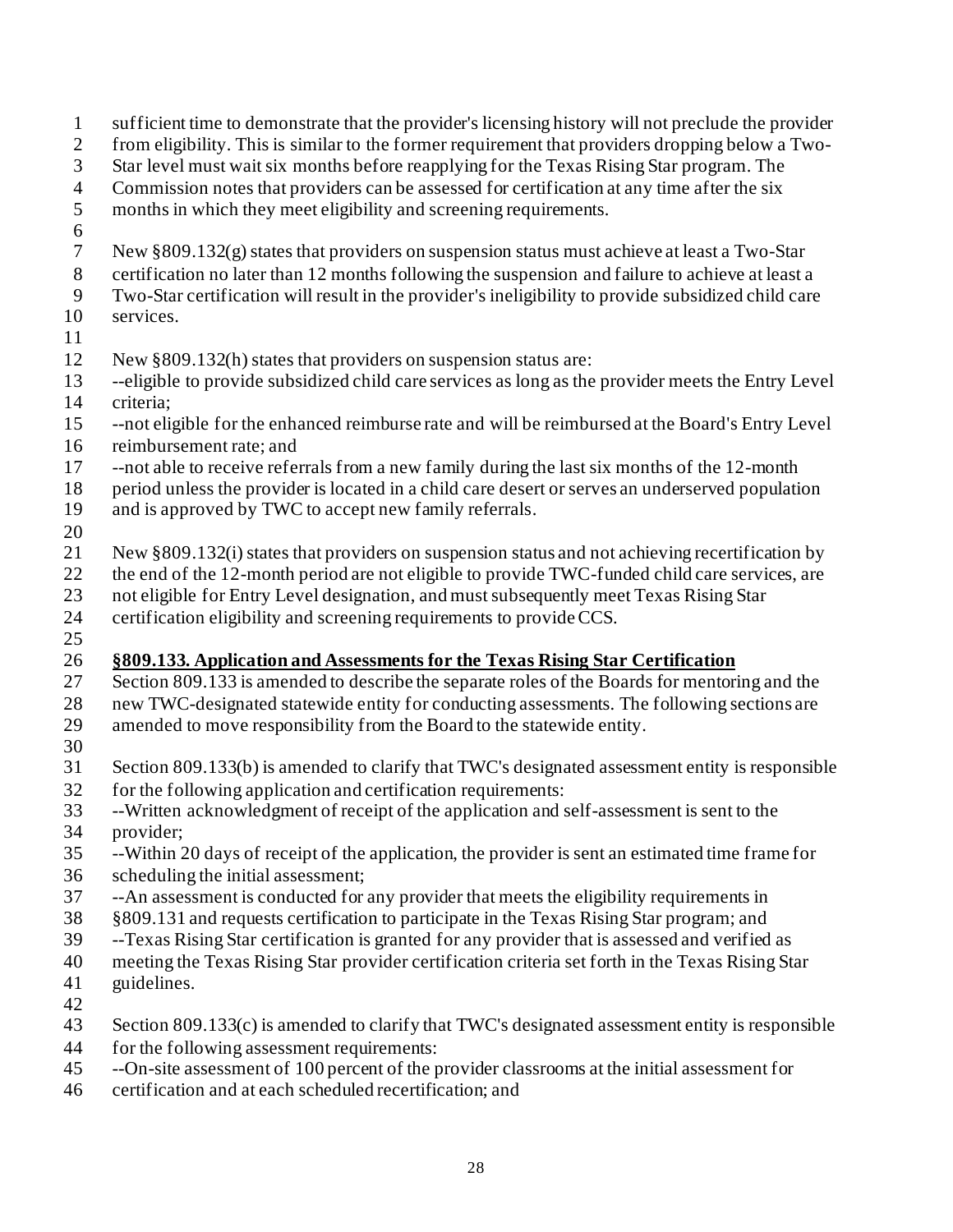--Recertification of all certified providers every three years. Section 809.133(d) is amended to clarify that TWC's designated assessment entity is responsible for the following monitoring requirements: --At least one unannounced on-site visit; and --A review of the provider's licensing compliance as described in §809.132. Sections 809.133(e) and (f) are amended to clarify that TWC's designated assessment entity is responsible for complying with the process and procedures in the Texas Rising Star guidelines for: --conducting assessment of nationally accredited facilities and facilities operated by the United States Military; and --conducting assessments of certified Texas Rising Star providers that have a change of ownership, move, or expand locations. **§809.134. Minimum Qualifications for Texas Rising Star Staff** 17 Section 809.134 is amended to clarify the minimum qualifications specific to Board mentor staff, qualifications specific to the statewide entity assessor staff, and qualifications applying to both mentors and assessors. New §809.134(a) states that Boards and the statewide assessment entity are responsible for ensuring that Texas Rising Star staff: --meet the CCR background check requirement consistent with Chapter 745 (formerly in §809.134(e)); and --complete the Texas Rising Star standards training, as described in the Texas Rising Star 26 guidelines (formerly in  $\S 809.134(g)(1)$ ). Relettered §809.134(b) is amended to clarify that mentor staff must meet the minimum education, experience, and microcredentialing requirements in relettered §809.134(c) - (f). Renumbered §809.134(c)(3), relating to the requirements for mentors with associate degrees, is amended to state that the mentor must also have two years of "suitable" experience in early childhood education, as determined by the Board. The former language required that mentors with associate degrees be required to have two years of experience as a director in an early childhood program. New §809.134(f) requires that all mentors must attain mentor microcredentialling as described in 38 the Texas Rising Star guidelines (formerly in  $\S 809.134(g)(3)$ ). Section  $809.134(g)$  is amended to retain only the requirement that assessors attain and maintain the Texas Rising Star Assessor Certification, as described in the guidelines. Section 809.134(f), regarding all Texas Rising Star staff to demonstrate early childhood education knowledge and best practices and an understanding of early childhood evaluations, observations, and assessment tools for both teachers and children, is removed, as these practices are demonstrated through the mentor microcredentialling and assessor certifications.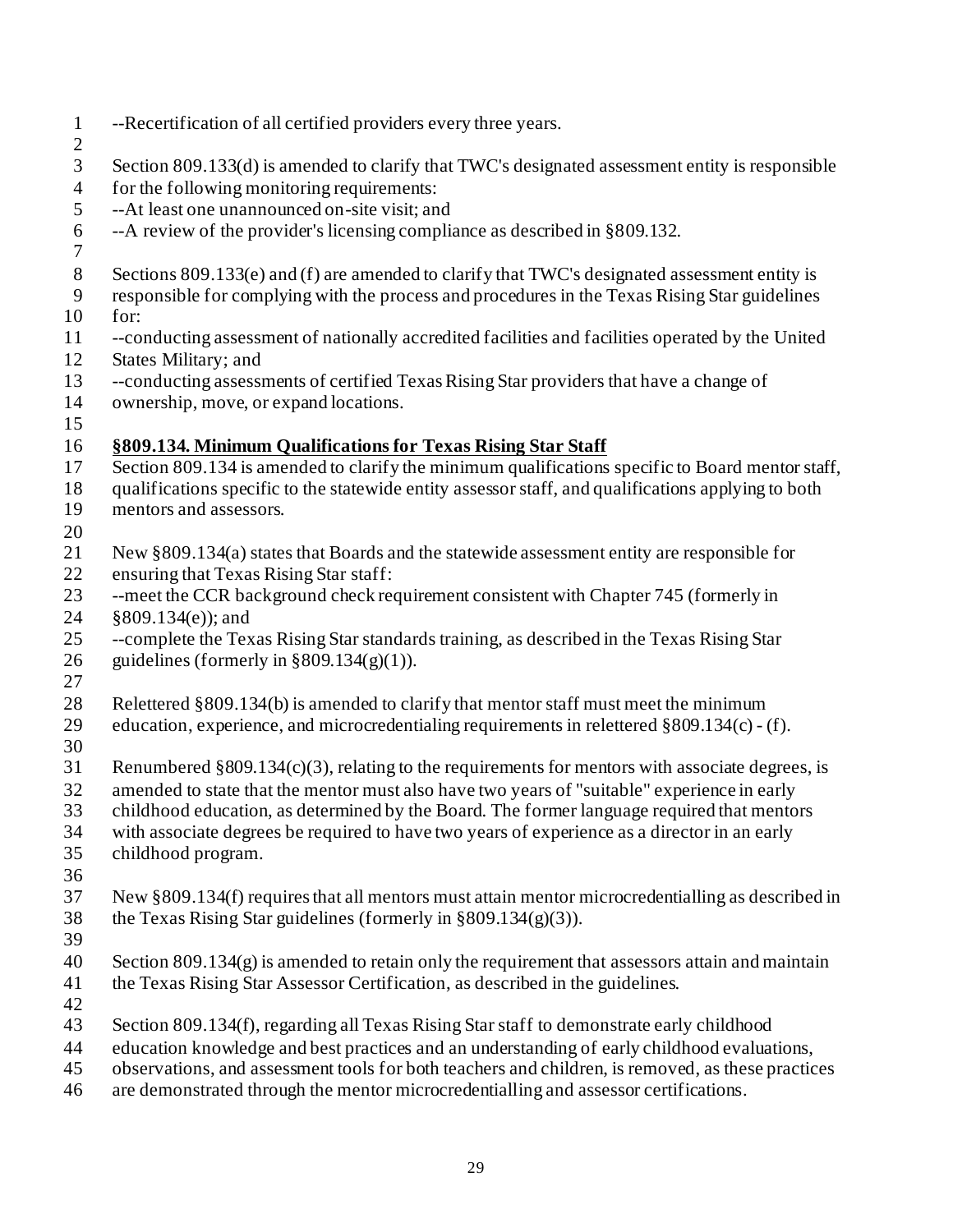| $\perp$             |                                                                                                    |
|---------------------|----------------------------------------------------------------------------------------------------|
| $\overline{2}$      | §809.135. Texas Rising Star Process for Reconsideration                                            |
| 3                   | Section 809.135 is amended to clarify that the statewide assessment entity is responsible for      |
| $\overline{4}$<br>5 | ensuring that there is a process for reconsiderations of a facility assessment.                    |
| $\sqrt{6}$          | §809.136. Roles and Responsibilities of Texas Rising Star Staff                                    |
| $\tau$              | Section 809.136 is amended to clarify and separate the roles of mentor and assessor staff.         |
| $8\,$               |                                                                                                    |
| $\overline{9}$      | Section 809.136(1) is amended to specify that a mentor is a Board or Board contractor staff        |
| 10                  | member.                                                                                            |
| 11                  |                                                                                                    |
| 12                  | Section 809.136(2) is amended to specify that an assessor is a staff member or contractor of the   |
| 13                  | statewide assessment entity.                                                                       |
| 14                  |                                                                                                    |
| 15                  | Section 809.136(3) is amended to clarify that a "dual-role" staff member is an individual who      |
| 16                  | meets the definition of both mentor and assessor staff.                                            |
| 17                  |                                                                                                    |
| 18                  | Section 809.136(4) is amended to state that both the Board and the statewide assessment entity     |
| 19                  | are responsible for ensuring that "dual-role" mentoring staff members do not perform the           |
| 20                  | assessment function of the same provider, and that assessment staff members do not perform         |
| 21<br>22            | mentoring for the same provider.                                                                   |
| 23                  | PART III. IMPACT STATEMENTS                                                                        |
| 24                  | Chris Nelson, Chief Financial Officer, determined that for each year of the first five years the   |
| 25                  | rules will be in effect, the following statements will apply:                                      |
| 26                  |                                                                                                    |
| 27                  | There are no additional estimated costs to the state and to local governments expected as a result |
| 28                  | of enforcing or administering the rules.                                                           |
| 29                  |                                                                                                    |
| 30                  | There are no estimated cost reductions to the state and to local governments as a result of        |
| 31                  | enforcing or administering the rules.                                                              |
| 32                  |                                                                                                    |
| 33                  | There are no estimated losses or increases in revenue to the state or to local governments as a    |
| 34                  | result of enforcing or administering the rules.                                                    |
| 35                  |                                                                                                    |
| 36                  | There are no foreseeable implications relating to costs or revenue of the state or local           |
| 37                  | governments as a result of enforcing or administering the rules.                                   |
| 38<br>39            | There are no anticipated economic costs to individuals required to comply with the rules.          |
| 40                  |                                                                                                    |
| 41                  | There is no anticipated adverse economic impact on small businesses, microbusinesses, or rural     |
| 42                  | communities as a result of enforcing or administering the rules.                                   |
| 43                  |                                                                                                    |
| 44                  | Based on the analyses required by Texas Government Code, §2001.024, TWC has determined             |
| 45                  | that the requirement to repeal or amend a rule, as required by Texas Government Code,              |
| 46                  | §2001.0045, does not apply to this rulemaking.                                                     |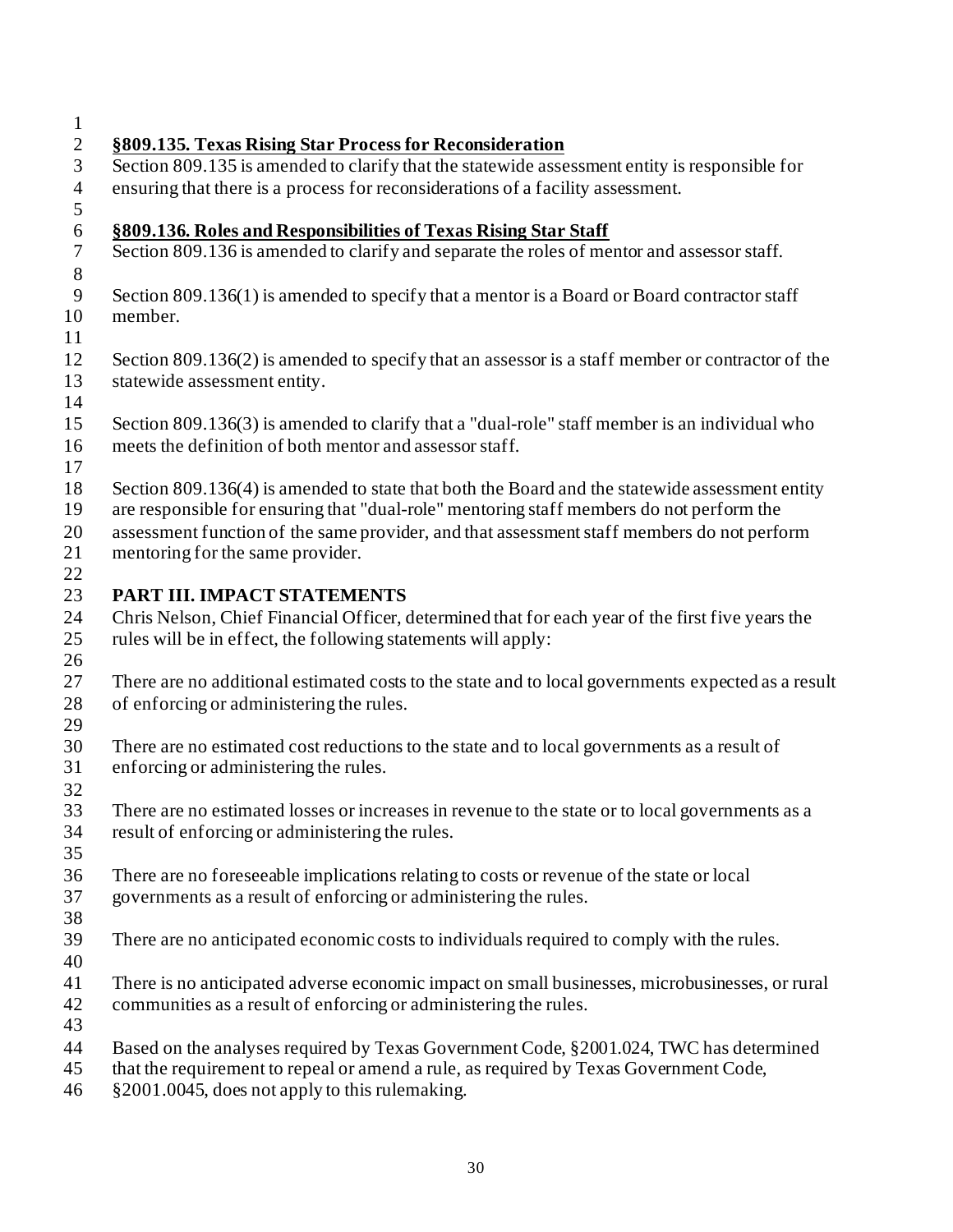- 
- Takings Impact Assessment
- Under Texas Government Code, §2007.002(5), "taking" means a governmental action that
- affects private real property, in whole or in part or temporarily or permanently, in a manner that
- requires the governmental entity to compensate the private real property owner as provided by
- the Fifth and Fourteenth Amendments to the United States Constitution or the Texas
- Constitution, Article I, §17 or §19, or restricts or limits the owner's right to the property that
- would otherwise exist in the absence of the governmental action, and is the producing cause of a
- reduction of at least 25 percent in the market value of the affected private real property,
- determined by comparing the market value of the property as if the governmental action is not in
- effect and the market value of the property determined as if the governmental action is in effect.
- TWC completed a Takings Impact Analysis for the proposed rulemaking action under Texas
- Government Code, §2007.043. The primary purpose of this proposed rulemaking action, as
- discussed elsewhere in this preamble, is to comply with statutory changes resulting from the 87th
- Texas Legislature, Regular Session (2021), and to provide program improvements and
- operational consistency.
- 
- The proposed rulemaking action will not create any additional burden on private real property or
- affect private real property in a manner that would require compensation to private real property
- owners under the United States Constitution or the Texas Constitution. The proposal also will
- not affect private real property in a manner that restricts or limits an owner's right to the property
- 22 that would otherwise exist in the absence of the governmental action. Therefore, the proposed
- rulemaking will not cause a taking under Texas Government Code, Chapter 2007.
- 
- Government Growth Impact Statement
- 26 TWC determined that during the first five years the rules will be in effect, they:
- --will not create or eliminate a government program;
- --will not require the creation or elimination of employee positions;
- --will not require an increase or decrease in future legislative appropriations to TWC;
- --will not require an increase or decrease in fees paid to TWC;
- --will create a new regulation;
- --will not expand, limit, or eliminate an existing regulation;
- --will not change the number of individuals subject to the rules; and
- --will not positively or adversely affect the state's economy.
- 
- Economic Impact Statement and Regulatory Flexibility Analysis
- TWC determined that the rules will not have an adverse economic impact on small businesses or
- rural communities, as the proposed rules place no requirements on small businesses or rural
- communities. The rules govern child care providers that voluntarily participate in TWC-funded
- child care services.
- 
- Mariana Vega, Director, Labor Market Information, determined that there is not a significant
- negative impact upon employment conditions in the state as a result of the rules.
- 
- Reagan Miller, Director, Child Care and Early Learning, determined that for each year of the
- first five years the rules are in effect, the public benefit anticipated as a result of enforcing the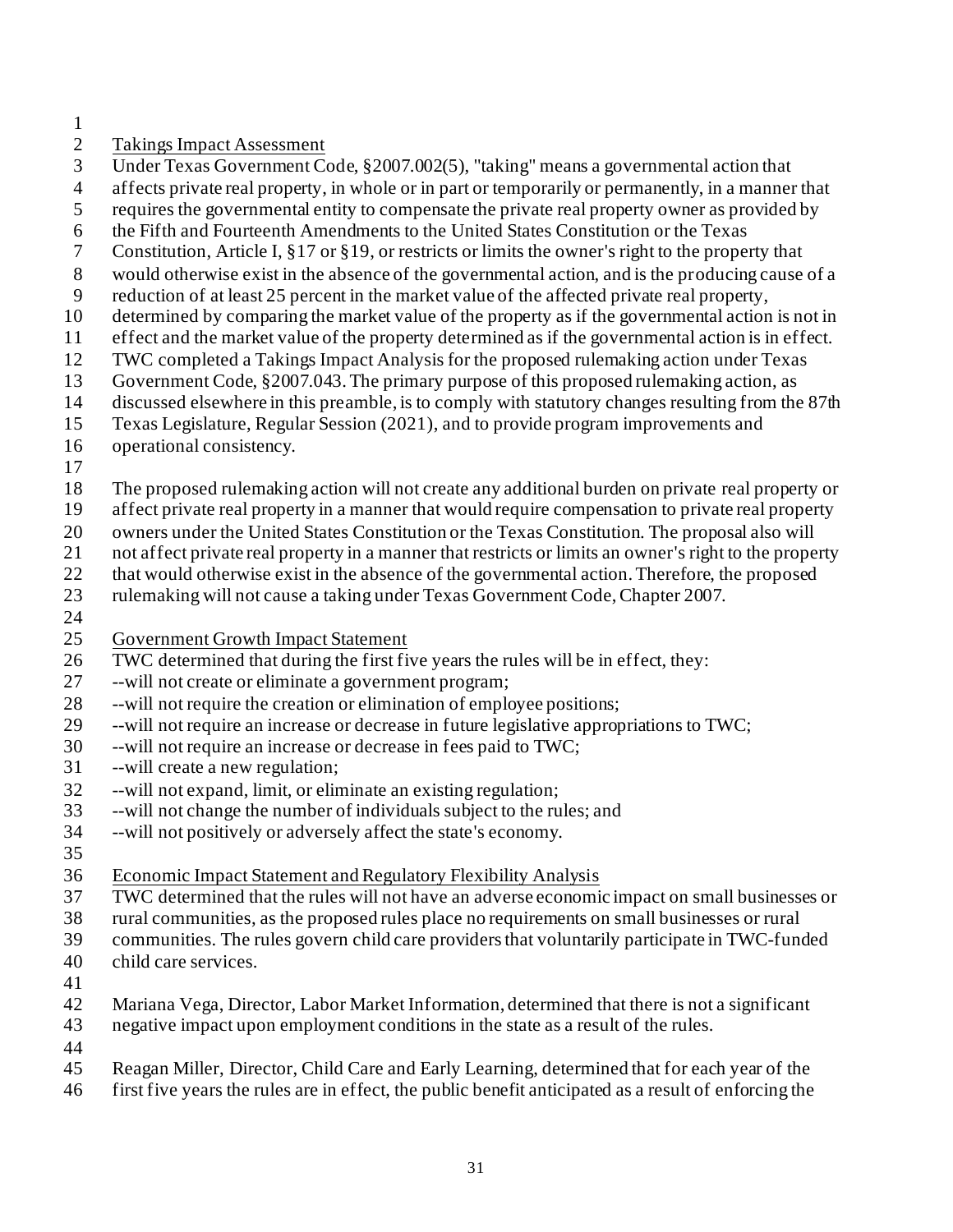- proposed rules will be to improve program quality, efficiency, and operational consistency.
- 

 $\frac{2}{3}$ TWC hereby certifies that the proposal has been reviewed by legal counsel and found to be

- within TWC's legal authority to adopt.
- 

## **PART IV. COORDINATION ACTIVITIES**

- In the development of these rules for publication and public comment, TWC sought the
- involvement of Texas' 28 Boards and stakeholders. TWC conducted several calls with Boards
- and stakeholders prior to the development of the policy concept. TWC provided the policy
- concept regarding these rule amendments to the Boards and stakeholders for consideration and
- review on December 21, 2021. TWC also conducted a conference call with Board executive
- directors and Board staff on January 14, 2022, to discuss the policy concept. During the
- rulemaking process, TWC considered all information gathered in order to develop rules that
- provide clear and concise direction to all parties involved.
- 

## **PART V. PUBLIC COMMENT**

- Comments on the proposed rules may be submitted to TWCPolicyComments@twc.texas.gov and must be received no later than May 30, 2022.
- 

## **PART VI. STATUTORY AUTHORITY**

- The rules are proposed under Texas Labor Code, §301.0015 and §302.002(d), which provide
- TWC with the authority to adopt, amend, or repeal such rules as it deems necessary for the
- effective administration of TWC services and activities.
- 
- The proposed rules affect Texas Labor Code, Title 4, particularly Chapters 301 and 302, as well
- as Texas Government Code, Chapter 2308.
-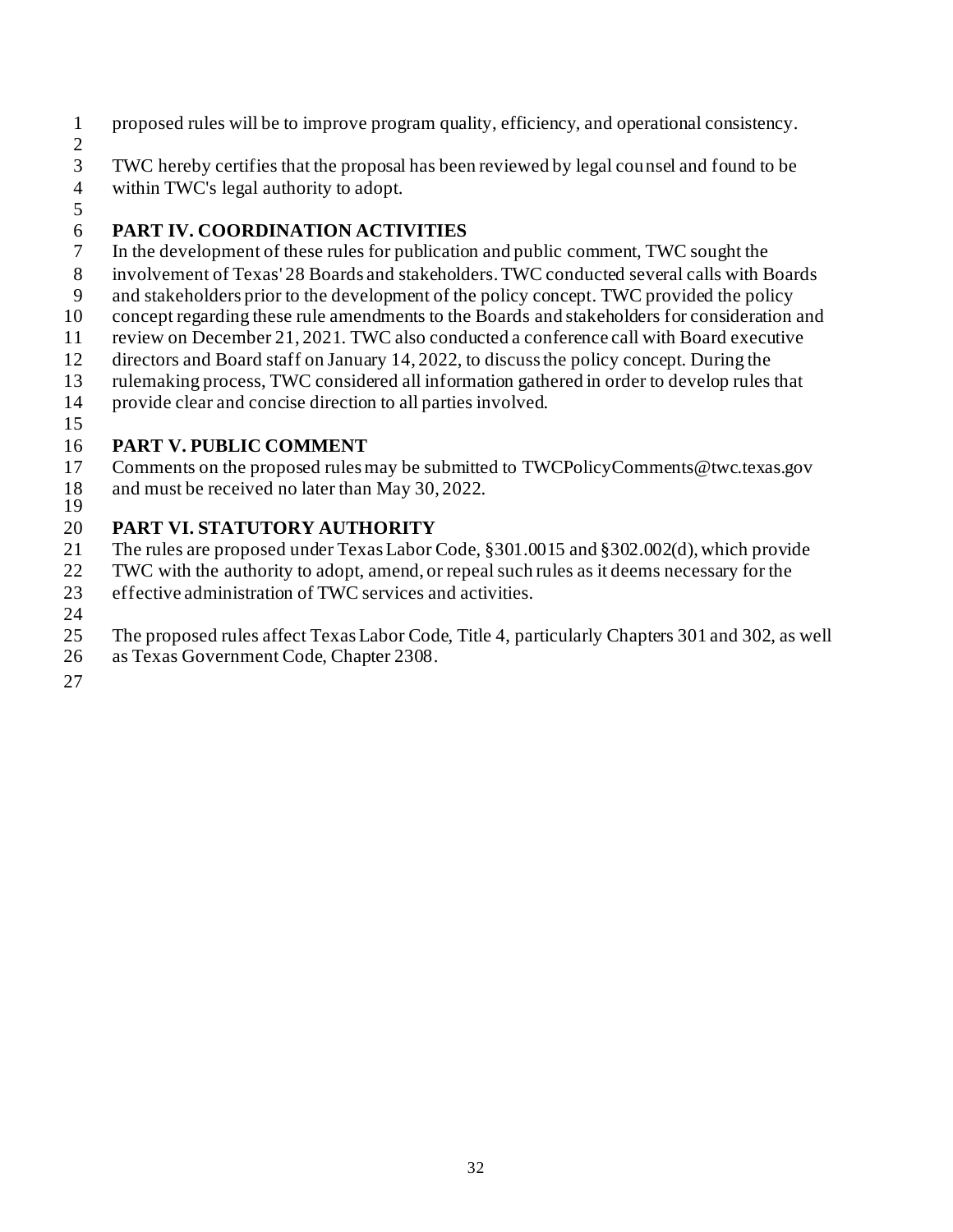| $\mathbf{1}$                                | <b>CHAPTER 809. CHILD CARE SERVICES</b>                                                                                                                                                                                                                                                                                                                                |
|---------------------------------------------|------------------------------------------------------------------------------------------------------------------------------------------------------------------------------------------------------------------------------------------------------------------------------------------------------------------------------------------------------------------------|
| $\overline{2}$<br>3                         | <b>SUBCHAPTER A. GENERAL PROVISIONS</b>                                                                                                                                                                                                                                                                                                                                |
| $\overline{4}$<br>5<br>6                    | §809.1. Short Title and Purpose.                                                                                                                                                                                                                                                                                                                                       |
| 7<br>8<br>9                                 | (a) The rules contained in this chapter may be cited as the Child Care Services<br>rulesRules.                                                                                                                                                                                                                                                                         |
| <sup>10</sup><br>11<br>12<br>13<br>14<br>15 | (b) The purpose of the rules contained in this chapter these rules is to interpret and<br>implement the requirements of state and federal statutes and regulations governing<br>child care and quality improvement activities funded through the Texas Workforce<br>Commission (Commission), to include the Child Care and Development Fund<br>(CCDF), which includes: |
| 16                                          | (1) the Child Care and Development Fund (CCDF), which includes:                                                                                                                                                                                                                                                                                                        |
| 17<br>18<br>19                              | $(1)$ (A) funds allocated to local workforce development areas (workforce areas) as<br>provided in §800.58 of this title;                                                                                                                                                                                                                                              |
| 20<br>21                                    | $(2)(B)$ private donated funds described in §809.17 of this chapter §809.17(b)(1);                                                                                                                                                                                                                                                                                     |
| 22<br>23<br>24                              | $(3)(\epsilon)$ public transferred funds described in §809.17 of this chapter §809.17(b)(2);                                                                                                                                                                                                                                                                           |
| $25\,$<br>26<br>27                          | $\frac{(4)}{(D)}$ public certified expenditures described in §809.17 of this<br>chapter $\frac{809.17(b)(3)}{3}$ ; and                                                                                                                                                                                                                                                 |
| 28<br>29                                    | $(5)$ funds used for children receiving protective services described in §809.49<br>of this chapter.                                                                                                                                                                                                                                                                   |
| 30<br>31<br>32<br>33                        | -other funds that are used for child care services allocated to<br>under Chapter 800 of this title.                                                                                                                                                                                                                                                                    |
| 34<br>35<br>36<br>37                        | (c) The rules contained in this chapter apply to other funds that are used for child care<br>services allocated to workforce areas under Chapter 800 of this title, except for the<br>following:                                                                                                                                                                       |
| 38<br>39<br>40                              | Funds used for quality improvement activities described in §809.16 of this<br>(1)<br>chapter;                                                                                                                                                                                                                                                                          |
| 41                                          | Assessing the parent share of cost described in §809.19 of this chapter; and<br>(2)                                                                                                                                                                                                                                                                                    |
| 42<br>43<br>44                              | Subchapter C of this chapter (relating to Eligibility for Child Care Services).<br>(3)                                                                                                                                                                                                                                                                                 |
| 45<br>46                                    | $(d)$ (e) The rules contained in this chapter shall apply to the Commission, Local Workforce                                                                                                                                                                                                                                                                           |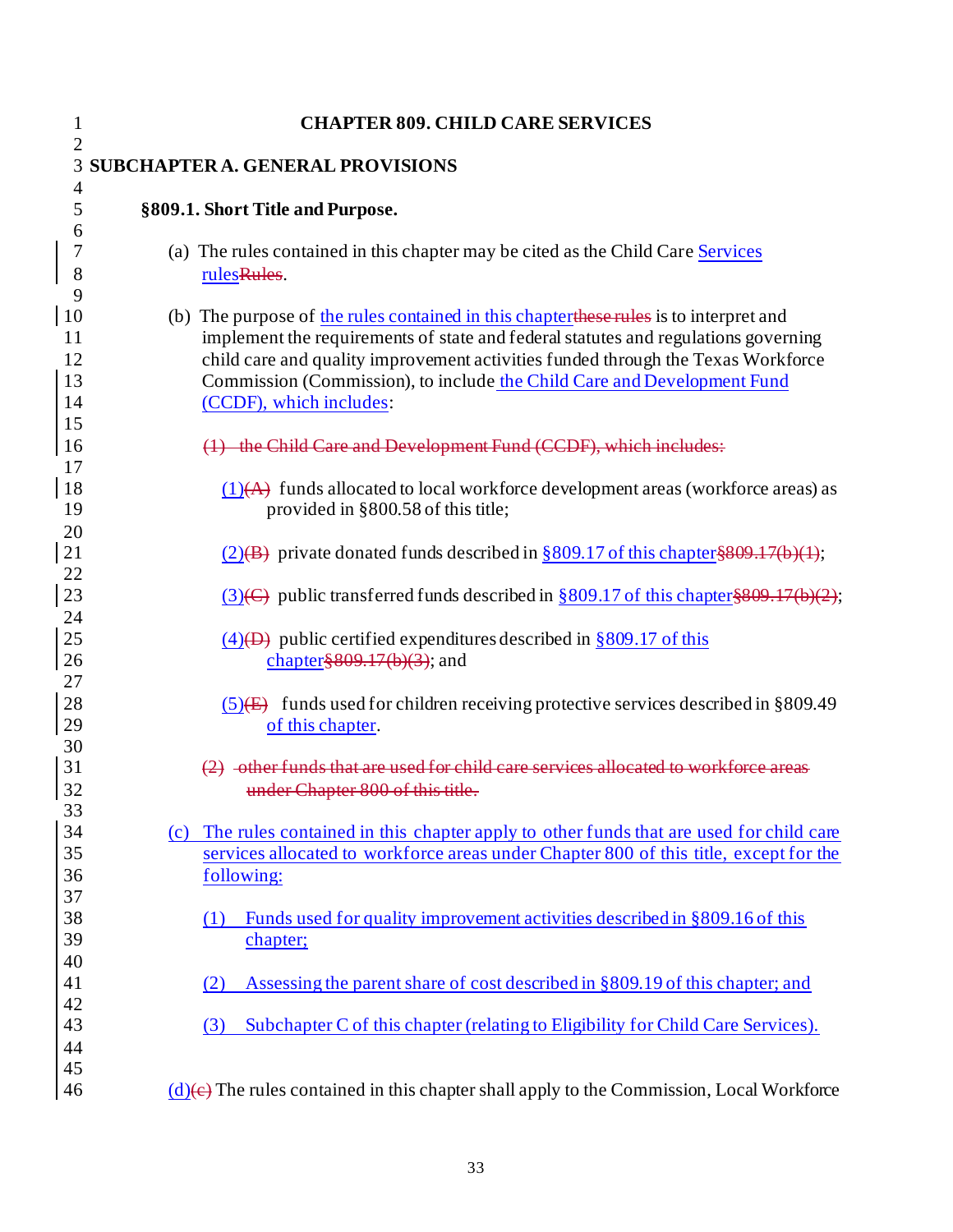| $\mathbf{1}$   | Development Boards (Boards), their child care contractors, child care providers, and |     |                                                                                                                                                 |  |
|----------------|--------------------------------------------------------------------------------------|-----|-------------------------------------------------------------------------------------------------------------------------------------------------|--|
| $\overline{c}$ | parents applying for or eligible to receive child care services.                     |     |                                                                                                                                                 |  |
| 3              |                                                                                      |     |                                                                                                                                                 |  |
| $\overline{4}$ | §809.2. Definitions.                                                                 |     |                                                                                                                                                 |  |
| 5              |                                                                                      |     |                                                                                                                                                 |  |
| 6<br>7         |                                                                                      |     | The following words and terms, when used in this chapter, shall have the following<br>meanings, unless the context clearly indicates otherwise. |  |
| $\,$ $\,$      |                                                                                      |     |                                                                                                                                                 |  |
| 9              | (1)                                                                                  |     | Attending a job training or educational program--An individual is attending a                                                                   |  |
| 10             |                                                                                      |     | job training or educational program if the individual:                                                                                          |  |
| 11             |                                                                                      |     |                                                                                                                                                 |  |
| 12             |                                                                                      | (A) | is considered by the program to be officially enrolled;                                                                                         |  |
| 13             |                                                                                      |     |                                                                                                                                                 |  |
| 14             |                                                                                      | (B) | meets all attendance requirements established by the program; and                                                                               |  |
| 15             |                                                                                      |     |                                                                                                                                                 |  |
| 16             |                                                                                      | (C) | is making progress toward successful completion of the program as                                                                               |  |
| 17             |                                                                                      |     | demonstrated through continued enrollment in the programdetermined                                                                              |  |
| 18             |                                                                                      |     | by the Board upon eligibility redetermination as described in §809.42                                                                           |  |
| 19             |                                                                                      |     | $\frac{$809.42(b)}{6}$ of this chapter.                                                                                                         |  |
| 20             |                                                                                      |     |                                                                                                                                                 |  |
| 21             | (2)                                                                                  |     | Child--An individual who meets the general eligibility requirements contained                                                                   |  |
| 22             |                                                                                      |     | in this chapter for receiving child care services.                                                                                              |  |
| 23             |                                                                                      |     |                                                                                                                                                 |  |
| 24             | (3)                                                                                  |     | Child care contractor--The entity or entities under contract with the Board to                                                                  |  |
| 25             |                                                                                      |     | manage child care services. This includes contractors involved in determining                                                                   |  |
| 26             |                                                                                      |     | eligibility for child care services, contractors involved in the billing and                                                                    |  |
| 27             |                                                                                      |     | reimbursement process related to child care subsidies, as well as contractors                                                                   |  |
| 28             |                                                                                      |     | involved in the funding of quality improvement activities as described in                                                                       |  |
| 29             |                                                                                      |     | §809.16 of this chapter.                                                                                                                        |  |
| 30             |                                                                                      |     |                                                                                                                                                 |  |
| 31             | (4)                                                                                  |     | Child Care Desert--An area described in Texas Labor Code, §302.0461 in                                                                          |  |
| 32             |                                                                                      |     | which the number of children under age six with working parents is at least                                                                     |  |
| 33             |                                                                                      |     | three times greater than the capacity of licensed child care providers in the                                                                   |  |
| 34             |                                                                                      |     | area, based on data published annually by the Commission.                                                                                       |  |
| 35             |                                                                                      |     |                                                                                                                                                 |  |
| 36             |                                                                                      |     | $(5)(4)$ Child Care Regulation (CCR) Lieensing (CCL) - Division in the Texas Health                                                             |  |
| 37             |                                                                                      |     | and Human Services Commission responsible for protecting the health, safety,                                                                    |  |
| 38             |                                                                                      |     | and well-being of children who attend or reside in regulated child care                                                                         |  |
| 39             |                                                                                      |     | facilities and homes. Previously a division of the Texas Department of Family                                                                   |  |
| 40             |                                                                                      |     | and Protective Services (DFPS), CCL is now part of the Texas Health and                                                                         |  |
| 41             |                                                                                      |     | Human Services Commission (HHSC).                                                                                                               |  |
| 42             |                                                                                      |     |                                                                                                                                                 |  |
| 43             |                                                                                      |     | $(6)(5)$ Child care services--Child care subsidies and quality improvement activities                                                           |  |
| 44             |                                                                                      |     | funded by the Commission.                                                                                                                       |  |
| 45             |                                                                                      |     |                                                                                                                                                 |  |
| 46             |                                                                                      |     | $(7)(6)$ Child care subsidies--Commission-funded child care reimbursements to an                                                                |  |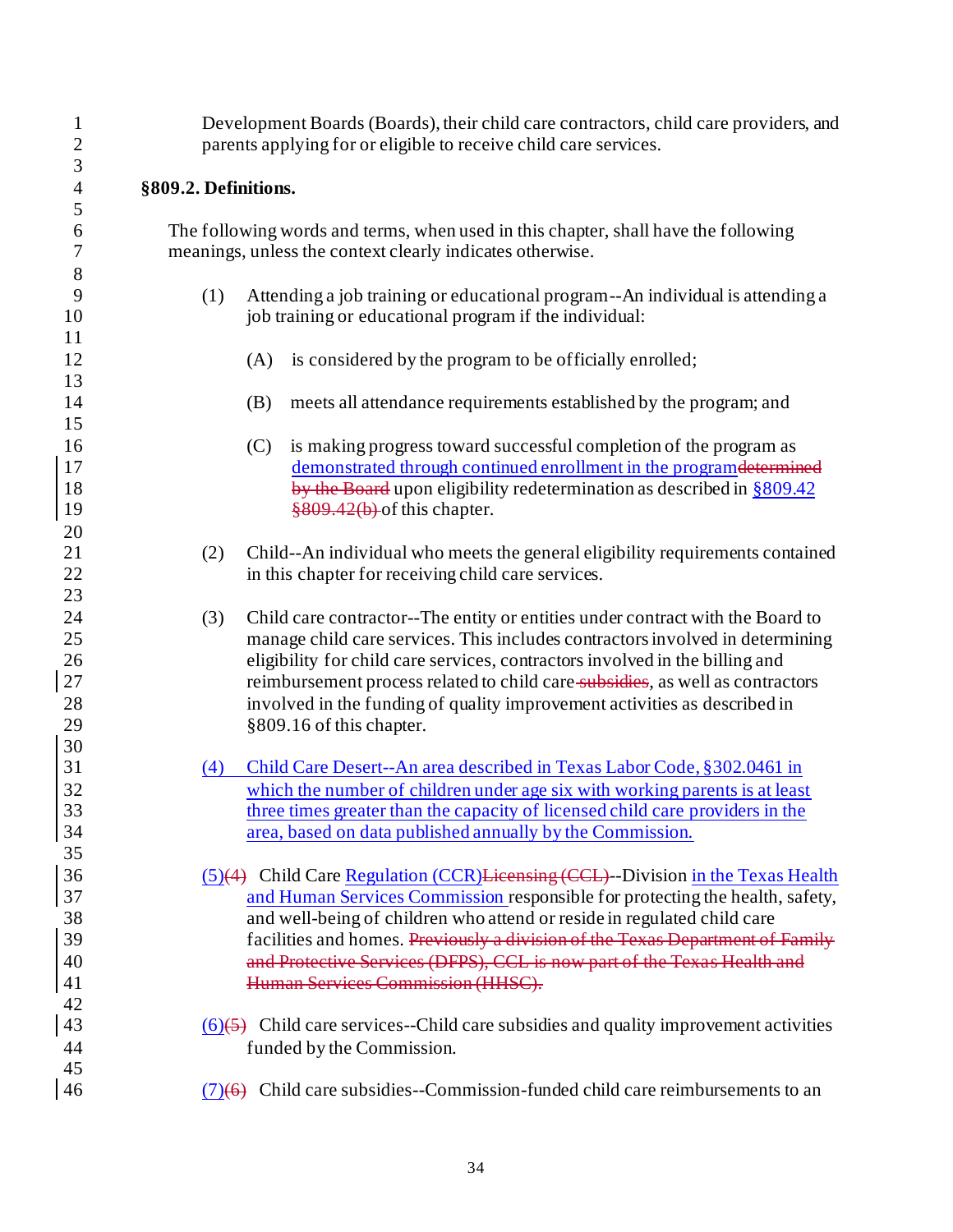| $\mathbf{1}$                                         | eligible child care provider for the direct care of an eligible child.                                                                                                                                                                                                                                                                                                                                                   |
|------------------------------------------------------|--------------------------------------------------------------------------------------------------------------------------------------------------------------------------------------------------------------------------------------------------------------------------------------------------------------------------------------------------------------------------------------------------------------------------|
| $\overline{c}$<br>3<br>$\overline{\mathcal{A}}$<br>5 | $(8)(7)$ Child experiencing homelessness--A child who is homeless, as defined in the<br>McKinney-Vento Act (42 USC 11434(a)), Subtitle VII-B, §725.                                                                                                                                                                                                                                                                      |
| 6<br>7<br>8<br>9<br>10<br>11                         | $(9)(8)$ Child with disabilities--A child who has a physical or mental impairment that<br>substantially limits one or more major life activities, has a record of such an<br>impairment, or is regarded as having such an impairment. Major life activities<br>include, but are not limited to, caring for oneself; performing manual tasks;<br>walking; hearing; seeing, speaking, or breathing; learning; and working. |
| <sup>12</sup><br>13                                  | $(10)(9)$ Educational program--A program that leads to:                                                                                                                                                                                                                                                                                                                                                                  |
| 14<br>15                                             | a high school diploma;<br>(A)                                                                                                                                                                                                                                                                                                                                                                                            |
| 16<br>17                                             | a Certificate of High School Equivalency; or<br>(B)                                                                                                                                                                                                                                                                                                                                                                      |
| 18<br>19                                             | (C)<br>an undergraduate postsecondary degree from an institution of higher<br>education.                                                                                                                                                                                                                                                                                                                                 |
| 20<br>21<br>22<br>23                                 | $(11)(40)$ Excessive unexplained absences--More than 40 unexplained absences<br>within a 12-month eligibility period as described in $\frac{809.78\frac{209.78(1)}{20}}{20}$ of<br>this chapter.                                                                                                                                                                                                                         |
| 24<br>25<br>26<br>27                                 | $(12)(11)$ Family--Two or more individuals related by blood, marriage, or decree of<br>court, who are living in a single residence and are included in one or more of<br>the following categories:                                                                                                                                                                                                                       |
| 28<br>29<br>30<br>31                                 | Two individuals, married--including by common-law, and household<br>(A)<br>dependents; or                                                                                                                                                                                                                                                                                                                                |
| 32<br>33                                             | A parent and household dependents.<br>(B)                                                                                                                                                                                                                                                                                                                                                                                |
| 34<br>35                                             | $(13)(12)$ Household dependent--An individual living in the household who is:                                                                                                                                                                                                                                                                                                                                            |
| 36<br>37                                             | an adult considered a dependent of the parent for income tax purposes;<br>(A)                                                                                                                                                                                                                                                                                                                                            |
| 38<br>39                                             | a child of a teen parent; or<br>(B)                                                                                                                                                                                                                                                                                                                                                                                      |
| 40<br>41                                             | a child or other minor living in the household who is the responsibility of<br>(C)<br>the parent.                                                                                                                                                                                                                                                                                                                        |
| 42<br>43<br>44<br>45<br>46                           | $(14)(13)$ Improper payments--Any payment of Child Care Development Fund<br>(CCDF) grant funds that should not have been made or that was made in an<br>incorrect amount (including overpayments and underpayments) under<br>statutory, contractual, administrative, or other legally applicable requirements                                                                                                            |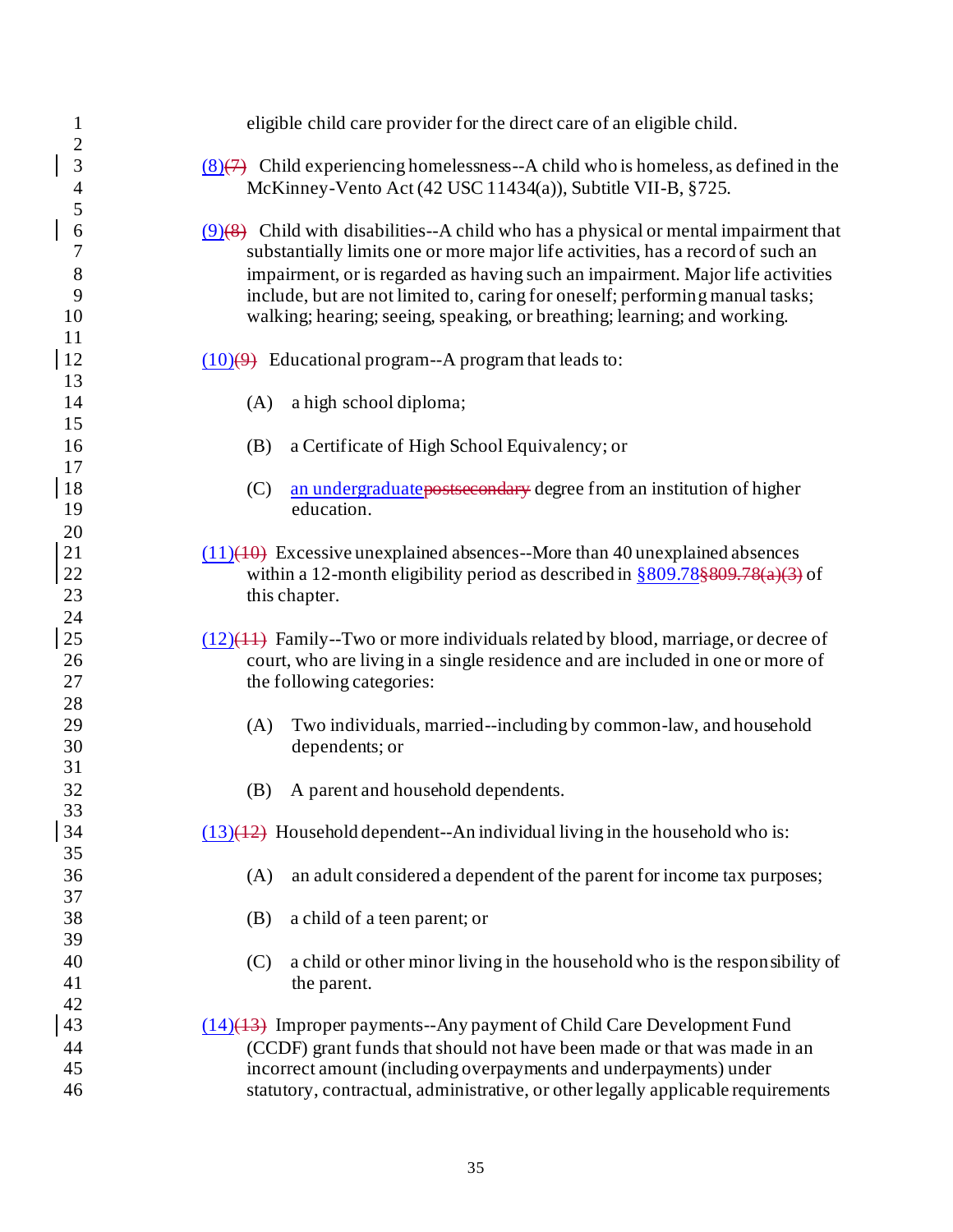| $\mathbf{1}$<br>$\overline{c}$ | governing the administration of CCDF grant funds and includes payments:                         |
|--------------------------------|-------------------------------------------------------------------------------------------------|
| 3                              | to an ineligible recipient;<br>(A)                                                              |
| $\overline{\mathcal{L}}$       | for an ineligible service;                                                                      |
| 5                              | (B)                                                                                             |
| 6                              | for any duplicate payment; and                                                                  |
| 7                              | (C)                                                                                             |
| 8                              | for services not received.                                                                      |
| 9                              | (D)                                                                                             |
| 10<br><sup>11</sup><br>12      | $(15)(14)$ Job training program--A program that provides training or instruction<br>leading to: |
| 13                             | basic literacy;                                                                                 |
| 14                             | (A)                                                                                             |
| 15                             | English proficiency;                                                                            |
| 16                             | (B)                                                                                             |
| 17                             | (C)                                                                                             |
| 18                             | an occupational or professional certification or license; or                                    |
| 19                             | the acquisition of technical skills, knowledge, and abilities specific to an                    |
| 20                             | (D)                                                                                             |
| 21<br>22                       | occupation.                                                                                     |
| 23                             | $(16)(15)$ Listed family home--A family home, other than the eligible child's own               |
| 24                             | residence, that is listed, but not licensed or registered with, CCRCCL pursuant                 |
| 25<br>26                       | to Texas Human Resources Code, §42.052(c).                                                      |
| 27                             | $(17)(16)$ Military deployment--The temporary duty assignment away from the                     |
| 28                             | permanent military installation or place of residence for reserve components of                 |
| 29                             | the single military parent or the dual military parents. This includes deployed                 |
| 30                             | parents in the regular military, military reserves, or National Guard.                          |
| 31<br>32                       | $(18)(17)$ Parent--An individual who is responsible for the care and supervision of a           |
| 33                             | child and is identified as the child's natural parent, adoptive parent, stepparent,             |
| 34                             | legal guardian, or person standing in loco parentis (as determined in                           |
| 35                             | accordance with Commission policies and procedures). Unless otherwise                           |
| 36                             | indicated, the term applies to a single parent or both parents.                                 |
| 37<br>38                       | (18) Pre Star provider A designation for subsidy providers licensed or registered               |
| 39                             | by CCL, based on meeting the Screening Criteria for Subsidized Child Care,                      |
| 40                             | which is further defined in the CCDF State Plan-                                                |
| 41<br>42                       | (19) Protective services--Services provided when a child:                                       |
| 43                             | a child-is at risk of abuse or neglect in the immediate or short-term future                    |
| 44                             | (A)                                                                                             |
| 45                             | and the child's family cannot or will not protect the child without Texas                       |
| 46                             | Department of Family and Protective Services (DFPS) Child Protective                            |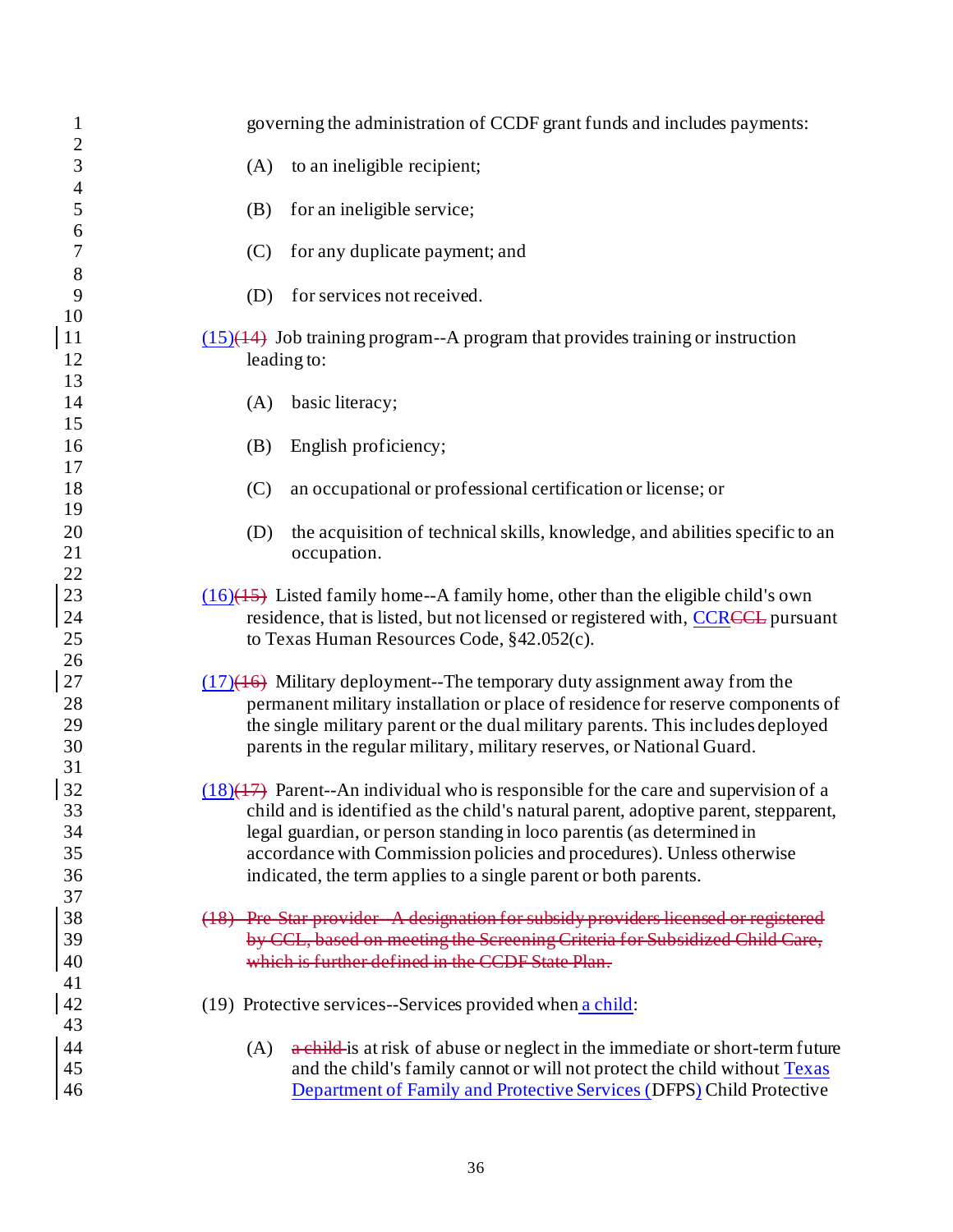| $\mathbf{1}$                               |     | Services (CPS) intervention;                                                                                                                                                                               |
|--------------------------------------------|-----|------------------------------------------------------------------------------------------------------------------------------------------------------------------------------------------------------------|
| $\overline{c}$<br>3<br>$\overline{4}$<br>5 | (B) | a child-is in the managing conservatorship of DFPS and residing with a<br>relative or a foster parent; or                                                                                                  |
| 6<br>7<br>8<br>9                           | (C) | a child-has been provided with protective services by DFPS within the<br>prior six months and requires services to ensure the stability of the<br>family.                                                  |
| 10<br><sup>11</sup>                        |     | $(20)$ Provider--A provider is defined as a:                                                                                                                                                               |
| 12<br>13<br>14                             | (A) | $\alpha$ regulated child care provider $\alpha$ defined in paragraph (21) of this<br>section;                                                                                                              |
| 15<br>16<br>17                             | (B) | $\alpha$ -relative child care provider as defined in paragraph (22) of this section;<br>or                                                                                                                 |
| 18<br><sup>19</sup>                        | (C) | $\alpha$ -listed family home as defined in paragraph (15) of this section, subject<br>to the requirements in $\frac{$809.91(e) \frac{$809.91(b)}{600}}{809.91(e) \frac{$809.91(b)}{600}}$ of this chapter. |
| 20<br>21<br>22<br>23                       |     | (21) Regulated child care provider--A provider caring for an eligible child in a<br>location other than the eligible child's own residence that is:                                                        |
| 24<br>25                                   | (A) | licensed by <b>CCREEL</b> ;                                                                                                                                                                                |
| 26<br>27                                   | (B) | registered with CCRECL; or                                                                                                                                                                                 |
| 28<br>29                                   | (C) | operated and monitored by the United States military services.                                                                                                                                             |
| 30<br>31                                   |     | (22) Relative child care provider--An individual who is at least 18 years of age, and<br>is, by marriage, blood relationship, or court decree, the child's:                                                |
| 32<br>33<br>34                             | (A) | grandparent;                                                                                                                                                                                               |
| 35<br>36                                   | (B) | great-grandparent;                                                                                                                                                                                         |
| 37<br>38                                   | (C) | aunt;                                                                                                                                                                                                      |
| 39<br>40                                   | (D) | uncle; or                                                                                                                                                                                                  |
| 41<br>42<br>43                             | (E) | sibling (if the sibling does not reside in the same household as the<br>eligible child).                                                                                                                   |
| 44<br>45                                   |     | (23) Residing with--Unless otherwise stipulated in this chapter, a child is<br>considered to be residing with the parent when the child is living with, and                                                |
| 46                                         |     | physically present with, the parent during the time period for which child care                                                                                                                            |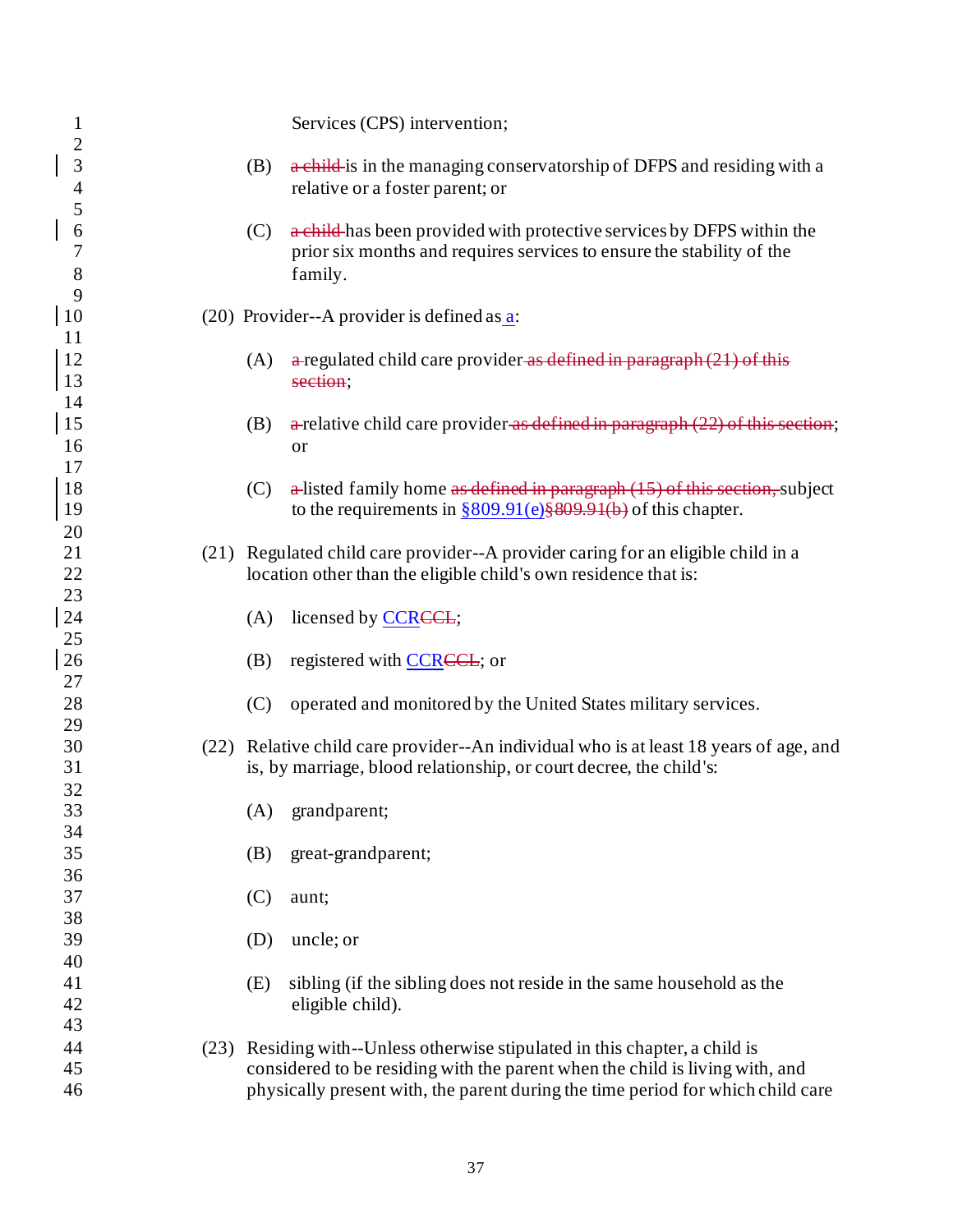| $\mathbf{1}$                               |                    | services are being requested or received.                                                                                                                                            |
|--------------------------------------------|--------------------|--------------------------------------------------------------------------------------------------------------------------------------------------------------------------------------|
| $\overline{c}$<br>3<br>$\overline{4}$<br>5 |                    | (24) Teen parent--A teen parent (teen) is an individual 18 years of age or younger,<br>or 19 years of age and attending high school or the equivalent, who has a child.              |
| 6<br>$\overline{7}$<br>8                   |                    | (25) Texas Rising Star program--A voluntary, quality-based rating system of child<br>care providers participating in Commission-subsidized child care.                               |
| 9<br>10<br><sup>11</sup>                   |                    | (26) Texas Rising Star provider--A regulated child care provider eertified as<br>meeting the Texas Rising Star program standards. Texas Rising Star providers<br>are-certified as a: |
| 12<br>13<br>14                             |                    | (A) designated as an Entry Level Provider;                                                                                                                                           |
| 15<br>16                                   |                    | (B)(A) certified as a Two-Star2-Star Program Provider;                                                                                                                               |
| <sup>17</sup>                              |                    | (C)(B) certified as a Three-Star <del>3 Star Program</del> Provider; or                                                                                                              |
| 18<br> 19                                  |                    | (D)(C) certified as a Four-Star4 Star Program Provider.                                                                                                                              |
| 20                                         |                    |                                                                                                                                                                                      |
| 21                                         |                    | (27) Working--Working is defined as:                                                                                                                                                 |
| 22                                         |                    |                                                                                                                                                                                      |
| 23                                         | (A)                | activities for which one receives monetary compensation such as a                                                                                                                    |
| 24                                         |                    | salary, wages, tips, and commissions; or                                                                                                                                             |
| 25                                         |                    |                                                                                                                                                                                      |
| 26                                         | (B)                | participation in Choices or Supplemental Nutrition Assistance Program                                                                                                                |
| 27                                         |                    | Employment and Training (SNAP E&T) activities; or-                                                                                                                                   |
| 28                                         |                    |                                                                                                                                                                                      |
| 29                                         | (C)                | engaging in job search at the time of eligibility determination or                                                                                                                   |
| 30                                         |                    | redetermination as described in §809.56 of this chapter.                                                                                                                             |
| 31                                         |                    |                                                                                                                                                                                      |
|                                            |                    | 32 SUBCHAPTER B. GENERAL MANAGEMENT                                                                                                                                                  |
| 33                                         |                    |                                                                                                                                                                                      |
| 34                                         |                    | §809.13. Board Policies for Child Care Services.                                                                                                                                     |
| 35                                         |                    |                                                                                                                                                                                      |
| 36                                         |                    | (a) A Board shall develop, adopt, and modify its policies for the design and management                                                                                              |
| 37                                         |                    | of the delivery of child care services in a public process in accordance with Chapter                                                                                                |
| 38<br>39                                   | 802 of this title. |                                                                                                                                                                                      |
| 40                                         |                    | (b) A Board shall maintain written copies of the policies that are required by federal and                                                                                           |
| 41                                         |                    | state law, or as required under this chapterrequested by the Commission, and make                                                                                                    |
| 42                                         |                    | such policies available to the Commission and the public upon request.                                                                                                               |
| 43                                         |                    |                                                                                                                                                                                      |
| 44                                         |                    | At a minimum, a Board shall develop policies related to:                                                                                                                             |
| 45                                         |                    |                                                                                                                                                                                      |
| 46                                         |                    | (1) how the Board determines that the parent is making progress toward successful                                                                                                    |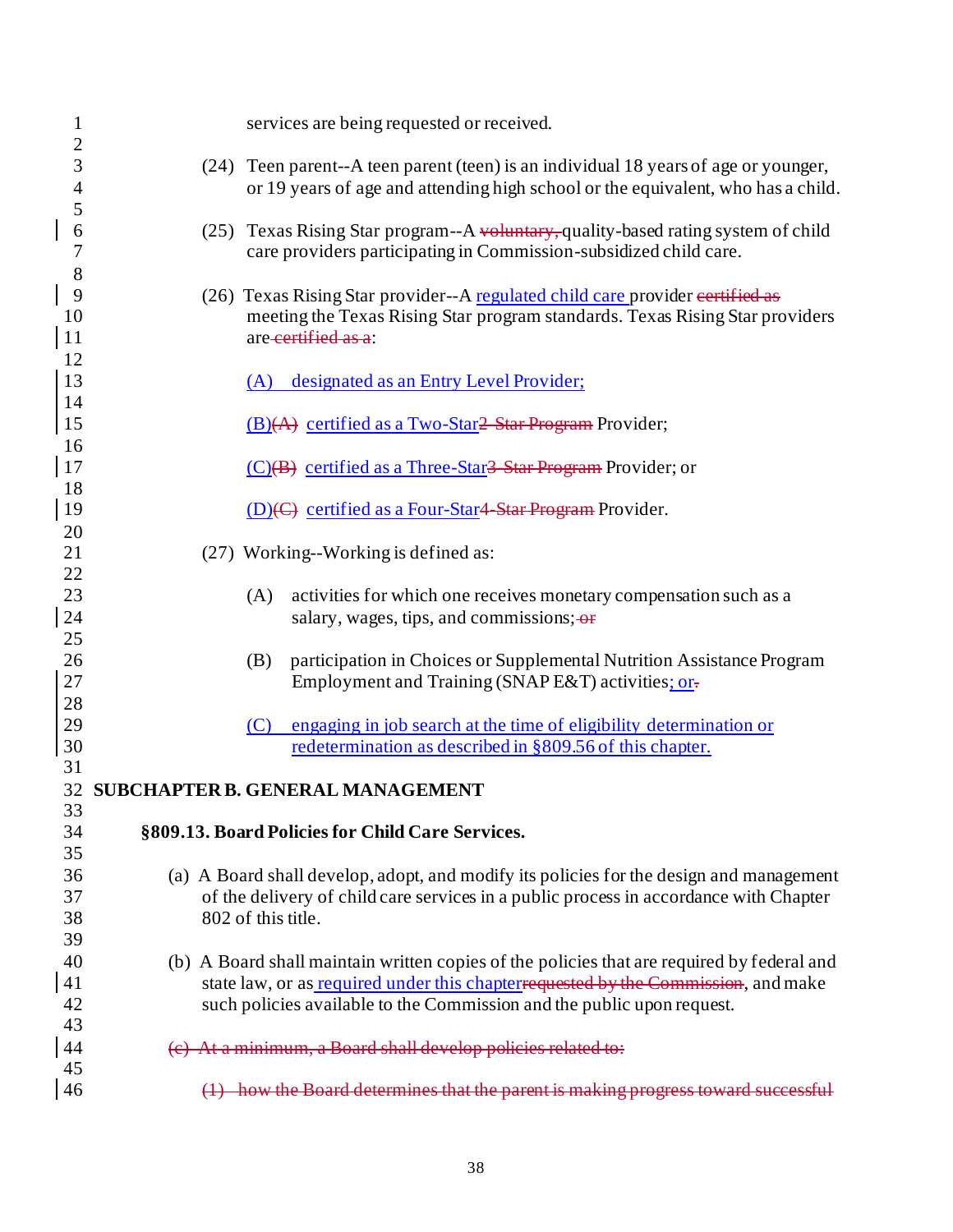|                | completion of a job training or educational program, as described in §809.2(1)                                                                      |
|----------------|-----------------------------------------------------------------------------------------------------------------------------------------------------|
| $\overline{c}$ | of this chapter;                                                                                                                                    |
| 3              |                                                                                                                                                     |
| 4              | (2) maintenance of a waiting list, as described in §809.18(b) of this subchapter;                                                                   |
| 5              |                                                                                                                                                     |
| 6<br>7         | assessment of a parent share of cost, as described in §809.19(a)(1) of this                                                                         |
|                | subchapter, including:                                                                                                                              |
| 8              |                                                                                                                                                     |
| 9<br>10        | (A) provisions for a parent's failure to pay the parent share of cost, including                                                                    |
| 11             | the reimbursement of providers, as a program violation that is subject to<br>early termination of child care services within a 12 month eligibility |
| 12             |                                                                                                                                                     |
| 13             | period; and                                                                                                                                         |
| 14             | (B) criteria for determining the affordability of the parent share of cost, as                                                                      |
| 15             | described in §809.19(d) and (e) of this subchapter;                                                                                                 |
| 16             |                                                                                                                                                     |
| 17             | (4) maximum reimbursement rates, as provided in §809.20 of this subchapter,                                                                         |
| 18             | including policies related to reimbursement of providers that offer                                                                                 |
| 19             | transportation;                                                                                                                                     |
| 20             |                                                                                                                                                     |
| 21             | family income limits, as described in Subchapter C of this chapter (relating to                                                                     |
| 22             | Eligibility for Child Care Services);                                                                                                               |
| 23             |                                                                                                                                                     |
| 24             | provision of child care services to a child with disabilities under the age of 19,<br>$\leftrightarrow$                                             |
| 25             | as described in $§809.41(a)(1)(B)$ of this chapter;                                                                                                 |
| 26             |                                                                                                                                                     |
| 27             | minimum activity requirements for parents, as described in §809.48 and                                                                              |
| 28             | §809.50 of this chapter;                                                                                                                            |
| 29             |                                                                                                                                                     |
| 30             | time limits for the provision of child care while the parent is attending                                                                           |
| 31             | educational program, as described in §809.41(b) of this chapter;                                                                                    |
| 32             |                                                                                                                                                     |
| $\cap$<br>33   | $\varphi$<br>$\mathbf{D}$<br>Board priority groups, as described in §809.43(a) of this chapter;                                                     |
| 34             |                                                                                                                                                     |
| 35             | (10) transfer of a child from one provider to another, as described in §809.71(3) of                                                                |
| 36             | this chapter, including a waiting period of two weeks before the effective date                                                                     |
| 37             | of a transfer, except in cases in which the provider is subject to a CCL action,                                                                    |
| 38             | as described in §809.94 of this chapter, or on a case by case basis by the                                                                          |
| 39             | Board;                                                                                                                                              |
| 40             |                                                                                                                                                     |
| 41             | (11) providers charging the difference between their published rate and the Board's                                                                 |
| 42             | reimbursement rate as provided in §809.92(d) of this chapter;                                                                                       |
| 43             |                                                                                                                                                     |
| 44             | (12) procedures for fraud fact finding as provided in §809.111 of this chapter;                                                                     |
| 45             |                                                                                                                                                     |
| 46             | (13) policies and procedures to ensure that appropriate corrective actions are taken                                                                |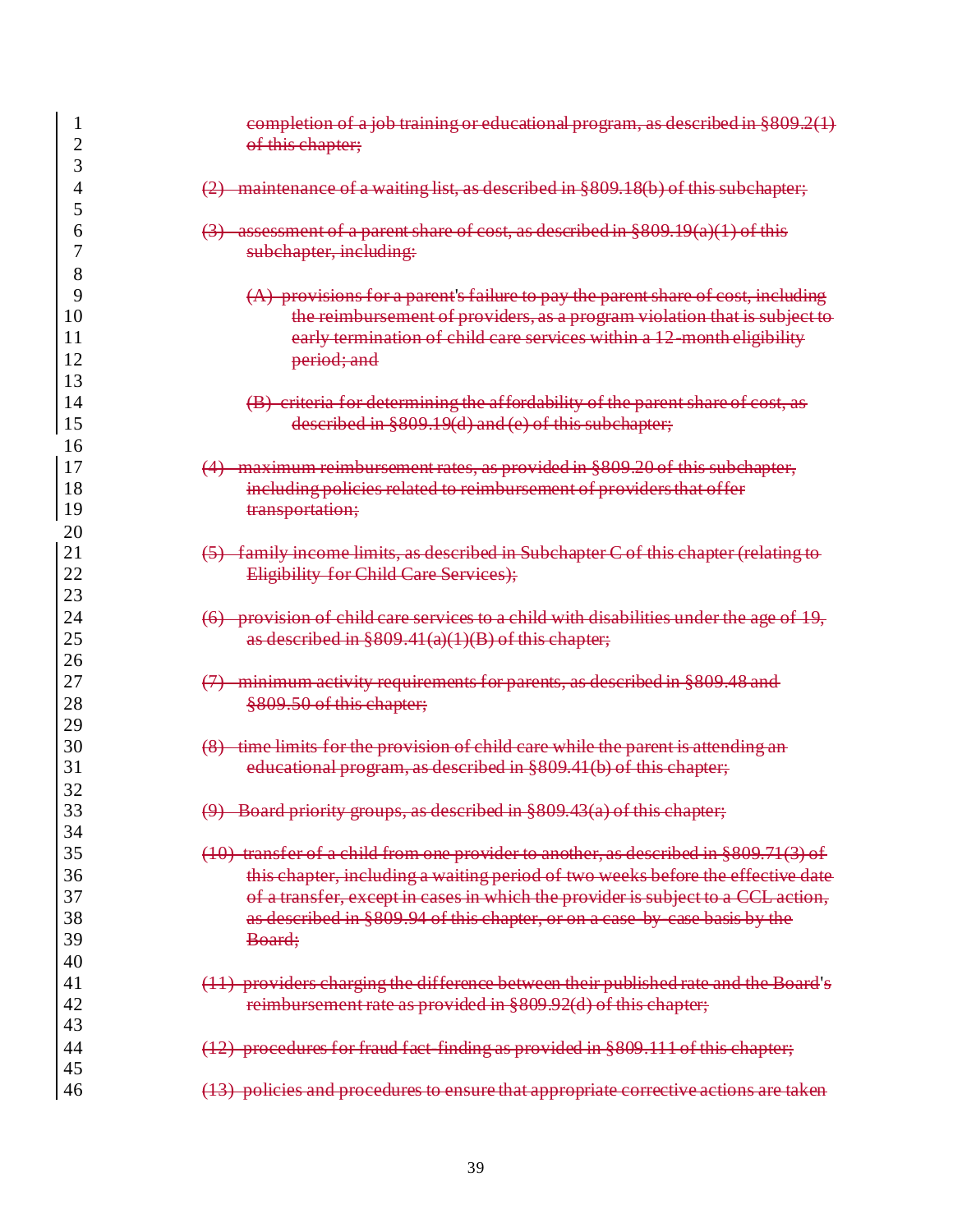| 1                   | against a provider or parent for violations of the automated attendance                                                                                                      |
|---------------------|------------------------------------------------------------------------------------------------------------------------------------------------------------------------------|
| $\overline{c}$<br>3 | requirements specified in §809.115(d) and (e) of this chapter;                                                                                                               |
| 4                   | (14) -policies and procedures for contracted slots agreements as described in                                                                                                |
| 5                   | §809.96 of this chapter, if the Board opts to enter into such agreements; and                                                                                                |
| 6                   |                                                                                                                                                                              |
| 7<br>8              | (15) supporting direct referrals from recognized pre K or HS/EHS partnerships<br>described in §809.22 of this subchapter.                                                    |
| 9                   |                                                                                                                                                                              |
| 10                  | §809.14. Coordination of Child Care Services.                                                                                                                                |
| 11                  |                                                                                                                                                                              |
| 12                  | (a) A Board shall coordinate with federal, state, and local child care and early                                                                                             |
| 13<br>14            | development programs and representatives of local governments in developing its<br>Board plan and policies for the design and management of the delivery of child care       |
| 15                  | services, and shall maintain written documentation of its coordination efforts.                                                                                              |
| 16                  |                                                                                                                                                                              |
| <sup>17</sup>       | (b) Pursuant to Texas Education Code, §29.158, and in a manner consistent with federal                                                                                       |
| 18                  | law and regulations, a Board shall coordinate with school districts, Head Start, and                                                                                         |
| 19                  | Early Head Start program providers to ensure, to the greatest extent practicable, that                                                                                       |
| 20<br>21            | full-day, full-year child care is available to meet the needs of low-income parents<br>who are working or attending a job training or educational program.                   |
| 22                  |                                                                                                                                                                              |
|                     |                                                                                                                                                                              |
| 23<br>24            | (c) Pursuant to Texas Labor Code, §302.00436, a Board shall inform the local school<br>districts and open-enrollment charter schools in the Board's workforce area regarding |
| 25                  | opportunities to partner with child care providers in the Board's area to expand                                                                                             |
| 26                  | access to and provide facilities for prekindergarten (pre-K) programs.                                                                                                       |
| 27                  |                                                                                                                                                                              |
| 28                  | §809.15. Promoting Consumer Education.                                                                                                                                       |
| 29                  |                                                                                                                                                                              |
| 30                  | (a) A Board shall promote informed child care choices by providing consumer education                                                                                        |
| 31                  | information to:                                                                                                                                                              |
| 32<br>33            | parents who are eligible for child care services;<br>(1)                                                                                                                     |
| 34                  |                                                                                                                                                                              |
| 35                  | parents who are placed on a Board's waiting list;<br>(2)                                                                                                                     |
| 36                  |                                                                                                                                                                              |
| 37                  | parents who are no longer eligible for child care services; and<br>(3)                                                                                                       |
| 38                  |                                                                                                                                                                              |
| 39<br>40            | applicants who are not eligible for child care services.<br>(4)                                                                                                              |
| 41                  | (b) The consumer education information, including consumer education information                                                                                             |
| 42                  | provided through a Board's website, shall contain, at a minimum:                                                                                                             |
| 43                  |                                                                                                                                                                              |
| 44                  | information about the Texas Information and Referral Network/2-1-1 Texas<br>(1)                                                                                              |
| 45                  | (2-1-1 Texas) information and referral system;                                                                                                                               |
| 46                  |                                                                                                                                                                              |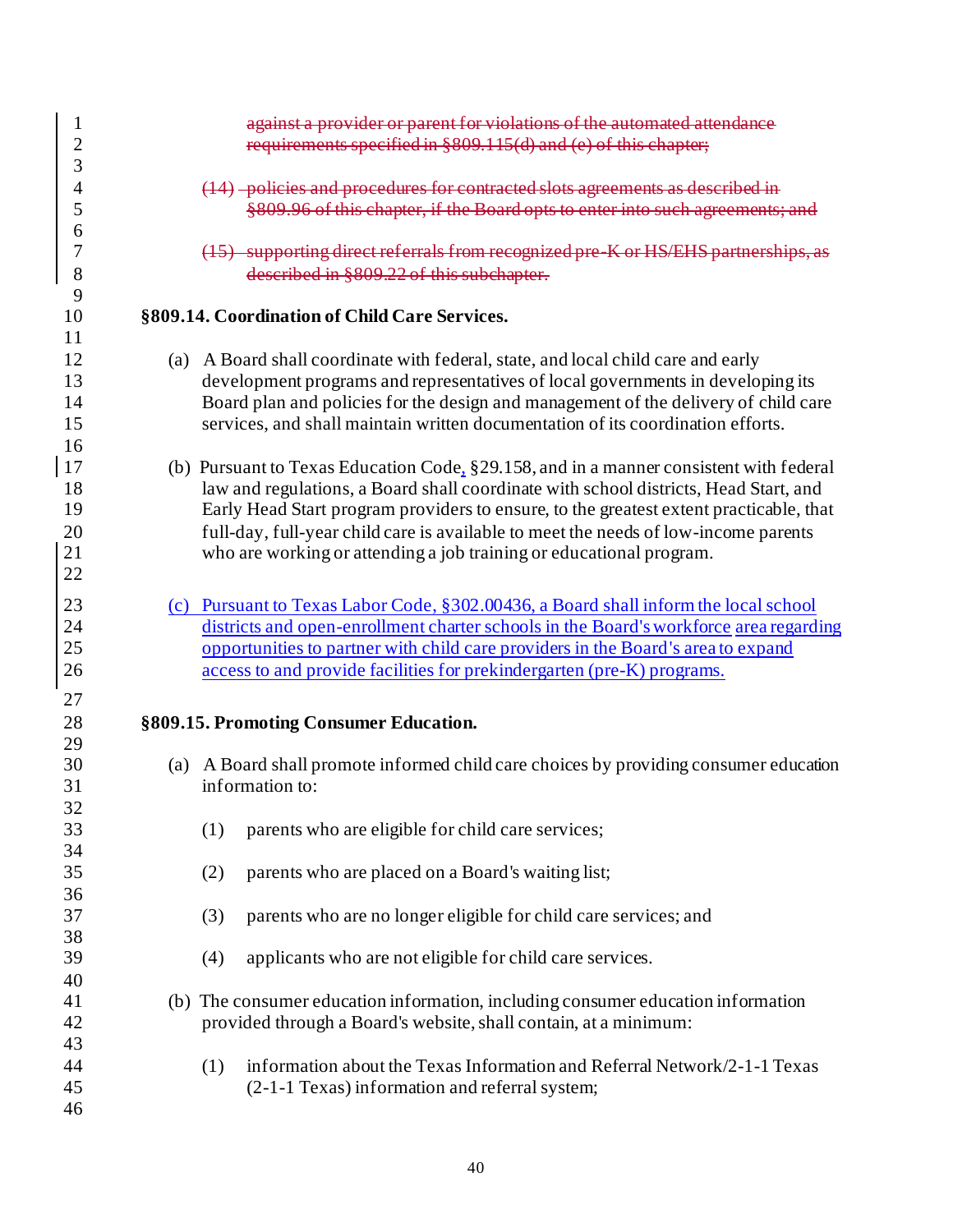| $\mathbf{1}$<br>$\overline{c}$<br>3 |     | (2)      | the website and telephone number of CCRCCL so parents may obtain health<br>and safety requirements including information on:                                                                                                                              |
|-------------------------------------|-----|----------|-----------------------------------------------------------------------------------------------------------------------------------------------------------------------------------------------------------------------------------------------------------|
| $\overline{\mathcal{L}}$<br>5       |     |          | the prevention and control of infectious diseases (including<br>(A)<br>immunizations);                                                                                                                                                                    |
| 6<br>$\tau$<br>8                    |     |          | (B)<br>building and physical premises safety;                                                                                                                                                                                                             |
| 9<br>10                             |     |          | minimum health and safety training appropriate to the provider setting;<br>(C)<br>and                                                                                                                                                                     |
| 11<br>12<br>13                      |     |          | the regulatory compliance history of child care providers;<br>(D)                                                                                                                                                                                         |
| 14<br>15<br>16                      |     | (3)      | a description of the full range of eligible child care providers set forth in<br>§809.91 of this chapter; and                                                                                                                                             |
| 17<br>18<br>19                      |     | (4)      | a description of programs available in the workforce area relating to school<br>readiness and quality rating systems, including:                                                                                                                          |
| 20<br>$21\,$                        |     |          | Texas Rising Star (TRS) Provider criteria, pursuant to Texas<br>(A)<br>Government Code, §2308.315; and                                                                                                                                                    |
| 22<br>23<br>24                      |     |          | (B)<br>integrated school readiness models, pursuant to Texas Education Code,<br>§29.160;                                                                                                                                                                  |
| 25<br>26<br>$27\,$<br>28            |     | (5)      | a list of child care providers that meet quality indicators, pursuant to Texas<br>Government Code, §2308.3171;                                                                                                                                            |
| 29<br>30<br>31<br>32                |     | (6)      | information on existing resources and services available in the workforce area<br>for conducting developmental screenings and providing referrals to services<br>when appropriate for children eligible for child care services, including the use<br>of: |
| 33<br>34<br>35                      |     |          | the Early and Periodic Screening, Diagnosis, and Treatment program<br>(A)<br>under 42 USC 1396 et seq.; and                                                                                                                                               |
| 36<br>37<br>38<br>39<br>40          |     |          | developmental screening services available under Part B and Part C of<br>(B)<br>the Individuals with Disabilities Education Act (20 USC 1419, 1431 et<br>seq.; and                                                                                        |
| 41                                  |     | (7)      | a link to the Agency's designated child care consumer education website.                                                                                                                                                                                  |
| 42<br>43<br>44<br>45                | (c) | network. | A Board shall cooperate with HHSC to provide 2-1-1 Texas with information, as<br>determined by HHSC, for inclusion in the statewide information and referral                                                                                              |
| 46                                  |     |          |                                                                                                                                                                                                                                                           |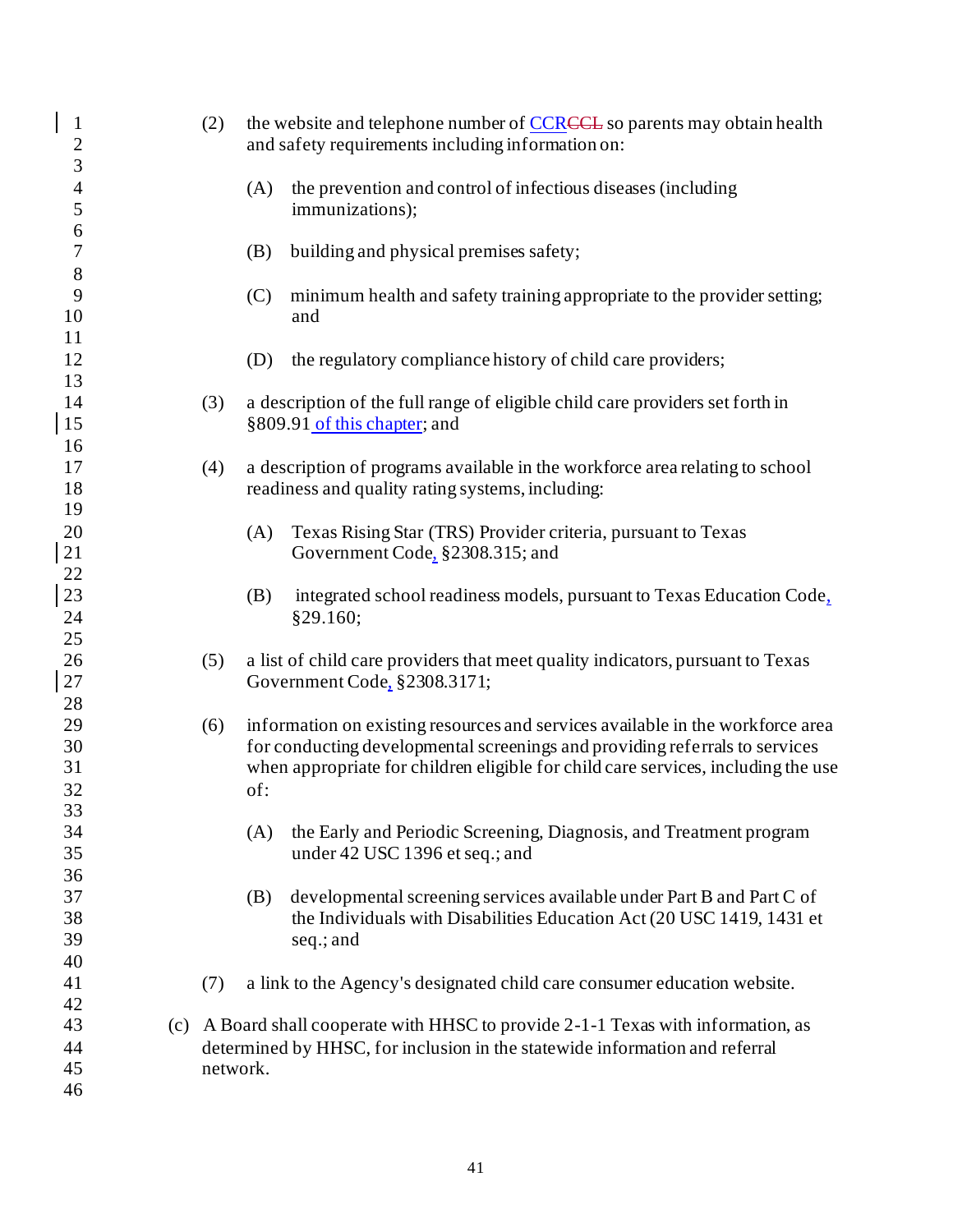**§809.16. Quality Improvement Activities.** (a) Child care funds allocated by the Commission pursuant to its allocation rules (generally, Chapter 800, Subchapter B of this title (relating to Allocations), and specifically §800.58 of this title (relating to Child Care)), including local public transferred funds and local private donated funds, as provided in §809.17 of this subchapter, to the extent they are used for nondirect care quality improvement 8 activities, shall are expended in accordance with 45 CFR Part 98, §98.53, any applicable state laws, and the CCDF State Plan. (b) Boards must ensure compliance with 45 CFR Part 98 regarding construction expenditures, as follows: (1) State and local agencies and nonsectarian agencies or organizations. (A) Funds shall not be expended for the purchase or improvement of land, or 17 for the purchase, construction, or permanent improvement of any 18 building or facility. (B) Funds may be expended for minor remodeling, and for upgrading child care facilities to ensure that providers meet state and local child care standards, including applicable health and safety requirements. (2) Sectarian agencies or organizations. (A) The prohibitions in paragraph (1) of this subsection apply. (B) Funds may be expended for minor remodeling only if necessary to bring the facility into compliance with the health and safety requirements established pursuant to 45 CFR Part 98. 32 (c) Expenditures certified by a public entity, as provided in  $\frac{809.17\frac{809.17}{100.3}}{809.17\frac{809.17}{100.3}}$  of this subchapter, may include expenditures for any quality improvement activity described in 45 CFR Part 98. **§809.18. Maintenance of a Waiting List.**  (a) The following provisions are effective prior to October 1, 2023: 40 (1)(a) A Board shall ensure that a list of parents and children waiting for child care services, because of the lack of funding or lack of providers, is maintained and available to the Commission upon request.  $(2)$ (b) A Board shall establish a policy for the maintenance of a waiting list that includes, at a minimum: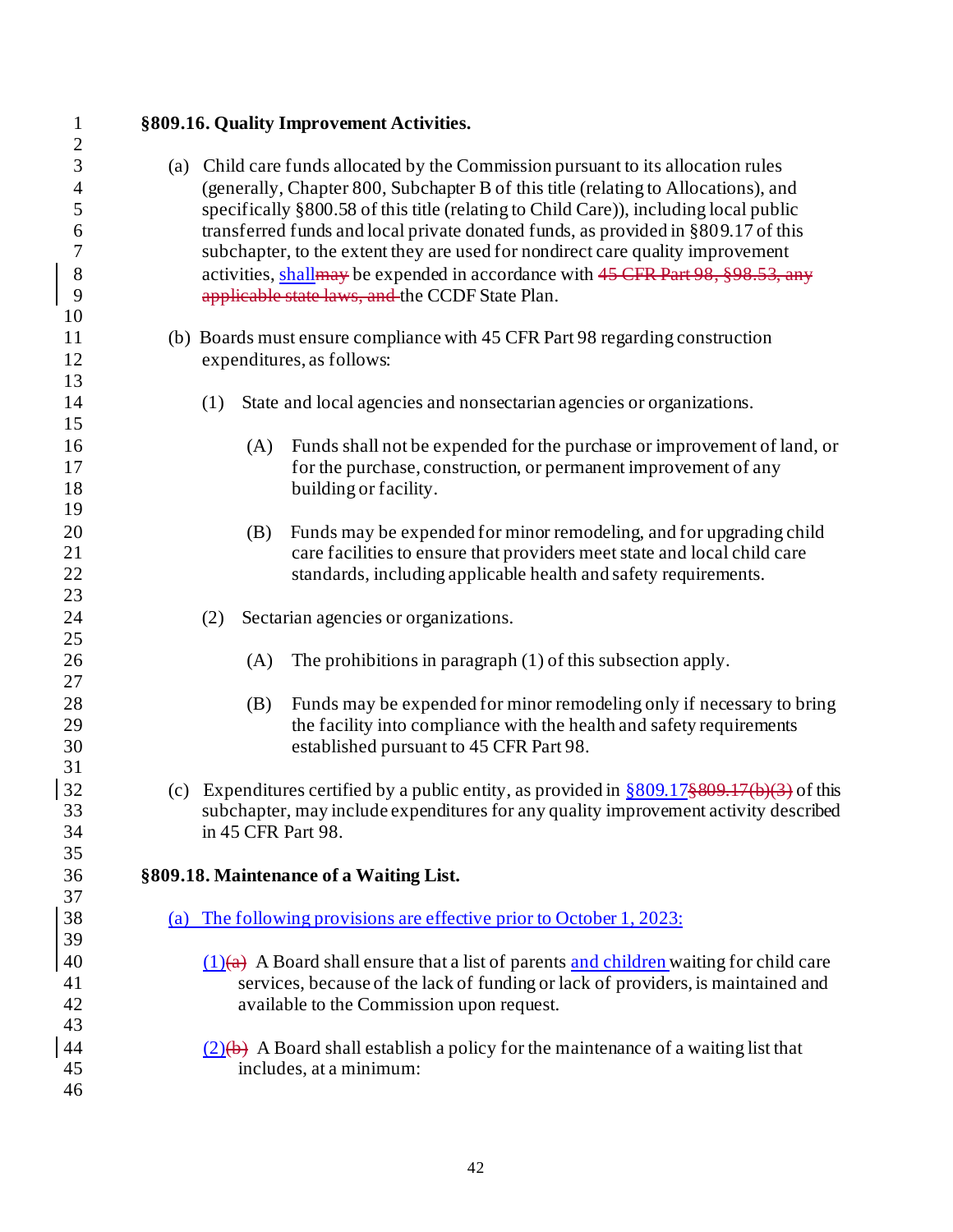|          | $\mathbf{1}$<br>$(A)(4)$ the process for determining that the parent is potentially eligible for<br>$\overline{c}$<br>child care services before placing the parent on the waiting list; and |
|----------|----------------------------------------------------------------------------------------------------------------------------------------------------------------------------------------------|
|          | 3                                                                                                                                                                                            |
|          | $\overline{4}$<br>$(B)(2)$ the frequency in which the parent information is updated and                                                                                                      |
|          | 5<br>maintained on the waiting list.                                                                                                                                                         |
|          | 6<br>7<br>$(3)$ (e) A Board shall may exempt children from the waiting list who are directly                                                                                                 |
|          | 8<br>referred from a recognized pre-K or Head Start/Early Head Start (HS/EHS)                                                                                                                |
|          | partnership as described in §809.22 of this chaptersubehapter to a child care<br>9                                                                                                           |
| 10       | provider to receive services in the contracted partnership program, which is                                                                                                                 |
| 11       | subject to the availability of funding and the availability of subsidized slots at                                                                                                           |
| 12       | the partnership site.                                                                                                                                                                        |
| 13       |                                                                                                                                                                                              |
| 14       | (b) The following provisions are effective October 1, 2023:                                                                                                                                  |
| 15       |                                                                                                                                                                                              |
| 16       | (1) A Board shall ensure that a list of parents and children waiting for child care                                                                                                          |
| 17       | services, because of the lack of funding or lack of providers, is maintained and                                                                                                             |
| 18       | available to the Commission upon request.                                                                                                                                                    |
| 19       |                                                                                                                                                                                              |
| 20       | A Board shall ensure that the child is potentially eligible for child care services                                                                                                          |
| 21       | prior to placing the child on the waiting list.                                                                                                                                              |
| 22       |                                                                                                                                                                                              |
| 23       | (3) A Board shall exempt children from the waiting list who are directly referred                                                                                                            |
| 24       | from a recognized pre-K or HS/EHS partnership, as described in §809.22 of this                                                                                                               |
| 25       | chapter, to a child care provider to receive services in the contracted partnership                                                                                                          |
| 26       | program subject to the availability of funding and the availability of subsidized                                                                                                            |
| 27       | slots at the partnership site.                                                                                                                                                               |
| 28       |                                                                                                                                                                                              |
| 29       | (4) A Board shall contact the parent every three months and shall remove the child                                                                                                           |
| 30       | from the waiting list if the parent indicates that child care services are no longer                                                                                                         |
| 31       | required or does not respond to the Board regarding the continued need for child                                                                                                             |
| 32       | care services.                                                                                                                                                                               |
| 33<br>34 | §809.19. Assessing the Parent Share of Cost.                                                                                                                                                 |
| 35       |                                                                                                                                                                                              |
| 36       | The following provisions are effective prior to October 1, 2023:<br>(a)                                                                                                                      |
| 37       |                                                                                                                                                                                              |
| 38       | $(1)(a)$ For child care funds allocated by the Commission pursuant to its allocation                                                                                                         |
| 39       | rules (generally, Chapter 800, Subchapter B of this title (relating to                                                                                                                       |
| 40       | Allocations), and specifically, §800.58 of this title (relating to Child Care)),                                                                                                             |
| 41       | including local public transferred funds and local private donated funds, as                                                                                                                 |
| 42       | provided in §809.17 of this subchapter, the following shall apply: $\pm$                                                                                                                     |
| 43       |                                                                                                                                                                                              |
| 44       | $(A)(4)$ A Board shall set a parent share of cost policy that assesses the parent                                                                                                            |
| 45       | share of cost in a manner that results in the parent share of cost:                                                                                                                          |
| 46       |                                                                                                                                                                                              |
|          |                                                                                                                                                                                              |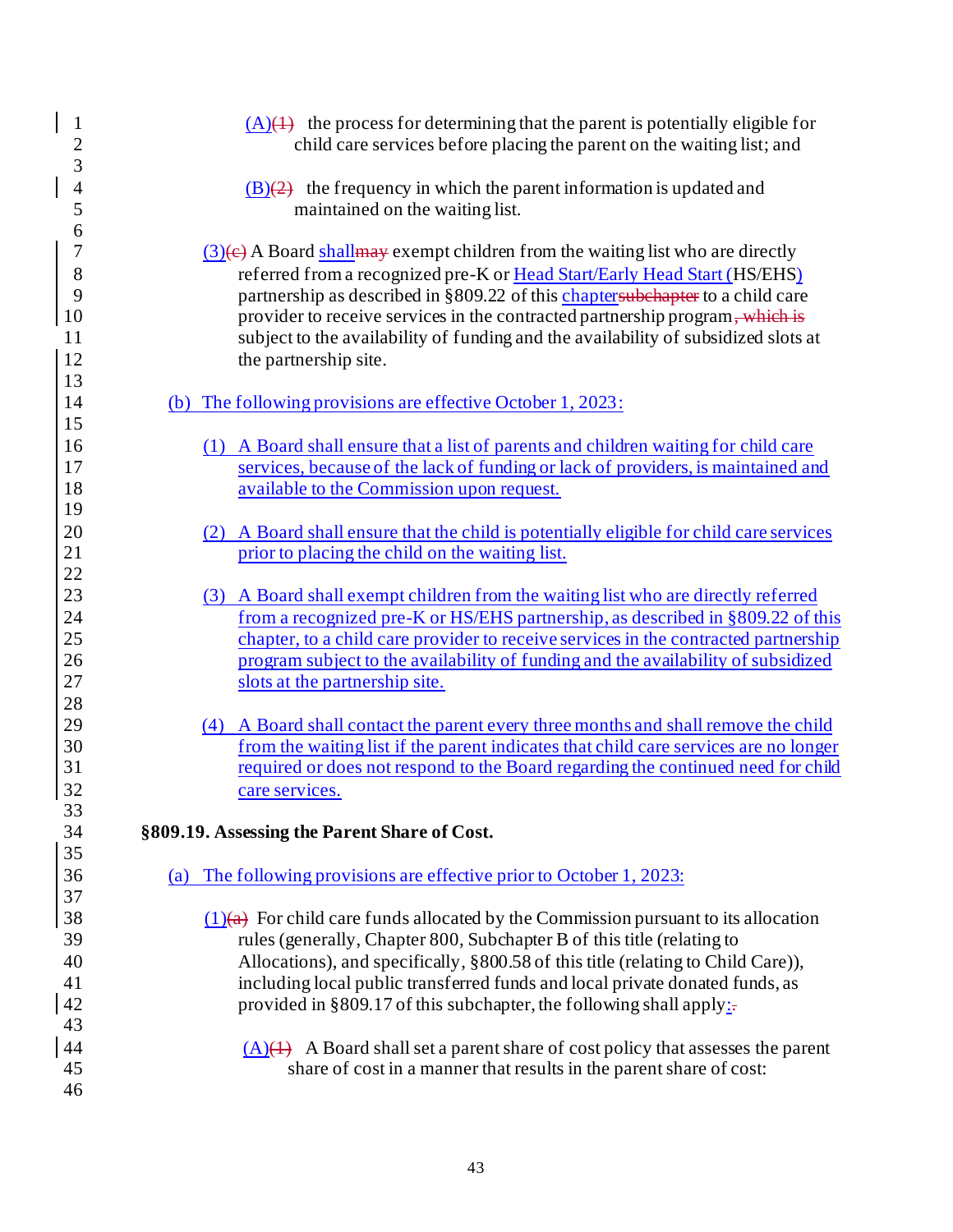| $\mathbf{1}$<br>$\overline{c}$<br>$\overline{3}$<br>$\overline{4}$ | $(i)$ being assessed to all parents, except in instances when an<br>exemption under subparagraph (B) of this paragraph (2) of this<br>subsection-applies;                                                                                                                                                                                                                                                          |
|--------------------------------------------------------------------|--------------------------------------------------------------------------------------------------------------------------------------------------------------------------------------------------------------------------------------------------------------------------------------------------------------------------------------------------------------------------------------------------------------------|
| 5<br>6<br>$\overline{7}$<br>8<br>9<br>10<br>11                     | $(ii)(B)$ being an amount determined by a sliding fee scale based on the<br>family's size and gross monthly income, including a possible<br>reexamination of the sliding fee scale if there are frequent<br>terminations for lack of payment pursuant to $\frac{\text{param}(\text{4})}{\text{piargraph}(\text{4})}$<br>subsection (e) of this section, which also may consider the number<br>of children in care; |
| <sup>12</sup><br>13<br>14                                          | $(iii)(C)$ being an amount that is affordable and does not result in a<br>barrier to families receiving assistance;                                                                                                                                                                                                                                                                                                |
| 15<br>16                                                           | $(iv)$ being assessed only at the following times:                                                                                                                                                                                                                                                                                                                                                                 |
| 17<br>18                                                           | $(I)(i)$ initial eligibility determination;                                                                                                                                                                                                                                                                                                                                                                        |
| <sup>19</sup><br>20                                                | $(II)(ii)$ 12-month eligibility redetermination;                                                                                                                                                                                                                                                                                                                                                                   |
| 21<br>22                                                           | $(III)(iii)$ upon the addition of a child in care;                                                                                                                                                                                                                                                                                                                                                                 |
| 23<br>24<br>25                                                     | $(IV)(iv)$ upon a parent's report of a change in income, family<br>size, or number of children in care that would result in a<br>reduced parent share of cost assessment; and                                                                                                                                                                                                                                      |
| 26<br>27<br>28                                                     | $(V)(v)$ upon resumption of work, job training, or education<br>activities following temporary changes described in                                                                                                                                                                                                                                                                                                |
| 29<br>30<br>31<br>32                                               | §809.51(a)(2) of this chapter, and upon resumption of<br>work, job training, or education activities during the three-<br>month continuation of care period described in $\S 809.51(c)$<br>of this chapter; and                                                                                                                                                                                                    |
| 33<br>34<br>35<br>36                                               | $(v)$ (E) not increasing above the amount assessed at initial eligibility<br>determination or at the 12-month eligibility redetermination based<br>on the factor in clause (ii) of this subparagraph (B) of this                                                                                                                                                                                                   |
| 37<br>38<br>39                                                     | paragraph, except upon the addition of a child in care as described<br>in subclause (iv)(III) of this subparagraph (D)(iii) of this<br>paragraph.                                                                                                                                                                                                                                                                  |
| 40<br>41<br>42<br>43                                               | $\underline{(B)}$ Parents who are one or more of the following are exempt from paying<br>the parent share of cost:                                                                                                                                                                                                                                                                                                 |
| 44<br>45<br>46                                                     | $(i)$ Parents who are participating in Choices or who are in Choices<br>child care described in §809.45 of this chapter;                                                                                                                                                                                                                                                                                           |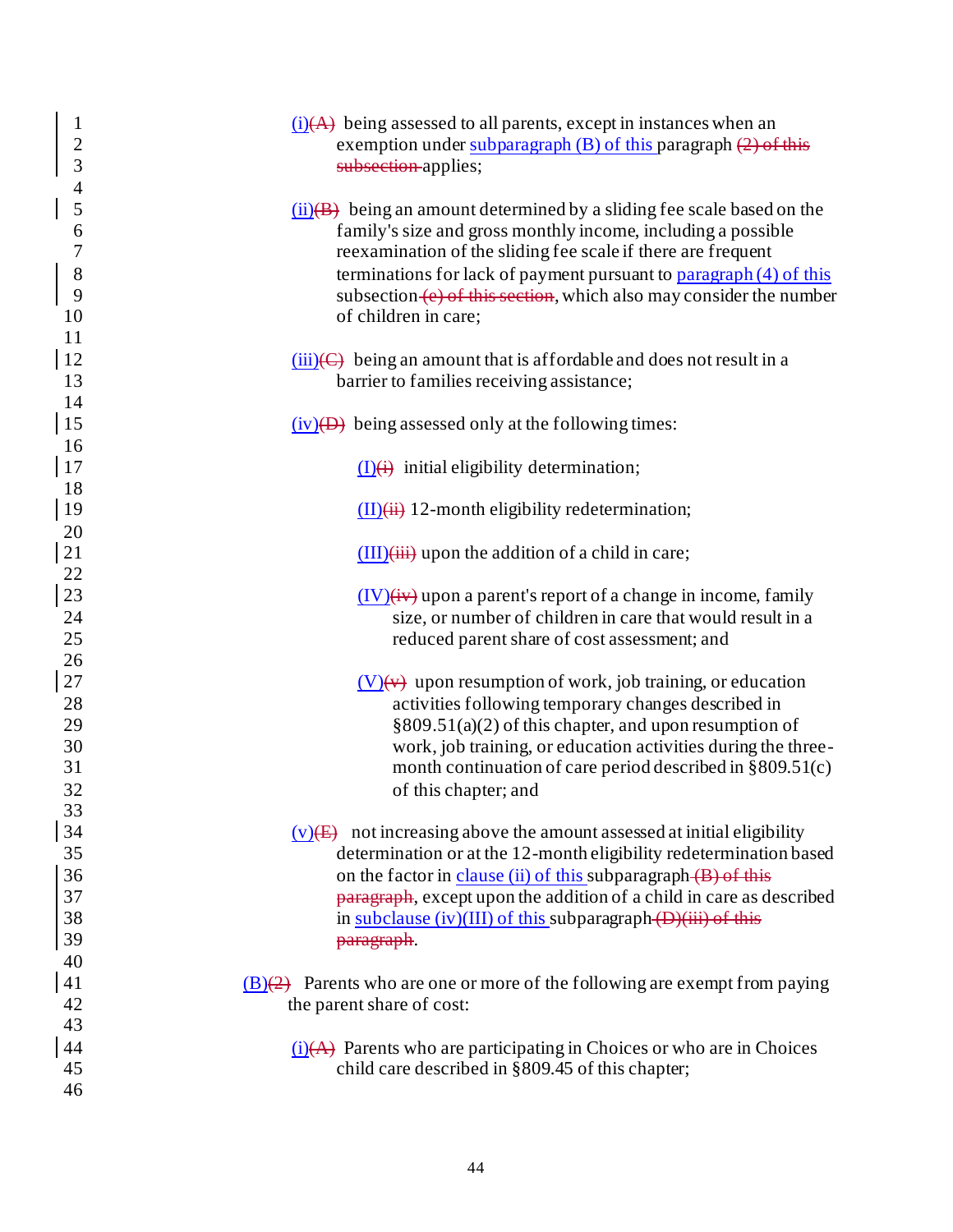| $\mathbf{1}$<br>$\overline{c}$            | $(ii)(B)$ Parents who are participating in SNAP E&T services or who are<br>in SNAP E&T child care described in §809.47 of this chapter;                                                                                                                                                                                                                                                                                                                                 |
|-------------------------------------------|-------------------------------------------------------------------------------------------------------------------------------------------------------------------------------------------------------------------------------------------------------------------------------------------------------------------------------------------------------------------------------------------------------------------------------------------------------------------------|
| 3<br>$\overline{4}$<br>$\mathfrak s$<br>6 | $(iii)(C)$ Parents of a child receiving Child Care for Children<br>Experiencing Homelessness as described in §809.52 of this<br>chapter; or                                                                                                                                                                                                                                                                                                                             |
| 7<br>8<br>9<br>10<br>11                   | $(iv)(D)$ Parents who have children who are receiving protective services<br>child care pursuant to $\S 809.49$ and $\S 809.54(c)$ of this chapter,<br>unless DFPS assesses the parent share of cost.                                                                                                                                                                                                                                                                   |
| 12<br>13<br>14<br>15<br>16                | $(C)(3)$ Teen parents who are not covered under exemptions listed in<br>subparagraph $(B)$ of this paragraph $(2)$ of this subsection shall be<br>assessed a parent share of cost. The teen parent's share of cost is based<br>solely on the teen parent's income and size of the teen's family as defined<br>in §809.2 of this chapter.                                                                                                                                |
| 17<br>18<br>19<br>20<br>21                | (b) For child care services funded from sources other than those specified in subsection<br>(a) of this section, a Board shall set a parent share of cost policy based on a sliding<br>fee scale. The sliding fee scale may be the same as or different from the provisions<br>contained in subsection (a) of this section.                                                                                                                                             |
| 22<br>23<br>24<br>25<br>26<br>27<br>28    | $(2)$ (e) A Board shall establish a policy stating whether or not the Board will<br>reimburseregarding reimbursement of providers when parents fail to pay the<br>parent share of cost. If the Board does not reimburse providers under the<br>adopted policy, the Board may establish a policy requiring the parent pay the<br>provider before the family can be redetermined eligible for future child care                                                           |
| 29<br>30<br>31<br>32<br>33                | services.<br>$(3)(d)$ A Board shall establish a policy regarding termination of child care services<br>within a 12-month eligibility period when a parent fails to pay the parent share<br>of cost. The Board's policy must include:                                                                                                                                                                                                                                    |
| 34<br>35<br>36<br>37<br>38<br>39          | $(A)(4)$ a requirement to evaluate and document each family's financial<br>situation for extenuating circumstances that may affect affordability of<br>the assessed parent share of cost pursuant to subparagraph (B) of this<br>paragraph $(2)$ of this subsection, and a possible temporary reduction<br>pursuant to paragraph $(5)$ of this subsection $(g)$ of this section before the<br>Board or its child care contractor may terminate care under this section; |
| 40<br>41<br>42<br>43<br>44<br>45          | $(B)(2)$ general criteria for determining affordability of a Board's parent share<br>of cost, and a process to identify and assess the circumstances that may<br>jeopardize a family's self-sufficiency under paragraph (5) of this<br>subsection $(g)$ of this section;                                                                                                                                                                                                |
| 46                                        | $(C)(3)$ maintenance of a list of all terminations due to failure to pay the parent                                                                                                                                                                                                                                                                                                                                                                                     |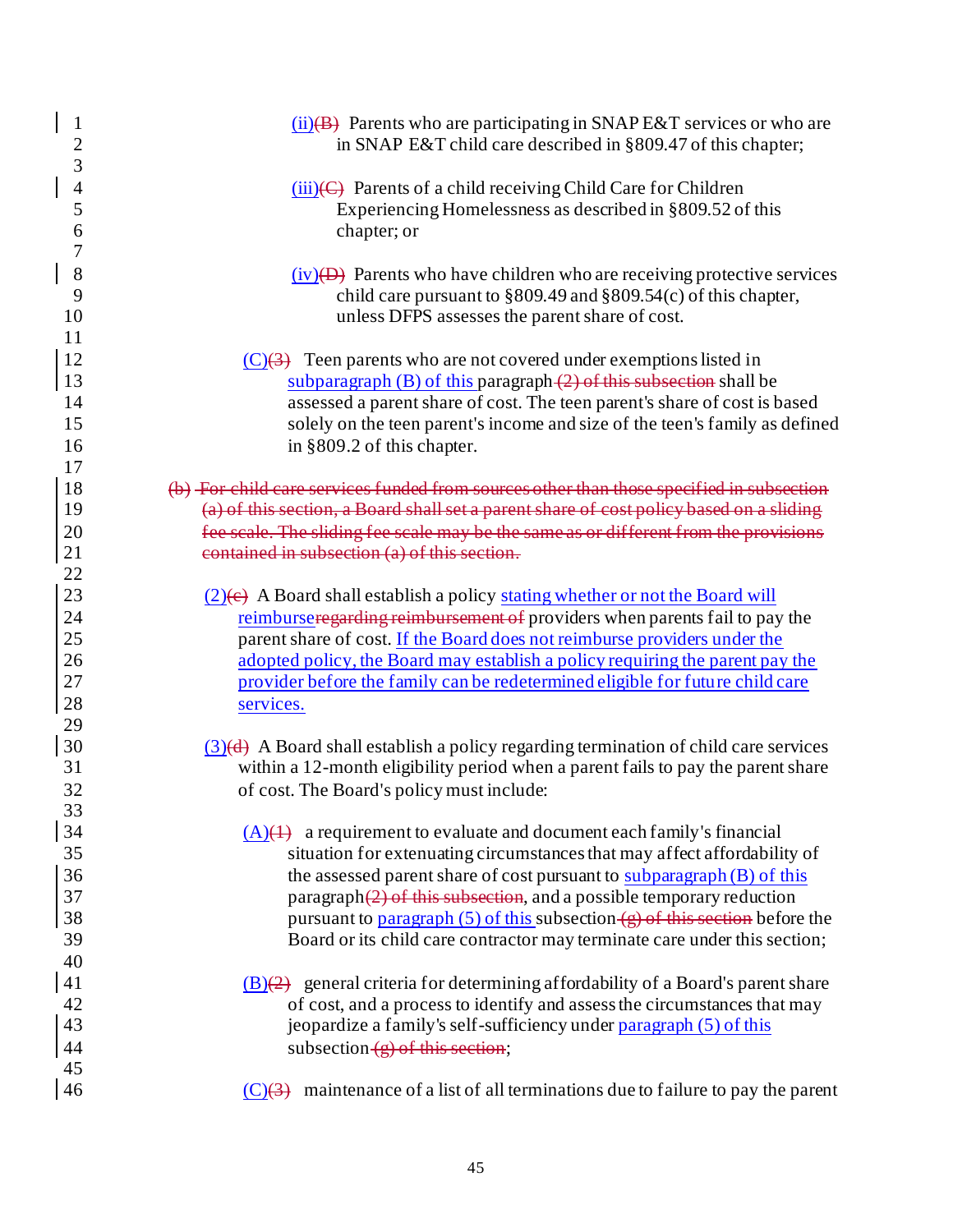| $\mathbf{1}$<br>$\frac{2}{3}$<br>$\overline{\mathcal{A}}$<br>5 | share of cost, including family size, income, family circumstances, and<br>the reason for termination, for use when conducting evaluations of<br>affordability, as required under subparagraph $(D)$ of this paragraph $(4)$ of<br>this subsection; and                                                                                                                                                                                                                                                       |
|----------------------------------------------------------------|---------------------------------------------------------------------------------------------------------------------------------------------------------------------------------------------------------------------------------------------------------------------------------------------------------------------------------------------------------------------------------------------------------------------------------------------------------------------------------------------------------------|
| 6<br>7<br>8<br>9<br>10                                         | $(D)(4)$ the Board's definition of what constitutes frequent terminations and its<br>process for assessing the general affordability of the Board's parent share<br>of cost schedule, pursuant to paragraph $(4)$ of this subsection $(e)$ of this<br>section.                                                                                                                                                                                                                                                |
| <sup>11</sup><br>12<br>13<br>14                                | $\frac{4}{e}$ A Board with frequent terminations of care for lack of payment of the parent<br>share of cost must reexamine its sliding fee scale and adjust it to ensure that fees<br>are not a barrier to assistance for families at certain income levels.                                                                                                                                                                                                                                                  |
| 15<br>16<br>17<br>18                                           | (f) A Board that does not have a policy to reimburse providers when parents fail to<br>pay the parent share of cost may establish a policy to require the parent to pay-<br>the provider before the family can be redetermined eligible for future child care<br>services.                                                                                                                                                                                                                                    |
| 19<br>20<br>21<br>22<br>23<br>24<br>25                         | $(5)(\overline{g})$ The Board or its child care contractor may review the assessed parent share<br>of cost for a possible temporary reduction if there are extenuating circumstances<br>that jeopardize a family's self-sufficiency. The Board or its child care contractor<br>may temporarily reduce the assessed parent share of cost if warranted by these<br>circumstances. Following the temporary reduction, the parent share of cost<br>amount immediately prior to the reduction shall be reinstated. |
| 26<br>$27\,$<br>28<br>29<br>30                                 | $(6)(h)$ If the parent is not covered by an exemption as specified in paragraph $(1)(B)$<br>of this subsection $(a)(2)$ of this section, then the Board or its child care<br>contractor shall not waive the assessed parent share of cost under any<br>circumstances.                                                                                                                                                                                                                                         |
| 31<br>32<br>33<br>34<br>35                                     | $(7)(\leftrightarrow)$ If the parent share of cost, based on family income and family size, is<br>calculated to be zero, then the Board or its child care contractor shall not charge<br>the parent a minimum share of cost amount.                                                                                                                                                                                                                                                                           |
| 36<br>37<br>38<br>39<br>40                                     | $(8)(\dagger)$ A Board may establish a policy to reduce the parent share of cost amount<br>assessed pursuant to paragraph $(1)(A)(ii)$ of this subsection $(a)(1)(B)$ of this<br>section upon the parent's selection of a Texas Rising Star--certified provider.<br>Such Board policy shall ensure:                                                                                                                                                                                                           |
| 41<br>42<br>43                                                 | $(A)(1)$ that the parent continues experience to receive the reduction if:<br>$(i)$ (A) the Texas Rising Star provider loses Texas Rising Star                                                                                                                                                                                                                                                                                                                                                                |
| 44<br>45<br>46                                                 | certification; or<br>the parent moves or changes employment within the workforce<br>(ii)(B)                                                                                                                                                                                                                                                                                                                                                                                                                   |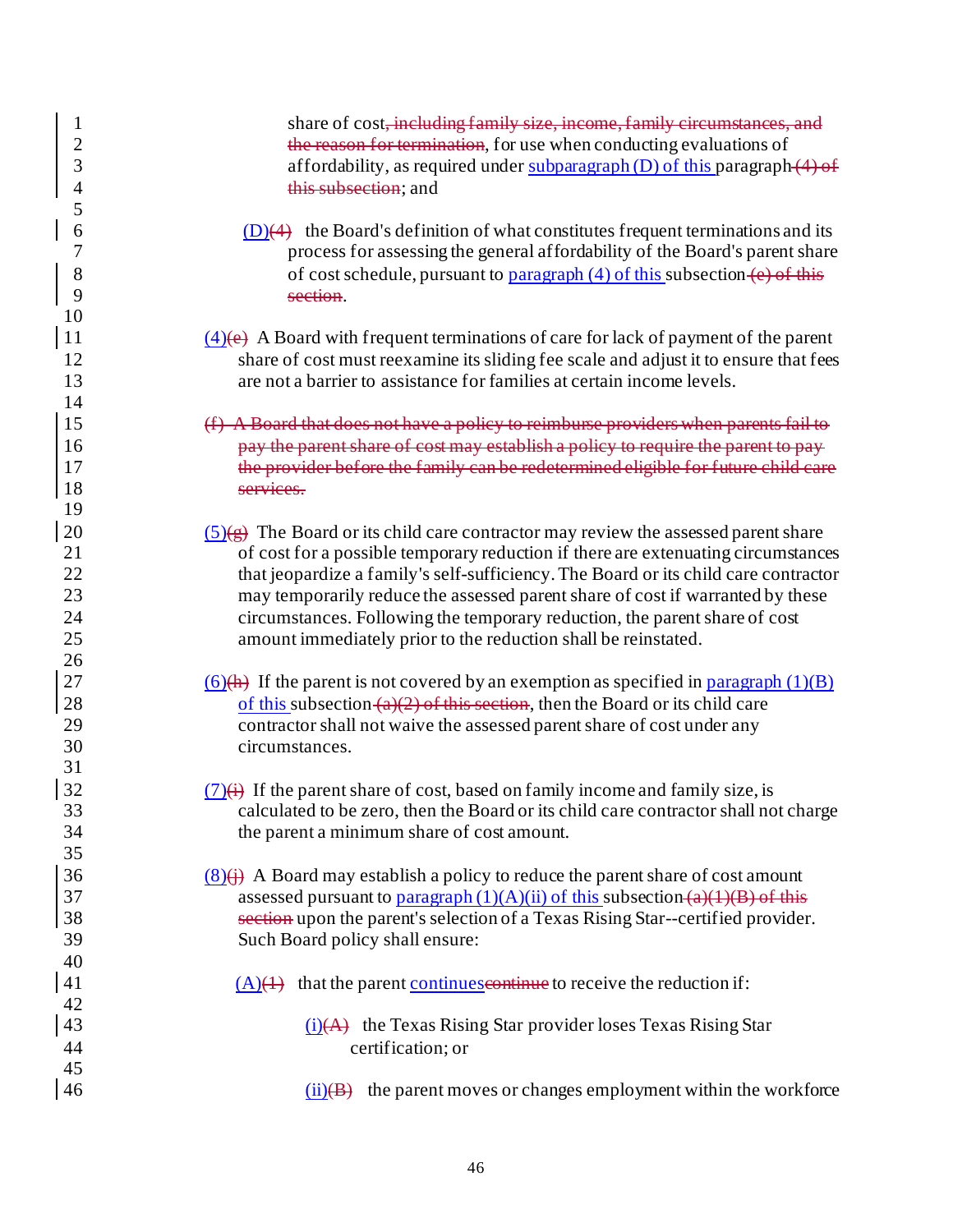| $\mathbf{1}$<br>$\overline{c}$ | area and no Texas Rising Star--certified providers are available<br>to meet the needs of the parent's changed circumstances; and |
|--------------------------------|----------------------------------------------------------------------------------------------------------------------------------|
| 3                              |                                                                                                                                  |
| $\overline{4}$                 | $(B)(2)$ that the parent no longer receives the reduction if the parent                                                          |
| 5                              | voluntarily transfers the child from a Texas Rising Star--certified                                                              |
| 6                              | provider to a non-Texas Rising Star--certified provider.                                                                         |
| $\overline{7}$                 |                                                                                                                                  |
| 8                              | $(9)$ (k) A Board may establish a policy to reduce the parent share of cost amount                                               |
| 9                              | assessed pursuant to paragraph $(1)(A)(ii)$ of this subsection $(a)(1)(B)$ of this                                               |
| 10                             | section upon the child's referral for part-time or blended care. Such Board                                                      |
| 11                             | policy shall ensure that:                                                                                                        |
| 12                             |                                                                                                                                  |
| 13                             | $(A)(4)$ the parent no longer receives the reduction if the referral is changed to                                               |
| 14                             | full-time care; and                                                                                                              |
| 15                             |                                                                                                                                  |
| 16                             | a parent who qualifies for a reduction in parent share of cost for both<br>(B)(2)                                                |
| 17                             | selecting a Texas Rising Star--certified provider (as defined in paragraph                                                       |
| 18                             | $(8)$ of this subsection $(i)$ of this section) and a child's part-time or blended                                               |
| 19                             | care referral will receive the greater of the two discounts.                                                                     |
| 20                             |                                                                                                                                  |
| 21                             | (b) The following provisions are effective on October 1, 2023:                                                                   |
| 22                             |                                                                                                                                  |
| 23                             | (1)<br>For child care funds allocated by the Commission pursuant to its allocation                                               |
| 24                             | rules (generally, Chapter 800, Subchapter B of this title (relating to                                                           |
| 25                             | Allocations), and specifically, §800.58 of this title (relating to Child Care)),                                                 |
| 26                             | including local public transferred funds and local private donated funds, as                                                     |
| 27                             | provided in §809.17 of this subchapter, the following shall apply:                                                               |
| 28                             |                                                                                                                                  |
| 29                             | (A) The parent share of cost shall be:                                                                                           |
| 30<br>31                       |                                                                                                                                  |
|                                | assessed to all parents, except in instances when an exemption under<br>(i)                                                      |
| 32                             | subparagraph $(C)$ of this paragraph applies; and                                                                                |
| 33<br>34                       | established by the Commission and determined by a sliding fee scale<br>(ii)                                                      |
| 35                             | based on the family's size and gross monthly income determined in                                                                |
| 36                             | §809.44 of this chapter and as represented by a percentage of the                                                                |
| 37                             | state median income (SMI) up to 85 percent SMI.                                                                                  |
| 38                             |                                                                                                                                  |
| 39                             | A Board shall assess the parent share of cost in accordance with<br>(B)                                                          |
| 40                             | subparagraph $(A)(ii)$ of this paragraph and in a manner that results in the                                                     |
| 41                             | parent share of cost:                                                                                                            |
| 42                             |                                                                                                                                  |
| 43                             | being assessed only at the following times:<br>(i)                                                                               |
| 44                             |                                                                                                                                  |
| 45                             | (I) initial eligibility determination;                                                                                           |
| 46                             |                                                                                                                                  |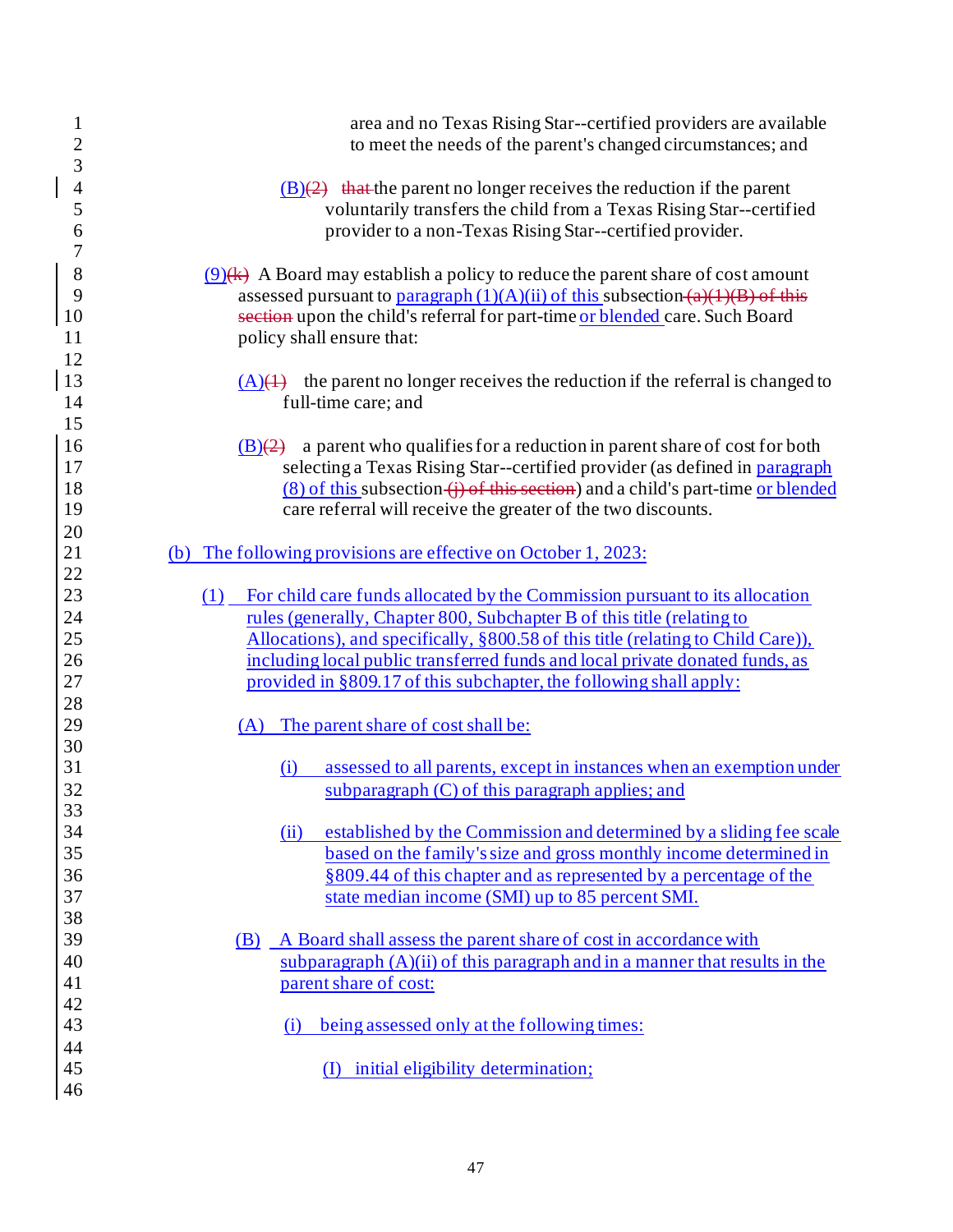| $\mathbf{1}$                  | (II) 12-month eligibility redetermination;                                      |
|-------------------------------|---------------------------------------------------------------------------------|
| $\overline{c}$<br>3           | (III) upon the addition of a child in care;                                     |
| $\overline{\mathcal{L}}$<br>5 | (IV) upon a parent's report of a change in income, family size, or              |
| 6                             | number of children in care that would result in a reduced parent                |
| $\overline{7}$                | share of cost assessment; and                                                   |
| 8                             |                                                                                 |
| 9                             | (V) upon resumption of work, job training, or education activities              |
| 10                            | following temporary changes described in $\S 809.51(a)$ of this                 |
| 11                            | chapter, and upon resumption of work, job training, or                          |
| 12                            | education activities during the three-month continuation of care                |
| 13                            | period described in $\S 809.51(c)$ of this chapter; and                         |
| 14                            |                                                                                 |
| 15                            | (ii) not increasing above the amount assessed at initial eligibility            |
| 16                            | determination or at the 12-month eligibility redetermination, except            |
| 17                            | upon the addition of a child in care as described in subclause (i)(III)         |
| 18                            | of this subparagraph.                                                           |
| 19                            |                                                                                 |
| 20                            | Parents who are one or more of the following are exempt from paying the<br>(C)  |
| 21                            | parent share of cost:                                                           |
| 22                            |                                                                                 |
| 23                            | Parents who are participating in Choices or who are in Choices child<br>(i)     |
| 24                            | care described in §809.45 of this chapter;                                      |
| 25                            |                                                                                 |
| 26                            | Parents who are participating in SNAP E&T services or who are in<br>(ii)        |
| 27                            | SNAP E&T child care described in §809.47 of this chapter;                       |
| 28                            |                                                                                 |
| 29                            | Parents of a child receiving Child Care for Children Experiencing<br>(iii)      |
| 30                            | Homelessness as described in §809.52 of this chapter; or                        |
| 31                            |                                                                                 |
| 32                            | Parents who have children who are receiving protective services<br>(iv)         |
| 33                            | child care pursuant to $\S 809.49$ and $\S 809.54$ (c) of this chapter, unless  |
| 34                            | DFPS assesses the parent share of cost.                                         |
| 35                            |                                                                                 |
| 36                            | Teen parents who are not covered under exemptions listed in subparagraph<br>(D) |
| 37                            | (C) of this paragraph shall be assessed a parent share of cost. The teen        |
| 38                            | parent's share of cost is based solely on the teen parent's income and size     |
| 39                            | of the teen's family as defined in §809.2 of this chapter.                      |
| 40                            |                                                                                 |
| 41                            | A Board shall establish a policy stating whether or not the Board will<br>(2)   |
| 42                            | reimburse providers when parents fail to pay the parent share of cost. If the   |
| 43                            | Board does not reimburse providers under the adopted policy, the Board may      |
| 44                            | establish a policy requiring the parent pay the provider before the family can  |
| 45                            | be redetermined eligible for future child care services.                        |
| 46                            |                                                                                 |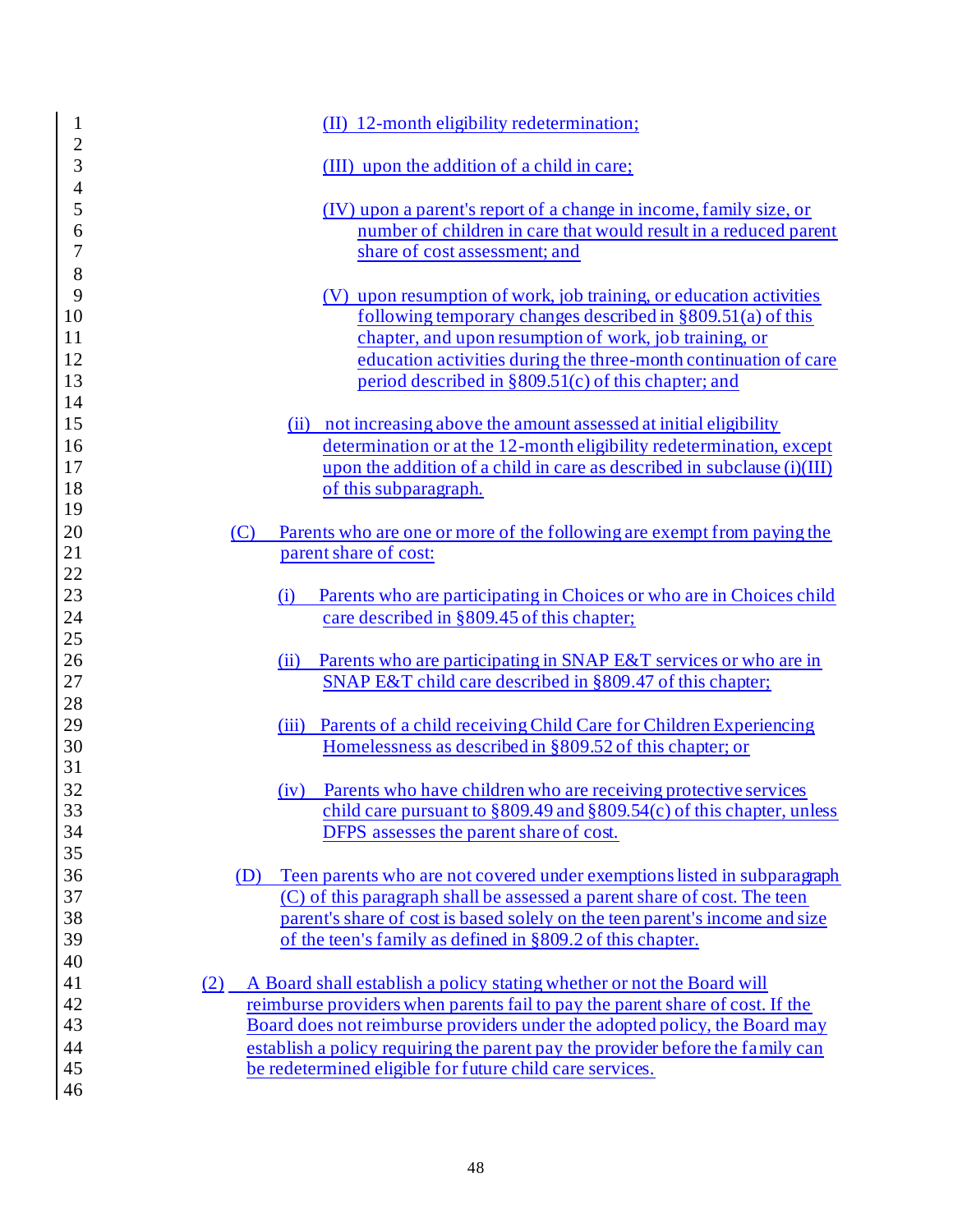| $\mathbf{1}$   | A Board shall establish a policy regarding termination of child care services<br>(3)                                        |
|----------------|-----------------------------------------------------------------------------------------------------------------------------|
| $\overline{c}$ | within a 12-month eligibility period when a parent fails to pay the parent share                                            |
| 3              | of cost. The Board's policy must include:                                                                                   |
| $\overline{4}$ |                                                                                                                             |
| 5              | a requirement to evaluate and document each family's financial situation<br>(A)                                             |
| 6              | for extenuating circumstances that may affect affordability of the assessed                                                 |
| 7              | parent share of cost pursuant to subparagraph (B) of this paragraph, and a                                                  |
| 8              | possible temporary reduction pursuant to paragraph (4) of this subsection                                                   |
| 9              | before the Board or its child care contractor may terminate care under this                                                 |
| 10             | section;                                                                                                                    |
| 11             |                                                                                                                             |
| 12             | a process to identify and assess the circumstances that may jeopardize a<br>(B)                                             |
| 13             | family's self-sufficiency under paragraph (4) of this subsection; and                                                       |
| 14             |                                                                                                                             |
| 15             | maintenance of a list of all terminations due to failure to pay the parent<br>(C)                                           |
| 16             | share of cost.                                                                                                              |
| 17             |                                                                                                                             |
| 18             | (4) The Board or its child care contractor may review the assessed parent share of                                          |
| 19             | cost for a possible temporary reduction if there are extended produced circumstances                                        |
| 20             | that jeopardize a family's self-sufficiency. The Board or its child care                                                    |
| 21             | contractor may temporarily reduce the assessed parent share of cost if                                                      |
| 22             | warranted by these circumstances. Following the temporary reduction, the                                                    |
| 23             | parent share of cost amount immediately prior to the reduction shall be                                                     |
| 24             | reinstated.                                                                                                                 |
| 25             |                                                                                                                             |
| 26             | (5) If the parent is not covered by an exemption as specified in paragraph $(1)(C)$ of                                      |
|                | this subsection, then the Board or its child care contractor shall not waive the                                            |
| 27             |                                                                                                                             |
| 28             | assessed parent share of cost under any circumstances.                                                                      |
| 29             |                                                                                                                             |
| 30             | (6) If the parent share of cost, based on family income and family size, is                                                 |
| 31             | calculated to be zero, then the Board or its child care contractor shall not                                                |
| 32             | charge the parent a minimum share of cost amount.                                                                           |
| 33             |                                                                                                                             |
| 34             | (7) A Board may establish a policy to reduce the parent share of cost amount                                                |
| 35             | assessed pursuant to paragraph $(1)(A)$ of this subsection upon the parent's                                                |
| 36             | selection of a Texas Rising Star--certified provider. Such Board policy shall                                               |
| 37             | ensure:                                                                                                                     |
| 38             |                                                                                                                             |
| 39             | that the parent continues to receive the reduction if:<br>(A)                                                               |
| 40             |                                                                                                                             |
| 41             | the Texas Rising Star provider loses Texas Rising Star certification;<br>(i)                                                |
| 42             | $or$                                                                                                                        |
| 43             |                                                                                                                             |
| 44             | the parent moves or changes employment within the workforce area<br>(ii)                                                    |
| 45<br>46       | and no Texas Rising Star--certified providers are available to meet<br>the needs of the parent's changed circumstances; and |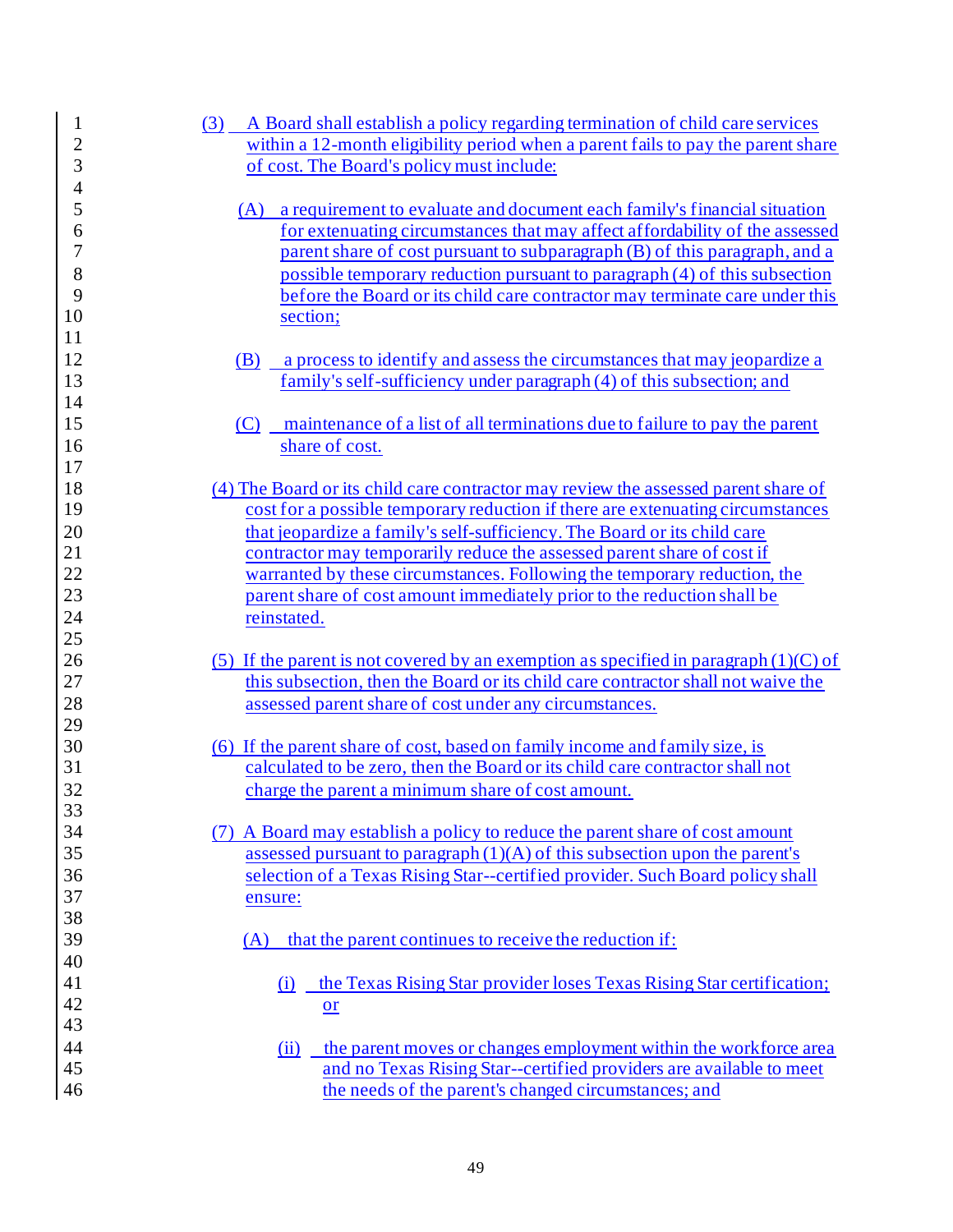| $\mathbf{1}$   |     |     |                                                                                        |
|----------------|-----|-----|----------------------------------------------------------------------------------------|
| $\frac{2}{3}$  |     | (B) | the parent no longer receives the reduction if the parent voluntarily                  |
|                |     |     | transfers the child from a Texas Rising Star--certified provider to a non-             |
| $\overline{4}$ |     |     | <b>Texas Rising Star--certified provider.</b>                                          |
| 5              |     |     |                                                                                        |
| 6              |     |     | (8) A Board may establish a policy to reduce the parent share of cost amount           |
| 7              |     |     | assessed pursuant to paragraph $(1)(A)$ of this subsection upon the child's            |
| 8              |     |     | referral for part-time or blended care. Such Board policy shall ensure that:           |
| 9              |     |     |                                                                                        |
| 10             |     |     | (A) the parent no longer receives the reduction if the referral is changed to          |
| 11             |     |     | full-time care; and                                                                    |
| 12             |     |     |                                                                                        |
| 13             |     | (B) | a parent who qualifies for a reduction in parent share of cost for both                |
| 14             |     |     | selecting a Texas Rising Star--certified provider (as defined in paragraph             |
| 15             |     |     | (7) of this subsection) and a child's part-time or blended care referral will          |
| 16             |     |     | receive the greater of the two discounts.                                              |
| 17             |     |     |                                                                                        |
| 18             |     |     | §809.20. Maximum Provider Reimbursement Rates.                                         |
| 19             |     |     |                                                                                        |
| 20             |     |     | (a) Based on local factors, including a market rate survey provided by the Commission, |
| 21             |     |     | a Board shall establish maximum reimbursement rates for child care subsidies at or     |
| 22             |     |     | above a level established by the Commission to ensure that the rates provide equal     |
| 23             |     |     | access to child care in the local market and in a manner consistent with state and     |
| 24             |     |     | federal statutes and regulations governing child care. At a minimum, Boards shall      |
| 25             |     |     | establish reimbursement rates for full-day and part-day units of service, as described |
| 26             |     |     | in §809.93(f) of this chapter, for the following:                                      |
| 27             |     |     |                                                                                        |
| 28             |     |     | (1) Provider types:                                                                    |
| 29             |     |     |                                                                                        |
| 30             |     | (A) | Licensed child care centers, including before- or after-school programs                |
| 31             |     |     | and school-age programs, as defined by CCRCCL;                                         |
| 32             |     |     |                                                                                        |
| 33             |     |     | (B) Licensed child care homes as defined by CCRCCL;                                    |
| 34             |     |     |                                                                                        |
| 35             |     | (C) | Registered child care homes as defined by CCRCCL; and                                  |
| 36             |     |     |                                                                                        |
| 37             |     | (D) | Relative child care providers as defined in §809.2 of this chapter.                    |
| 38             |     |     |                                                                                        |
| 39             | (2) |     | Age groups in each provider type effective prior to October 1, 2023:                   |
| 40             |     |     |                                                                                        |
| 41             |     | (A) | Infants age 0 to 17 months;                                                            |
| 42             |     |     |                                                                                        |
| 43             |     | (B) | Toddlers age 18 to 35 months;                                                          |
| 44             |     |     |                                                                                        |
| 45             |     | (C) | Preschool age children from 36 to 71 months; and                                       |
| 46             |     |     |                                                                                        |
|                |     |     |                                                                                        |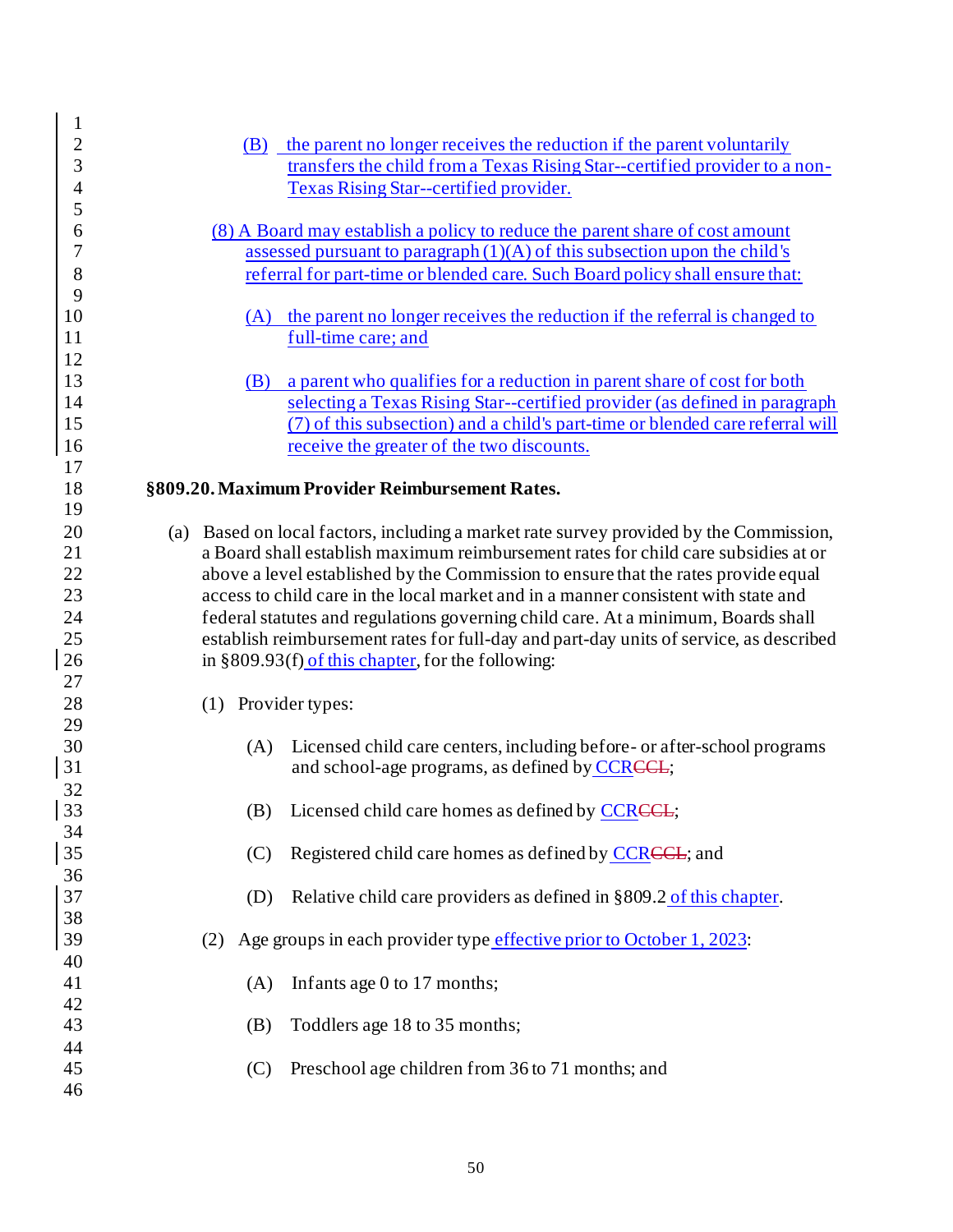| 1                   |     |     | School-age children 72 months and older.<br>(D)                                                                                                                      |
|---------------------|-----|-----|----------------------------------------------------------------------------------------------------------------------------------------------------------------------|
| $\overline{c}$      |     |     |                                                                                                                                                                      |
| 3                   |     | (3) | Age groups in each provider type effective October 1, 2023:                                                                                                          |
| $\overline{4}$<br>5 |     |     | Infants ages 0 through 11 months;<br>(A)                                                                                                                             |
| 6                   |     |     |                                                                                                                                                                      |
| $\overline{7}$      |     |     | Infants ages 12 through 17 months;<br>(B)                                                                                                                            |
| 8                   |     |     |                                                                                                                                                                      |
| 9                   |     |     | Toddlers ages 18 through 23 months;<br>(C)                                                                                                                           |
| 10                  |     |     |                                                                                                                                                                      |
| 11<br>12            |     |     | Toddlers age 2 years;<br>(D)                                                                                                                                         |
| 13                  |     |     | Preschool age 3 years;<br>(E)                                                                                                                                        |
| 14                  |     |     |                                                                                                                                                                      |
| 15                  |     |     | Preschool age 4 years;<br>(F)                                                                                                                                        |
| 16                  |     |     |                                                                                                                                                                      |
| 17                  |     |     | Preschool age 5 years; and<br>$\left( G\right)$                                                                                                                      |
| 18<br>19            |     |     | School-age 6 years and older.<br>(H)                                                                                                                                 |
| 20                  |     |     |                                                                                                                                                                      |
| 21                  |     |     | (b) A Board shall establish enhanced reimbursement rates:                                                                                                            |
| 22                  |     |     |                                                                                                                                                                      |
| 23                  |     | (1) | for all age groups at certified Texas Rising Star TRS provider facilities; and                                                                                       |
| 24                  |     |     |                                                                                                                                                                      |
| 25<br>26            |     | (2) | only for infant, toddler, and preschool-age children at child care providers that<br>participate in integrated school readiness models for those age groups pursuant |
| $27\,$              |     |     | to Texas Education Code, §29.160.                                                                                                                                    |
| 28                  |     |     |                                                                                                                                                                      |
| 29                  | (c) |     | The minimum enhanced reimbursement rates established under subsection (b) of this                                                                                    |
| 30                  |     |     | section shall be greater than the maximum rate established for providers not meeting                                                                                 |
| 31                  |     |     | the requirements of subsection (b) of this section for the same category of care up to,                                                                              |
| 32                  |     |     | but not to exceed, the provider's published rate. The maximum rate must be at least:                                                                                 |
| 33<br>34            |     | (1) | 5 percent greater for a:                                                                                                                                             |
| 35                  |     |     |                                                                                                                                                                      |
| 36                  |     |     | certified Two-Star <del>2 Star Program</del> Provider; or<br>(A)                                                                                                     |
| 37                  |     |     |                                                                                                                                                                      |
| 38                  |     |     | child care provider meeting the requirements of subsection $(b)(2)$ of this<br>(B)                                                                                   |
| 39                  |     |     | section;                                                                                                                                                             |
| 40<br>41            |     | (2) | 7 percent greater for a certified Three-Star <sup>3</sup> Star Program Provider; and                                                                                 |
| 42                  |     |     |                                                                                                                                                                      |
| 43                  |     | (3) | 9 percent greater for a certified Four-Star4 Star Program Provider.                                                                                                  |
| 44                  |     |     |                                                                                                                                                                      |
| 45                  |     |     | (d) Boards may establish a higher enhanced reimbursement rate than those specified in                                                                                |
| 46                  |     |     | subsection (c) of this section for certified Texas Rising StarTRS providers, as long as                                                                              |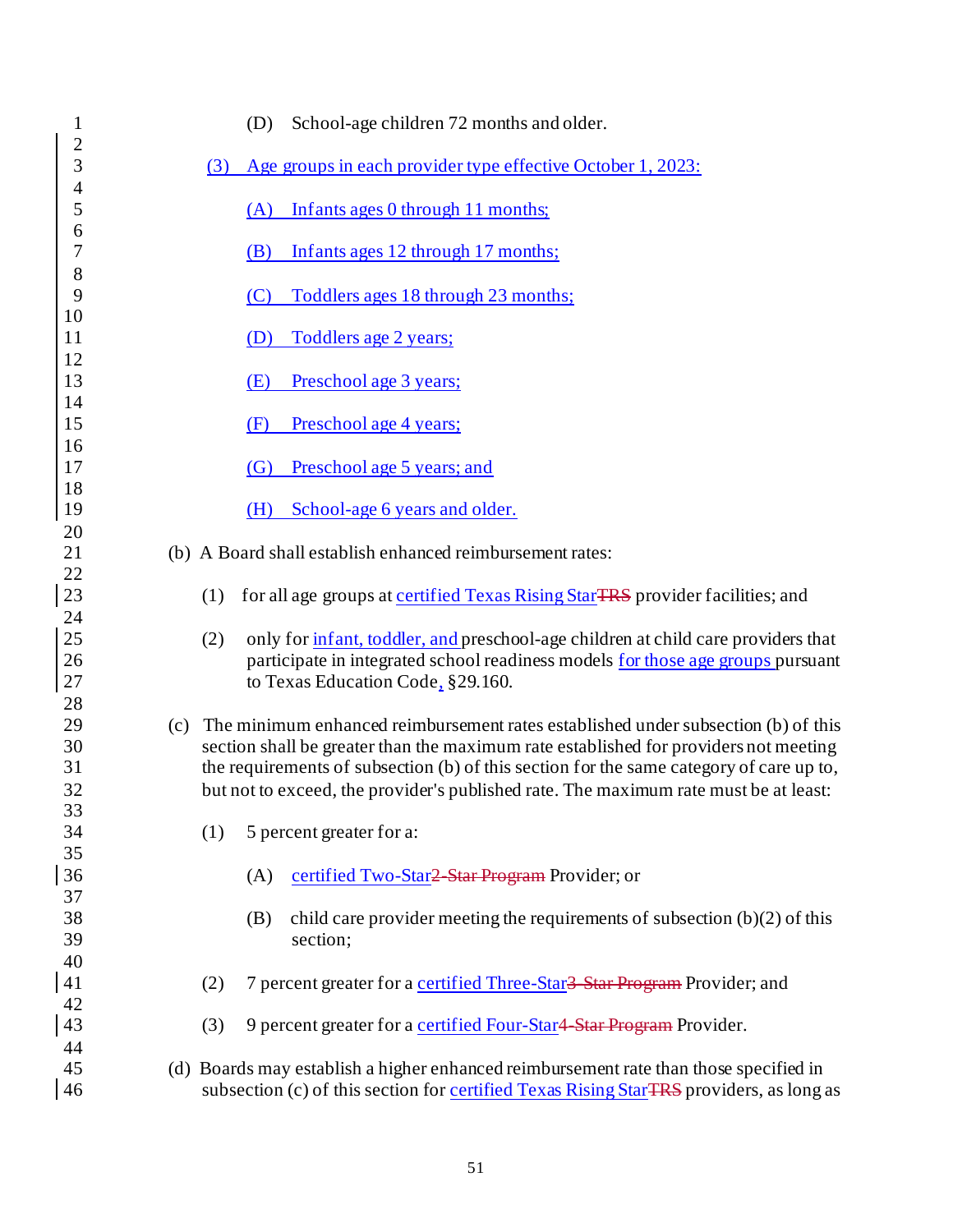| $\mathbf{1}$<br>$\overline{c}$                                     | there is a minimum 2 percentage point difference between each star level.                                                                                                                                                                                                                                                                                                                                                                                                                                                                                                                                                                                        |
|--------------------------------------------------------------------|------------------------------------------------------------------------------------------------------------------------------------------------------------------------------------------------------------------------------------------------------------------------------------------------------------------------------------------------------------------------------------------------------------------------------------------------------------------------------------------------------------------------------------------------------------------------------------------------------------------------------------------------------------------|
| 3<br>$\overline{\mathcal{A}}$<br>5<br>6<br>7<br>8<br>9<br>10<br>11 | (e) A Board or its child care contractor shall ensure that providers that are reimbursed<br>for additional staff or equipment needed to assist in the care of a child with<br>disabilities are paid a rate up to 190 percent of the provider's reimbursement rate for<br>a child of that same age. The higher rate shall take into consideration the estimated<br>cost of the additional staff or equipment needed by a child with disabilities. The<br>Board shall ensure that a professional, who is familiar with assessing the needs of<br>children with disabilities, certifies the need for the higher reimbursement rate<br>described in this subsection. |
| 12<br>13<br>14<br>15<br>16                                         | (f) The Board shall determine whether to reimburse providers that offer transportation as<br>long as the combined total of the provider's published rate, plus the transportation<br>rate, is subject to the maximum reimbursement rate established in subsection (a) of<br>this section.                                                                                                                                                                                                                                                                                                                                                                        |
| 17<br>18<br>19                                                     | (g) A Board may establish a higher enhanced reimbursement rate for nontraditional<br>hours, as defined by the Board.                                                                                                                                                                                                                                                                                                                                                                                                                                                                                                                                             |
| 20                                                                 | <b>SUBCHAPTER C. ELIGIBILITY FOR CHILD CARE SERVICES</b>                                                                                                                                                                                                                                                                                                                                                                                                                                                                                                                                                                                                         |
| 21                                                                 |                                                                                                                                                                                                                                                                                                                                                                                                                                                                                                                                                                                                                                                                  |
| 22<br>23                                                           | §809.41. A Child's General Eligibility for Child Care Services.                                                                                                                                                                                                                                                                                                                                                                                                                                                                                                                                                                                                  |
| 24<br>25<br>26                                                     | (a) Except for a child receiving or needing protective services as described in $\S 809.49$ of<br>this chapter, for a child to be eligible to receive child care services, at the time of<br>eligibility determination or redetermination, a Board shall ensure that the child:                                                                                                                                                                                                                                                                                                                                                                                  |
| 27<br>28<br>29                                                     | meets one of the following age requirements:<br>(1)                                                                                                                                                                                                                                                                                                                                                                                                                                                                                                                                                                                                              |
| 30<br>31                                                           | be under 13 years of age; or<br>(A)                                                                                                                                                                                                                                                                                                                                                                                                                                                                                                                                                                                                                              |
| 32<br>33<br>34                                                     | at the option of the Board, be a child with disabilities under 19 years of<br>(B)<br>age;                                                                                                                                                                                                                                                                                                                                                                                                                                                                                                                                                                        |
| 35<br>36                                                           | is a United States U.S. citizen or legal immigrant as determined under<br>(2)<br>applicable federal laws, regulations, and guidelines; and                                                                                                                                                                                                                                                                                                                                                                                                                                                                                                                       |
| 37<br>38<br>39                                                     | resides with:<br>(3)                                                                                                                                                                                                                                                                                                                                                                                                                                                                                                                                                                                                                                             |
| 40                                                                 | a family within the Board's workforce area:<br>(A)                                                                                                                                                                                                                                                                                                                                                                                                                                                                                                                                                                                                               |
| 41<br>42<br>43<br>44                                               | whose income does not exceed the income limit established by the<br>(i)<br>Board, which income limit must not exceed 85 percent of the state<br>median income (SMI) for a family of the same size; and                                                                                                                                                                                                                                                                                                                                                                                                                                                           |
| 45<br>46                                                           | whose assets do not exceed \$1,000,000 as certified by a family<br>(ii)                                                                                                                                                                                                                                                                                                                                                                                                                                                                                                                                                                                          |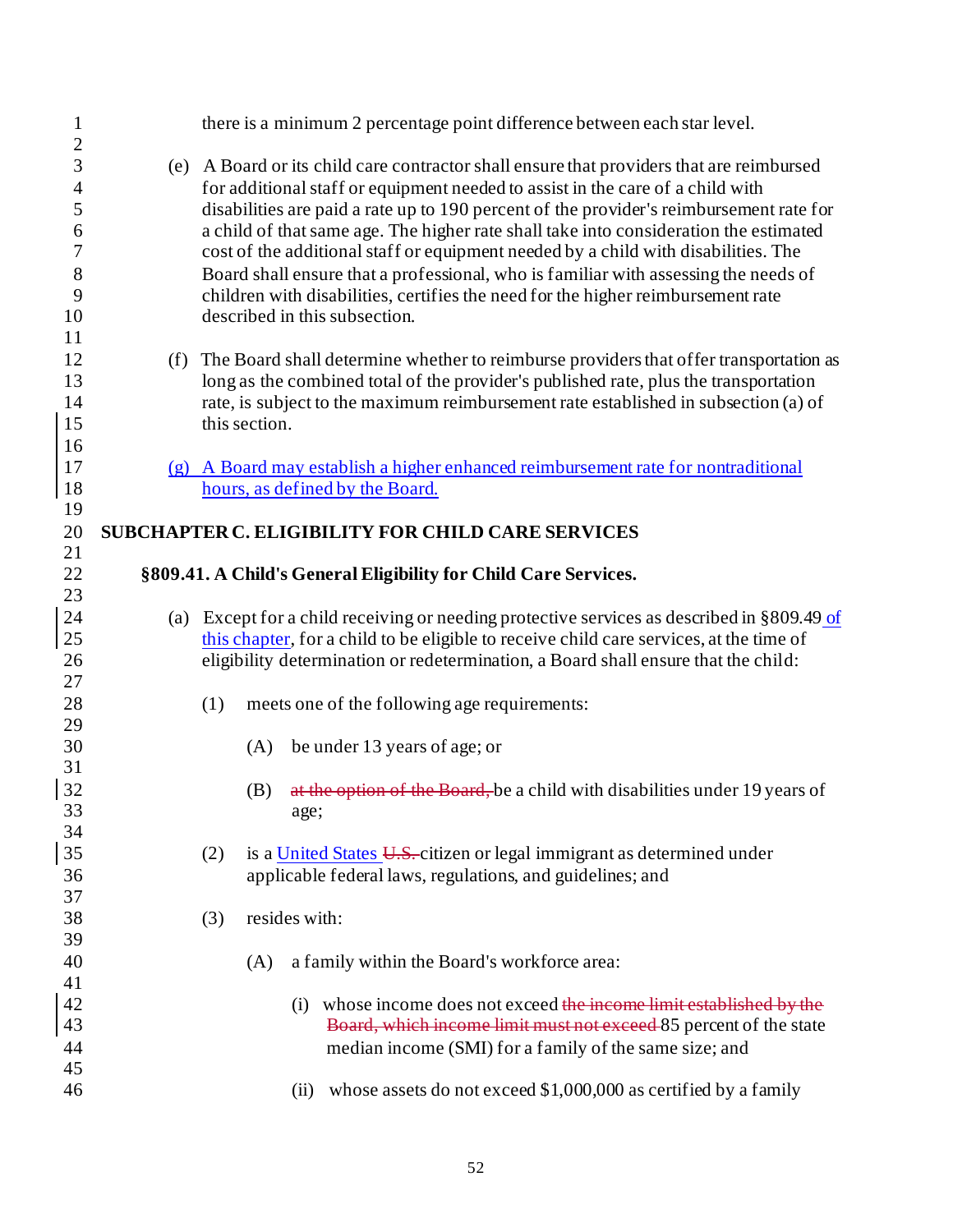| 1                                          | member; or                                                                                                                                                                                                                                                                                                                                                 |
|--------------------------------------------|------------------------------------------------------------------------------------------------------------------------------------------------------------------------------------------------------------------------------------------------------------------------------------------------------------------------------------------------------------|
| $\overline{c}$<br>3<br>$\overline{4}$<br>5 | (iii) that meets the definition of experiencing homelessness as defined in<br>§809.2 of this chapter.                                                                                                                                                                                                                                                      |
| 6<br>7<br>8                                | (B)<br>parents who require child care in order to work, including job search, or<br>attend a job training or educational program; or                                                                                                                                                                                                                       |
| 9<br>10<br>11                              | (C)<br>a person standing in loco parentis for the child while the child's parent is<br>on military deployment and the deployed military parent's income does<br>not exceed the limits set forth in subparagraph (A) of this paragraph.                                                                                                                     |
| 12<br>13<br>14<br>15<br>16<br>17           | (b) ANotwithstanding the requirements set forth in subsection (c) of this section, a Board<br>shall ensure thatestablish policies, including time limits, for the provision of child<br>care services while the parent is enrolled full-time in attending an educational<br>program is provided for, but does not exceed, a cumulative total of 60 months. |
| 18<br>19<br>20<br>21                       | (c) Time limits pursuant to subsection (b) of this section shall ensure the provision of<br>child care services for four years, if the eligible child's parent is enrolled in an<br>associate's degree program that will prepare the parent for a job in a high growth,<br>high demand occupation as determined by the Board.                              |
| 22<br>23<br>24<br>25<br>26                 | $(c)(d)$ A Board may establish a policy to allow parents attending a program that leads to<br>an undergraduatea postsecondary degree from an institution of higher education to be<br>exempt from residing with the child as defined in §809.2 of this chapter.                                                                                            |
| 27<br>28<br>29<br>30                       | (e) Boards that establish initial family income eligibility at a level less than 85 percent of<br>SMI must ensure that the family remains income eligible for care after passing the<br>Board's initial income eligibility limit.                                                                                                                          |
| 31<br>32<br>33<br>34                       | (f) Unless otherwise specified, this subchapter applies only to child care services<br>funds allocated pursuant to §800.58 of this title, including local public transferred<br>funds and local private donated funds described in §809.17.                                                                                                                |
| 35<br>36                                   | §809.42. Eligibility Verification, Determination, and Redetermination.                                                                                                                                                                                                                                                                                     |
| 37<br>38<br>39                             | (a) A Board shall ensure that its child care contractor verifies all eligibility requirements<br>for child care services prior to authorizing child care.                                                                                                                                                                                                  |
| 40<br>41<br>42<br>43                       | (b) A Board shall ensure that eligibility for child care services shall be redetermined no<br>sooner than 12 months following the initial determination or most recent<br>redetermination, except for Child Care during Job Search as described in §809.56 of<br>this chapter.                                                                             |
| 44<br>45<br>46                             | §809.44. Calculating Family Income.                                                                                                                                                                                                                                                                                                                        |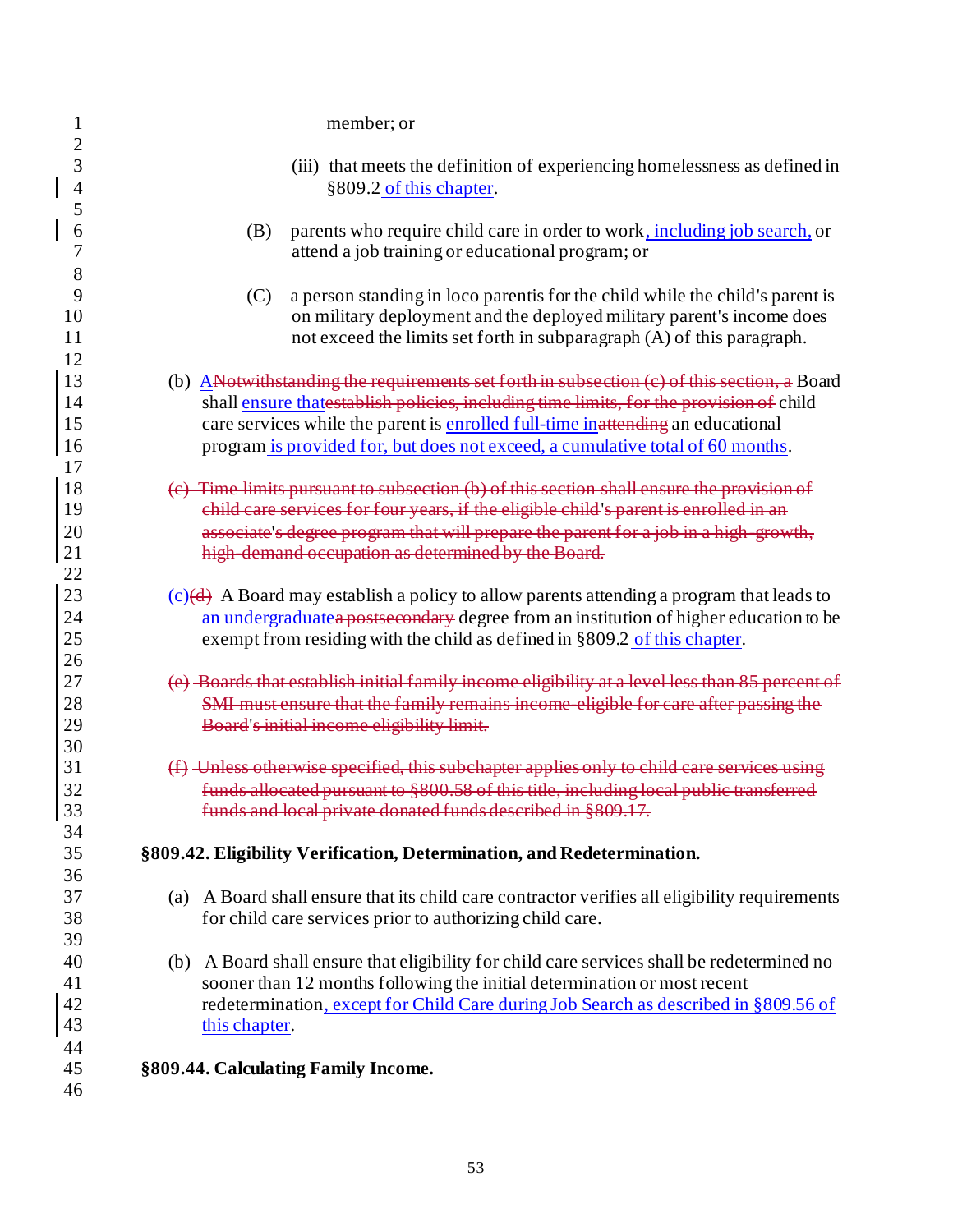| $\mathbf{1}$<br>$\overline{2}$<br>3 |      | (a) For the purposes of determining family income and assessing the parent share of cost,<br>Boards shall ensure that family income is calculated in accordance with Commission<br>guidelines that: |
|-------------------------------------|------|-----------------------------------------------------------------------------------------------------------------------------------------------------------------------------------------------------|
| $\overline{4}$                      |      |                                                                                                                                                                                                     |
| $\mathfrak{S}$<br>6                 | (1)  | take into account irregular fluctuations in earnings; and                                                                                                                                           |
| 7                                   | (2)  | ensure that temporary increases in income, including temporary increases that                                                                                                                       |
| $8\,$                               |      | result in monthly income exceeding 85 percent of SMI do not affect eligibility                                                                                                                      |
| 9                                   |      | or parent share of cost.                                                                                                                                                                            |
| 10                                  |      |                                                                                                                                                                                                     |
| 11                                  |      | (b) In accordance with Commission income calculation guidelines, Boards shall ensure                                                                                                                |
| 12                                  |      | that the following income sources are excluded from the family income:                                                                                                                              |
| 13<br>14                            | (1)  | Medicare, Medicaid, SNAP benefits, school meals, and housing assistance;                                                                                                                            |
| 15                                  |      |                                                                                                                                                                                                     |
| 16                                  | (2)  | Monthly monetary allowances provided to or for children of Vietnam veterans                                                                                                                         |
| 17                                  |      | born with certain birth defects;                                                                                                                                                                    |
| 18                                  |      |                                                                                                                                                                                                     |
| 19                                  | (3)  | Needs-based educational scholarships, grants, and loans; including financial                                                                                                                        |
| 20                                  |      | assistance under Title IV of the Higher Education Act--Pell Grants, Federal                                                                                                                         |
| 21                                  |      | Supplemental Educational Opportunity grants, Federal Work Study Program,                                                                                                                            |
| 22                                  |      | PLUS, Stafford loans, and Perkins loans;                                                                                                                                                            |
| 23                                  |      |                                                                                                                                                                                                     |
| 24                                  | (4)  | Individual Development Account (IDA) withdrawals for the purchase of a                                                                                                                              |
| 25                                  |      | home, medical expenses, or educational expenses;                                                                                                                                                    |
| 26                                  |      |                                                                                                                                                                                                     |
| 27                                  | (5)  | Tax refunds and tax credits Onetime cash payments, including tax refunds,                                                                                                                           |
| 28                                  |      | Earned Income Tax Credit (EITC) and Advanced EITC, onetime insurance                                                                                                                                |
| 29                                  |      | payments, gifts, and lump sum inheritances;                                                                                                                                                         |
| 30<br>31                            |      |                                                                                                                                                                                                     |
| 32                                  | (6)  | VISTA and AmeriCorps living allowances and stipends;                                                                                                                                                |
| 33                                  | (7)  | Noncash or in-kind benefits such as employer-paid fringe benefits, food, or                                                                                                                         |
| 34                                  |      | housing received in lieu of wages;                                                                                                                                                                  |
| 35                                  |      |                                                                                                                                                                                                     |
| 36                                  | (8)  | Foster care payments and adoption assistance;                                                                                                                                                       |
| 37                                  |      |                                                                                                                                                                                                     |
| 38                                  | (9)  | Special military pay or allowances, including subsistence allowances, housing                                                                                                                       |
| 39                                  |      | allowances, family separation allowances, or special allowances for duty                                                                                                                            |
| 40                                  |      | subject to hostile fire or imminent danger;                                                                                                                                                         |
| 41                                  |      |                                                                                                                                                                                                     |
| 42                                  | (10) | Income from a child in the household between 14 and 19 years of age who is                                                                                                                          |
| 43                                  |      | attending school;                                                                                                                                                                                   |
| 44                                  |      |                                                                                                                                                                                                     |
| 45                                  |      | (11) Early withdrawals from qualified retirement accounts specified as hardship                                                                                                                     |
| 46                                  |      | withdrawals as classified by the Internal Revenue Service (IRS);                                                                                                                                    |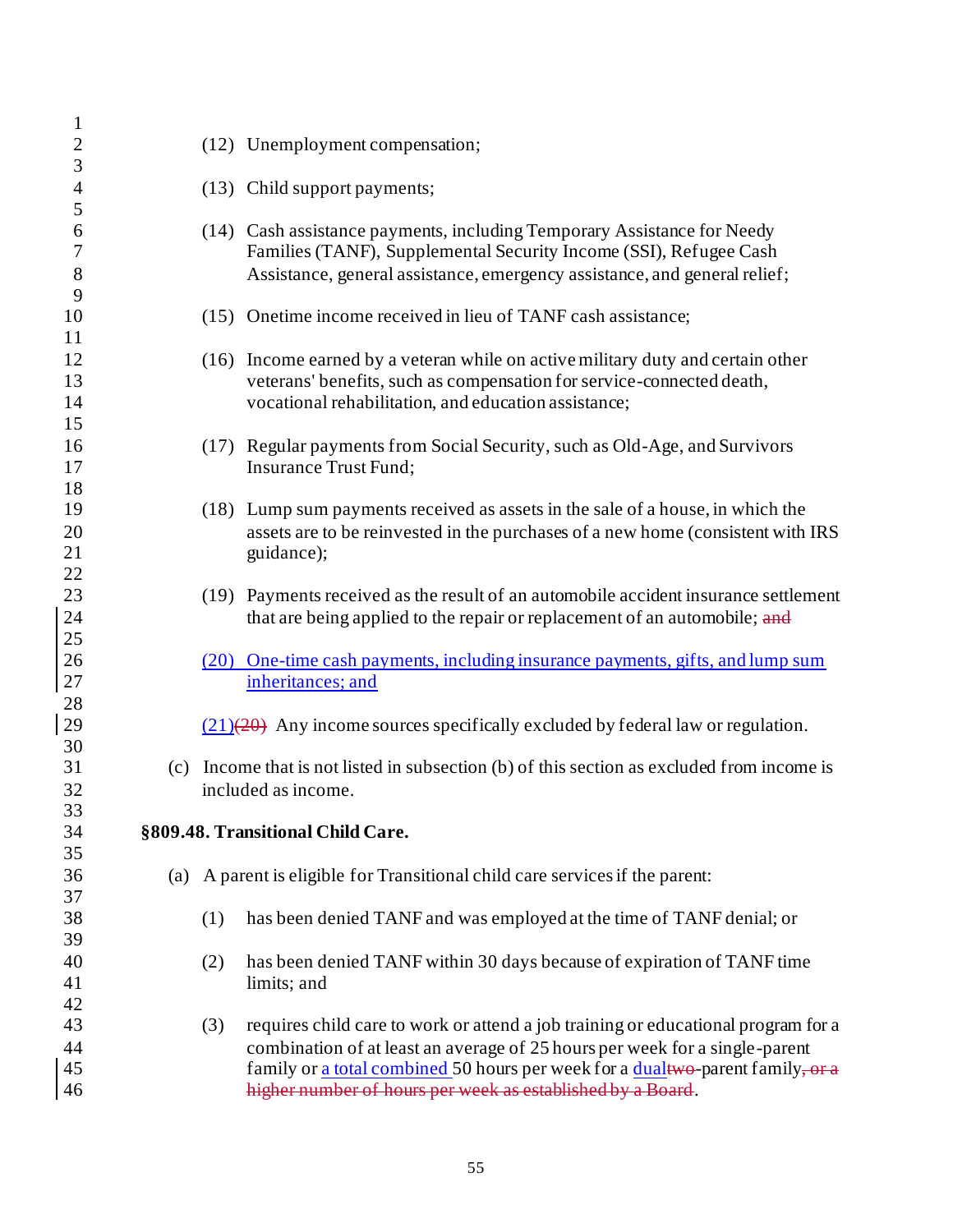| $\mathbf{1}$   |          |                                                                                               |  |  |  |  |
|----------------|----------|-----------------------------------------------------------------------------------------------|--|--|--|--|
| $\overline{c}$ |          | (b) Boards may establish an income eligibility limit for Transitional child care that is      |  |  |  |  |
| 3              |          |                                                                                               |  |  |  |  |
|                |          | higher than the eligibility limit for At Risk child care, pursuant to §809.50, provided       |  |  |  |  |
| 4              |          | that the higher income limit does not exceed 85 percent of the state median income            |  |  |  |  |
| 5              |          | for a family of the same size.                                                                |  |  |  |  |
| 6              |          |                                                                                               |  |  |  |  |
| $\overline{7}$ |          | $(b)(e)$ For former TANF recipients who are employed when TANF is denied,                     |  |  |  |  |
|                |          |                                                                                               |  |  |  |  |
| 8              |          | Transitional child care shall be available for:                                               |  |  |  |  |
| 9              |          |                                                                                               |  |  |  |  |
| 10             | (1)      | a period of up to 12 months from the effective date of the TANF denial; or                    |  |  |  |  |
| 11             |          |                                                                                               |  |  |  |  |
| 12             | (2)      | a period of up to 18 months from the effective date of the TANF denial in the                 |  |  |  |  |
|                |          |                                                                                               |  |  |  |  |
| 13             |          | case of a former TANF recipient who was eligible for child caretaker                          |  |  |  |  |
| 14             |          | exemptions pursuant to Texas Human Resources Code, §31.012(c) and                             |  |  |  |  |
| 15             |          | voluntarily participates in the Choices program.                                              |  |  |  |  |
| 16             |          |                                                                                               |  |  |  |  |
| 17             |          | $(c)(d)$ A Board may allow a reduction to the requirement in subsection (a)(3) of this        |  |  |  |  |
|                |          |                                                                                               |  |  |  |  |
| 18             |          | section if a parent's documented medical disability or need to care for a physically or       |  |  |  |  |
| 19             |          | mentally disabled family member prevents the parent from participating in work,               |  |  |  |  |
| 20             |          | education, or job training activities for the required hours per week.                        |  |  |  |  |
| 21             |          |                                                                                               |  |  |  |  |
| 22             |          | $(d)$ (e) For purposes of meeting the education requirements stipulated in subsection         |  |  |  |  |
| 23             |          |                                                                                               |  |  |  |  |
|                |          | $(a)(3)$ of this section, the following shall apply:                                          |  |  |  |  |
| 24             |          |                                                                                               |  |  |  |  |
| 25             | (1)      | each credit hour of <i>undergraduate</i> postsecondary education counts as three              |  |  |  |  |
| 26             |          | hours of education activity per week; and                                                     |  |  |  |  |
| 27             |          |                                                                                               |  |  |  |  |
| 28             |          |                                                                                               |  |  |  |  |
|                | (2)      | each credit hour of a condensed undergraduate postsecondary education course                  |  |  |  |  |
| 29             |          | counts as six education activity hours per week.                                              |  |  |  |  |
| 30             |          |                                                                                               |  |  |  |  |
| 31             |          | §809.50. At-Risk Child Care.                                                                  |  |  |  |  |
| 32             |          |                                                                                               |  |  |  |  |
| 33             |          | (a) A parent is eligible for child care services under this section if at initial eligibility |  |  |  |  |
|                |          |                                                                                               |  |  |  |  |
| 34             |          | determination and at eligibility redetermination as described in §809.42 of this              |  |  |  |  |
| 35             | chapter: |                                                                                               |  |  |  |  |
| 36             |          |                                                                                               |  |  |  |  |
| 37             | (1)      | the family income does not exceed the income limit established by the Board                   |  |  |  |  |
| 38             |          | pursuant to $\frac{809.41}{10}$ of this chapter \$809.41(a)(3)(A); and                        |  |  |  |  |
|                |          |                                                                                               |  |  |  |  |
| 39             |          |                                                                                               |  |  |  |  |
| 40             | (2)      | child care is required for the parent to work or attend a job training or                     |  |  |  |  |
| 41             |          | educational program for a combination of at least an average of 25 hours per                  |  |  |  |  |
| 42             |          | week for a single-parent family or a total combined 50 hours per week for a                   |  |  |  |  |
| 43             |          | dualtwo-parent family, or a higher number of hours per week as established by                 |  |  |  |  |
|                |          | the Board.                                                                                    |  |  |  |  |
| 44             |          |                                                                                               |  |  |  |  |
| 45             |          |                                                                                               |  |  |  |  |
| 46             |          | (b) A Board may allow a reduction to the work, education, or job training activity            |  |  |  |  |
|                |          |                                                                                               |  |  |  |  |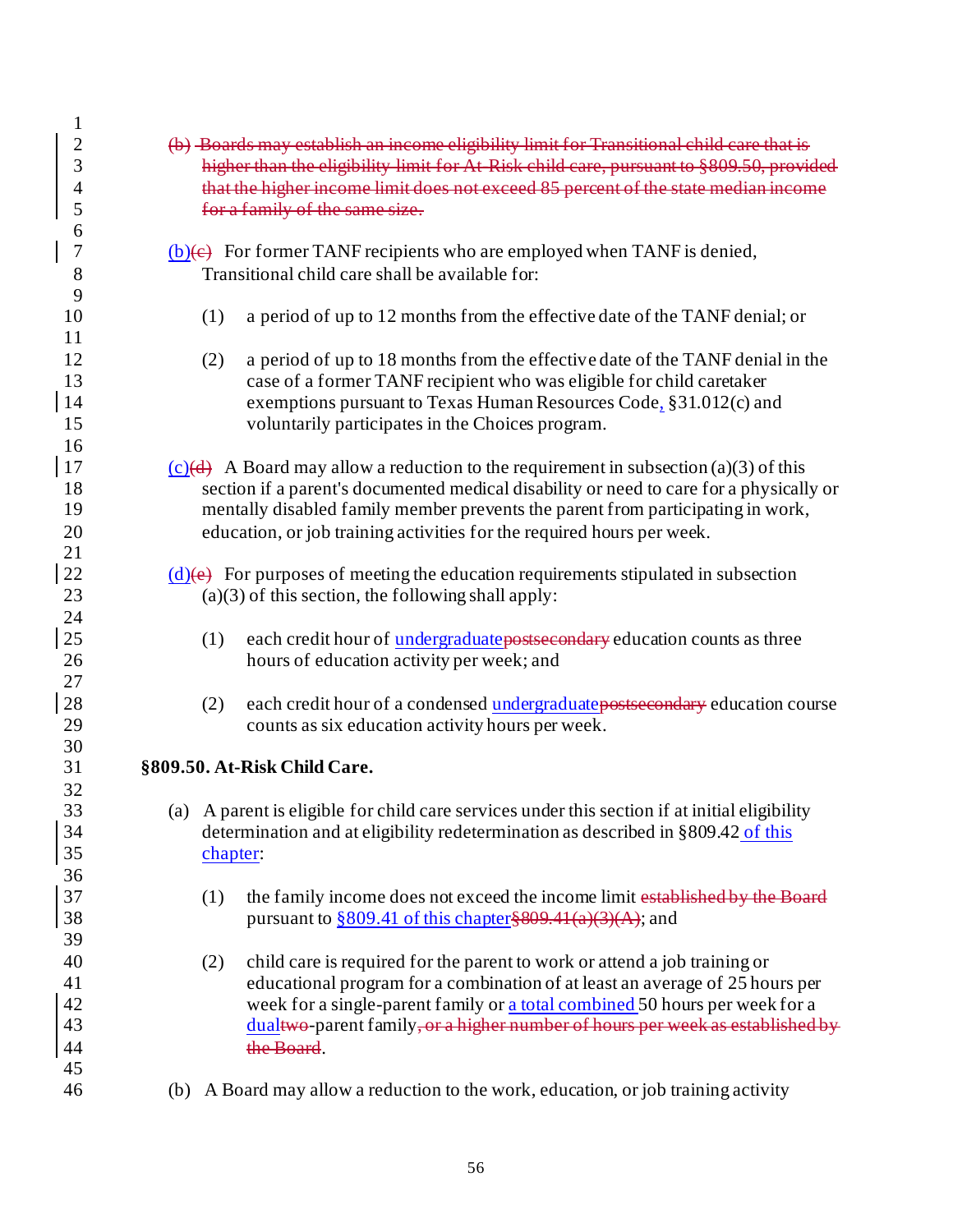| 1<br>2<br>3<br>4<br>5                        | requirements in subsection $(a)(2)$ of this section if a parent's documented medical<br>disability or need to care for a physically or mentally disabled family member<br>prevents the parent from participating in these activities for the required hours per<br>week.                                                                                                                                                                                                                                                                                       |
|----------------------------------------------|----------------------------------------------------------------------------------------------------------------------------------------------------------------------------------------------------------------------------------------------------------------------------------------------------------------------------------------------------------------------------------------------------------------------------------------------------------------------------------------------------------------------------------------------------------------|
| 6<br>7                                       | (c) For purposes of meeting the education requirements stipulated in subsection (a)(2) of<br>this section, the following shall apply:                                                                                                                                                                                                                                                                                                                                                                                                                          |
| 8<br>9<br>10<br>11                           | each credit hour of <i>undergraduate</i> postsecondary education counts as three<br>(1)<br>hours of education activity per week;                                                                                                                                                                                                                                                                                                                                                                                                                               |
| 12<br>13                                     | each credit hour of a condensed undergraduate postsecondary education course<br>(2)<br>counts as six education activity hours per week; and                                                                                                                                                                                                                                                                                                                                                                                                                    |
| 14<br>15<br>16                               | (3)<br>teen parents attending high school or the equivalent shall be considered as<br>meeting the education requirements in subsection $(a)(2)$ of this section.                                                                                                                                                                                                                                                                                                                                                                                               |
| 17<br>18<br>19                               | (d) When calculating income eligibility for a child with disabilities, a Board shall deduct<br>the cost of the child's ongoing medical expenses from the family income.                                                                                                                                                                                                                                                                                                                                                                                        |
| 20<br>21<br>22<br>23<br>24                   | (e) Boards may establish a higher income eligibility limit for teen parents than the<br>eligibility limit established pursuant to $$809.41(a)(3)(A)$ provided that the higher<br>income limit does not exceed 85 percent of the state median income for a family of<br>the same size.                                                                                                                                                                                                                                                                          |
| 25<br>26<br>27                               | (e)(f) A teen parent's family income is based solely on the teen parent's income and size<br>of the teen's family as defined in $\S 809.2$ of this chapter $\S 809.2(9)$ .                                                                                                                                                                                                                                                                                                                                                                                     |
| 28<br>29<br>30<br>31<br>32                   | $(g)$ Boards may establish a higher income eligibility limit for families with a child who is<br>enrolled in Head Start, Early Head Start, or public pre K provided that the higher<br>income limit does not exceed 85 percent of the state median income for a family of<br>the same size.                                                                                                                                                                                                                                                                    |
| 33<br>34<br>35                               | §809.51. Child Care during Interruptions in Work, Education, or Job Training.                                                                                                                                                                                                                                                                                                                                                                                                                                                                                  |
| 36<br>37<br>38<br>39<br>40<br>41<br>42<br>43 | (a) Except for a child experiencing homelessness, as described in $\S 809.52$ of this<br>chapter, and for child care during job search, as described in §809.56 of this chapter,<br>if the child met all of the applicable eligibility requirements for child care services in<br>this subchapter on the date of the most recent eligibility determination or<br>redetermination, the child shall be considered to be eligible and will receive services<br>during the 12-month eligibility period described in §809.42 of this chapter,<br>regardless of any: |
| 44<br>45<br>46                               | change in family income, if that family income does not exceed 85 percent of<br>(1)<br>SMI for a family of the same size; or                                                                                                                                                                                                                                                                                                                                                                                                                                   |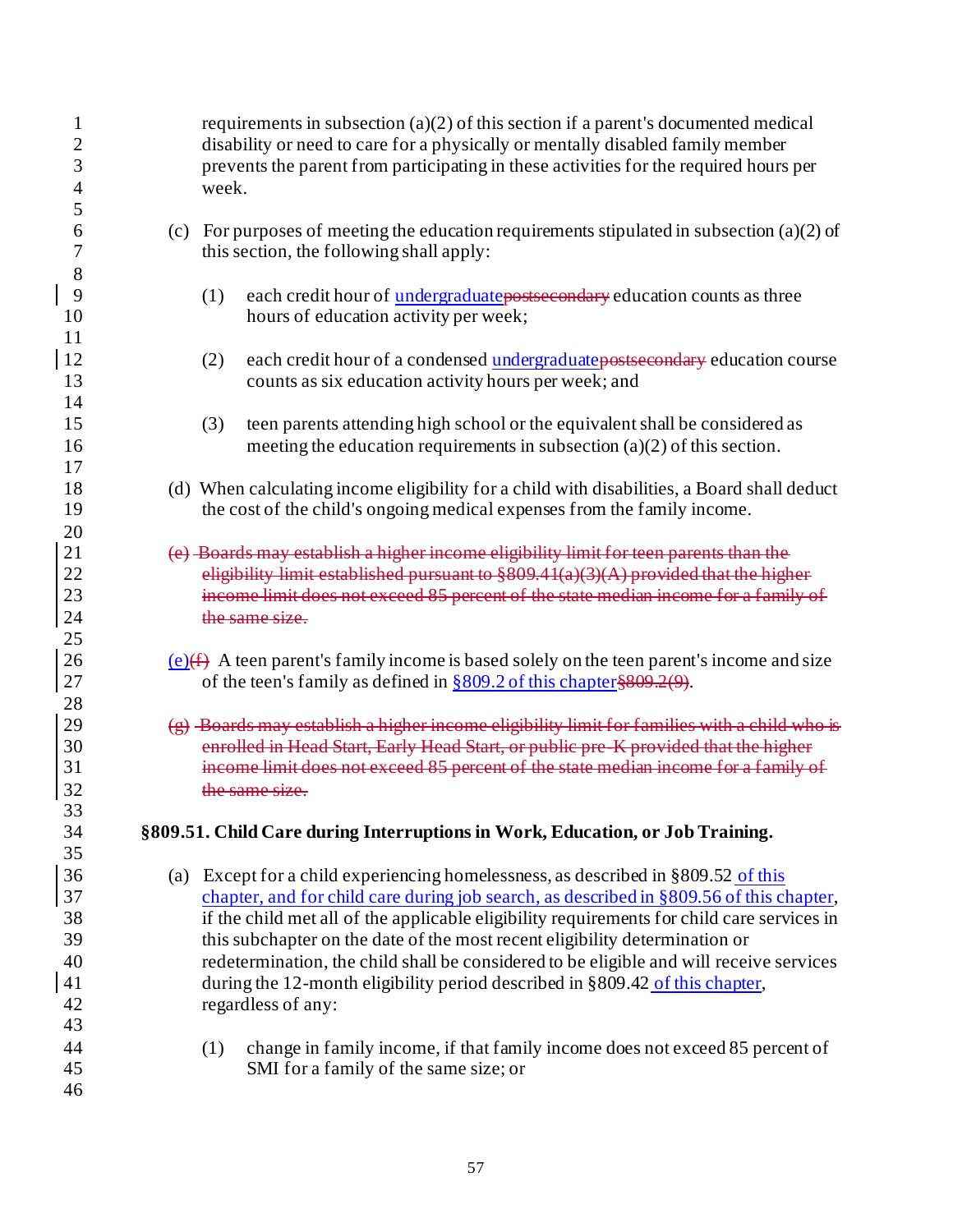| $\mathbf{1}$<br>$\overline{c}$<br>3 | (2) | temporary change in the ongoing status of the child's parent as working or<br>attending a job training or education program. A temporary change shall<br>include, at a minimum, any: |
|-------------------------------------|-----|--------------------------------------------------------------------------------------------------------------------------------------------------------------------------------------|
| $\overline{4}$                      |     |                                                                                                                                                                                      |
| 5                                   | (A) | time-limited absence from work for an employed parent for periods of                                                                                                                 |
| 6                                   |     | family leave (including parental leave) or sick leave;                                                                                                                               |
| $\boldsymbol{7}$                    |     |                                                                                                                                                                                      |
| 8                                   | (B) | interruption in work for a seasonal worker who is not working between                                                                                                                |
| 9                                   |     | regular industry work seasons;                                                                                                                                                       |
| 10                                  |     |                                                                                                                                                                                      |
| 11                                  | (C) | student holiday or breaks within a semester, between the fall and spring                                                                                                             |
| 12                                  |     | semesters, or between the spring and fall semesters, for a parent                                                                                                                    |
| 13                                  |     | participating in training or education;                                                                                                                                              |
| 14                                  |     |                                                                                                                                                                                      |
| 15                                  | (D) | reduction in work, training, or education hours, as long as the parent is                                                                                                            |
| 16                                  |     | still working or attending a training or education program;                                                                                                                          |
| 17                                  |     |                                                                                                                                                                                      |
| 18                                  | (E) | other cessation of work or attendance in a training or education program                                                                                                             |
| 19                                  |     | that does not exceed three months;                                                                                                                                                   |
| 20                                  |     |                                                                                                                                                                                      |
| 21                                  | (F) | change in age, including turning 13 years old or a child with disabilities                                                                                                           |
| 22                                  |     | turning 19 years old during the eligibility period; and                                                                                                                              |
| 23                                  |     |                                                                                                                                                                                      |
| 24                                  | (G) | change in residency within the state.                                                                                                                                                |
| 25                                  |     |                                                                                                                                                                                      |
| 26                                  |     | (b) During the period of time between eligibility redeterminations, a Board shall                                                                                                    |
| 27                                  |     | discontinue child care services due to a parent's loss of work or cessation of                                                                                                       |
| 28                                  |     | attendance at a job training or educational program that does not constitute a                                                                                                       |
| 29                                  |     | temporary change in accordance with subsection $(a)(2)$ of this section. However,                                                                                                    |
| 30                                  |     | Boards must ensure that care continues at the same level for a period of not less than                                                                                               |
| 31                                  |     | three months after such loss of work or cessation of attendance at a job training or                                                                                                 |
| 32                                  |     | educational program.                                                                                                                                                                 |
| 33                                  |     |                                                                                                                                                                                      |
| 34                                  |     | (c) If a parent resumes work or attendance at a job training or education program at any                                                                                             |
| 35                                  |     | level and at any time during the period described in subsection (b) of this section,                                                                                                 |
| 36                                  |     | then the Board shall ensure that:                                                                                                                                                    |
| 37                                  |     |                                                                                                                                                                                      |
| 38                                  | (1) | care will continue to the end of the 12-month eligibility period at the same or                                                                                                      |
| 39                                  |     | greater level, depending upon any increase in the activity hours of the parent;                                                                                                      |
| 40                                  |     |                                                                                                                                                                                      |
| 41                                  | (2) | the parent share of cost will not be increased during the remainder of the 12-                                                                                                       |
| 42                                  |     | month eligibility period, including for parents who are exempt from the parent                                                                                                       |
| 43                                  |     | share of cost pursuant to §809.19 of this chapter; and                                                                                                                               |
| 44                                  |     |                                                                                                                                                                                      |
| 45                                  | (3) | the Board's child care contractor verifies only:                                                                                                                                     |
| 46                                  |     |                                                                                                                                                                                      |
|                                     |     |                                                                                                                                                                                      |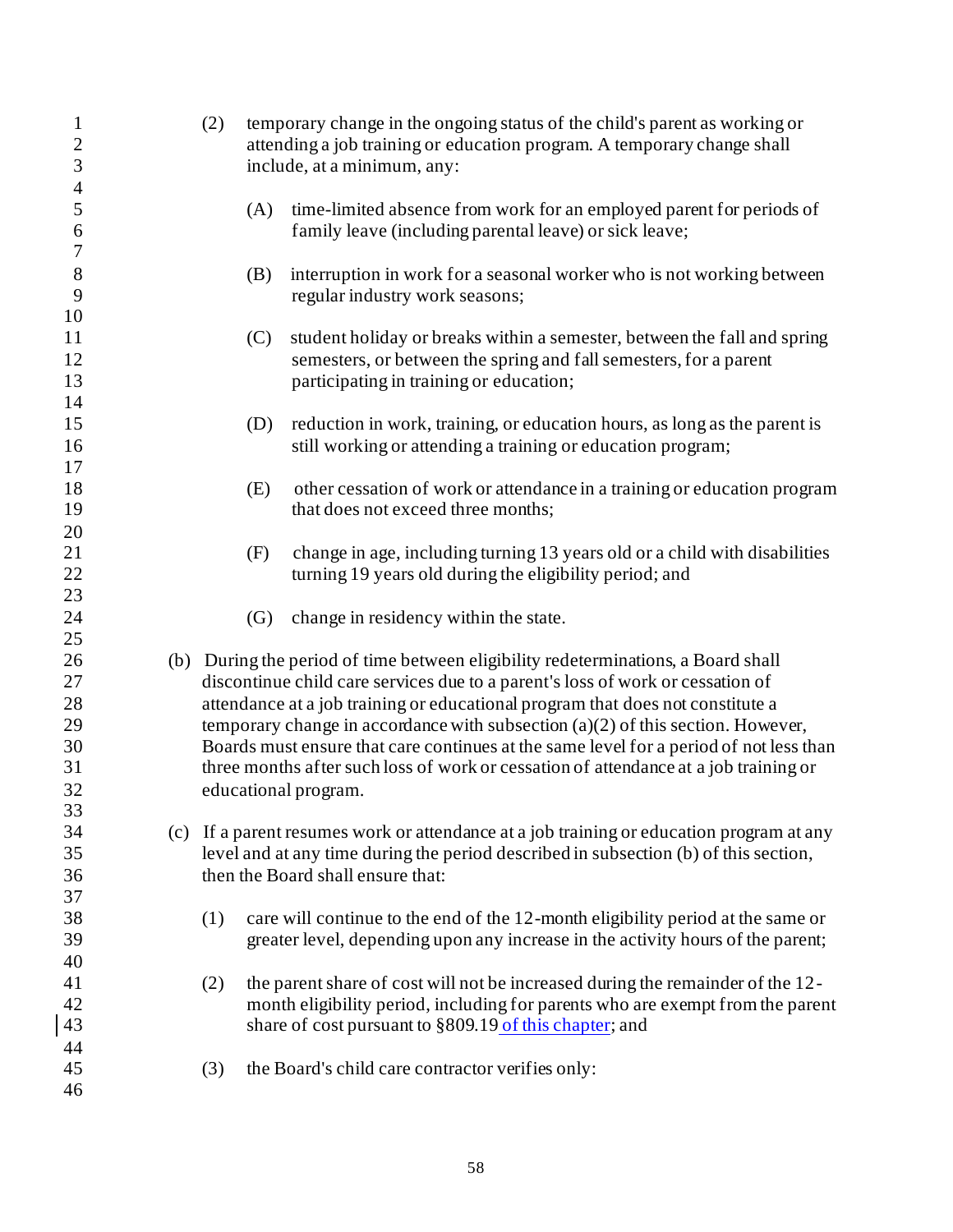| $\mathbf{1}$        |     | (A)              | that the family income does not exceed 85 percent of SMI; and                                 |
|---------------------|-----|------------------|-----------------------------------------------------------------------------------------------|
| $\overline{c}$<br>3 |     | (B)              | the resumption of work or attendance at a job training or education                           |
| $\overline{4}$      |     |                  | program.                                                                                      |
| 5                   |     |                  |                                                                                               |
| 6                   |     |                  | (d) The Board may suspend child care services during interruptions in the parent's work,      |
| 7                   |     |                  | job training, or education status only at the concurrence of the parent.                      |
| $\,$ $\,$           |     |                  |                                                                                               |
| 9                   |     |                  | §809.55. Waiting Period for Reapplication.                                                    |
| 10                  |     |                  |                                                                                               |
| 11                  |     |                  | (a) A parent is ineligible to reapply for child care services or to be placed on the waiting  |
| 12                  |     |                  | list for services for 60 calendar days if the parent's eligibility or the child's             |
| 13<br>14            |     |                  | enrollment is terminated due to:                                                              |
| 15                  |     | (1)              | excessive unexplained absences under $\S 809.78$ of this chapter $\S 809.78$ (a); or          |
| 16                  |     |                  |                                                                                               |
| 17                  |     | (2)              | nonpayment of parent share of cost pursuant to a Board's established policy                   |
| 18                  |     |                  | under $\S 809.19$ of this chapter $\S 809.19$ (d).                                            |
| 19                  |     |                  |                                                                                               |
| 20                  |     |                  | (b) To ensure full alignment between Child Care Services rules and the Choices program        |
| 21                  |     |                  | requirements, the provisions of subsection (a) of this section will not apply to              |
| $22\,$              |     |                  | individuals who, during the 60-calendar day waiting period:                                   |
| 23                  |     |                  |                                                                                               |
| 24                  |     | (1)              | become Choices participants who require child care to participate in Choices;                 |
| 25                  |     | or               |                                                                                               |
| 26                  |     |                  |                                                                                               |
| 27                  |     | (2)              | are on Choices sanction status and require child care to demonstrate                          |
| 28                  |     |                  | participation in Choices.                                                                     |
| 29<br>30            |     |                  |                                                                                               |
| 31                  |     |                  | §809.56. Child Care during Initial Job Search.                                                |
| 32                  |     |                  | (a) A parent, including a parent in a dual-parent family, is eligible for child care services |
| 33                  |     |                  | under this section if at initial eligibility determination the family does not meet the       |
| 34                  |     |                  | minimum participation requirements for At-Risk Child Care as described in §809.50             |
| 35                  |     | of this chapter. |                                                                                               |
| 36                  |     |                  |                                                                                               |
| 37                  | (b) |                  | A Board shall allow parents to self-attest that the:                                          |
| 38                  |     |                  |                                                                                               |
| 39                  |     | (1)              | family meets the requirements of subsection (a) of this section; and                          |
| 40                  |     |                  |                                                                                               |
| 41                  |     | (2)              | family income does not exceed 85 percent of the state median income.                          |
| 42                  |     |                  |                                                                                               |
| 43                  |     |                  | (c) Child care under this section is limited to an initial three-month job search period. If  |
| 44                  |     |                  | total activity participation of at least 25 hours for a single-parent family or a total       |
| 45                  |     |                  | combined 50 hours per week for dual-parent families, which must include at                    |
| 46                  |     |                  | minimum of 12 hours in employment for a single-parent family and a total combined             |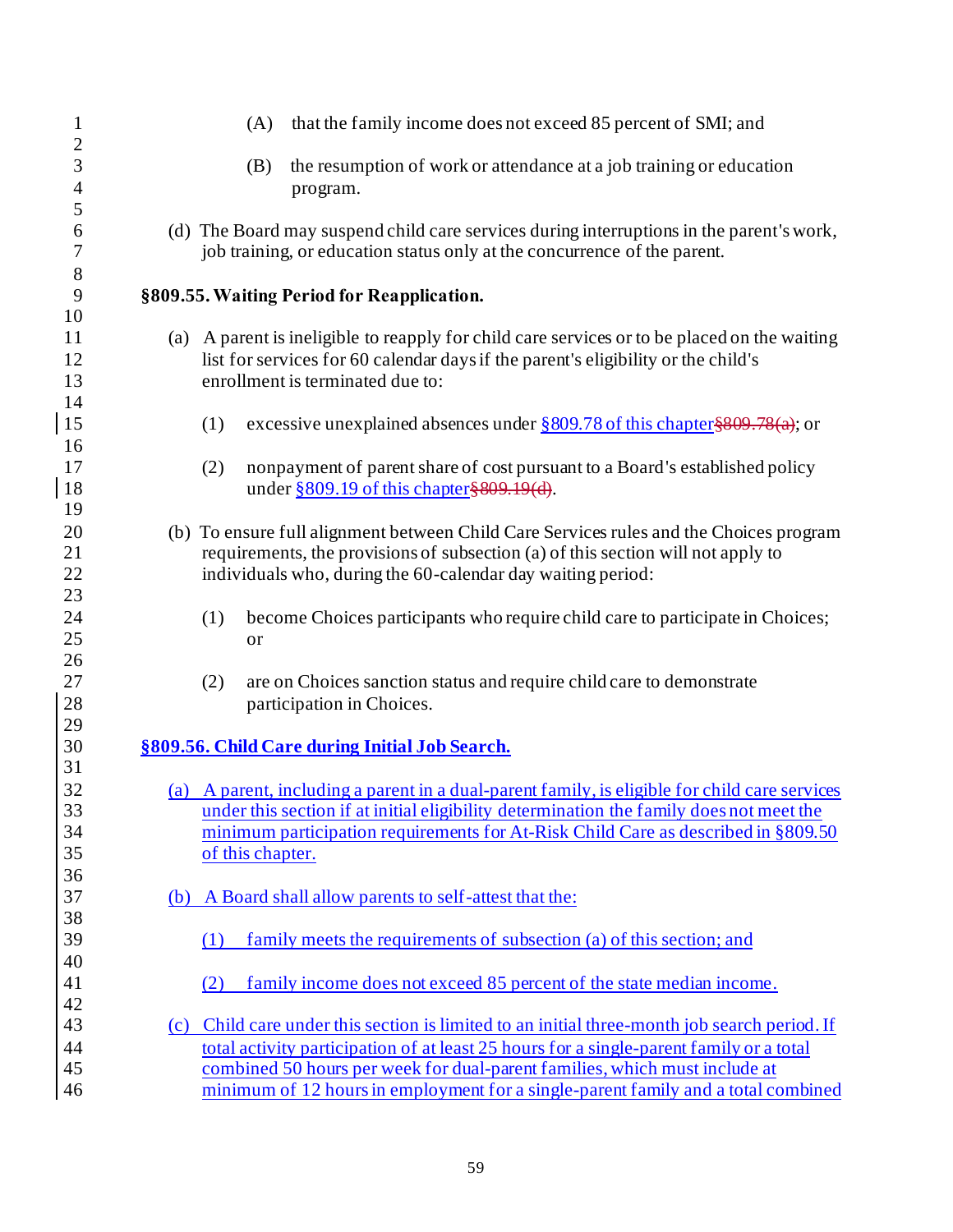| 1              |     | 25 hours in employment for a dual-parent family, are met within the initial three                                                                            |
|----------------|-----|--------------------------------------------------------------------------------------------------------------------------------------------------------------|
| $\overline{c}$ |     | months, eligibility will continue for a total of 12 months, inclusive of the care                                                                            |
| 3              |     | provided during the initial job search period. If the family does not meet minimum                                                                           |
| $\overline{4}$ |     | activity requirements under this subsection within three months, care must be                                                                                |
| 5              |     | terminated.                                                                                                                                                  |
| 6              |     |                                                                                                                                                              |
| 7              |     | (d) For child care during the initial three-month job search period, the follow applies                                                                      |
| 8              |     | regarding the parent share of cost:                                                                                                                          |
| 9              |     |                                                                                                                                                              |
| 10             | (1) | A Board shall initially assess the parent share of cost at the highest amount                                                                                |
| 11             |     | based on the family size and number of children in care.                                                                                                     |
| 12             |     |                                                                                                                                                              |
| 13             |     |                                                                                                                                                              |
| 14             | (2) | The initially assessed amount will immediately be temporarily reduced to zero.<br>This provision also applies to dual-parent families in which one parent is |
| 15             |     |                                                                                                                                                              |
|                |     | employed but the family meets the requirements in subsection (a) of this                                                                                     |
| 16             |     | section for child care during initial job search.                                                                                                            |
| 17             |     |                                                                                                                                                              |
| 18             | (3) | If the parent begins to meet participation requirements of subsection (c) of this                                                                            |
| 19             |     | section within or by the end of the three-month job search period, the parent                                                                                |
| 20             |     | share of cost shall be reinstated at the initially assessed amount or the amount                                                                             |
| 21             |     | based on the actual family income, whichever is lower.                                                                                                       |
| 22             |     |                                                                                                                                                              |
| 23             |     | (e) Eligibility for child care under this section is limited to one initial three-month job                                                                  |
| 24             |     | search period per family within a 12-month period.                                                                                                           |
| 25             |     |                                                                                                                                                              |
| 26             |     | (f) A Board shall ensure that the parent in child care for job search is registered with the                                                                 |
| 27             |     | state's labor exchange system and has access to appropriate services available                                                                               |
| 28             |     | through the one-stop delivery network described in §801.28 of this title.                                                                                    |
| 29             |     |                                                                                                                                                              |
|                |     | <b>30 SUBCHAPTER D. PARENT RIGHTS AND RESPONSIBILITIES</b>                                                                                                   |
| 31             |     |                                                                                                                                                              |
| 32             |     | §809.71. Parent Rights.                                                                                                                                      |
| 33             |     |                                                                                                                                                              |
| 34             |     | A Board shall ensure that the Board's child care contractor informs the parent in writing                                                                    |
| 35             |     | that the parent has the right to:                                                                                                                            |
| 36             |     |                                                                                                                                                              |
| 37             | (1) | choose the type of child care provider that best suits their needs and to be                                                                                 |
| 38             |     | informed of all child care options available to them as included in the                                                                                      |
| 39             |     | consumer education information described in §809.15 of this chapter;                                                                                         |
| 40             |     |                                                                                                                                                              |
| 41             | (2) | visit available child care providers before making their choice of a child care                                                                              |
| 42             |     | option;                                                                                                                                                      |
| 43             |     |                                                                                                                                                              |
| 44             |     |                                                                                                                                                              |
| 45             | (3) | receive assistance in choosing initial or additional child care referrals including                                                                          |
|                |     | information about the Board's policies regarding transferring children from one                                                                              |
| 46             |     | provider to another, which shall include a waiting period of two weeks before                                                                                |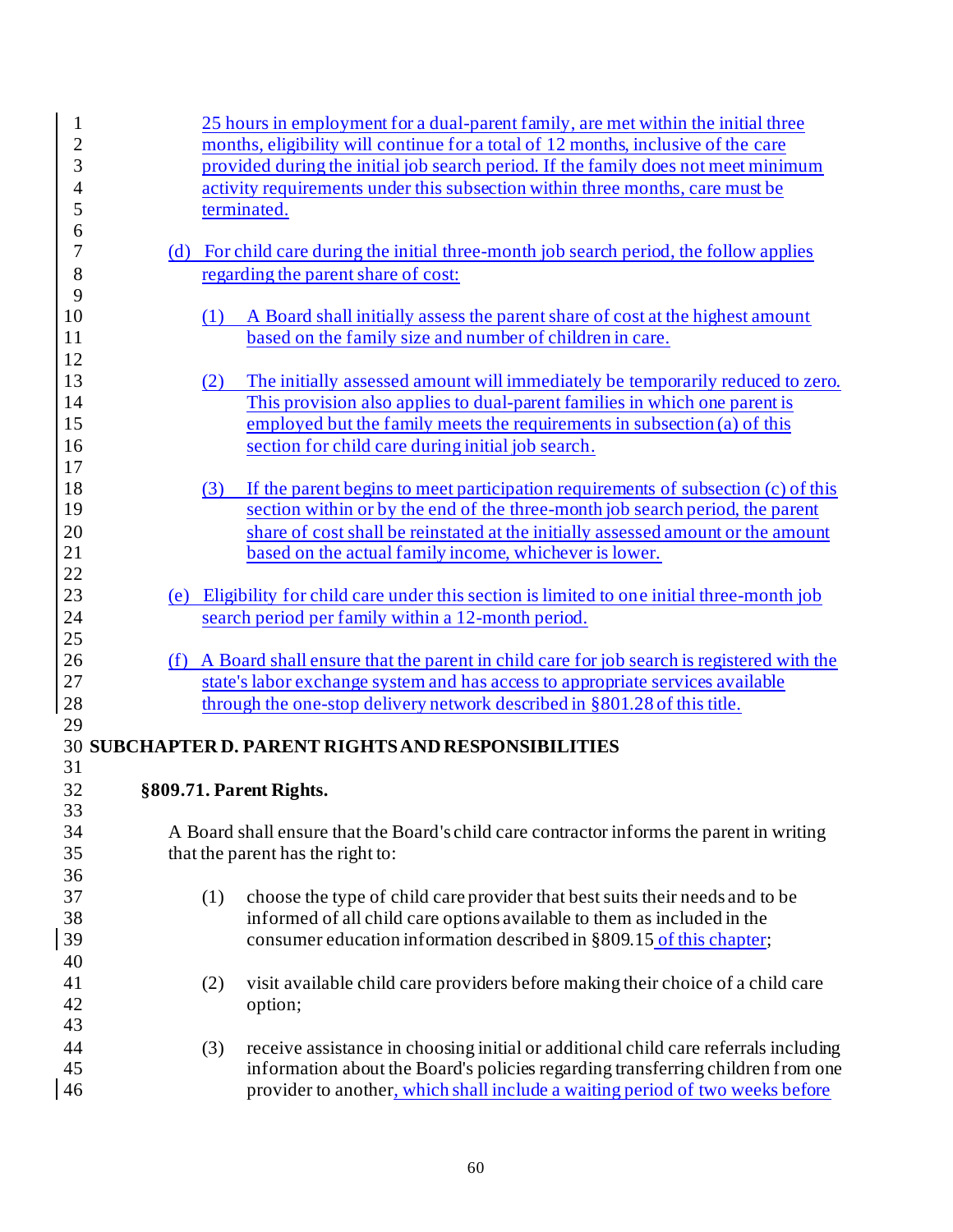| $\mathbf{1}$<br>$\overline{2}$<br>$\overline{3}$<br>$\overline{4}$<br>5 |     | the effective date of a transfer, except in cases in which the provider is subject<br>to a CCR action, as described in §809.94 of this chapter; when the transfer is<br>authorized by CPS for a child in protective services; or on a case-by-case basis<br>determined by the Board;                                      |
|-------------------------------------------------------------------------|-----|---------------------------------------------------------------------------------------------------------------------------------------------------------------------------------------------------------------------------------------------------------------------------------------------------------------------------|
| 6<br>$\boldsymbol{7}$<br>8<br>9                                         | (4) | be informed of the Commission rules and Board policies related to providers<br>charging parents amounts above the assessed parent share of cost the difference<br>between the Board's reimbursement and the provider's published rate as<br>described in $\frac{809.92 \text{ of this chapter}}{809.92 \text{ (e)}}$ (d); |
| 10<br>11<br>12                                                          | (5) | be represented when applying for child care services;                                                                                                                                                                                                                                                                     |
| 13<br>14<br>15<br>16                                                    | (6) | be notified of their eligibility to receive child care services within 20 calendar<br>days from the day the Board's child care contractor receives all necessary<br>documentation required to initially determine eligibility for child care;                                                                             |
| 17<br>18<br>19                                                          | (7) | receive child care services regardless of race, color, national origin, age, sex,<br>disability, political beliefs, or religion;                                                                                                                                                                                          |
| 20<br>21<br>22                                                          | (8) | have the Board and the Board's child care contractor treat information used to<br>determine eligibility for child care services as confidential;                                                                                                                                                                          |
| 23<br>24<br>25                                                          | (9) | receive written notification at least 15 calendar days before termination of<br>child care services;                                                                                                                                                                                                                      |
| 26<br>27<br>28                                                          |     | (10) reject an offer of child care services or voluntarily withdraw their child from<br>child care, unless the child is in protective services;                                                                                                                                                                           |
| 29<br>30<br>31                                                          |     | (11) be informed of the possible consequences of rejecting or ending the child care<br>that is offered;                                                                                                                                                                                                                   |
| 32<br>33<br>34                                                          |     | (12) be informed of the eligibility documentation and reporting requirements<br>described in $\S 809.72$ and $\S 809.73$ of this chapter;                                                                                                                                                                                 |
| 35<br>36                                                                |     | $(13)$ be informed of the parent appeal rights described in §809.74 of this chapter;                                                                                                                                                                                                                                      |
| 37<br>38<br>39<br>40<br>41                                              |     | (14) be informed of required background and criminal history checks for relative<br>child care providers through the listing process with CCRCCL as described in<br>§809.91 of this chapter§809.91(e) before the parent or guardian selects the<br>relative child care provider;                                          |
| 42<br>43<br>44                                                          |     | (15) receive written notification pursuant to $\S 809.78$ of this chapter $\S 809.78$ (d) of<br>the possible termination of child care services for excessive absences, as<br>described in $$809.78$ of this chapter $$809.78$ (a)(1); and                                                                                |
| 45<br>46                                                                |     | (16) receive written notification of possible termination of child care services for                                                                                                                                                                                                                                      |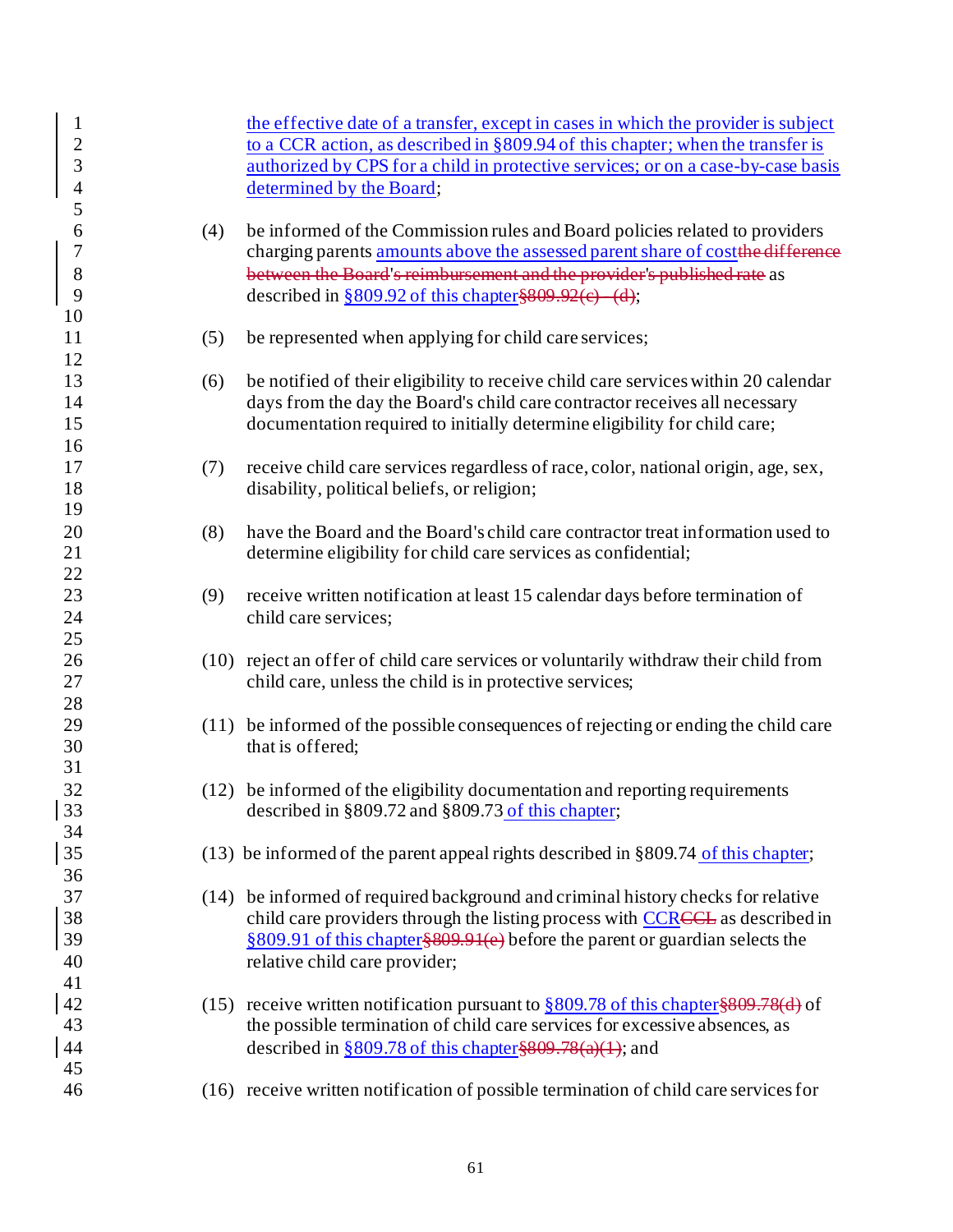| $\mathbf{1}$<br>$\overline{c}$ |     | failure to pay the parent share of cost, pursuant to $\S 809.19$ of this<br>chapter § 809.19(d). |
|--------------------------------|-----|--------------------------------------------------------------------------------------------------|
| 3                              |     |                                                                                                  |
| $\overline{\mathcal{A}}$       |     | §809.72. Parent Eligibility Documentation Requirements.                                          |
| 5                              |     |                                                                                                  |
| 6                              |     | (a) Parents shall provide the Board's child care contractor with all information necessary       |
| 7                              |     | to determine initial eligibility according to the Board's administrative policies and            |
| 8                              |     | procedures Except for a child experiencing homelessness pursuant to §809.52 at                   |
| 9                              |     | initial eligibility, before a child can be initially determined or redetermined eligible         |
| 10                             |     | for child care services and care authorized, unless the child is experiencing                    |
| 11                             |     | homelessness pursuant to §809.52 of this chapter or receiving child care during                  |
| 12                             |     | initial job search pursuant to §809.56 of this chapter parents shall provide the Board's         |
| 13                             |     | ehild care contractor with all information necessary to determine eligibility                    |
| 14                             |     | according to the Board's administrative policies and procedures.                                 |
| 15                             |     |                                                                                                  |
| 16                             |     | (b) A parent's failure to submit eligibility documentation shall result in initial denial of     |
| 17                             |     | child care services or termination of services at the 12-month eligibility                       |
| 18                             |     | redetermination period.                                                                          |
| 19                             |     |                                                                                                  |
| 20                             |     | §809.73. Parent Reporting Requirements.                                                          |
| 21                             |     |                                                                                                  |
| 22                             |     | (a) Boards shall ensure that during the 12-month eligibility period described in $\S 809.41$     |
| 23                             |     | of this chapter, or during the three-month initial job search period and the subsequent          |
| 24                             |     | eligibility period described in §809.56 of this chapter, parents are only required to            |
| 25                             |     | report items that impact a family's eligibility or that enable the Board or Board                |
| 26                             |     | contractor to contact the family or pay the provider.                                            |
| 27                             |     |                                                                                                  |
| 28                             |     | (b) Pursuant to subsection (a) of this section, parents shall report to the child care           |
| 29                             |     | contractor, within 14 calendar days of the occurrence, the following:                            |
| 30                             |     |                                                                                                  |
| 31                             |     | (1)<br>Changes in family income or family size that would cause the family to exceed             |
| 32                             |     | 85 percent of SMI for a family of the same size;                                                 |
| 33                             |     |                                                                                                  |
| 34                             |     | Changes in work or attendance at a job training or educational program not<br>(2)                |
| 35                             |     | considered to be temporary changes, as described in §809.51 of this chapter;                     |
| 36                             |     | and                                                                                              |
| 37                             |     |                                                                                                  |
| 38                             |     | Any change in family residence, primary phone number, or e-mail (if<br>(3)                       |
| 39                             |     | available).                                                                                      |
| 40                             |     |                                                                                                  |
| 41                             |     | (c) Failure to report changes described in subsection (a) of this section may result in          |
| 42                             |     | fact-finding for suspected fraud as described in Subchapter F of this chapter.                   |
| 43                             |     |                                                                                                  |
| 44                             | (d) | A Board shall allow parents to report, and the child care contractor shall take                  |
| 45                             |     | appropriate action, regarding changes in:                                                        |
| 46                             |     |                                                                                                  |
|                                |     |                                                                                                  |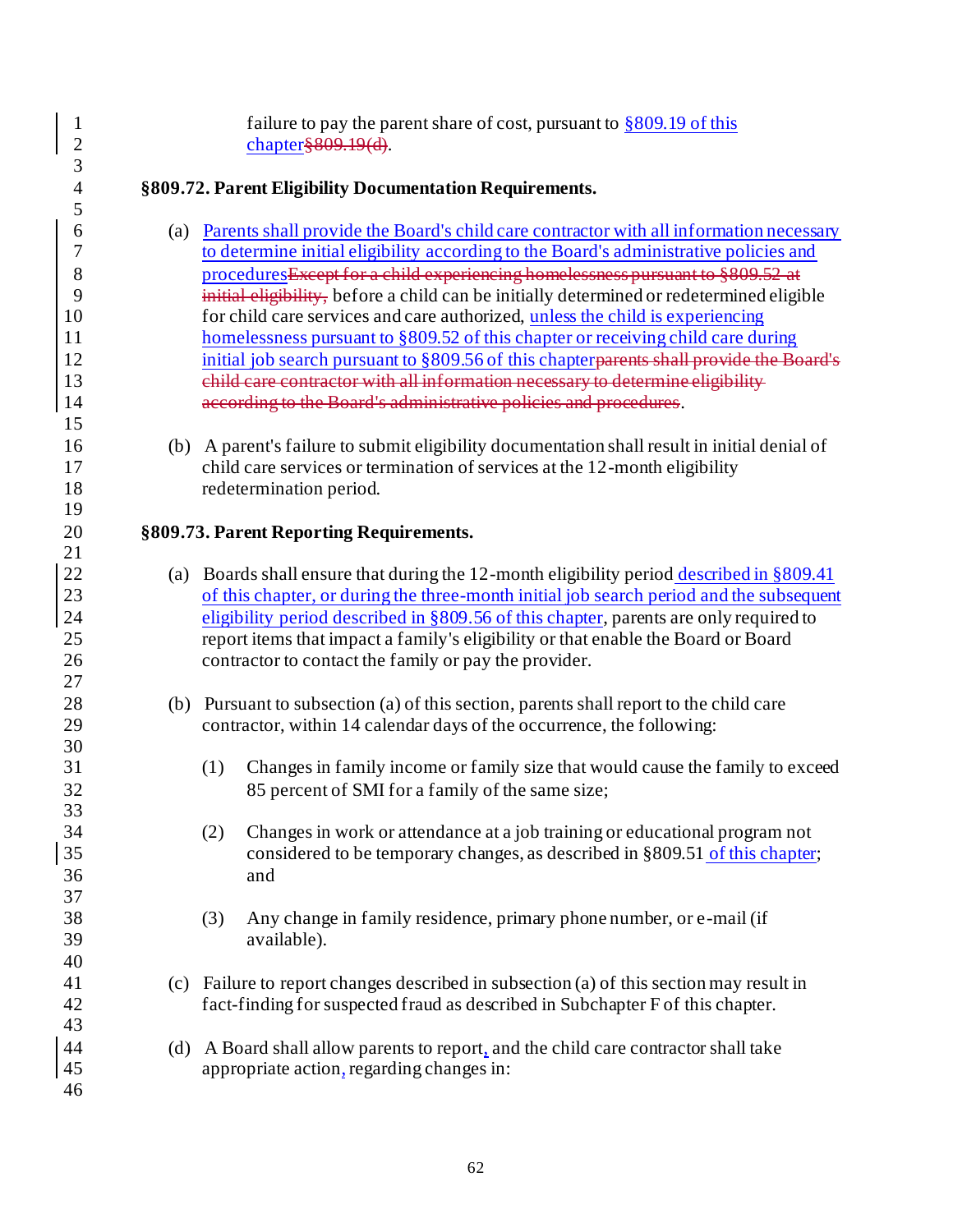| $\mathbf{1}$<br>$\overline{c}$         | (1) | income and family size, which may result in a reduction in the parent share of<br>cost pursuant to §809.19 of this chapter; and                                                                                                                                                                                                                                                                                                      |
|----------------------------------------|-----|--------------------------------------------------------------------------------------------------------------------------------------------------------------------------------------------------------------------------------------------------------------------------------------------------------------------------------------------------------------------------------------------------------------------------------------|
| $\overline{3}$<br>$\overline{4}$<br>5  | (2) | work, job training, or education program participation that may result in an<br>increase in the level of child care services.                                                                                                                                                                                                                                                                                                        |
| 6<br>$\boldsymbol{7}$<br>$8\,$         |     | §809.75. Child Care during Appeal.                                                                                                                                                                                                                                                                                                                                                                                                   |
| 9<br>10<br>11<br>12                    |     | (a) For a child currently enrolled in child care, a Board shall ensure that child care<br>services continue during the appeal process until a decision is reached, if the parent<br>requests a hearing.                                                                                                                                                                                                                              |
| 13<br>14<br>15<br>16<br>17             |     | (b) A Board shall ensure that child care does not continue during the appeal process if<br>the child's enrollment is terminated due to excessive unexplained absences, pursuant<br>to §809.78(a) of this chapter, or nonpayment of parent share of cost, pursuant to<br>§809.19 of this chapter §809.19(d).                                                                                                                          |
| 18<br>19<br>20                         |     | (c) The cost of providing services during the appeal process is subject to recovery from<br>the parent by the Board, if the appeal decision is rendered against the parent.                                                                                                                                                                                                                                                          |
| 21<br>22                               |     | §809.78. Attendance Standards and Notice and Reporting Requirements.                                                                                                                                                                                                                                                                                                                                                                 |
| 23<br>24                               |     | (a) A Board shall ensure that parents are notified of the following:                                                                                                                                                                                                                                                                                                                                                                 |
| 25<br>26<br>27<br>28<br>29<br>30<br>31 | (1) | Parents shall ensure that the eligible child attends on a regular basis consistent<br>with the child's authorization for enrollment and attendance standards<br>described in paragraph (2) of this subsection. Failure to meet attendance<br>standards described in paragraph (2) of this subsection may result in<br>termination for the child due to excessive unexplained absences pursuant to<br>subsection (d) of this section. |
| 32<br>33<br>34                         | (2) | Meeting attendance standards for child care services consists of no more than<br>40 total unexplained absences in a 12-month eligibility period.                                                                                                                                                                                                                                                                                     |
| 35<br>36                               | (3) | Unexplained absences may include:                                                                                                                                                                                                                                                                                                                                                                                                    |
| 37<br>38<br>39                         |     | Any absence that is not due to a child's documented chronic illness or<br>(A)<br>disability, or to a court-ordered custody or visitation agreement; or                                                                                                                                                                                                                                                                               |
| 40<br>41<br>42<br>43                   |     | Any missed attendance recording that cannot be explained, except if the<br>(B)<br>attendance reporting system is not available through no fault of the<br>parent or provider.; or                                                                                                                                                                                                                                                    |
| 44<br>45<br>46                         |     | Any denied or rejected attendance recording in which the parent does not<br>$\left( \bigoplus$<br>contact the Agency's Child Care Services unit to report the issue.                                                                                                                                                                                                                                                                 |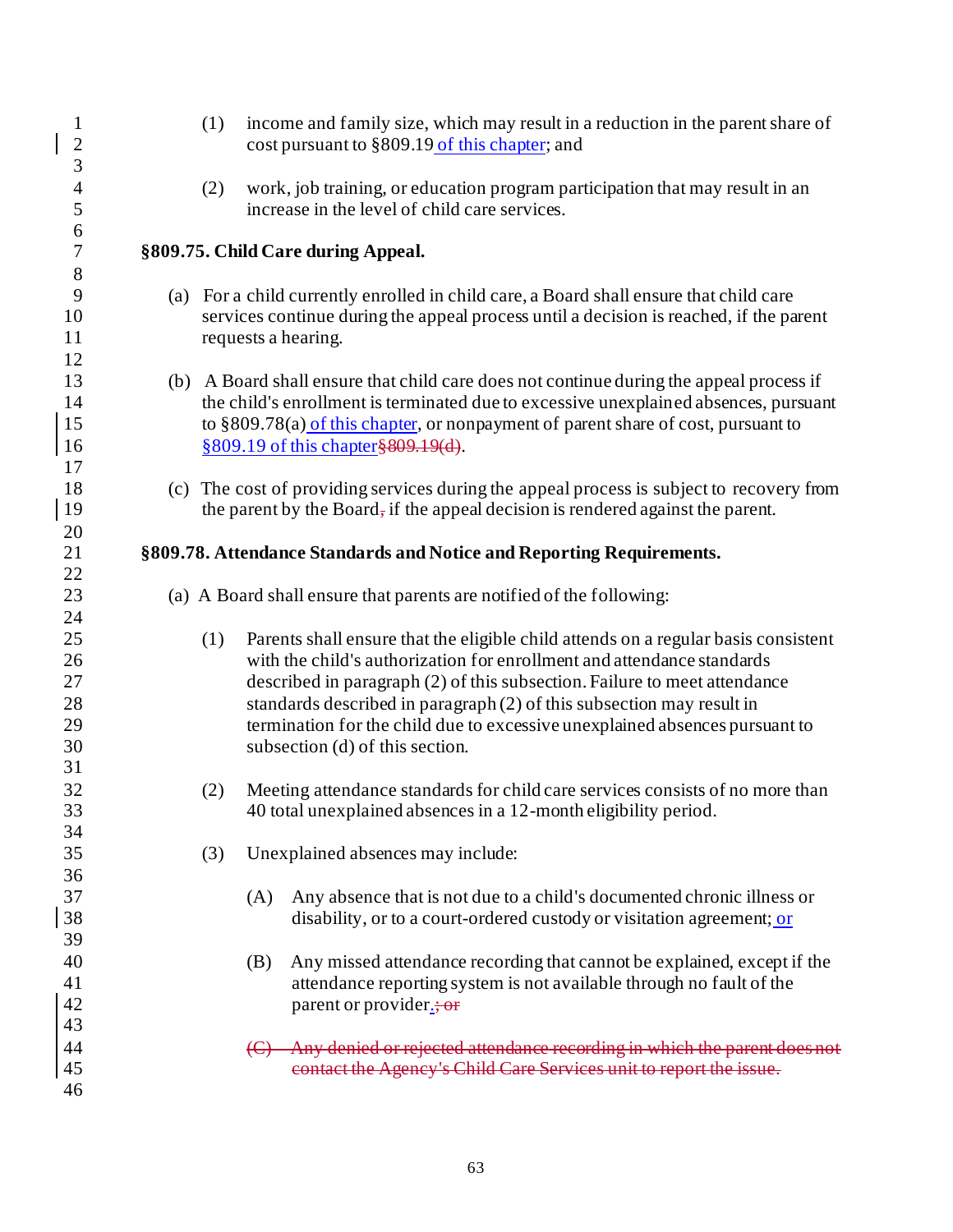| $\overline{2}$<br>3 | (4)                    | Notwithstanding paragraph (2) of this subsection, child care providers may end<br>a child's enrollment with the provider if the child does not meet the provider's<br>established policy regarding attendance. |
|---------------------|------------------------|----------------------------------------------------------------------------------------------------------------------------------------------------------------------------------------------------------------|
| 4                   |                        |                                                                                                                                                                                                                |
| 5                   | (5)                    | Parents shall report attendance and absences and adhere to Agency procedures                                                                                                                                   |
| 6<br>7              |                        | for reporting attendance and absences, including the use of the Agency's                                                                                                                                       |
|                     |                        | attendance reporting systemuse the attendance card to report daily attendance                                                                                                                                  |
| 8                   |                        | and absences.                                                                                                                                                                                                  |
| 9<br>10             |                        |                                                                                                                                                                                                                |
| 11                  | $\leftrightarrow$      | Parents shall not designate anyone under age 16 as a secondary cardholder,<br>unless the individual is a child's parent.                                                                                       |
|                     |                        |                                                                                                                                                                                                                |
| 12<br>13            |                        |                                                                                                                                                                                                                |
| 14                  |                        | Parents shall not designate the owner, assistant director, or director of the child-                                                                                                                           |
| 15                  |                        | eare facility as a secondary cardholder.                                                                                                                                                                       |
|                     |                        |                                                                                                                                                                                                                |
| 16<br>17            |                        | Parents shall:                                                                                                                                                                                                 |
|                     |                        |                                                                                                                                                                                                                |
| 18<br>19            | (A)                    | that the attendance card is not misused by secondary cardholders;                                                                                                                                              |
|                     |                        |                                                                                                                                                                                                                |
| 20                  |                        | inform secondary cardholders of the responsibilities for using the attendance                                                                                                                                  |
| 21<br>22            |                        | eard;                                                                                                                                                                                                          |
| 23                  | $\bigoplus$            |                                                                                                                                                                                                                |
| 24                  |                        | ensure that secondary cardholders comply with these responsibilities; and                                                                                                                                      |
| 25                  | $\bigoplus$            | ensure the protection of attendance cards issued to them or secondary                                                                                                                                          |
| 26                  |                        | eardholders.                                                                                                                                                                                                   |
| 27                  |                        |                                                                                                                                                                                                                |
| 28                  | $\boldsymbol{\varphi}$ | The parent or secondary cardholders giving the attendance card or the personal                                                                                                                                 |
| 29                  |                        | identification number (PIN) to another person, including the child care                                                                                                                                        |
| 30                  |                        | provider, is grounds for a potential fraud determination pursuant to Subchapter                                                                                                                                |
| 31                  |                        | F of this chapter.                                                                                                                                                                                             |
| 32                  |                        |                                                                                                                                                                                                                |
| 33                  |                        | (10) Parents shall report to the child care contractor instances in which a parent's                                                                                                                           |
| 34                  |                        | attempt to r ecord attendance in the child care automated attendance system is                                                                                                                                 |
| 35                  |                        | denied or rejected and cannot be corrected at the provider site. Failure to report                                                                                                                             |
| 36                  |                        | such instances may result in an unexplained absence counted toward the                                                                                                                                         |
| 37                  |                        | attendance standards described in paragraphs (2) and (3) of this subsection.                                                                                                                                   |
| 38                  |                        |                                                                                                                                                                                                                |
| 39                  |                        | (b) Boards shall ensure that parents sign a written acknowledgment indicating their                                                                                                                            |
| 40                  |                        | understanding of the attendance standards and reporting requirements at each of the                                                                                                                            |
| 41                  |                        | following stages:                                                                                                                                                                                              |
| 42                  |                        |                                                                                                                                                                                                                |
| 43                  | (1)                    | initial eligibility determination; and                                                                                                                                                                         |
| 44                  |                        |                                                                                                                                                                                                                |
| 45                  | (2)                    | each eligibility redetermination, as required in $\S 809.42$ of this chapter                                                                                                                                   |
| 46                  |                        | \$809.42(b).                                                                                                                                                                                                   |
|                     |                        |                                                                                                                                                                                                                |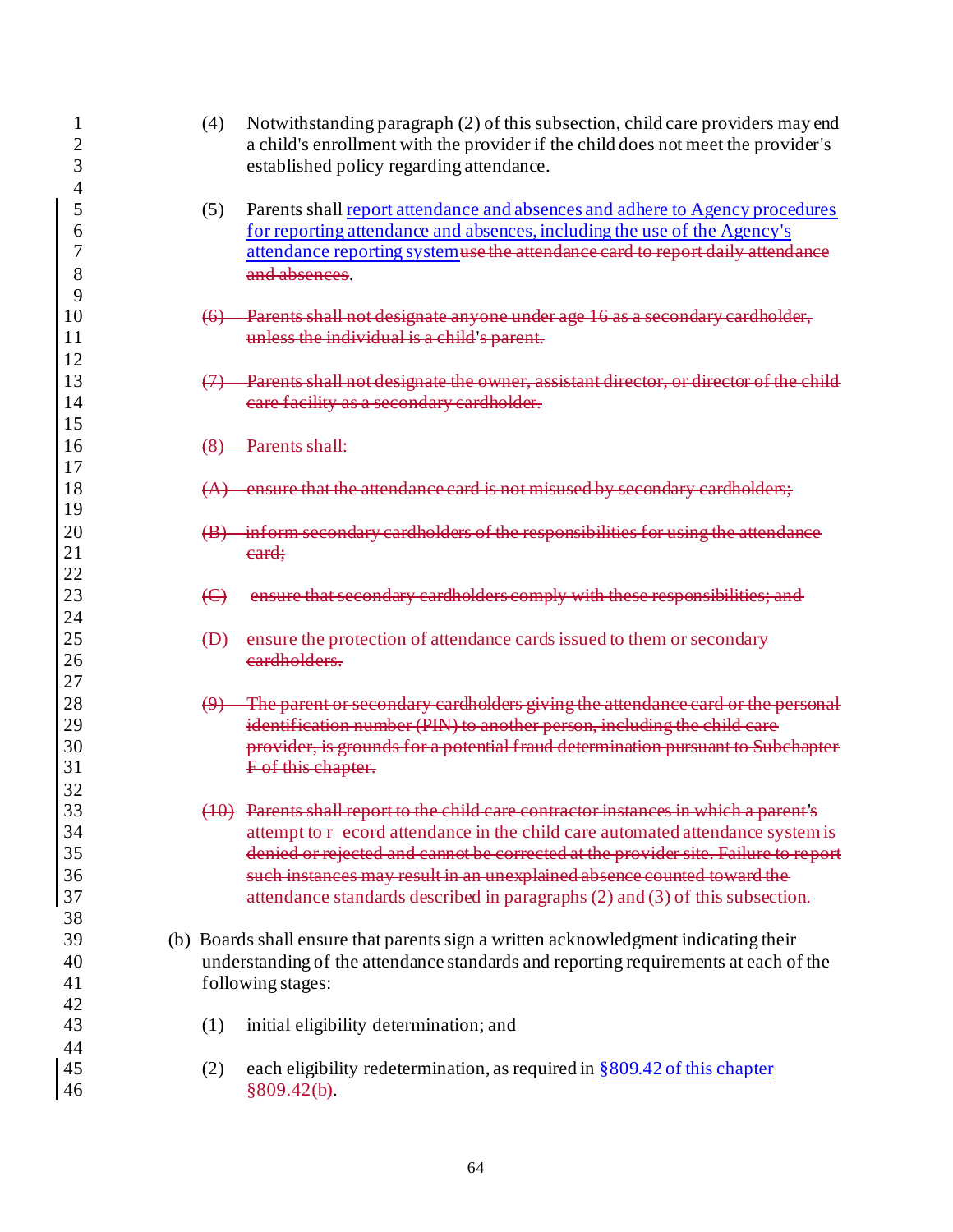| $\mathbf{1}$<br>$\overline{c}$ |     | (c) Boards shall ensure that absences due to a child's documented chronic illness or                      |
|--------------------------------|-----|-----------------------------------------------------------------------------------------------------------|
|                                |     |                                                                                                           |
| 3                              |     | disability or court-ordered visitation are not counted in the number of unexplained                       |
| $\overline{\mathcal{A}}$       |     | absences in subsection (a)(2) and (3) of this section.                                                    |
| 5                              |     |                                                                                                           |
| 6                              |     | (d) Boards shall ensure that before terminating care pursuant to $\frac{\text{subsection}(a)}{1}$ of this |
| $\sqrt{ }$                     |     | section $809.78(a)(1)$ , the child care contractor:                                                       |
| 8                              |     |                                                                                                           |
| 9                              | (1) | provides written notice to the parent and the child care provider at reasonable                           |
| 10                             |     | times through established communication channels of the child's absences and                              |
| 11                             |     | the potential termination of services, at a minimum as soon as practicable                                |
| 12                             |     | afterwhen a child reaches 15, and 30 general absences cumulatively within a                               |
| 13                             |     | 12-month eligibility period; and                                                                          |
| 14                             |     |                                                                                                           |
| 15                             | (2) | documents that multiple attempts were made, as described in paragraph (1) of                              |
| 16                             |     | this subsection, to determine why the child is absent and to explain the                                  |
| 17                             |     | importance of regular attendance.                                                                         |
| 18                             |     |                                                                                                           |
| 19                             |     | (e) Where a child's enrollment has been ended by a provider in subsection (a)(4) of this                  |
| 20                             |     | section, Boards shall work with the parent to place the otherwise eligible child with                     |
| 21                             |     | another eligible provider.                                                                                |
| 22                             |     |                                                                                                           |
| 23                             |     | SUBCHAPTER E. REQUIREMENTS TO PROVIDE CHILD CARE                                                          |
|                                |     |                                                                                                           |
|                                |     |                                                                                                           |
| 24                             |     |                                                                                                           |
| 25                             |     | §809.91. Minimum Requirements for Providers.                                                              |
| 26                             |     |                                                                                                           |
| 27                             |     | (a) A Board shall ensure that child care subsidies are paid only to:                                      |
| 28                             |     |                                                                                                           |
| 29                             | (1) | regulated child care providers as described in §809.2 of this chapter meeting                             |
| 30                             |     | the Texas Rising Star requirements as a certified provider, or designated as an                           |
| 31                             |     | Entry Level provider for the prescribed time periods as described in §809.131                             |
| 32                             |     | of this chapter, subject to the requirements in subsection (g) of this section;                           |
| 33                             |     |                                                                                                           |
| 34                             | (2) | relative child care providers, as described in §809.2 of this chapter, subject to                         |
| 35                             |     | the requirements in subsection (e) of this section; or                                                    |
| 36                             |     |                                                                                                           |
| 37                             | (3) | at the Board's option, child care providers licensed in a neighboring state,                              |
| 38                             |     | subject to the following requirements:                                                                    |
| 39                             |     |                                                                                                           |
| 40                             |     | Boards shall ensure that the Board's child care contractor reviews the<br>(A)                             |
| 41                             |     | licensing status of the out-of-state provider every month, at a minimum,                                  |
| 42                             |     | to confirm the provider is meeting the minimum licensing standards of                                     |
| 43                             |     | the state.                                                                                                |
| 44                             |     |                                                                                                           |
| 45                             |     | Boards shall ensure that the out-of-state provider meets the requirements<br>(B)                          |
| 46                             |     | of the neighboring state to serve CCDF-subsidized children.                                               |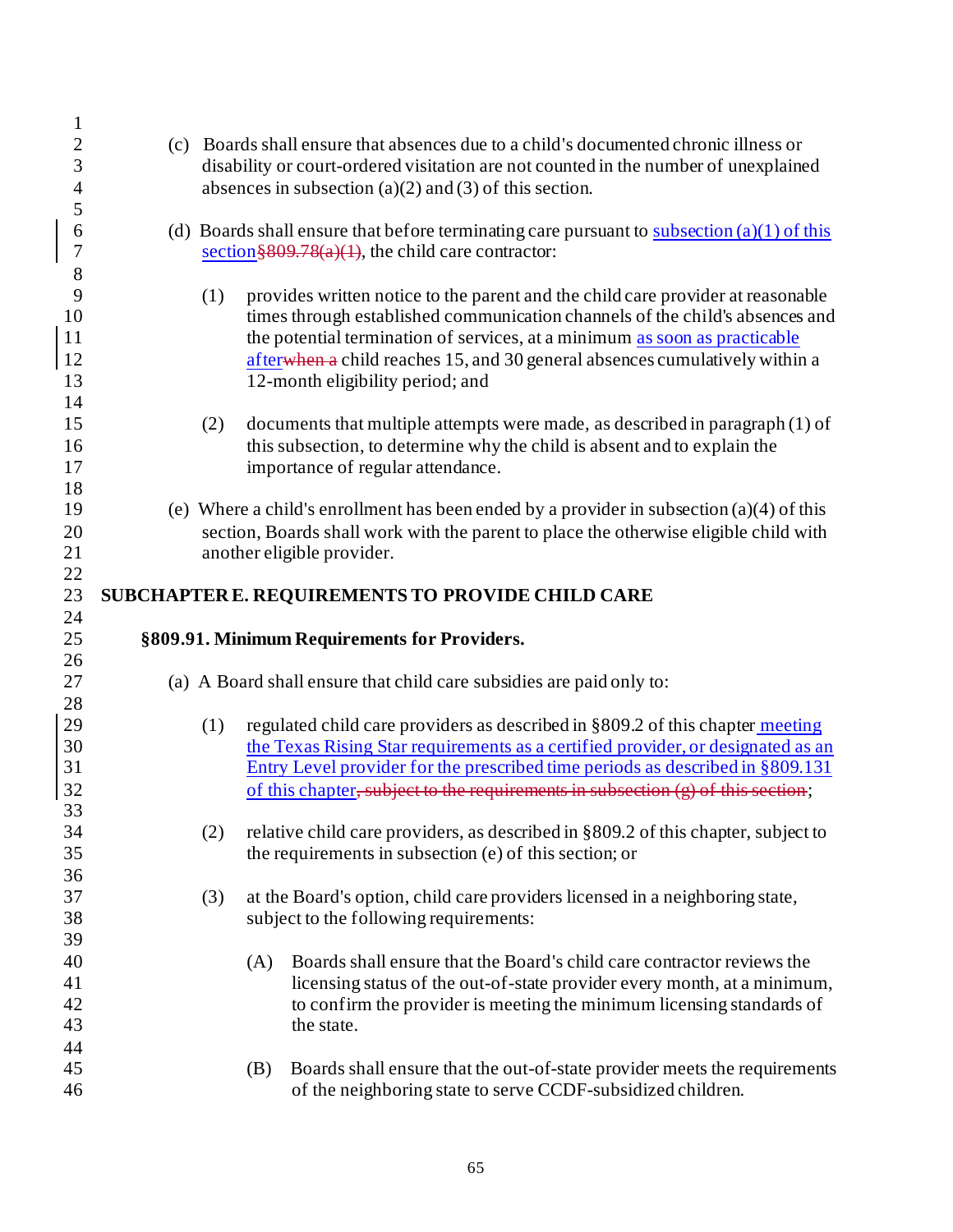| $\mathbf{1}$   |                                                                                          |
|----------------|------------------------------------------------------------------------------------------|
| $\overline{c}$ | The provider shall agree to comply with the requirements of this chapter<br>(C)          |
| $\overline{3}$ | and all Board policies and Board child care contractor procedures.                       |
| $\overline{4}$ |                                                                                          |
| 5              | (b) A Board shall not prohibit a relative child care provider that is listed with CCRCCL |
| 6              | and meets the minimum requirements of this section from being an eligible relative       |
| $\overline{7}$ | child care provider.                                                                     |
| 8              |                                                                                          |
| 9              | (c) Except as provided by the criteria for Texas Rising Star Provider certification or   |
| $10\,$         |                                                                                          |
| 11             | designation, a Board or the Board's child care contractor shall not place requirements   |
|                | on regulated providers that:                                                             |
| 12             |                                                                                          |
| 13             | exceed Entry LevelPre Star-designation requirements or the state licensing<br>(1)        |
| 14             | requirements stipulated in Texas Human Resources Code, Chapter 42; or                    |
| 15             |                                                                                          |
| 16             | have the effect of monitoring the provider for compliance with state licensing<br>(2)    |
| 17             | requirements stipulated in Texas Human Resources Code, Chapter 42.                       |
| 18             |                                                                                          |
| 19             | (d) When a Board or the Board's child care contractor, in the course of fulfilling its   |
| 20             | responsibilities, gains knowledge of any possible violation regarding regulatory         |
| 21             | standards, the Board or its child care contractor shall report the information to the    |
| 22             | appropriate regulatory agency.                                                           |
| 23             |                                                                                          |
| 24             | (e) For relative child care providers to be eligible for reimbursement for Commission-   |
| 25             | funded child care services, the following applies:                                       |
| 26             |                                                                                          |
|                |                                                                                          |
| 27             | Relative child care providers shall list with CCRCCL; however, pursuant to 45<br>(1)     |
| 28             | CFR §98.41(e), relative child care providers listed with CCRCCL shall be                 |
| 29             | exempt from the health and safety requirements of 45 CFR §98.41(a).                      |
| 30             |                                                                                          |
| 31             | A Board shall allow relative child care providers to care for a child in the<br>(2)      |
| 32             | child's home (in-home child care) only for the following:                                |
| 33             |                                                                                          |
| 34             | A child with disabilities as defined in §809.2 of this chapter, and his or<br>(A)        |
| 35             | her siblings;                                                                            |
| 36             |                                                                                          |
| 37             | A child under 18 months of age and his or her siblings;<br>(B)                           |
| 38             |                                                                                          |
| 39             | A child of a teen parent; and<br>(C)                                                     |
| 40             |                                                                                          |
| 41             | When the parent's work schedule requires evening, overnight, or<br>(D)                   |
| 42             | weekend child care in which taking the child outside of the child's home                 |
| 43             |                                                                                          |
|                | would be disruptive to the child.                                                        |
| 44             |                                                                                          |
| 45             | A Board may allow relative in-home child care for circumstances in which the<br>(3)      |
| 46             | Board's child care contractor determines and documents that other child care             |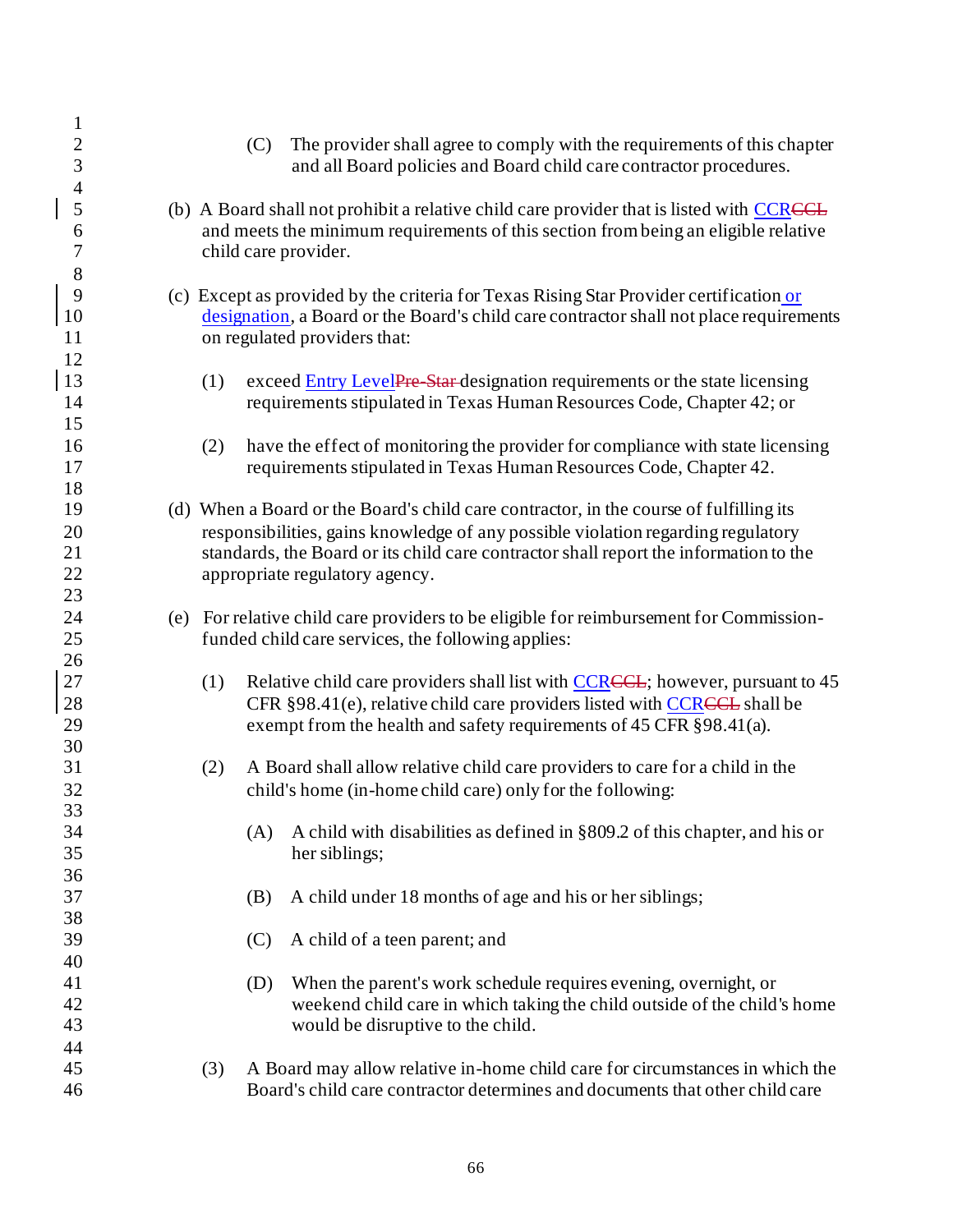| 1<br>$\overline{2}$   | provider arrangements are not available in the community.                                                                                                                                                                                                                                                                                 |
|-----------------------|-------------------------------------------------------------------------------------------------------------------------------------------------------------------------------------------------------------------------------------------------------------------------------------------------------------------------------------------|
| 3<br>4                | (f) Boards shall ensure that subsidies are not paid for a child at the following child care<br>providers:                                                                                                                                                                                                                                 |
| 5<br>6<br>7<br>8<br>9 | Except for foster parents authorized by DFPS pursuant to §809.49 of this<br>(1)<br>chapter, licensed child care centers, including before- or after-school programs<br>and school-age programs, in which the parent or his or her spouse, including<br>the child's parent or stepparent, is the director or assistant director, or has an |
| 10<br>11              | ownership interest; or                                                                                                                                                                                                                                                                                                                    |
| 12<br>13              | Licensed, registered, or listed child care homes where the parent also works<br>(2)<br>during the hours his or her child is in care.                                                                                                                                                                                                      |
| 14<br>15<br>16<br>17  | $(g)$ Regulated child care providers, except those operated and monitored by the US<br>military, must meet Pre-Star provider designation unless exempted under<br>requirements of subsection (h)(3) of this section.                                                                                                                      |
| 18<br>19<br>20        | (h) Pre Star provider designations and exemptions are defined in the Commis<br>approved CCDF State Plan and include:                                                                                                                                                                                                                      |
| 21<br>22<br>23        | minimum Pre Star criteria required for each provider type;                                                                                                                                                                                                                                                                                |
| 24<br>25<br>26        | a progressive statewide roll out plan to require Pre Star designation for receipt<br>of subsidies; and                                                                                                                                                                                                                                    |
| 27<br>28              | limited provider exemption criteria to ensure parent choice is not negatively<br>impacted by the Pre-Star requirements.                                                                                                                                                                                                                   |
| 29<br>30<br>31        | §809.92. Provider Responsibilities and Reporting Requirements.                                                                                                                                                                                                                                                                            |
| 32<br>33<br>34<br>35  | (a) A Board shall ensure that providers are given written notice of and agree to their<br>responsibilities, reporting requirements, and requirements for reimbursement under<br>this subchapter prior to enrolling a child.                                                                                                               |
| 36<br>37              | (b) Providers shall:                                                                                                                                                                                                                                                                                                                      |
| 38<br>39<br>40        | be responsible for collecting the parent share of cost as assessed under §809.19<br>(1)<br>of this chapter before child care services are delivered;                                                                                                                                                                                      |
| 41<br>42<br>43        | be responsible for collecting other child care funds received by the parent as<br>(2)<br>described in $\frac{809.21}{6}$ of this chapter \$809.21(a)(2);                                                                                                                                                                                  |
| 44<br>45<br>46        | (3)<br>report to the Board or the Board's child care contractor instances in which the<br>parent fails to pay the parent share of cost; and                                                                                                                                                                                               |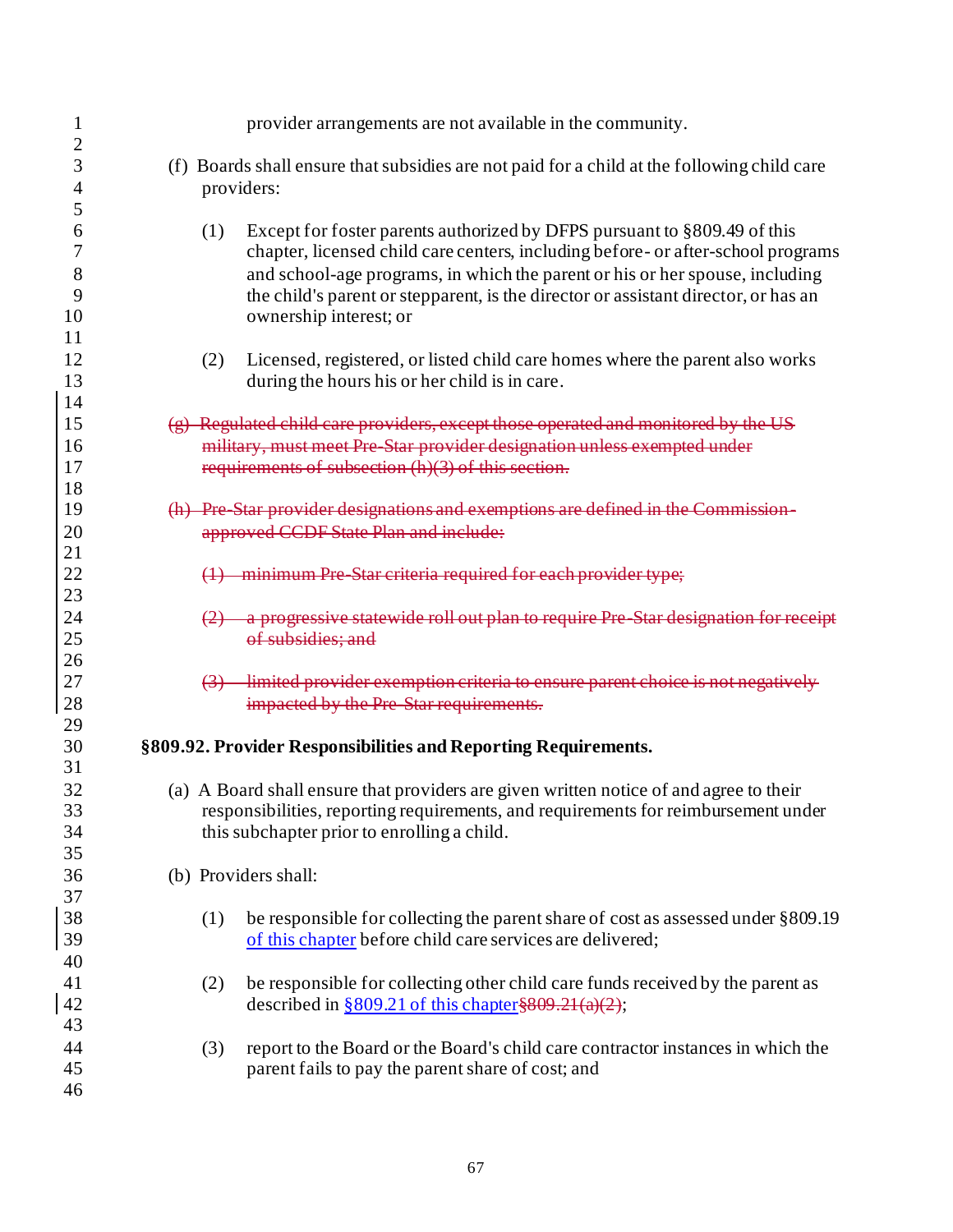| $\mathbf{1}$               | follow attendance reporting and tracking procedures required by the                                                                                                                                          |
|----------------------------|--------------------------------------------------------------------------------------------------------------------------------------------------------------------------------------------------------------|
| $\overline{2}$             | (4)                                                                                                                                                                                                          |
| 3                          | Commission under §809.95 of this chapter, the Board, or, if applicable, the                                                                                                                                  |
| $\overline{4}$             | Board's child care contractor.                                                                                                                                                                               |
| 5<br>6<br>7<br>8           | (c) Providers shall not charge more than the difference between the provider's published<br>rate and the amount of the Board's reimbursement rate as determined under §809.21<br>of this chapter to parents: |
| 9                          | who are exempt from the parent share of cost assessment under $\S 809.19$ of this                                                                                                                            |
| 10                         | (1)                                                                                                                                                                                                          |
| 11                         | chapter; $\frac{809.19(a)(2)}{o}$                                                                                                                                                                            |
| 12                         | whose parent share of cost is calculated to be zero pursuant to $\S 809.19$ of this                                                                                                                          |
| 13                         | (2)                                                                                                                                                                                                          |
| 14                         | chapter; $or$ §809.19 $(f)$ .                                                                                                                                                                                |
| 15                         | parents in Child Care during Initial Job Search under §809.56 of this chapter                                                                                                                                |
| 16                         | (3)                                                                                                                                                                                                          |
| 17                         | during the initial three-month period.                                                                                                                                                                       |
| 18                         | (d) A Board may develop a policy that allows probabilities providers to charge parents more                                                                                                                  |
| 19                         | than the assessed parent share of cost in instances where from charging the difference                                                                                                                       |
| 20                         | between the provider's published rate exceeds and the amount of the Board's                                                                                                                                  |
| 21                         | reimbursement rate (including the assessed parent share of cost) to all parents not                                                                                                                          |
| 22                         | included in subsection (c) of this sectioneligible for child care services.                                                                                                                                  |
| 23<br>24<br>25<br>26<br>27 | (e) For Boards that allow providers to charge additional amounts pursuant to subsection<br>(d) of this section, the Board must ensure the provider reports to the Board each<br>month:                       |
| 28                         | the specific families that were charged an additional amount above the assessed                                                                                                                              |
| 29                         | (1)                                                                                                                                                                                                          |
| 30                         | amount;                                                                                                                                                                                                      |
| 31                         | the frequency with which each family was charged; and                                                                                                                                                        |
| 32                         | (2)                                                                                                                                                                                                          |
| 33                         | the amount of each additional charge.                                                                                                                                                                        |
| 34                         | (3)                                                                                                                                                                                                          |
| 35                         | Boards that develop a policy under subsection (d) of this section must:                                                                                                                                      |
| 36                         | (f)                                                                                                                                                                                                          |
| 37                         | provide the rationale for the Board's policy to allow providers to charge                                                                                                                                    |
| 38                         | (1)                                                                                                                                                                                                          |
| 39                         | families additional amounts above the required copayment, including a                                                                                                                                        |
| 40                         | demonstration of how the policy promotes affordability and access for                                                                                                                                        |
| 41                         | families; and                                                                                                                                                                                                |
| 42                         | describe the Board's analysis of the interaction between the additional amounts                                                                                                                              |
| 43                         | (2)                                                                                                                                                                                                          |
| 44                         | charged to families with the required parent share of cost and the ability of                                                                                                                                |
| 45                         | current reimbursement rates to provide access to care without additional fees.                                                                                                                               |
| 46                         | $(g)(e)$ Providers shall not deny a child care referral based on the parent's income status,                                                                                                                 |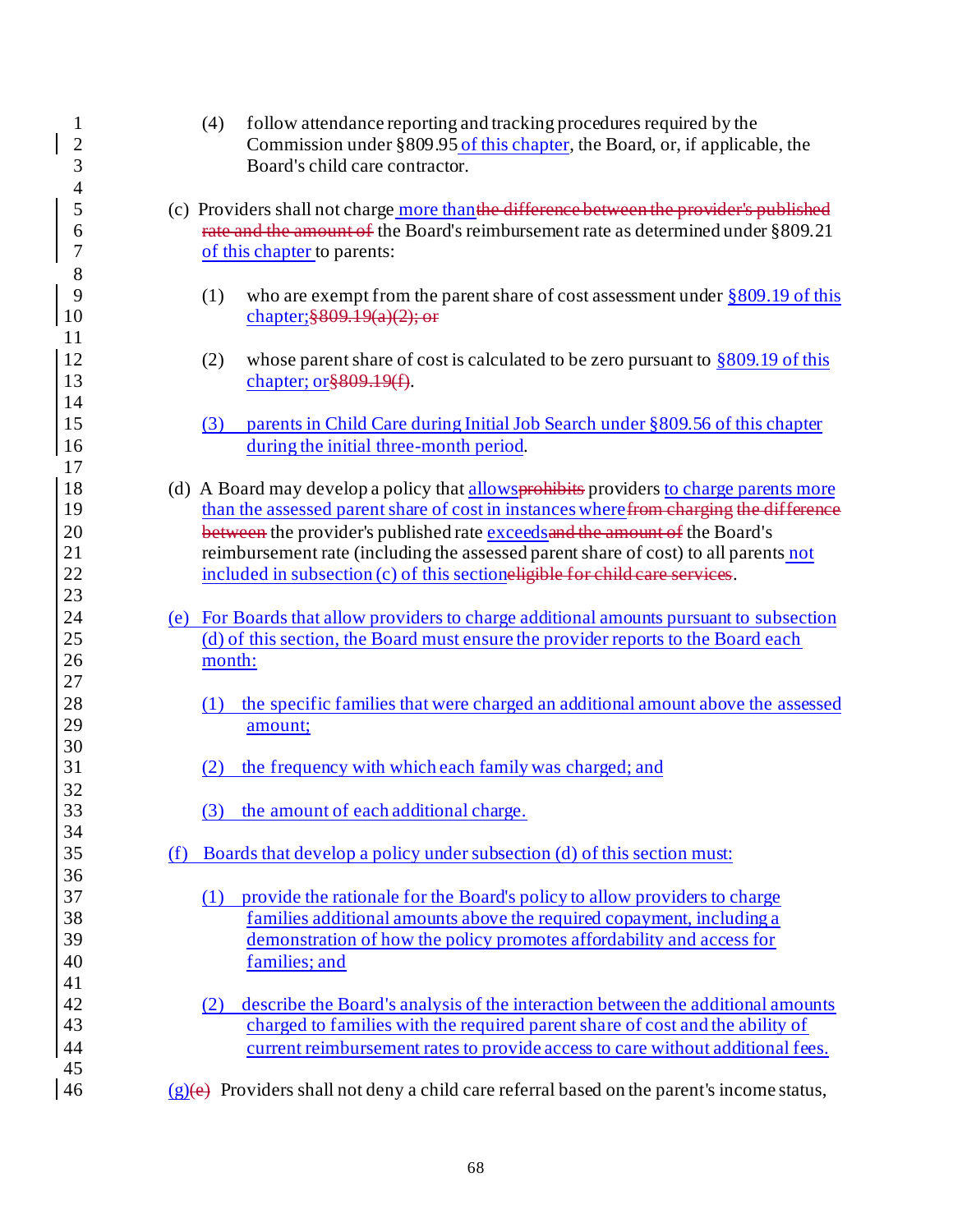| $\mathbf{1}$<br>$\overline{c}$ | receipt of public assistance, or the child's protective service status.                      |  |  |  |  |
|--------------------------------|----------------------------------------------------------------------------------------------|--|--|--|--|
| 3                              | $(h)(f)$ Providers shall not charge fees to a parent receiving child care subsidies that are |  |  |  |  |
| $\overline{4}$                 | not charged to a parent who is not receiving subsidies.                                      |  |  |  |  |
| 5                              |                                                                                              |  |  |  |  |
| 6                              | §809.93. Provider Reimbursement.                                                             |  |  |  |  |
| $\boldsymbol{7}$               |                                                                                              |  |  |  |  |
| 8                              | (a) A Board shall ensure that reimbursement for child care is paid only to the provider.     |  |  |  |  |
| 9                              |                                                                                              |  |  |  |  |
| 10                             | (b) A Board or its child care contractor shall reimburse a regulated provider based on a     |  |  |  |  |
| 11                             | child's monthly enrollment authorization, excluding periods of suspension at the             |  |  |  |  |
| 12                             | concurrence of the parent, as described in $\S 809.51(d)$ of this chapter.                   |  |  |  |  |
| 13                             |                                                                                              |  |  |  |  |
| 14                             | (c) A Board shall ensure that a relative child care provider is not reimbursed for days on   |  |  |  |  |
| 15                             | which the child is absent.                                                                   |  |  |  |  |
| 16                             |                                                                                              |  |  |  |  |
| 17                             | (d) A relative child care provider shall not be reimbursed for more children than            |  |  |  |  |
| 18                             | permitted by the CCRCCL minimum regulatory standards for Registered Child Care               |  |  |  |  |
| 19                             | Homes. A Board may permit more children to be cared for by a relative child care             |  |  |  |  |
| 20                             | provider on a case-by-case basis as determined by the Board.                                 |  |  |  |  |
| 21                             |                                                                                              |  |  |  |  |
| 22                             | (e) A Board shall not reimburse providers that are debarred from other state or federal      |  |  |  |  |
| 23                             | programs unless and until the debarment is removed.                                          |  |  |  |  |
| 24                             |                                                                                              |  |  |  |  |
| 25                             | (f) Unless otherwise determined by the Board and approved by the Commission for              |  |  |  |  |
| 26                             | automated reporting purposes, the monthly enrollment authorization described in              |  |  |  |  |
| 27                             | subsection (b) of this section is based on the unit of service authorized, as follows:       |  |  |  |  |
| 28                             |                                                                                              |  |  |  |  |
| 29                             | A full-day unit of service is 6 to 12 hours of care provided within a 24-hour<br>(1)         |  |  |  |  |
| 30                             | period; and                                                                                  |  |  |  |  |
| 31                             |                                                                                              |  |  |  |  |
|                                |                                                                                              |  |  |  |  |
| 32                             | A part-day unit of service is fewer than 6 hours of care provided within a 24-<br>(2)        |  |  |  |  |
| 33                             | hour period; and-                                                                            |  |  |  |  |
| 34                             |                                                                                              |  |  |  |  |
| 35                             | A blended-day unit of service is for a child enrolled in a school program, pre-<br>(3)       |  |  |  |  |
| 36                             | K, HS, or EHS in which child care is part-day with care provided occasionally                |  |  |  |  |
| 37                             | on a full-day basis.                                                                         |  |  |  |  |
| 38                             |                                                                                              |  |  |  |  |
| 39                             | (g) A Board or its child care contractor shall ensure that providers are not paid for        |  |  |  |  |
| 40                             | holding spaces open without a valid contracted slots agreement, as described in              |  |  |  |  |
| 41                             | §809.96 of this chaptersubchapter.                                                           |  |  |  |  |
| 42                             |                                                                                              |  |  |  |  |
| 43                             | (h) A Board or the Board's child care contractor shall not pay providers:                    |  |  |  |  |
| 44                             |                                                                                              |  |  |  |  |
| 45                             | $(1)$ less, when a child enrolled full time occasionally attends for a part day; or          |  |  |  |  |
| 46                             |                                                                                              |  |  |  |  |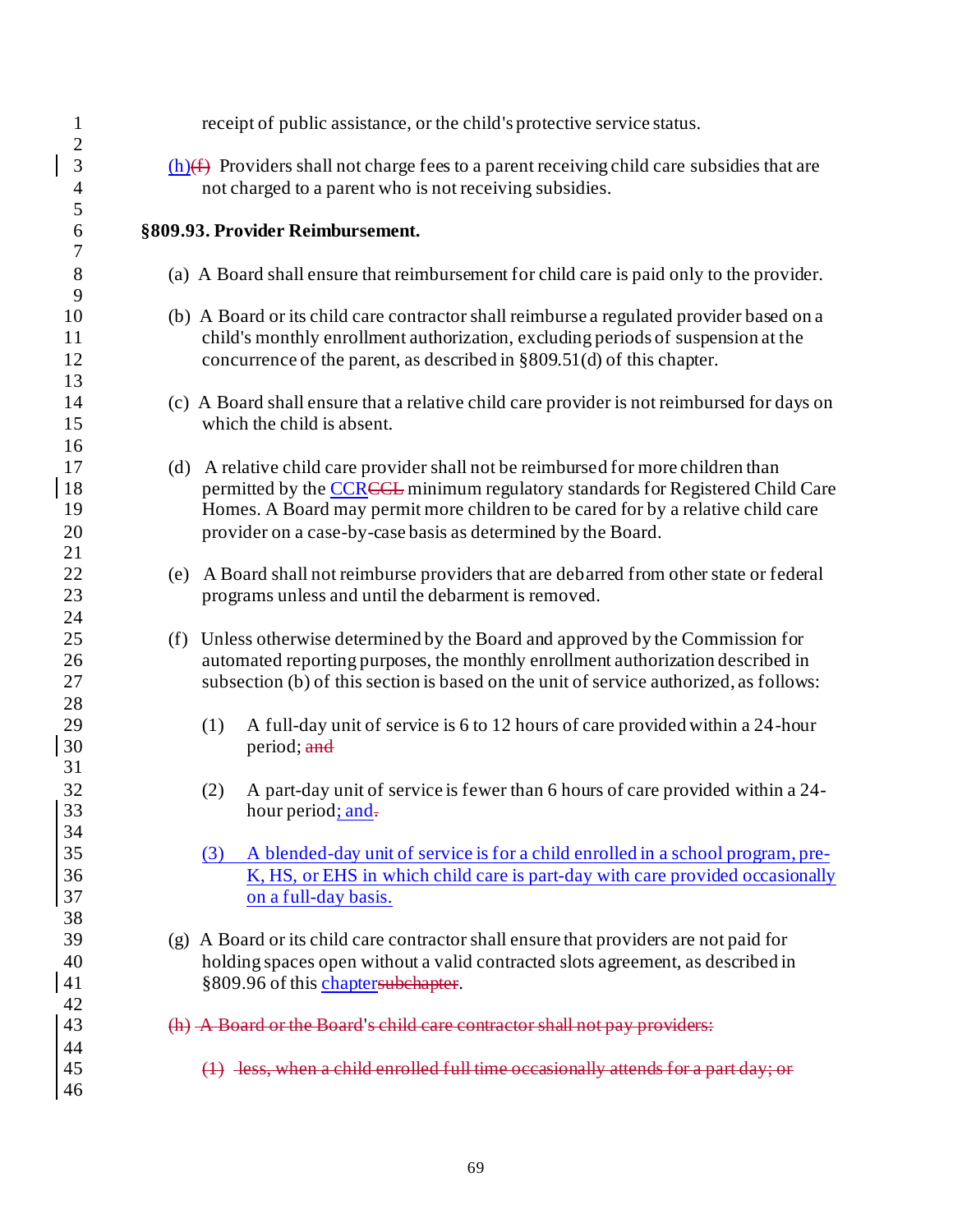| $\mathbf{1}$<br>$\mathbf{2}$     | $(2)$ -more, when a child enrolled part time occasionally attends for a full day.                                                                                                                                                                                                                                                                                                                    |  |
|----------------------------------|------------------------------------------------------------------------------------------------------------------------------------------------------------------------------------------------------------------------------------------------------------------------------------------------------------------------------------------------------------------------------------------------------|--|
| 3<br>4<br>5                      | $(h)(i)$ The Board or its child care contractor shall not reimburse a provider retroactively<br>for new Board maximum reimbursement rates or new provider published rates.                                                                                                                                                                                                                           |  |
| 6<br>7<br>8<br>9                 | $(i)$ A Board or its child care contractor shall ensure that the parent's travel time to and<br>from the child care facility and the parent's work, school, or job training site is<br>included in determining the enrollment authorized whether to authorize<br>reimbursement for full day or part day care under subsection (f) of this section.                                                   |  |
| 10<br>11<br>12<br>13<br>14       | Effective October 1, 2023, a Board shall pay providers prospectively every two<br>(i)<br>weeks based on the enrollment authorization described in subsection (b) of this<br>section.                                                                                                                                                                                                                 |  |
| 15<br>16                         | §809.94. Providers Placed on Corrective or Adverse Action by Child Care Regulation<br>the Texas Department of Family and Protective Services.                                                                                                                                                                                                                                                        |  |
| 17<br>18<br>19                   | (a) For a provider placed on probation corrective action (probationary status) by<br><b>CCREEL</b> , Boards shall ensure that:                                                                                                                                                                                                                                                                       |  |
| 20<br>21<br>22<br>23<br>24<br>25 | (1) parents with children in Commission-funded child care are notified in writing of<br>the provider's probationary status no later than five business days after<br>receiving notification from the Agency of CCR's CCL's decision to place the<br>provider on probationary status; and                                                                                                             |  |
| 26<br>27                         | no new referrals are made to the provider while on probationary status.<br>(2)                                                                                                                                                                                                                                                                                                                       |  |
| 28<br>29<br>30<br>31<br>32       | (b) A parent receiving notification of a provider's probationary status with CCRCCL<br>pursuant to subsection (a) of this section may transfer the child to another eligible<br>provider without being subject to the Board transfer policies described in $\S 809.71$ of<br>this chapter $809.71(3)$ if the parent requests the transfer within 14 calendar days of<br>receiving such notification. |  |
| 33<br>34<br>35<br>36             | (c) For a provider placed on probationary status by CCRCCL, Boards shall ensure that<br>the provider is not reimbursed at the Boards' enhanced reimbursement rates<br>described in §809.20 while on probationary status.                                                                                                                                                                             |  |
| 37<br>38<br>39                   | (d) For a provider against whom CCRCCL is taking adverse action, Boards shall ensure<br>that:                                                                                                                                                                                                                                                                                                        |  |
| 40<br>41<br>42<br>43             | parents with children enrolled in Commission-funded child care are notified no<br>(1)<br>later than two business days after receiving notification from the Agency that<br><b>CCRECL</b> intends to take adverse action against the provider;                                                                                                                                                        |  |
| 44<br>45<br>46                   | children enrolled in Commission-funded child care with the provider are<br>(2)<br>transferred to another eligible provider no later than five business days after                                                                                                                                                                                                                                    |  |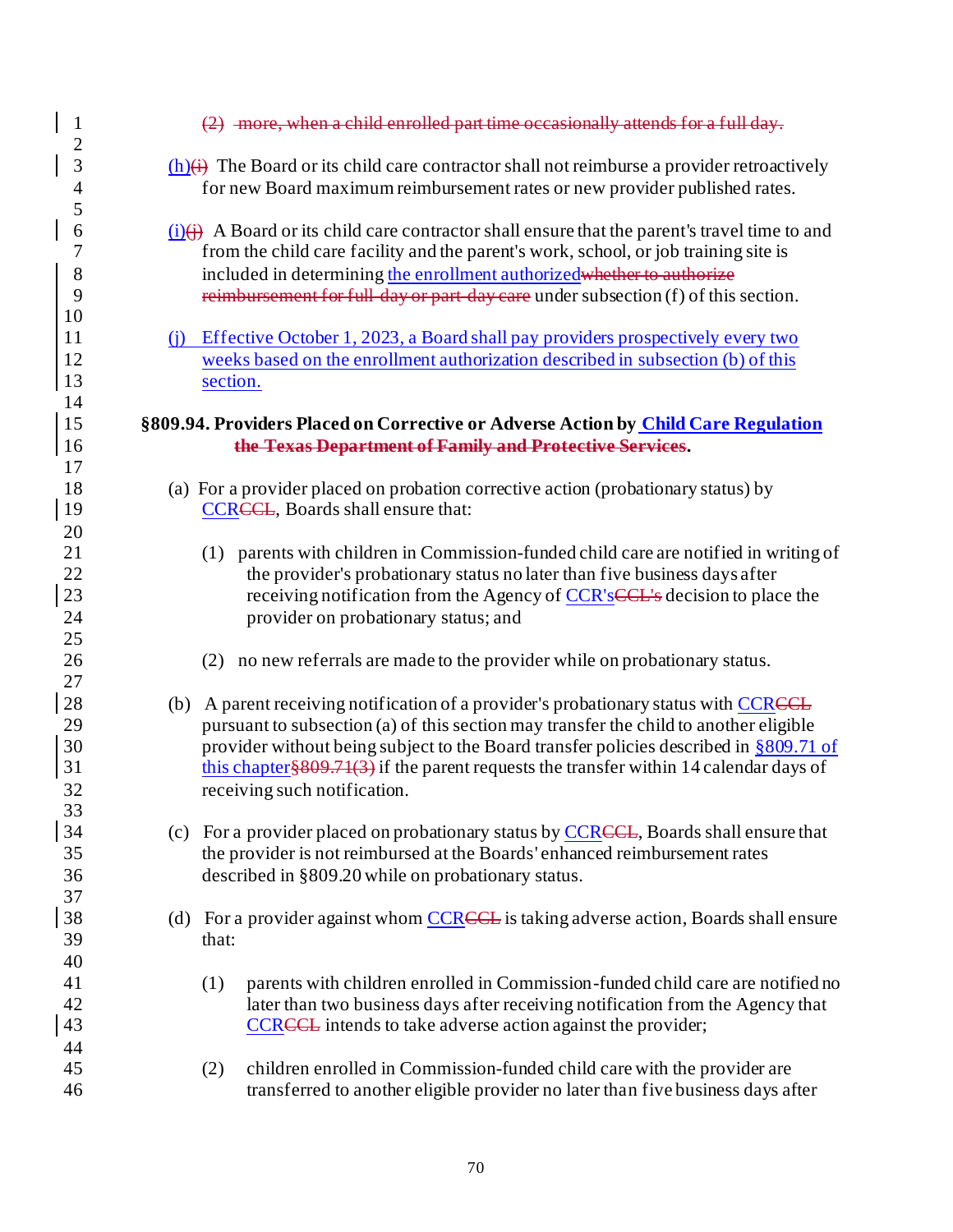| 1        | receiving notification from the Agency that CCRCCL intends to take adverse                          |
|----------|-----------------------------------------------------------------------------------------------------|
|          | action against the provider; and                                                                    |
| 3        |                                                                                                     |
| 4        | (3)<br>no new referrals for Commission-funded child care are made to the provider                   |
| 5        | while CCRCCL is taking adverse action.                                                              |
| 6<br>7   | (e) For adverse actions in which CCL has determined that the provider poses an                      |
| 8        | immediate risk to the health or safety of children and cannot operate pending appeal                |
| 9        | of the adverse action, but for which there is a valid court order that overturns CCL's              |
| 10       | determination and allows the provider to operate pending administrative review or                   |
| 11       | appeal, Boards shall take action consistent with subsection (d) of this section.                    |
| 12       |                                                                                                     |
| 13<br>14 | §809.95. Provider Automated Attendance Agreement.                                                   |
| 15<br>16 | Boards shall notify providers of the following:                                                     |
| 17       | (1)<br>The owner, director, assistant director, or other employees Employees of child               |
| 18       | care providers shall not:                                                                           |
| 19       |                                                                                                     |
| 20       | possess, have on the premises, or otherwise have access to a parent's<br>(A)                        |
| 21       | information to access the Agency's attendance system; or <del>the attendance</del>                  |
| 22       | eard of a parent or secondary cardholder;                                                           |
| 23       |                                                                                                     |
| 24       | accept or use the attendance card or PIN of a parent or secondary<br>$\left(\mathbf{B}\right)$      |
| 25       | eardholder; or                                                                                      |
| 26       |                                                                                                     |
| 27       | $\underline{B}(\overline{C})$ perform the attendance or absence reporting function on behalf of the |
| 28       | parent;                                                                                             |
| 29       | The owner, director, or assistant director of a child care provider shall not be                    |
| 30<br>31 | designated as the secondary cardholder by a parent with a child enrolled with                       |
| 32       | the provider;                                                                                       |
| 33       |                                                                                                     |
| 34       | $(2)(3)$ Providers shall report misuse of the Agency's automated attendance                         |
| 35       | systemattendance cards and PINs to the Board or the Board's child care                              |
| 36       | contractor; and                                                                                     |
| 37       |                                                                                                     |
| 38       | $(3)(4)$ Providers shall report to the child care contractor authorized days that do not            |
| 39       | match the referral in the Agency's automated attendance system within five                          |
| 40       | days of receiving the authorization. Failure to report the discrepancy may                          |
| 41       | result in withholding payment to the provider; and-                                                 |
| 42       |                                                                                                     |
| 43       | $\overline{(4)}$ Misuse of attendance reporting and violation of the requirements in this section   |
| 44       | are grounds for a potential fraud determination pursuant to Subchapter F of this                    |
| 45       | chapter.                                                                                            |
| 46       |                                                                                                     |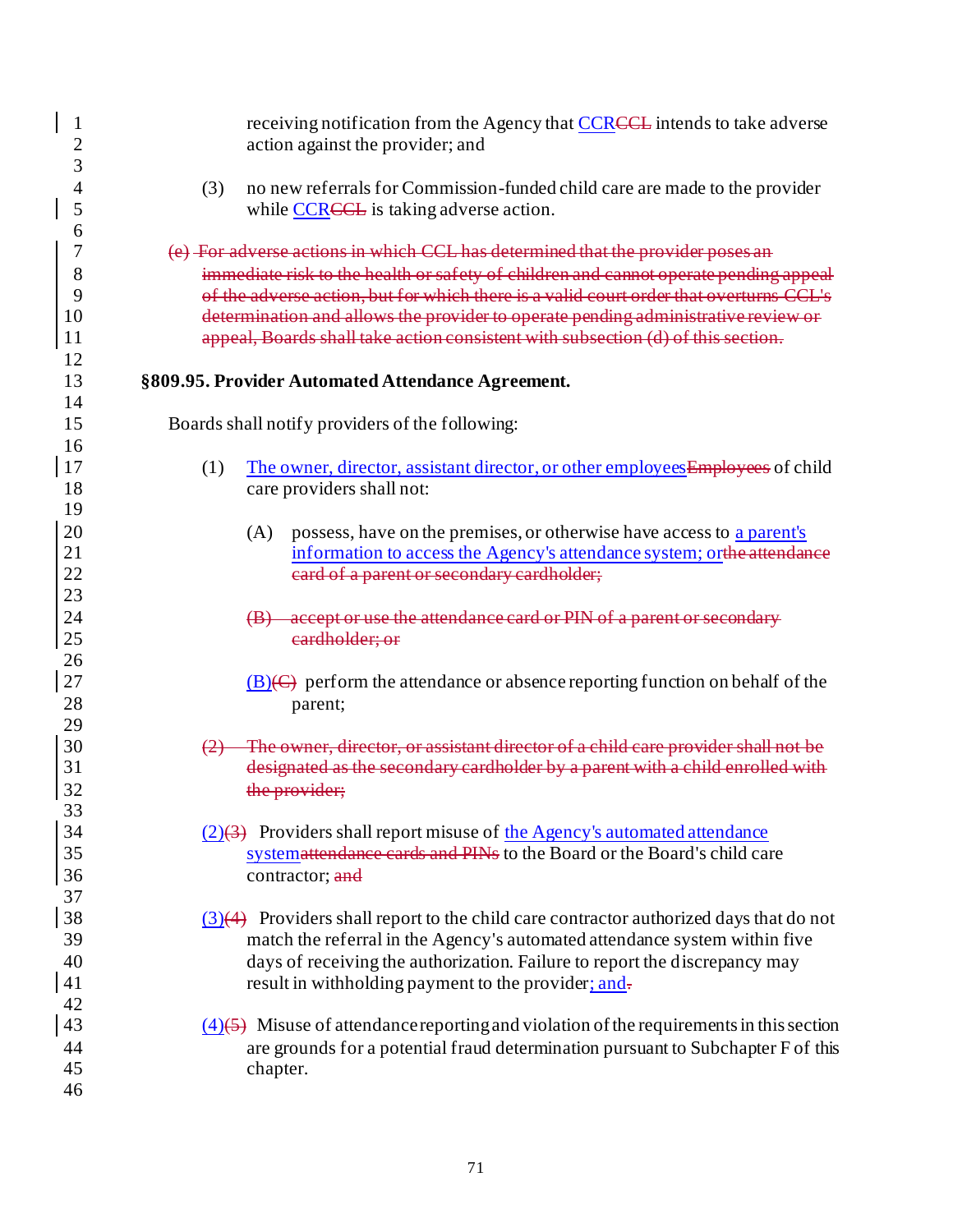| $\mathbf{1}$   |     |             |                 | §809.96. Contracted Slots Agreements.                                                      |
|----------------|-----|-------------|-----------------|--------------------------------------------------------------------------------------------|
| $\overline{c}$ |     |             |                 |                                                                                            |
| 3              |     |             |                 | (a) In this section, the term "contracted slots agreement" is defined as a Board entering  |
| $\overline{4}$ |     |             |                 | into a contract with a child care provider to reserve a specific number of places, or      |
| 5              |     |             |                 | slots, for children participating in the child care subsidy program. This contract shall:  |
| 6<br>7         |     | (1)         |                 | define the number of slots to be reserved by age group (infant, toddler,                   |
| 8              |     |             |                 | preschool, or school-age); and                                                             |
| 9              |     |             |                 |                                                                                            |
| 10             |     | (2)         |                 | meet the eligibility requirements as described in subsection (e) of this section.          |
| 11             |     |             |                 |                                                                                            |
| 12             |     |             |                 | (b) Boards may enter into a contracted slots agreement with providers that agree to        |
| 13             |     |             |                 | provide subsidized child care services to eligible children residing in the Board's        |
| 14             |     |             | workforce area. |                                                                                            |
| 15             |     |             |                 |                                                                                            |
| 16             |     |             |                 | (c) A Board that enters into a contracted slots agreement shall include this strategy in   |
| 17             |     |             |                 | the Board Plan, as described in §809.12 of this chapter.                                   |
| 18             |     |             |                 |                                                                                            |
| 19             | (d) |             |                 | Each contract between a Board and a provider must identify the number of places            |
| 20             |     |             |                 | (slots) to be reserved for children participating in the child care subsidy program.       |
| 21             |     |             |                 |                                                                                            |
| 22             | (e) |             |                 | To be eligible for a contract, a child care provider must be a Texas Rising Star           |
| 23             |     |             |                 | Three-Star or Four-Star <del>3 star or 4 star</del> provider and meet one of the following |
| 24             |     | priorities: |                 |                                                                                            |
| 25             |     |             |                 |                                                                                            |
| 26             |     | (1)         |                 | Be located in:                                                                             |
| 27             |     |             |                 |                                                                                            |
| 28             |     |             | (A)             | a child care desert; orwhere the number of children under age six with                     |
| 29             |     |             |                 | working parents is at least three times greater than the capacity of                       |
| 30             |     |             |                 | licensed child care providers in the area, based on data published                         |
| 31             |     |             |                 | annually by the Commission; or                                                             |
| 32             |     |             |                 |                                                                                            |
| 33             |     |             |                 | $(B)$ in an underserved area that has been identified by a Board as having an              |
| 34             |     |             |                 | inadequate supply of child care in accordance with the parameters                          |
| 35             |     |             |                 | described in the CCDF State Plan.                                                          |
| 36             |     |             |                 |                                                                                            |
| 37             |     | (2)         |                 | Have a recognized partnership with local school districts to provide pre-K                 |
| 38             |     |             | services;       |                                                                                            |
| 39             |     |             |                 |                                                                                            |
| 40             |     | (3)         |                 | Have a recognized partnership with EHS or HS;                                              |
| 41<br>42       |     |             |                 |                                                                                            |
|                |     | (4)         |                 | Increase the number of places reserved for infants and toddlers by high-quality            |
| 43             |     |             |                 | child care providers; or                                                                   |
| 44<br>45       |     |             |                 |                                                                                            |
| 46             |     | (5)         | chapter.        | Satisfy a priority identified in the Board's plan, as described in §809.12 of this         |
|                |     |             |                 |                                                                                            |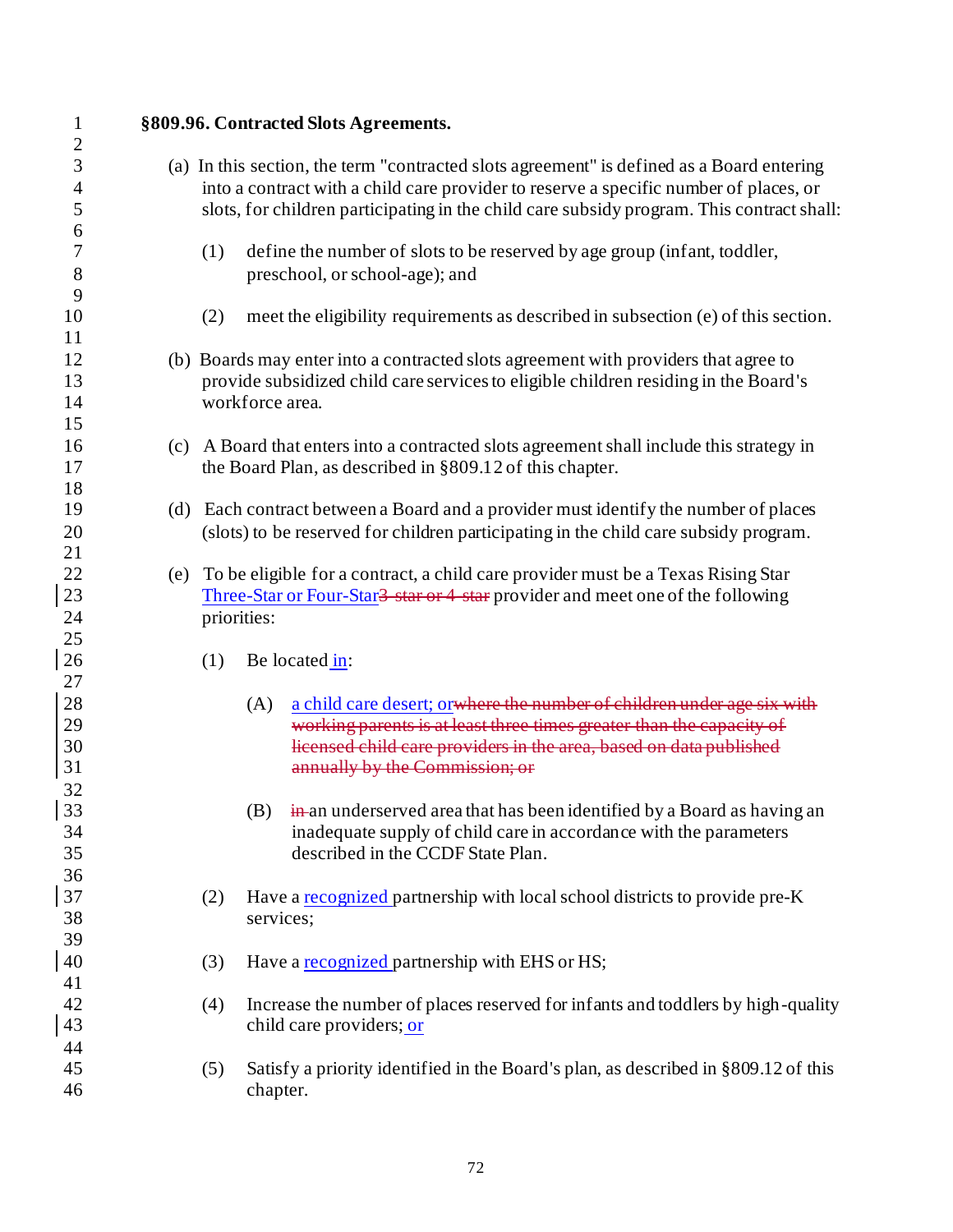| $\mathbf{1}$             |     |     |                                                                                         |
|--------------------------|-----|-----|-----------------------------------------------------------------------------------------|
| $\overline{2}$           |     |     | (f) A Board that enters into a contracted slots agreement may continue payment for      |
| 3                        |     |     | reserved slots during times of transition between the time that one child leaves the    |
| $\overline{\mathcal{A}}$ |     |     | program and another child is placed in the slot. The period of continued payment        |
| 5                        |     |     | shall adhere to the Board's policy for contracted slots agreements, as described in     |
| 6                        |     |     | §809.13(e)(14) of this chapter, and may not exceed one month following the month        |
| 7                        |     |     | of the vacancy.                                                                         |
| 8                        |     |     |                                                                                         |
| $\mathbf{9}$             | (g) |     | Except for children directly referred from recognized partnerships, as described in     |
| 10                       |     |     | §809.22 of this chapter, to fill open reserved slots, Boards shall contact families in  |
| 11                       |     |     | order of the Board's waiting list:                                                      |
| 12                       |     |     |                                                                                         |
| 13                       |     | (1) | that requested care in the ZIP code where the provider with the open reserved           |
| 14                       |     |     | slot is located; and                                                                    |
| 15                       |     |     |                                                                                         |
| 16                       |     | (2) | whose child is in the age group for which a slot is available.                          |
| 17<br>18                 | (h) |     | In accordance with Commission guidelines, Boards that enter into contracted slots       |
| 19                       |     |     | agreements shall submit a report to the Commission within six months of entering        |
| 20                       |     |     | into a contract, determining the contract's effect on the:                              |
| 21                       |     |     |                                                                                         |
| 22                       |     | (1) | financial stability of providers participating in the contract;                         |
| 23                       |     |     |                                                                                         |
| 24                       |     | (2) | availability of high-quality child care options available to participants in the        |
| 25                       |     |     | Commission's subsidy program;                                                           |
| 26                       |     |     |                                                                                         |
| 27                       |     | (3) | number of high-quality providers in any part of the workforce area with a high          |
| 28                       |     |     | concentration of families that need child care;                                         |
| 29                       |     |     |                                                                                         |
| 30                       |     | (4) | percentage of children participating in the Commission's subsidized child care          |
| 31                       |     |     | program at each Texas Rising Star provider in the workforce area; and                   |
| 32                       |     |     |                                                                                         |
| 33                       |     | (5) | additional information as requested by the Commission.                                  |
| 34<br>35                 | (i) |     | A Board shall resubmit the report every $12\pi x$ months from the due date of the       |
| 36                       |     |     | Board's initial report to the Commission.                                               |
| 37                       |     |     |                                                                                         |
|                          |     |     | 38 SUBCHAPTER F. FRAUD FACT-FINDING AND IMPROPER PAYMENTS                               |
| 39                       |     |     |                                                                                         |
| 40                       |     |     | §809.112. Suspected Fraud.                                                              |
| 41                       |     |     |                                                                                         |
| 42                       | (a) |     | A parent, provider, or any other person in a position to commit fraud may be            |
| 43                       |     |     | suspected of fraud if the person presents or causes to be presented to the Board or its |
| 44                       |     |     | child care contractor one or more of the following items:                               |
| 45                       |     |     |                                                                                         |
| 46                       |     | (1) | A request for reimbursement in excess of the amount charged by the provider             |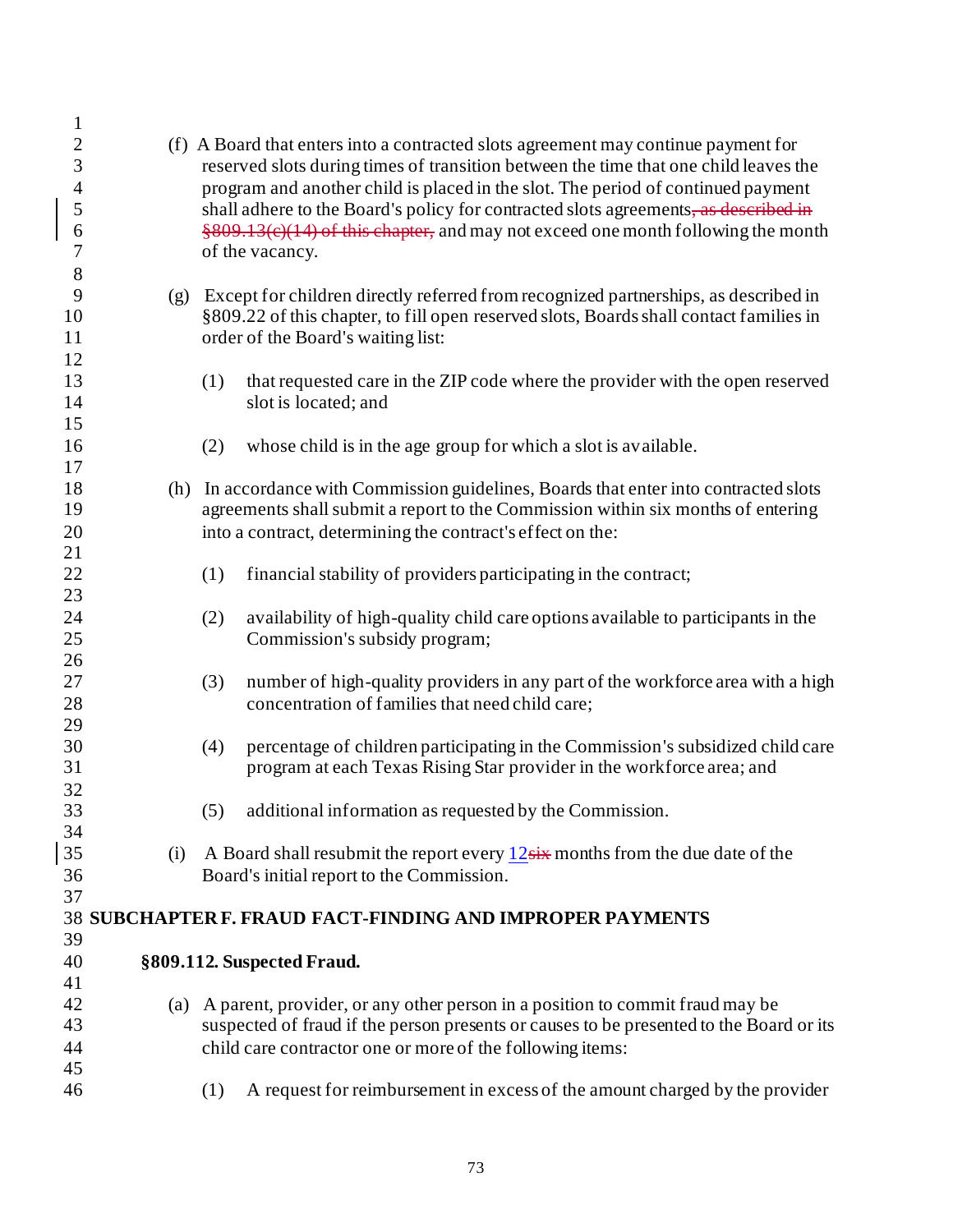| 3<br>(2)<br>A claim for child care services if evidence indicates that the person may have:<br>$\overline{\mathcal{L}}$<br>5<br>known, or should have known, that child care services were not provided<br>(A)<br>6<br>as claimed;<br>7<br>8<br>known, or should have known, that information provided is false or<br>(B)<br>9<br>fraudulent;<br>10<br>11<br>(C)<br>received child care services during a period in which the parent or child<br>12<br>was not eligible for services;<br>13<br>14<br>(D)<br>15<br>a person not eligible to be a provider; or<br>16<br>17<br>otherwise indicated that the person knew or should have known that the<br>(E)<br>18<br>actions were in violation of this chapter or state or federal statute or<br>19<br>regulations relating to child care services.<br>20<br>21<br>(b) The following parental actions may be grounds for suspected fraud and cause for<br>22<br>Boards to conduct fraud fact-finding or the Commission to initiate a fraud<br>23<br>investigation:<br>24<br>25<br>(1)<br>Not reporting or falsely reporting at initial eligibility or at eligibility<br>26<br>redetermination:<br>27<br>28<br>household composition, or income sources or amounts that would have<br>(A)<br>29<br>resulted in ineligibility or a higher parent share of cost; or<br>30<br>31<br>work, training, or education hours that would have resulted in<br>(B)<br>32<br>ineligibility; or<br>33<br>34<br>(2) Not reporting during the 12-month eligibility period inclusive of the three-<br>35<br>month initial job search period, if applicable:<br>36<br>37<br>changes in income or household composition that would cause the family<br>(A)<br>38<br>income to exceed 85 percent of SMI (taking into consideration<br>39<br>fluctuations of income); or<br>40<br>41<br>a permanent loss of job or cessation of training or education that exceeds<br>(B)<br>42<br>three months; or<br>43 | $\mathbf{1}$   |  | for the child care; or                                                  |
|-----------------------------------------------------------------------------------------------------------------------------------------------------------------------------------------------------------------------------------------------------------------------------------------------------------------------------------------------------------------------------------------------------------------------------------------------------------------------------------------------------------------------------------------------------------------------------------------------------------------------------------------------------------------------------------------------------------------------------------------------------------------------------------------------------------------------------------------------------------------------------------------------------------------------------------------------------------------------------------------------------------------------------------------------------------------------------------------------------------------------------------------------------------------------------------------------------------------------------------------------------------------------------------------------------------------------------------------------------------------------------------------------------------------------------------------------------------------------------------------------------------------------------------------------------------------------------------------------------------------------------------------------------------------------------------------------------------------------------------------------------------------------------------------------------------------------------------------------------------------------------------------------------------------------------------|----------------|--|-------------------------------------------------------------------------|
|                                                                                                                                                                                                                                                                                                                                                                                                                                                                                                                                                                                                                                                                                                                                                                                                                                                                                                                                                                                                                                                                                                                                                                                                                                                                                                                                                                                                                                                                                                                                                                                                                                                                                                                                                                                                                                                                                                                                   | $\overline{c}$ |  |                                                                         |
|                                                                                                                                                                                                                                                                                                                                                                                                                                                                                                                                                                                                                                                                                                                                                                                                                                                                                                                                                                                                                                                                                                                                                                                                                                                                                                                                                                                                                                                                                                                                                                                                                                                                                                                                                                                                                                                                                                                                   |                |  |                                                                         |
|                                                                                                                                                                                                                                                                                                                                                                                                                                                                                                                                                                                                                                                                                                                                                                                                                                                                                                                                                                                                                                                                                                                                                                                                                                                                                                                                                                                                                                                                                                                                                                                                                                                                                                                                                                                                                                                                                                                                   |                |  |                                                                         |
|                                                                                                                                                                                                                                                                                                                                                                                                                                                                                                                                                                                                                                                                                                                                                                                                                                                                                                                                                                                                                                                                                                                                                                                                                                                                                                                                                                                                                                                                                                                                                                                                                                                                                                                                                                                                                                                                                                                                   |                |  |                                                                         |
|                                                                                                                                                                                                                                                                                                                                                                                                                                                                                                                                                                                                                                                                                                                                                                                                                                                                                                                                                                                                                                                                                                                                                                                                                                                                                                                                                                                                                                                                                                                                                                                                                                                                                                                                                                                                                                                                                                                                   |                |  |                                                                         |
|                                                                                                                                                                                                                                                                                                                                                                                                                                                                                                                                                                                                                                                                                                                                                                                                                                                                                                                                                                                                                                                                                                                                                                                                                                                                                                                                                                                                                                                                                                                                                                                                                                                                                                                                                                                                                                                                                                                                   |                |  |                                                                         |
|                                                                                                                                                                                                                                                                                                                                                                                                                                                                                                                                                                                                                                                                                                                                                                                                                                                                                                                                                                                                                                                                                                                                                                                                                                                                                                                                                                                                                                                                                                                                                                                                                                                                                                                                                                                                                                                                                                                                   |                |  |                                                                         |
|                                                                                                                                                                                                                                                                                                                                                                                                                                                                                                                                                                                                                                                                                                                                                                                                                                                                                                                                                                                                                                                                                                                                                                                                                                                                                                                                                                                                                                                                                                                                                                                                                                                                                                                                                                                                                                                                                                                                   |                |  |                                                                         |
|                                                                                                                                                                                                                                                                                                                                                                                                                                                                                                                                                                                                                                                                                                                                                                                                                                                                                                                                                                                                                                                                                                                                                                                                                                                                                                                                                                                                                                                                                                                                                                                                                                                                                                                                                                                                                                                                                                                                   |                |  |                                                                         |
|                                                                                                                                                                                                                                                                                                                                                                                                                                                                                                                                                                                                                                                                                                                                                                                                                                                                                                                                                                                                                                                                                                                                                                                                                                                                                                                                                                                                                                                                                                                                                                                                                                                                                                                                                                                                                                                                                                                                   |                |  |                                                                         |
|                                                                                                                                                                                                                                                                                                                                                                                                                                                                                                                                                                                                                                                                                                                                                                                                                                                                                                                                                                                                                                                                                                                                                                                                                                                                                                                                                                                                                                                                                                                                                                                                                                                                                                                                                                                                                                                                                                                                   |                |  |                                                                         |
|                                                                                                                                                                                                                                                                                                                                                                                                                                                                                                                                                                                                                                                                                                                                                                                                                                                                                                                                                                                                                                                                                                                                                                                                                                                                                                                                                                                                                                                                                                                                                                                                                                                                                                                                                                                                                                                                                                                                   |                |  | known, or should have known, that child care subsidies were provided to |
|                                                                                                                                                                                                                                                                                                                                                                                                                                                                                                                                                                                                                                                                                                                                                                                                                                                                                                                                                                                                                                                                                                                                                                                                                                                                                                                                                                                                                                                                                                                                                                                                                                                                                                                                                                                                                                                                                                                                   |                |  |                                                                         |
|                                                                                                                                                                                                                                                                                                                                                                                                                                                                                                                                                                                                                                                                                                                                                                                                                                                                                                                                                                                                                                                                                                                                                                                                                                                                                                                                                                                                                                                                                                                                                                                                                                                                                                                                                                                                                                                                                                                                   |                |  |                                                                         |
|                                                                                                                                                                                                                                                                                                                                                                                                                                                                                                                                                                                                                                                                                                                                                                                                                                                                                                                                                                                                                                                                                                                                                                                                                                                                                                                                                                                                                                                                                                                                                                                                                                                                                                                                                                                                                                                                                                                                   |                |  |                                                                         |
|                                                                                                                                                                                                                                                                                                                                                                                                                                                                                                                                                                                                                                                                                                                                                                                                                                                                                                                                                                                                                                                                                                                                                                                                                                                                                                                                                                                                                                                                                                                                                                                                                                                                                                                                                                                                                                                                                                                                   |                |  |                                                                         |
|                                                                                                                                                                                                                                                                                                                                                                                                                                                                                                                                                                                                                                                                                                                                                                                                                                                                                                                                                                                                                                                                                                                                                                                                                                                                                                                                                                                                                                                                                                                                                                                                                                                                                                                                                                                                                                                                                                                                   |                |  |                                                                         |
|                                                                                                                                                                                                                                                                                                                                                                                                                                                                                                                                                                                                                                                                                                                                                                                                                                                                                                                                                                                                                                                                                                                                                                                                                                                                                                                                                                                                                                                                                                                                                                                                                                                                                                                                                                                                                                                                                                                                   |                |  |                                                                         |
|                                                                                                                                                                                                                                                                                                                                                                                                                                                                                                                                                                                                                                                                                                                                                                                                                                                                                                                                                                                                                                                                                                                                                                                                                                                                                                                                                                                                                                                                                                                                                                                                                                                                                                                                                                                                                                                                                                                                   |                |  |                                                                         |
|                                                                                                                                                                                                                                                                                                                                                                                                                                                                                                                                                                                                                                                                                                                                                                                                                                                                                                                                                                                                                                                                                                                                                                                                                                                                                                                                                                                                                                                                                                                                                                                                                                                                                                                                                                                                                                                                                                                                   |                |  |                                                                         |
|                                                                                                                                                                                                                                                                                                                                                                                                                                                                                                                                                                                                                                                                                                                                                                                                                                                                                                                                                                                                                                                                                                                                                                                                                                                                                                                                                                                                                                                                                                                                                                                                                                                                                                                                                                                                                                                                                                                                   |                |  |                                                                         |
|                                                                                                                                                                                                                                                                                                                                                                                                                                                                                                                                                                                                                                                                                                                                                                                                                                                                                                                                                                                                                                                                                                                                                                                                                                                                                                                                                                                                                                                                                                                                                                                                                                                                                                                                                                                                                                                                                                                                   |                |  |                                                                         |
|                                                                                                                                                                                                                                                                                                                                                                                                                                                                                                                                                                                                                                                                                                                                                                                                                                                                                                                                                                                                                                                                                                                                                                                                                                                                                                                                                                                                                                                                                                                                                                                                                                                                                                                                                                                                                                                                                                                                   |                |  |                                                                         |
|                                                                                                                                                                                                                                                                                                                                                                                                                                                                                                                                                                                                                                                                                                                                                                                                                                                                                                                                                                                                                                                                                                                                                                                                                                                                                                                                                                                                                                                                                                                                                                                                                                                                                                                                                                                                                                                                                                                                   |                |  |                                                                         |
|                                                                                                                                                                                                                                                                                                                                                                                                                                                                                                                                                                                                                                                                                                                                                                                                                                                                                                                                                                                                                                                                                                                                                                                                                                                                                                                                                                                                                                                                                                                                                                                                                                                                                                                                                                                                                                                                                                                                   |                |  |                                                                         |
|                                                                                                                                                                                                                                                                                                                                                                                                                                                                                                                                                                                                                                                                                                                                                                                                                                                                                                                                                                                                                                                                                                                                                                                                                                                                                                                                                                                                                                                                                                                                                                                                                                                                                                                                                                                                                                                                                                                                   |                |  |                                                                         |
|                                                                                                                                                                                                                                                                                                                                                                                                                                                                                                                                                                                                                                                                                                                                                                                                                                                                                                                                                                                                                                                                                                                                                                                                                                                                                                                                                                                                                                                                                                                                                                                                                                                                                                                                                                                                                                                                                                                                   |                |  |                                                                         |
|                                                                                                                                                                                                                                                                                                                                                                                                                                                                                                                                                                                                                                                                                                                                                                                                                                                                                                                                                                                                                                                                                                                                                                                                                                                                                                                                                                                                                                                                                                                                                                                                                                                                                                                                                                                                                                                                                                                                   |                |  |                                                                         |
|                                                                                                                                                                                                                                                                                                                                                                                                                                                                                                                                                                                                                                                                                                                                                                                                                                                                                                                                                                                                                                                                                                                                                                                                                                                                                                                                                                                                                                                                                                                                                                                                                                                                                                                                                                                                                                                                                                                                   |                |  |                                                                         |
|                                                                                                                                                                                                                                                                                                                                                                                                                                                                                                                                                                                                                                                                                                                                                                                                                                                                                                                                                                                                                                                                                                                                                                                                                                                                                                                                                                                                                                                                                                                                                                                                                                                                                                                                                                                                                                                                                                                                   |                |  |                                                                         |
|                                                                                                                                                                                                                                                                                                                                                                                                                                                                                                                                                                                                                                                                                                                                                                                                                                                                                                                                                                                                                                                                                                                                                                                                                                                                                                                                                                                                                                                                                                                                                                                                                                                                                                                                                                                                                                                                                                                                   |                |  |                                                                         |
|                                                                                                                                                                                                                                                                                                                                                                                                                                                                                                                                                                                                                                                                                                                                                                                                                                                                                                                                                                                                                                                                                                                                                                                                                                                                                                                                                                                                                                                                                                                                                                                                                                                                                                                                                                                                                                                                                                                                   |                |  |                                                                         |
|                                                                                                                                                                                                                                                                                                                                                                                                                                                                                                                                                                                                                                                                                                                                                                                                                                                                                                                                                                                                                                                                                                                                                                                                                                                                                                                                                                                                                                                                                                                                                                                                                                                                                                                                                                                                                                                                                                                                   |                |  |                                                                         |
|                                                                                                                                                                                                                                                                                                                                                                                                                                                                                                                                                                                                                                                                                                                                                                                                                                                                                                                                                                                                                                                                                                                                                                                                                                                                                                                                                                                                                                                                                                                                                                                                                                                                                                                                                                                                                                                                                                                                   |                |  |                                                                         |
|                                                                                                                                                                                                                                                                                                                                                                                                                                                                                                                                                                                                                                                                                                                                                                                                                                                                                                                                                                                                                                                                                                                                                                                                                                                                                                                                                                                                                                                                                                                                                                                                                                                                                                                                                                                                                                                                                                                                   |                |  |                                                                         |
|                                                                                                                                                                                                                                                                                                                                                                                                                                                                                                                                                                                                                                                                                                                                                                                                                                                                                                                                                                                                                                                                                                                                                                                                                                                                                                                                                                                                                                                                                                                                                                                                                                                                                                                                                                                                                                                                                                                                   |                |  |                                                                         |
|                                                                                                                                                                                                                                                                                                                                                                                                                                                                                                                                                                                                                                                                                                                                                                                                                                                                                                                                                                                                                                                                                                                                                                                                                                                                                                                                                                                                                                                                                                                                                                                                                                                                                                                                                                                                                                                                                                                                   |                |  |                                                                         |
|                                                                                                                                                                                                                                                                                                                                                                                                                                                                                                                                                                                                                                                                                                                                                                                                                                                                                                                                                                                                                                                                                                                                                                                                                                                                                                                                                                                                                                                                                                                                                                                                                                                                                                                                                                                                                                                                                                                                   |                |  |                                                                         |
|                                                                                                                                                                                                                                                                                                                                                                                                                                                                                                                                                                                                                                                                                                                                                                                                                                                                                                                                                                                                                                                                                                                                                                                                                                                                                                                                                                                                                                                                                                                                                                                                                                                                                                                                                                                                                                                                                                                                   |                |  |                                                                         |
|                                                                                                                                                                                                                                                                                                                                                                                                                                                                                                                                                                                                                                                                                                                                                                                                                                                                                                                                                                                                                                                                                                                                                                                                                                                                                                                                                                                                                                                                                                                                                                                                                                                                                                                                                                                                                                                                                                                                   |                |  |                                                                         |
| (C)                                                                                                                                                                                                                                                                                                                                                                                                                                                                                                                                                                                                                                                                                                                                                                                                                                                                                                                                                                                                                                                                                                                                                                                                                                                                                                                                                                                                                                                                                                                                                                                                                                                                                                                                                                                                                                                                                                                               | 44             |  | improper or inaccurate reporting of attendance.                         |
| 45                                                                                                                                                                                                                                                                                                                                                                                                                                                                                                                                                                                                                                                                                                                                                                                                                                                                                                                                                                                                                                                                                                                                                                                                                                                                                                                                                                                                                                                                                                                                                                                                                                                                                                                                                                                                                                                                                                                                |                |  |                                                                         |
| §809.115. Corrective Adverse Actions.<br>46                                                                                                                                                                                                                                                                                                                                                                                                                                                                                                                                                                                                                                                                                                                                                                                                                                                                                                                                                                                                                                                                                                                                                                                                                                                                                                                                                                                                                                                                                                                                                                                                                                                                                                                                                                                                                                                                                       |                |  |                                                                         |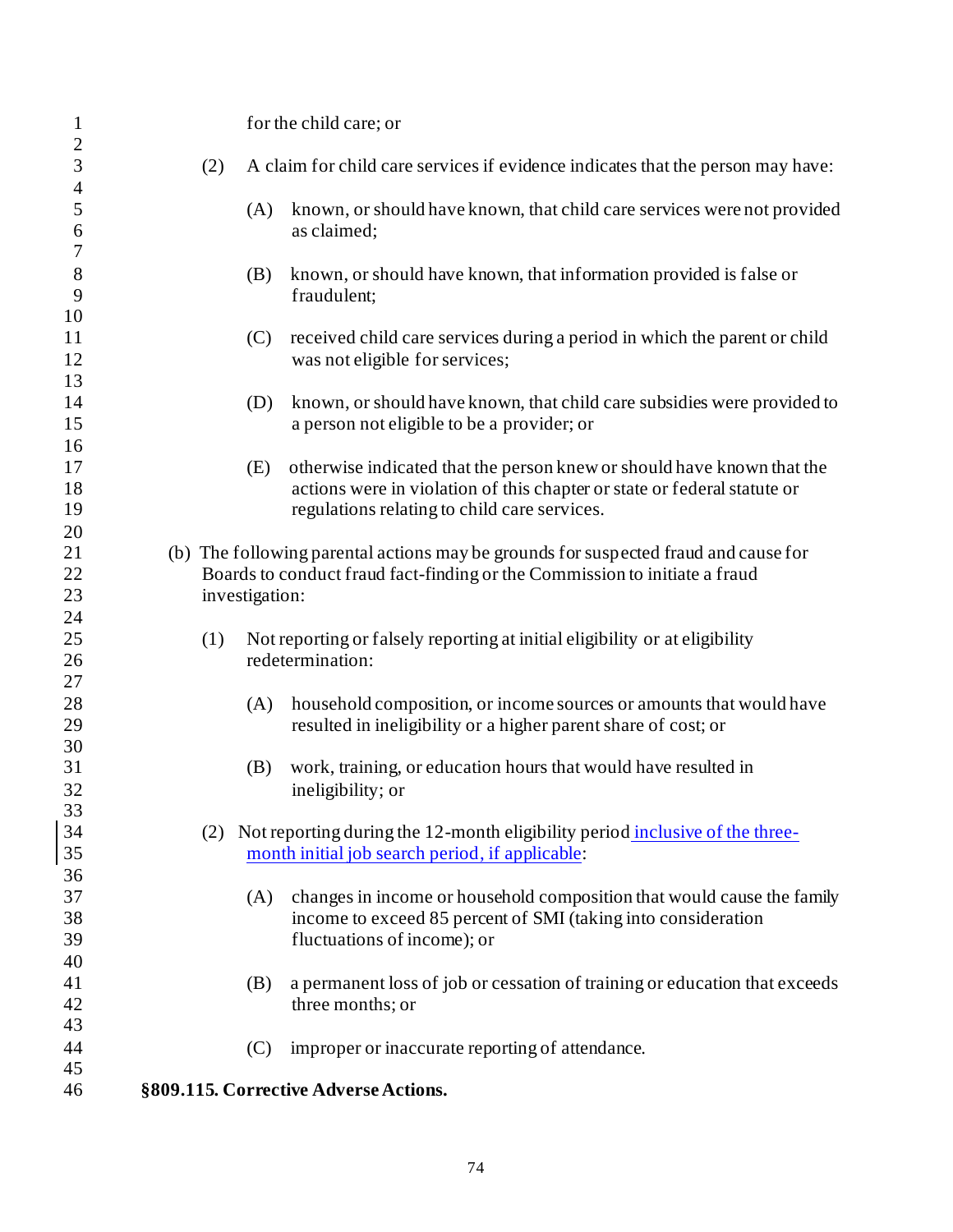| $\mathbf{1}$             |                                                                                          |
|--------------------------|------------------------------------------------------------------------------------------|
| $\overline{c}$           | (a) When determining appropriate corrective actions, the Board or Board's child care     |
| 3                        | contractor shall consider:                                                               |
| $\overline{\mathcal{A}}$ |                                                                                          |
| 5                        | (1)<br>the scope of the violation;                                                       |
| 6                        |                                                                                          |
| 7                        | the severity of the violation; and<br>(2)                                                |
| 8                        |                                                                                          |
| 9                        | (3)<br>the compliance history of the person or entity.                                   |
| 10                       |                                                                                          |
| 11                       | (b) Corrective actions for providers may include, but are not limited to, the following: |
| 12                       |                                                                                          |
| 13                       | Closing intake;<br>(1)                                                                   |
| 14                       |                                                                                          |
| 15                       | Moving children to another provider selected by the parent;<br>(2)                       |
| 16<br>17                 |                                                                                          |
| 18                       | Withholding provider payments or reimbursement of costs incurred; and<br>(3)             |
| 19                       | Recoupment of funds.<br>(4)                                                              |
| 20                       |                                                                                          |
| 21                       | (c) When a provider violates a provision of Subchapter E of this chapter, a written      |
| 22                       | Service Improvement Agreement may be negotiated between the provider and the             |
| 23                       | Board or the Board's child care contractor. At the least, the Service Improvement        |
| 24                       | Agreement shall include the following:                                                   |
| 25                       |                                                                                          |
| 26                       | (1)<br>The basis for the Service Improvement Agreement;                                  |
| 27                       |                                                                                          |
| 28                       | The steps required to reach compliance including, if applicable, technical<br>(2)        |
| 29                       | assistance;                                                                              |
| 30                       |                                                                                          |
| 31                       | The time limits for implementing the improvements; and<br>(3)                            |
| 32                       |                                                                                          |
| 33                       | (4)<br>The consequences of noncompliance with the Service Improvement                    |
| 34                       | Agreement.                                                                               |
| 35                       |                                                                                          |
| 36                       | (d) The Board shall develop policies and procedures to ensure that the Board or the      |
| 37                       | Board's child care contractor take corrective action consistent with subsections (a) -   |
| 38                       | (c) of this section against a provider when a provider performs the attendance           |
| 39                       | reporting function on behalf of a parent.                                                |
| 40                       |                                                                                          |
| 41                       | $(1)$ -possesses, or has on the premises, attendance cards without the parent being      |
| 42                       | present at the provider site;                                                            |
| 43                       |                                                                                          |
| 44                       | (2) accepts or uses an attendance card or PIN of a parent or secondary cardholder;       |
| 45                       | $\Theta$ f                                                                               |
| 46                       |                                                                                          |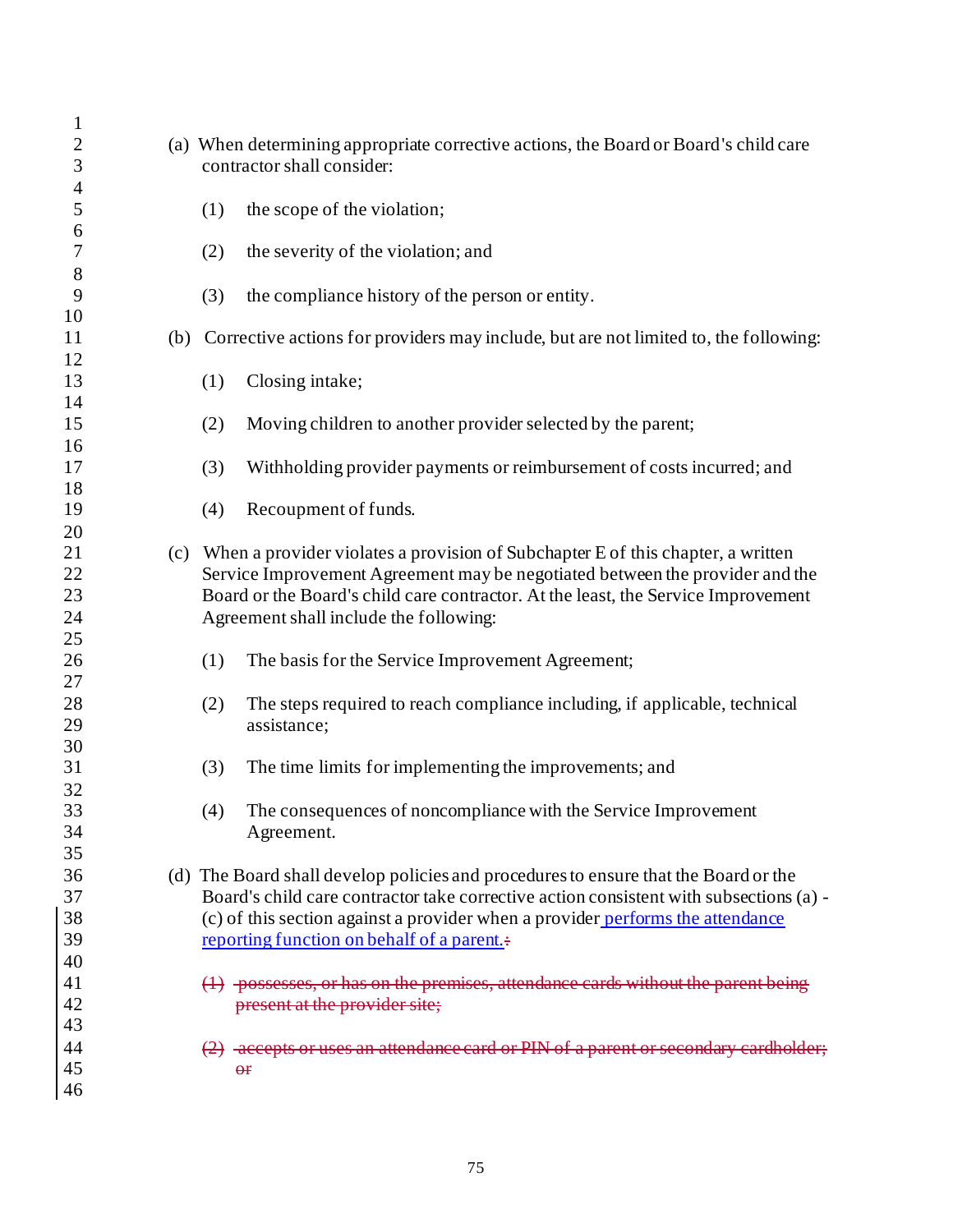| $\mathbf{1}$<br>$\overline{c}$ | (3) performs the attendance reporting function on behalf of a parent.                                                                                                         |
|--------------------------------|-------------------------------------------------------------------------------------------------------------------------------------------------------------------------------|
| 3<br>$\overline{\mathcal{A}}$  | (e) The Board shall develop policies and procedures to require the Board's child care<br>contractor to take corrective action consistent with subsections (a) $-$ (c) of this |
| 5                              | section against a parent when a parent violates the Commission rules and procedures                                                                                           |
| 6                              | related to attendance reporting. or parent's secondary cardholder gives his or her:                                                                                           |
| 7                              |                                                                                                                                                                               |
| 8                              | $(1)$ card to a provider; or                                                                                                                                                  |
| 9<br>10                        | $(2)$ PIN to a provider.                                                                                                                                                      |
| 11                             |                                                                                                                                                                               |
|                                | <b>12 SUBCHAPTER G. TEXAS RISING STAR PROGRAM</b>                                                                                                                             |
| 13                             |                                                                                                                                                                               |
| 14                             | §809.130. Short Title and Purpose.                                                                                                                                            |
| 15                             |                                                                                                                                                                               |
| 16                             | (a) The rules contained in this subchapter may be cited as the Texas Rising Star Program                                                                                      |
| 17                             | rules.                                                                                                                                                                        |
| 18                             |                                                                                                                                                                               |
| 19                             | (b) The purpose of the Texas Rising Star Program rules is to interpret and implement                                                                                          |
| 20                             | Texas Government Code, §2308.3155 §2308.3155 (b), which requires the                                                                                                          |
| 21                             | Commission to establish rules to administer the Texas Rising Star program,                                                                                                    |
| 22                             | including guidelines for rating a child care provider for Texas Rising Star                                                                                                   |
| 23                             | certification and designation of an Entry Level child care provider.                                                                                                          |
| 24                             |                                                                                                                                                                               |
| 25                             | (c) The Texas Rising Star Program rules identify the organizational structure and                                                                                             |
| 26                             | categories of, and the scoring factors that shall be included in, the Texas Rising Star                                                                                       |
| 27                             | guidelines.                                                                                                                                                                   |
| 28                             |                                                                                                                                                                               |
| 29                             | (d) The Texas Rising Star guidelines for rating a child care provider-shall:                                                                                                  |
| 30                             |                                                                                                                                                                               |
| 31                             | describe measures for the Texas Rising Star certification program that contain,<br>(1)                                                                                        |
| 32                             | at a minimum, measures for child care providers regarding:                                                                                                                    |
| 33                             |                                                                                                                                                                               |
| 34                             | (A) director and staff qualifications and training;                                                                                                                           |
| 35                             |                                                                                                                                                                               |
| 36                             | (B) teacher-child interactions;                                                                                                                                               |
| 37                             |                                                                                                                                                                               |
| 38                             | (C) program administration; and                                                                                                                                               |
| 39                             |                                                                                                                                                                               |
| 40                             | (D) indoor/outdoor environments;                                                                                                                                              |
| 41                             |                                                                                                                                                                               |
| 42                             | specify measures that:<br>(2)                                                                                                                                                 |
| 43                             |                                                                                                                                                                               |
| 44                             | (A) must be met in order for a provider to be certified at each star level; and                                                                                               |
| 45                             |                                                                                                                                                                               |
| 46                             | are observed and have points awarded through on-site assessments; and<br>(B)                                                                                                  |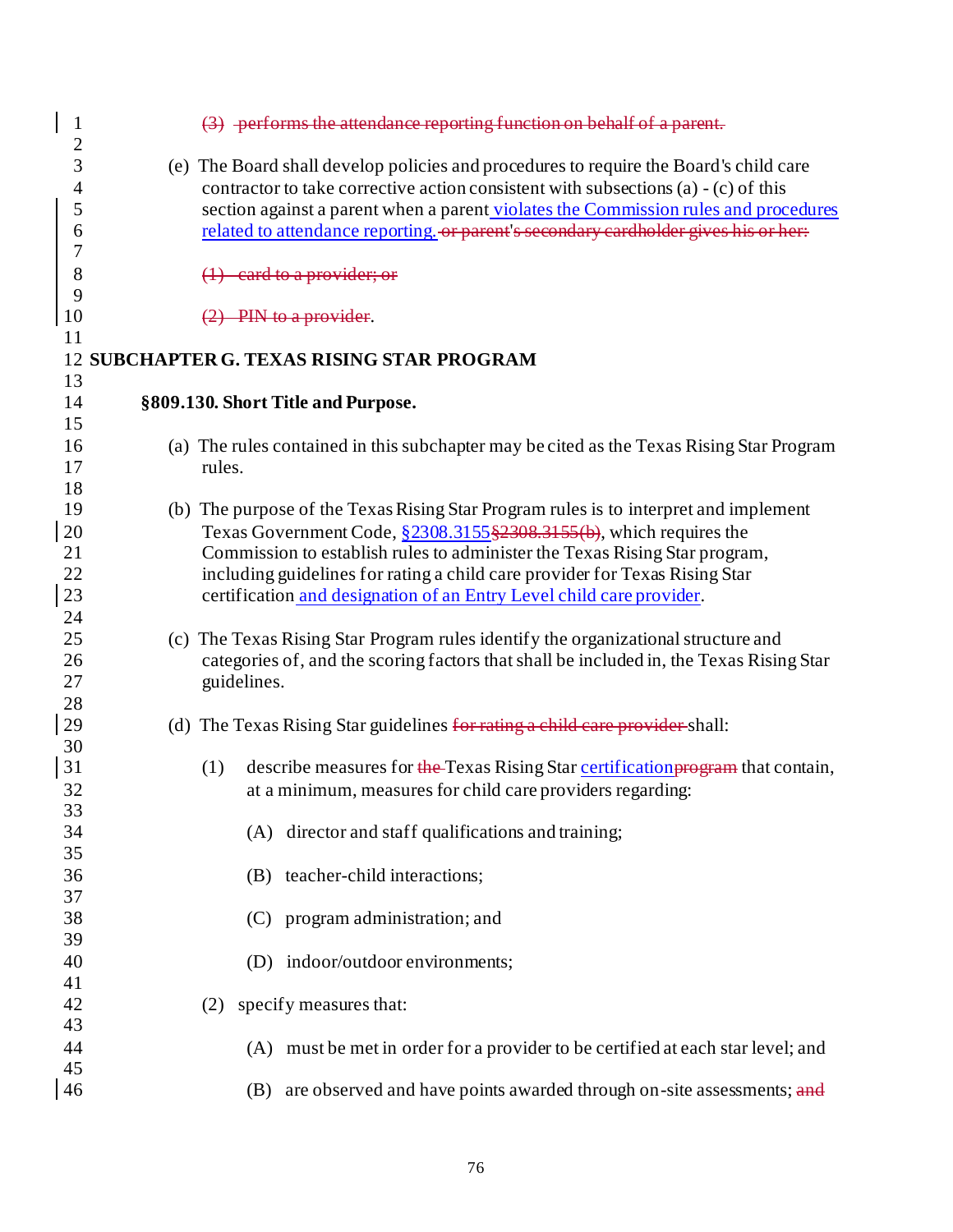| $\mathbf 1$<br>$\overline{c}$<br>3          | (3) | specify the scoring methodology and scoring thresholds for each certified star<br>level; and-                                                                                                                                                                         |
|---------------------------------------------|-----|-----------------------------------------------------------------------------------------------------------------------------------------------------------------------------------------------------------------------------------------------------------------------|
| $\overline{\mathcal{A}}$<br>5<br>6<br>7     | (4) | describe the high and medium-high CCR deficiencies points threshold pursuant<br>to §809.131 of this chapter and the process for designating providers at the<br><b>Entry Level.</b>                                                                                   |
| 8<br>9                                      |     | (e) The Texas Rising Star guidelines:                                                                                                                                                                                                                                 |
| 10<br>11<br><sup>12</sup><br>13<br>14<br>15 | (1) | shall be reviewed and updated by the Commission at a minimum of every four<br>years in conjunction with the rule review of this chapter Chapter 809,<br>conducted pursuant to Texas Government Code, §2001.039, and the Texas<br>Rising Star guidelines review shall: |
| 16                                          |     | (A)<br>consider input from stakeholders; and                                                                                                                                                                                                                          |
| 17<br>18<br>19                              |     | include at least one public hearing held prior to submitting the<br>(B)<br>stakeholder input to the Commission;                                                                                                                                                       |
| 20<br>21<br>22<br>23                        | (2) | shall be adopted by the Commission subject to the requirements of the Texas<br>Open Meetings Act; and                                                                                                                                                                 |
| 24<br>25                                    | (3) | may be reviewed and amended as determined necessary by the Commission in<br>accordance with the requirements of the Texas Open Meetings Act.                                                                                                                          |
| 26<br>27                                    |     | §809.131. Requirements Eligibility for the Texas Rising Star Program.                                                                                                                                                                                                 |
| 28<br>29<br>30<br>31                        |     | (a) A regulated child care provider is eligible to apply for certification under the Texas<br>Rising Star program if the provider has a current agreement to serve Commission-<br>subsidized children and:                                                            |
| 32<br>33                                    | (1) | has a permanent (nonexpiring) license or registration from CCRCCL;                                                                                                                                                                                                    |
| 34<br>35                                    | (2) | has at least 12 months of licensing history with CCRCCL, and is not on:                                                                                                                                                                                               |
| 36<br>37<br>38                              |     | corrective action with a Board pursuant to Subchapter F of this chapter;<br>(A)                                                                                                                                                                                       |
| 39<br>40<br>41<br>42                        |     | a "Notice of Freeze" with the Commission pursuant to Texas Labor<br>(B)<br>Code, Chapter 213 (Enforcement of the Texas Unemployment<br>Compensation Act) or Chapter 61 (Payment of Wages); or                                                                         |
| 43                                          |     | corrective or adverse action with CCRCCL; and<br>(C)                                                                                                                                                                                                                  |
| 44<br>45<br>46                              | (3) | meets the criteria for star-level certification in the Texas Rising Star guidelines<br>pursuant to §809.130(d) of this subchapterrequirements to be designated                                                                                                        |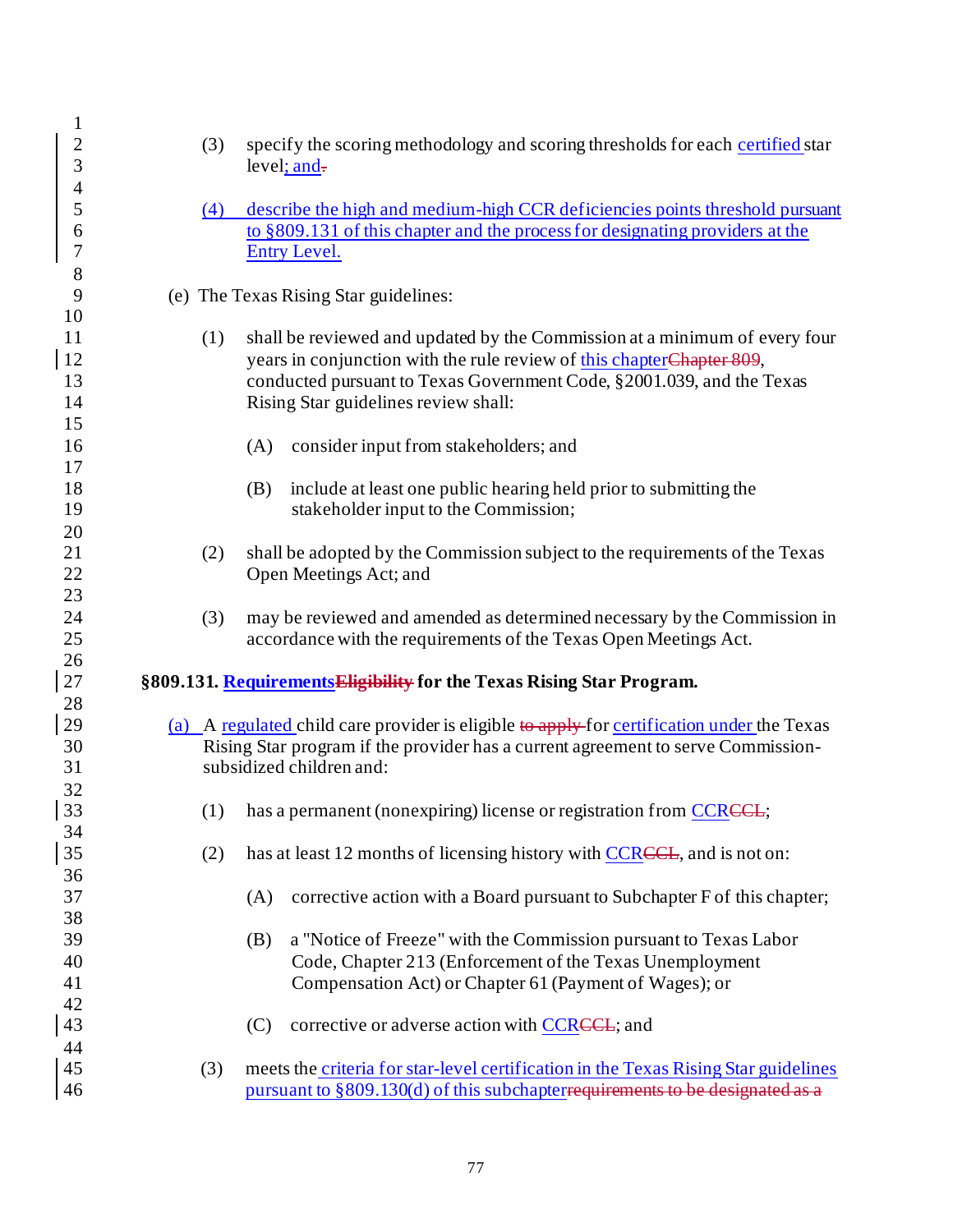| $\mathbf{1}$                                         | Pre Star provider as specified in §802.2(18) of this chapter.                                                                                                                                                                                                                                         |
|------------------------------------------------------|-------------------------------------------------------------------------------------------------------------------------------------------------------------------------------------------------------------------------------------------------------------------------------------------------------|
| $\overline{c}$<br>3<br>$\overline{\mathcal{A}}$<br>5 | (4) has at minimum, a center director accountand teaching staff registered in the<br>Texas Early Childhood Professional Development System Workforce Registry;<br>or                                                                                                                                  |
| 6<br>$\overline{7}$<br>8                             | (5) is regulated by and in good standing with the United States US Military.                                                                                                                                                                                                                          |
| 9<br>10<br>11                                        | (b) Regulated child care providers not meeting the Texas Rising Star certification<br>requirements described in this subchapter and established in the Texas Rising Star<br>guidelines shall be initially designated as Entry Level if the child care provider:                                       |
| 12<br>13<br>14                                       | is not on corrective or adverse action with CCR; and<br>(1)                                                                                                                                                                                                                                           |
| 15<br>16<br>17                                       | does not exceed the points threshold for high and medium-high CCR<br>(2)<br>deficiencies within the most recent 12-month period as established in the<br>guidelines.                                                                                                                                  |
| 18<br>19<br>20<br>21<br>22                           | (c) A provider initially meeting the requirements in subsection $(b)$ of this section is<br>eligible for mentoring services through the Texas Rising Star program during the time<br>periods described in subsections $(d) - (f)$ of this section.                                                    |
| 23<br>24<br>25                                       | (d) A provider shall be initially designated as Entry Level for no more than 24 months<br>unless approved for a waiver under subsection (f) of this section.                                                                                                                                          |
| 26<br>27<br>28<br>29                                 | (e) An Entry Level provider will be reviewed for Texas Rising Star certification after the<br>first 12 months of the 24-month period. If an Entry Level provider is not certified as<br>Texas Rising Star after the first 12 months, the provider may receive up to two six-<br>month extensions and: |
| 30<br>31<br>32<br>33                                 | shall continue to receive new family referrals during the first six-month<br>(1)<br>extension; and                                                                                                                                                                                                    |
| 34<br>35<br>36                                       | if a provider requires and receives a second six-month extension, shall not<br>(2)<br>receive new family referrals during the second six-month extension.                                                                                                                                             |
| 37<br>38                                             | The Agency may approve a waiver of the time limit under subsection (d) of this<br>(f)<br>section if the provider is:                                                                                                                                                                                  |
| 39<br>40<br>41<br>42                                 | located in a child care desert or serves an underserved population as<br>(1)<br>determined by the Agency;                                                                                                                                                                                             |
| 43<br>44                                             | unable to meet the certification requirements due to a federal or state declared<br>(2)<br>emergency/disaster; or                                                                                                                                                                                     |
| 45<br>46                                             | unable to meet the certification requirements due to conditions that the Agency<br>(3)                                                                                                                                                                                                                |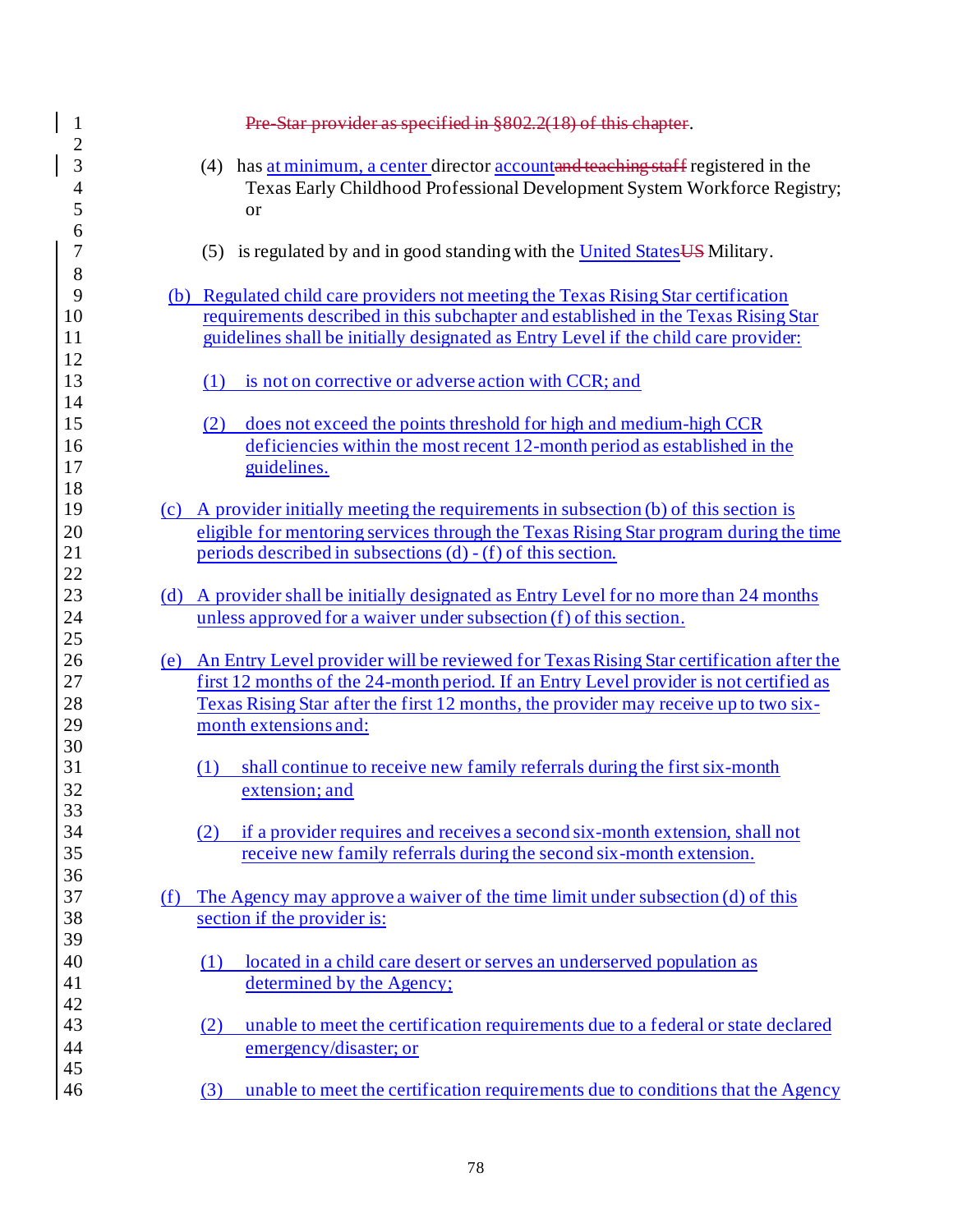| $\mathbf{1}$               | determines are outside the provider's control.                                                                                                                                                                                                                                                                                         |
|----------------------------|----------------------------------------------------------------------------------------------------------------------------------------------------------------------------------------------------------------------------------------------------------------------------------------------------------------------------------------|
| $\overline{c}$<br>3        | Waivers approved under subsection (f) of this section shall not exceed a total of 36<br>(g)                                                                                                                                                                                                                                            |
| $\overline{4}$             | months.                                                                                                                                                                                                                                                                                                                                |
| 5                          |                                                                                                                                                                                                                                                                                                                                        |
| 6<br>7                     | §809.132. ImpactsImpact of Certain Deficiencies on Texas Rising Star Certification.                                                                                                                                                                                                                                                    |
| $8\,$<br>9                 | (a) A Texas Rising Star-certified Texas Rising Star provider shall be placed on<br>suspension status lose Texas Rising Star certification if the provider:                                                                                                                                                                             |
| 10<br>11<br>12<br>13       | (1) is placed on corrective action with a Board pursuant to Subchapter F of this<br>chapter;                                                                                                                                                                                                                                           |
| 14<br>15<br>16<br>17<br>18 | (2) is under a "Notice of Freeze" with the Commission pursuant to Texas Labor<br>Code, Chapter 213 of the Texas Labor Code (Enforcement of the Texas<br>Unemployment Compensation Act) or Chapter 61-of the Texas Labor Code<br>(Payment of Wages);                                                                                    |
| 19<br>20                   | (3) is placed on corrective or adverse action by $\text{CCRE}$ ;                                                                                                                                                                                                                                                                       |
| 21<br>22<br>23             | (4) had 15 or more total high or medium-high weighted licensing deficiencies<br>during the most recent 12-month licensing history;                                                                                                                                                                                                     |
| 24<br>25<br>26             | (5) had more than four probationary impacts during its three-year certification<br>period;                                                                                                                                                                                                                                             |
| 27<br>28                   | (6) had a consecutive third probationary impact; $\theta$                                                                                                                                                                                                                                                                              |
| 29<br>30<br>31             | (7) is cited for specified CCRCCL minimum standards regarding weapons and<br>ammunition; or-                                                                                                                                                                                                                                           |
| 32<br>33<br>34             | is not meeting at least the Two-Star level due to non-compliance with Texas<br>(8)<br>Rising Star guidelines at the most recent assessment of certification.                                                                                                                                                                           |
| 35<br>36<br>37<br>38       | (b) Texas Rising Star-certified Texas Rising Star providers with any of the specified "star<br>level drop" licensing deficiencies listed in the Texas Rising Star guidelines during<br>the most recent 12-month CCRCCL licensing history shall be placed on a six-month<br>Texas Rising Star program-probationary period. Furthermore: |
| 39<br>40<br>41<br>42<br>43 | reduction of one star level for each deficiency cited, so a Four-Star4-star<br>(1)<br>certified provider is reduced to a Three-Star <sup>3</sup> star provider-, a Three-Star <sup>3</sup> star<br>provider is reduced to a Two-Star? star provider; or                                                                                |
| 44<br>45                   | a Two-Star <sub>2</sub> star provider is placed on suspension statusloses certification.<br>(2)                                                                                                                                                                                                                                        |
| 46                         | (c) Texas Rising Star certified providers with any of the specified "probationary"                                                                                                                                                                                                                                                     |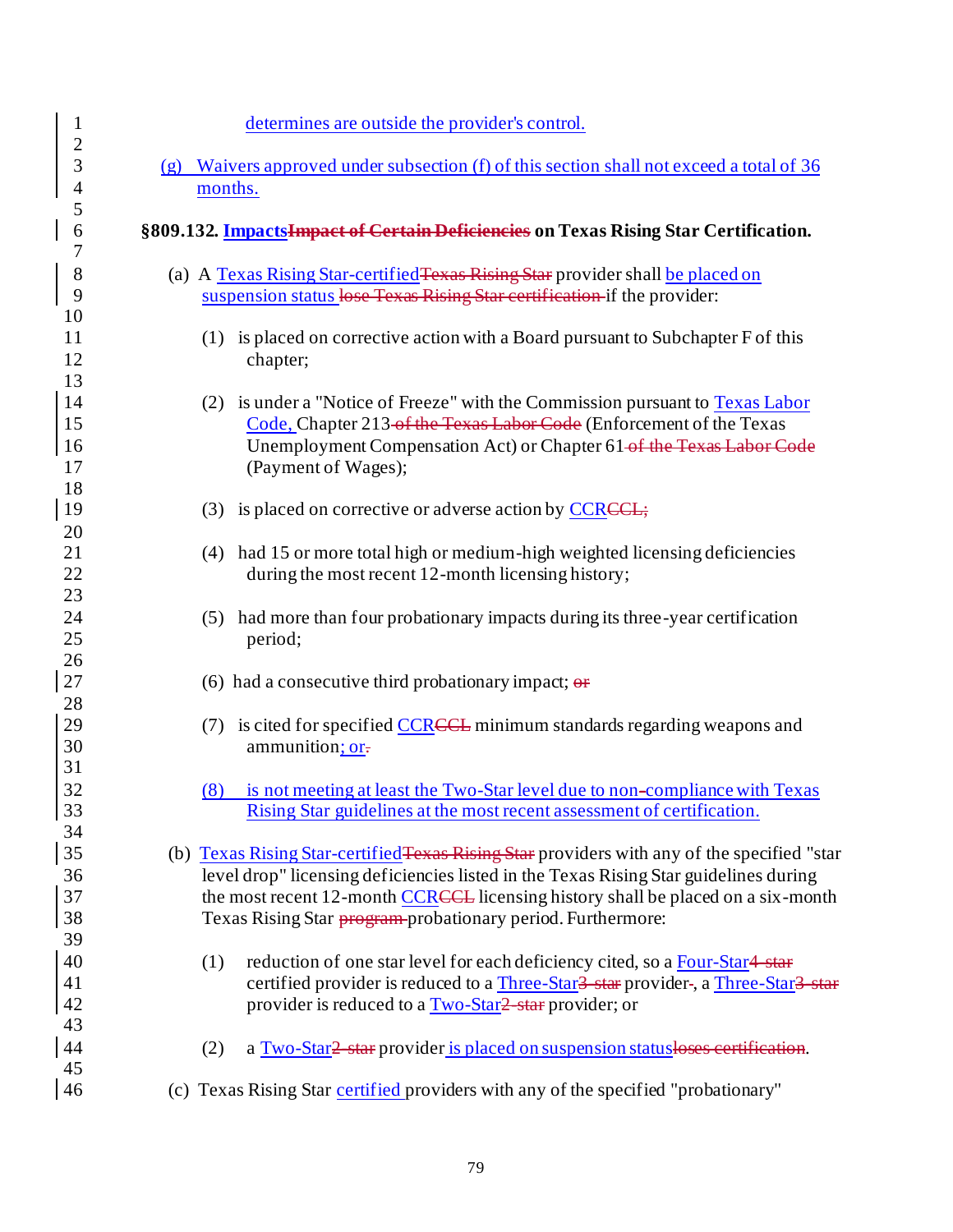| $\mathbf{1}$<br>$\overline{\mathbf{c}}$<br>3 |     | licensing deficiencies listed in the Texas Rising Star guidelines during the most<br>recent 12-month CCRCCL licensing history shall be placed on a six-month Texas<br>Rising Star probationary period. Furthermore:                                                                                                                                                                                 |
|----------------------------------------------|-----|-----------------------------------------------------------------------------------------------------------------------------------------------------------------------------------------------------------------------------------------------------------------------------------------------------------------------------------------------------------------------------------------------------|
| $\frac{4}{5}$<br>6<br>7<br>8<br>9<br>10      |     | (1)<br>Texas Rising Star providers on a six-month Texas Rising Star probationary<br>period that are cited by CCRCCL for any additional specified probationary<br>deficiencies within the probationary period shall be placed on a second,<br>consecutive probation and lose a star level, with a Two-Star2 star certified<br>provider being placed on suspension status losing certification;       |
| 11<br>12<br>13<br>14                         |     | if CCRCCL does not cite any additional specified probationary deficiencies<br>(2)<br>during the probationary period, the provider can be removed from probation<br>status; and                                                                                                                                                                                                                      |
| 15<br>16<br>17<br>18                         |     | if any additional specified probationary deficiencies are cited by CCRCCL<br>(3)<br>during the second probationary period, the Texas Rising Star provider shall be<br>placed on suspension status lose certification.                                                                                                                                                                               |
| <sup>19</sup><br>20<br>21<br>22<br>23        |     | (d) Texas Rising Star-certified Texas Rising Star providers with 10 to 14 total high or<br>medium-high weighted licensing deficiencies during the most recent 12-month<br><b>CCRECL</b> licensing history shall be placed on a six-month Texas Rising Star<br>program probationary period. Furthermore:                                                                                             |
| 24<br>25<br>26<br>27<br>28<br>29             |     | Texas Rising Star-certified Texas Rising Star providers on a six-month<br>(1)<br>probationary period that are cited by CCRCCL within the probationary period<br>for any additional high or medium-high weighted deficiencies shall be placed<br>on a second, consecutive probation and lose a star level, with a Two-Star? star<br>provider being placed on suspension status losing certification; |
| 30<br>31<br>32<br>33                         |     | if no additional high or medium-high weighted deficiencies are cited by<br>(2)<br><b>CCRECL</b> during the probationary period, the provider can be removed from<br>probation status; and                                                                                                                                                                                                           |
| 34<br>35<br>36<br>37<br>38                   |     | if any new high or medium-high weighted deficiencies--not to exceed 14 total<br>(3)<br>deficiencies--are cited by CCRCCL during the second six-month probationary<br>period, a provider shall be placed on suspension statuslose Texas Rising Star<br>eertification.                                                                                                                                |
| 39<br>40<br>41<br>42<br>43                   |     | (e) Certified providers not on suspension statusProviders losing a star level due to<br>licensing deficiencies shall be reinstated at the former star level if no citations<br>described in subsections $(b) - (d)$ of this section occur within the six-month reduction<br>time frame.                                                                                                             |
| 44<br>45<br>46                               | (f) | Certified providers in suspension statusProviders losing Texas Rising Star<br>eertification shall be eligible to request a reassessment reapply for certification after<br>six months following the suspension dateloss of the certification, as long as no                                                                                                                                         |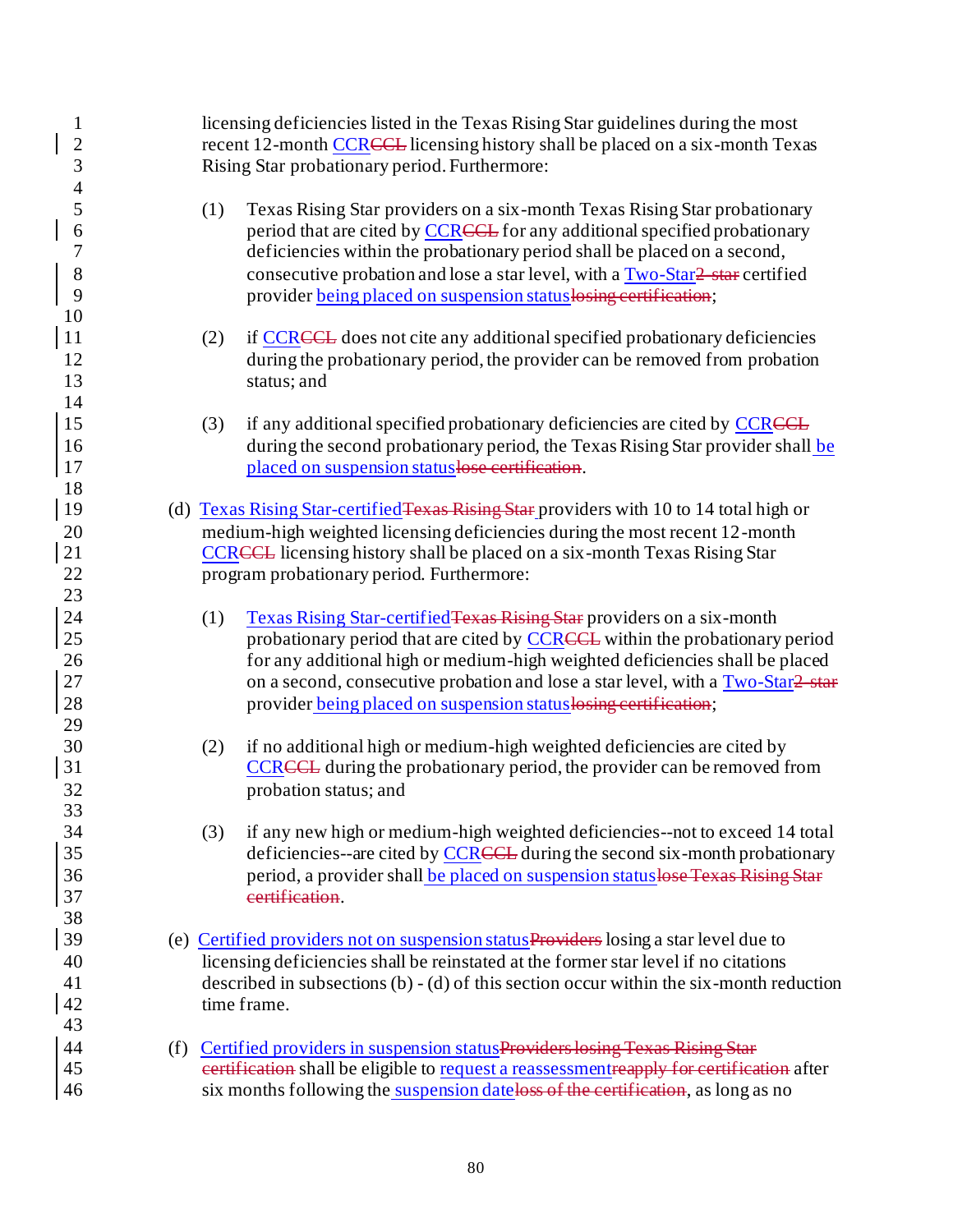| $\mathbf{1}$<br>$\overline{c}$<br>3 |     | deficiencies described in subsections $(b) - (d)$ of this section are cited during the<br>previous six months disqualification period.                                                                                                                                                                                                  |
|-------------------------------------|-----|-----------------------------------------------------------------------------------------------------------------------------------------------------------------------------------------------------------------------------------------------------------------------------------------------------------------------------------------|
| $\overline{4}$<br>5<br>6<br>7       |     | (g) Certified providers in suspension status shall achieve at least a Two-Star certification<br>no later than 12 months following the suspension. Failure to achieve at least a Two-<br>Star certification within the 12-month period will result in the provider's ineligibility<br>to provide child care services under this chapter. |
| 8<br>9                              |     | (h) Certified providers on suspension status:                                                                                                                                                                                                                                                                                           |
| 10<br>11<br>12<br>13<br>14          |     | shall be eligible to provide child care services under this chapter as long as the<br>(1)<br>provider meets at least the Entry Level criteria described in §809.131(b) of this<br>chapter;                                                                                                                                              |
| 15<br>16<br>17                      |     | shall not be eligible for the enhanced reimbursement rate and shall be<br>(2)<br>reimbursed at the Board's Entry Level reimbursement rate; and                                                                                                                                                                                          |
| 18<br>19<br>20<br>21                |     | the provider shall not be able to receive referrals from a new family during the<br>(3)<br>last six months of the 12-month period, unless the provider is located in a child<br>care desert or serves an underserved population, and is approved by the<br>Agency to accept new family referrals.                                       |
| 22<br>23                            | (i) | Certified providers in suspension status that fail to achieve at least a Two-Star                                                                                                                                                                                                                                                       |
| 24                                  |     | certification by the end the 12-month suspension period:                                                                                                                                                                                                                                                                                |
| 25<br>26<br>27                      |     | are not eligible to provide child care services under this chapter;<br>(1)                                                                                                                                                                                                                                                              |
| 28<br>29                            |     | are not eligible for the Entry Level designation time frame described in<br>(2)<br>$§809.131(e)$ of this chapter;                                                                                                                                                                                                                       |
| 30<br>31<br>32                      |     | are not eligible for the extension waiver described in §809.131(f) of this<br>(3)<br>chapter; and                                                                                                                                                                                                                                       |
| 33<br>34<br>35<br>36                |     | must subsequently meet at least a Two-Star certification eligibility and<br>(4)<br>screening requirements to provide child care services under this subchapter.                                                                                                                                                                         |
| 37<br>38<br>39                      |     | §809.133. Application and Assessments for the Texas Rising Star CertificationProgram.                                                                                                                                                                                                                                                   |
| 40<br>41                            |     | (a) Texas Rising Star certification applicants must complete:                                                                                                                                                                                                                                                                           |
| 42<br>43                            |     | an orientation on the Texas Rising Star guidelines, including an overview of<br>(1)<br>the:                                                                                                                                                                                                                                             |
| 44<br>45<br>46                      |     | Texas Rising Star program application process;<br>(A)                                                                                                                                                                                                                                                                                   |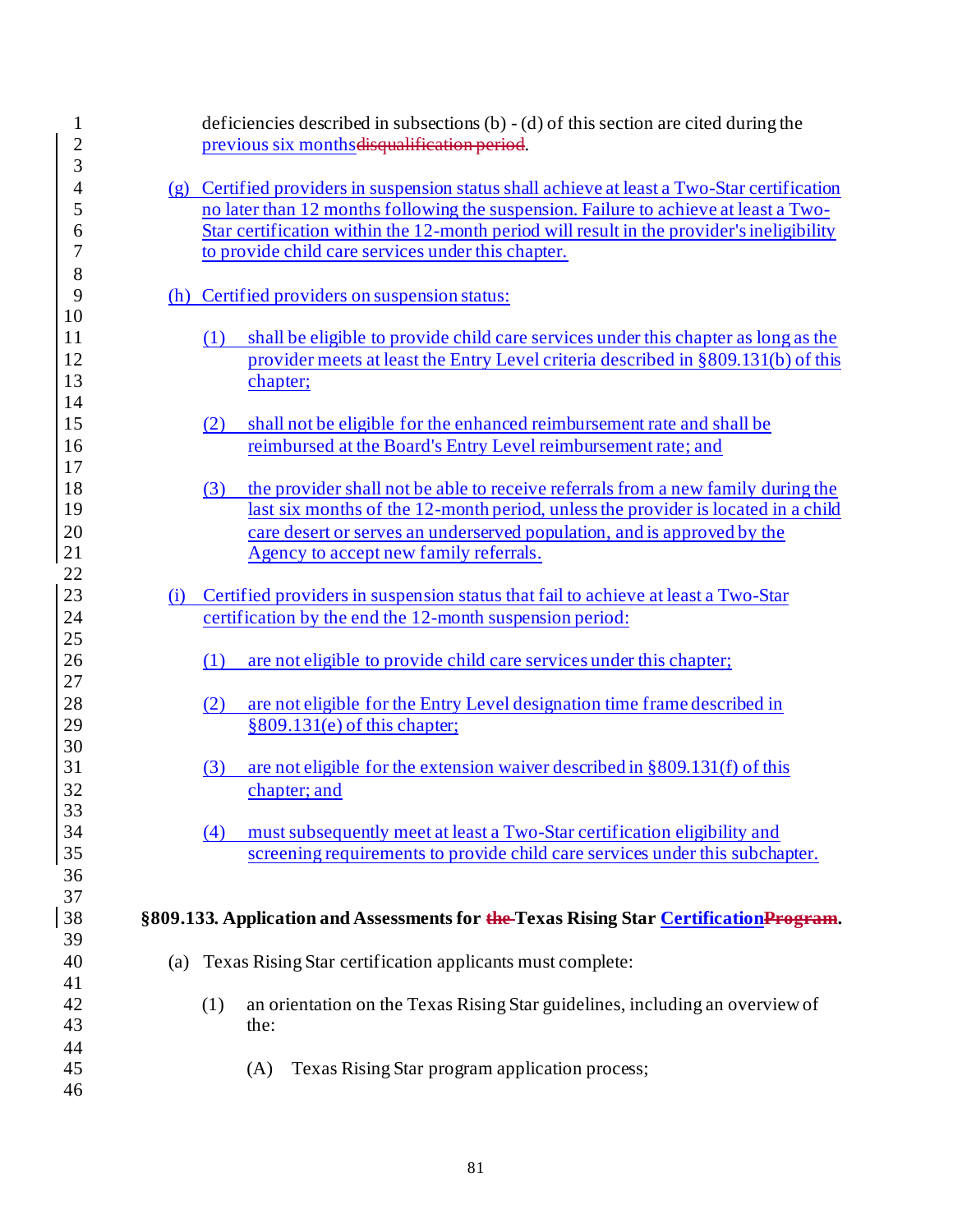| $\mathbf{1}$        | Texas Rising Star program measures; and<br>(B)                                                                                              |
|---------------------|---------------------------------------------------------------------------------------------------------------------------------------------|
| $\overline{c}$      |                                                                                                                                             |
| 3<br>$\overline{4}$ | (C)<br>Texas Rising Star program assessment process;                                                                                        |
| 5                   | (2)<br>the creation of a continuous quality improvement plan; and                                                                           |
| 6<br>$\overline{7}$ | a Texas Rising Star program self-assessment tool.<br>(3)                                                                                    |
| 8<br>$\overline{9}$ |                                                                                                                                             |
| 10                  | (b) The Agency's designated Texas Rising Star assessment entity Boards shall ensure<br>that:                                                |
| 11                  |                                                                                                                                             |
| 12<br>13            | written acknowledgment of receipt of the application and self-assessment is<br>(1)                                                          |
| 14                  | sent to the provider;                                                                                                                       |
| 15<br>16            | (2)<br>within 20 days of receipt of the application, the provider is sent an estimated<br>time frame for scheduling the initial assessment; |
| 17                  |                                                                                                                                             |
| 18                  | an assessment is conducted for any provider that meets the eligibility<br>(3)                                                               |
| 19                  | requirements in §809.131 of this subchapter and requests certification underto                                                              |
| 20                  | participate in the Texas Rising Star program; and                                                                                           |
| 21<br>22            | Texas Rising Star certification is granted for any provider that is assessed and                                                            |
| 23                  | (4)<br>verified as meeting the Texas Rising Star provider certification criteria set                                                        |
| 24                  | forth in the Texas Rising Star guidelines.                                                                                                  |
| 25                  |                                                                                                                                             |
| 26                  | (c) The Agency's designated Texas Rising Star assessment entity Boards shall ensure that                                                    |
| 27                  | Texas Rising Star certification assessments are conducted as follows:                                                                       |
| 28                  |                                                                                                                                             |
| 29                  | On-site assessment of 100 percent of the provider classrooms at the initial<br>(1)                                                          |
| 30                  | assessment for Texas Rising Star certification and at each scheduled                                                                        |
| 31                  | recertification; and                                                                                                                        |
| 32                  |                                                                                                                                             |
| 33<br>34            | (2) Recertification of all certified Texas Rising Star providers every three years.                                                         |
| 35                  | (d) The Agency's designated Texas Rising Star assessment entity Boards shall ensure that                                                    |
| 36                  | certified Texas Rising Star providers are monitored on an annual basis and the                                                              |
| 37                  | monitoring includes:                                                                                                                        |
| 38                  |                                                                                                                                             |
| 39                  | at least one unannounced on-site visit; and<br>(1)                                                                                          |
| 40                  |                                                                                                                                             |
| 41                  | (2)<br>a review of the provider's licensing compliance as described in §809.132 of                                                          |
| 42                  | this chaptersubchapter.                                                                                                                     |
| 43                  |                                                                                                                                             |
| 44                  | (e) The Agency's designated Texas Rising Star assessment entity <b>Boards</b> shall ensure                                                  |
| 45                  | compliance with the process and procedures in the Texas Rising Star guidelines for                                                          |
| 46                  | conducting assessments of nationally accredited child care facilities and child care                                                        |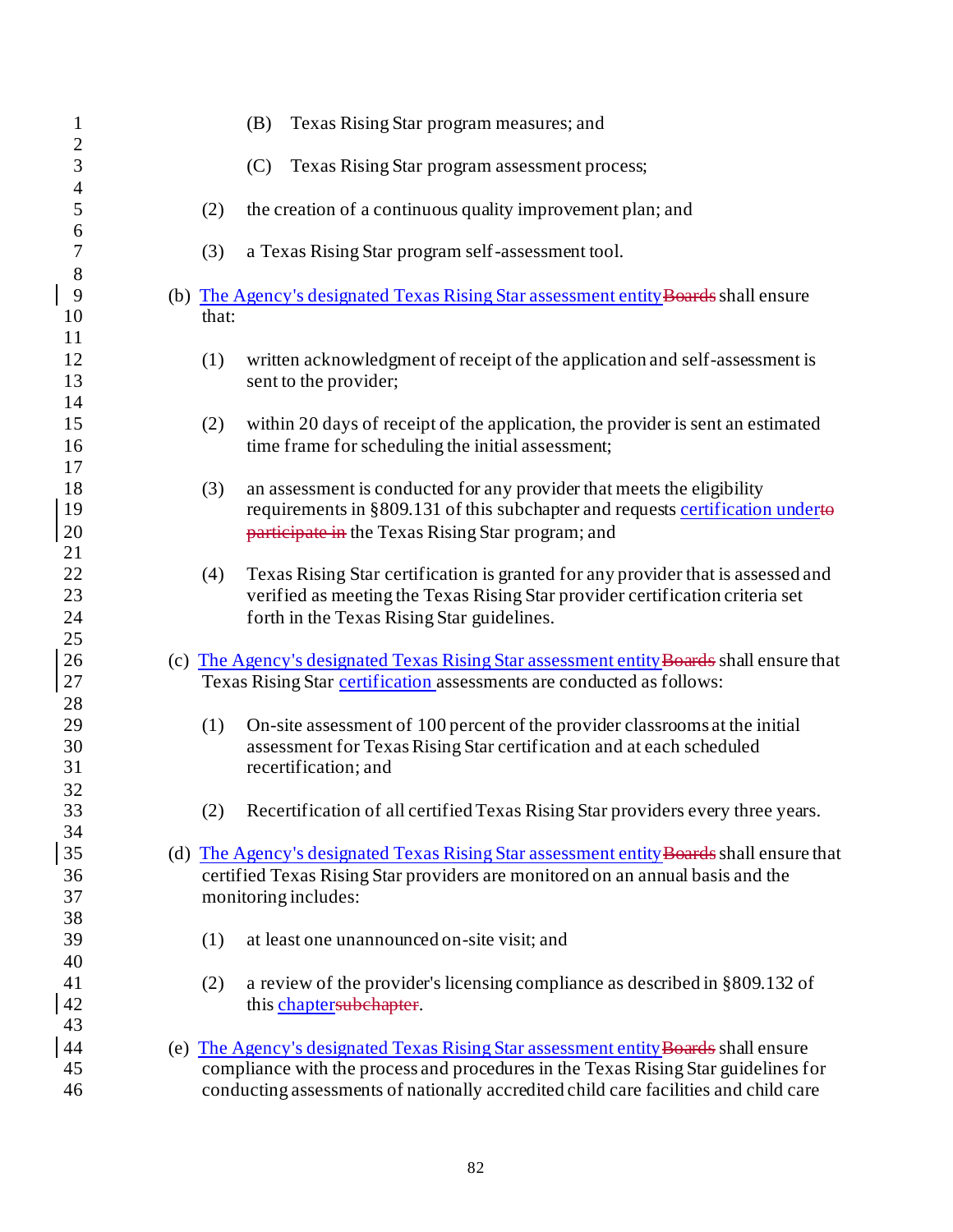| $\mathbf{1}$<br>$\overline{2}$                               | facilities regulated by the United States US Military.                                                                                                                                                                                                                                                                                                                                                                                      |
|--------------------------------------------------------------|---------------------------------------------------------------------------------------------------------------------------------------------------------------------------------------------------------------------------------------------------------------------------------------------------------------------------------------------------------------------------------------------------------------------------------------------|
| $\overline{3}$<br>$\overline{4}$<br>5<br>6<br>$\overline{7}$ | (f) The Agency's designated Texas Rising Star assessment entity Boards shall ensure<br>compliance with the process and procedures in the Texas Rising Star guidelines for<br>conducting assessments of certified Texas Rising Star providers that have a change<br>of ownership, move, or expand locations.                                                                                                                                 |
| 8<br>9<br>10<br>11                                           | (g) Boards shall ensure compliance with the process and procedures in the Texas Rising<br>Star guidelines for implementing and supporting a continuous quality improvement<br>framework.                                                                                                                                                                                                                                                    |
| 12                                                           | §809.134. Minimum Qualifications for Texas Rising Star Staff.                                                                                                                                                                                                                                                                                                                                                                               |
| 13<br>14<br>15<br>16<br>17                                   | (a) Boards and the Agency's designated Texas Rising Star assessment entity shall ensure<br>that Texas Rising Star staff:<br>meets the background check requirement consistent with Chapter 745 of this<br>(1)                                                                                                                                                                                                                               |
| 18<br>19<br>20<br>21<br>22                                   | title; and<br>completes the Texas Rising Star standards training, as described in the Texas<br>(2)<br>Rising Star guidelines.                                                                                                                                                                                                                                                                                                               |
| 23<br>24<br>25                                               | $(b)(a)$ Boards shall ensure that Texas Rising Star mentor staff meets meet the minimum<br>requirements in subsections $(c) - (f)(b) - (g)$ of this section.                                                                                                                                                                                                                                                                                |
| 26<br>27<br>28                                               | $(c)(b)$ Texas Rising Star mentor staff shall meet the minimum education requirements as<br>follows:                                                                                                                                                                                                                                                                                                                                        |
| 29<br>30<br>31<br>32                                         | Bachelor's degree from an accredited four-year college or university in early<br>(1)<br>childhood education, child development, special education, child psychology,<br>educational psychology, elementary education, or family consumer science:                                                                                                                                                                                           |
| 33<br>34<br>35<br>36<br>37                                   | (2)<br>Bachelor's degree from an accredited four-year college or university with at<br>least 18 credit hours in early childhood education, child development, special<br>education, child psychology, educational psychology, elementary education, or<br>family consumer science with at least 12 credit hours in child development; or                                                                                                    |
| 38<br>39<br>40<br>41<br>42<br>43<br>44                       | Associate's degree in early childhood education, child development, special<br>(3)<br>education, child psychology, educational psychology, elementary education, or<br>family consumer science, and with two years of suitable experience as a<br>director in an early childhood education as determined by the Board program,<br>with preference given to experience with a provider that is accredited or Texas<br>Rising Star certified. |
| 45<br>46                                                     | (d)(e) The Commission may grant a waiver of no more than two years to obtain the<br>minimum education requirements in subsection $(c)(b)$ of this section if a Board can                                                                                                                                                                                                                                                                    |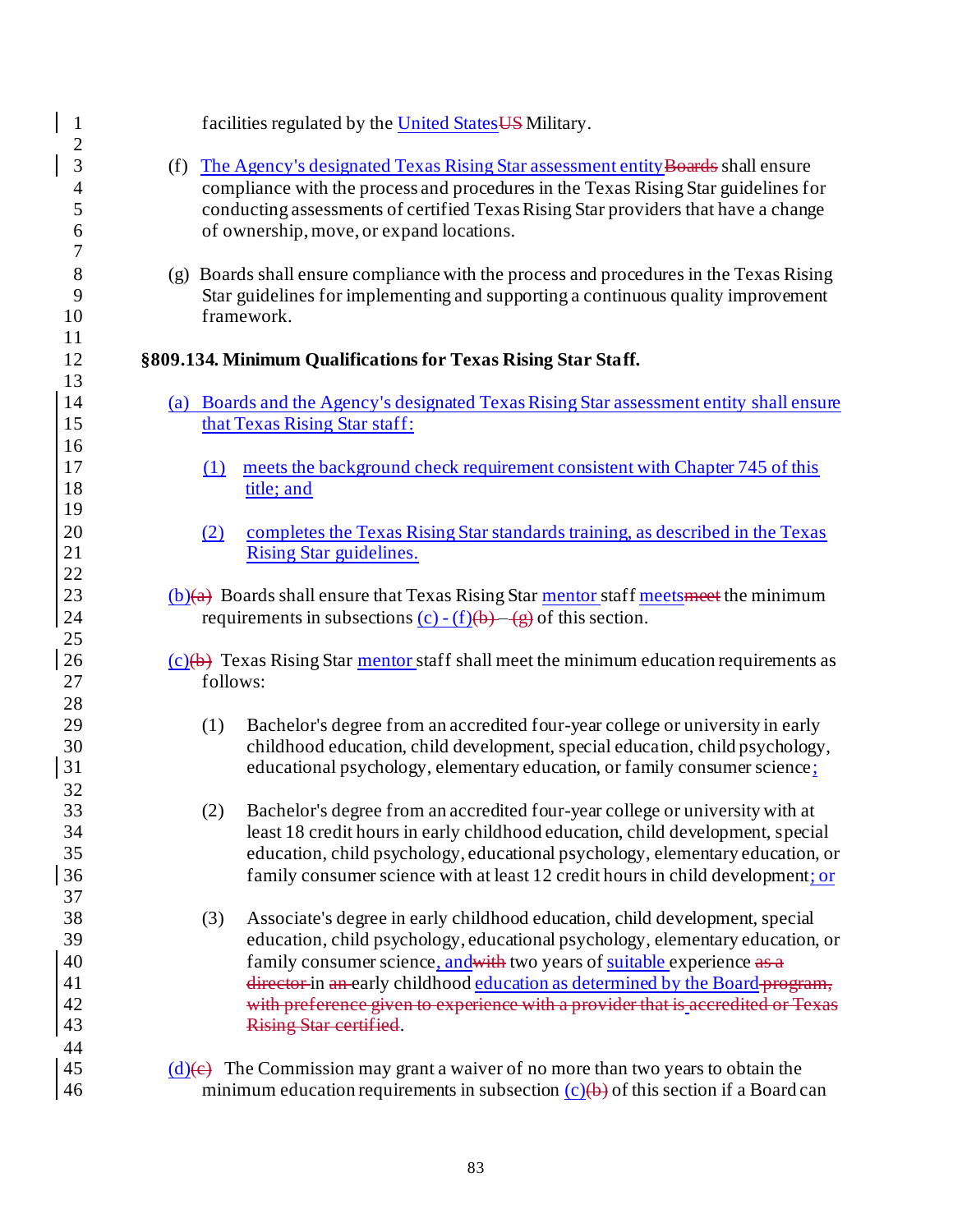| $\overline{c}$ | demonstrate that no applicants in its workforce area meet the minimum education<br>requirements.                |
|----------------|-----------------------------------------------------------------------------------------------------------------|
| 3              |                                                                                                                 |
| 4              | $(e)(d)$ Texas Rising Star mentor staff shall meet the minimum work experience                                  |
| 5              | requirements of one year of full-time early childhood classroom experience in a child                           |
| 6              | care, EHS, HS, or pre-K through third-grade school program.                                                     |
| 7              |                                                                                                                 |
| 8              | (f) All mentors must attain mentor microcredentialling, as described in the Texas Rising                        |
| 9              | <b>Star Guidelines.</b>                                                                                         |
| 10             |                                                                                                                 |
| 11             | (e) Texas Rising Star staff shall meet the background check requirement consistent with                         |
| 12             | Chapter 745 of this title.                                                                                      |
| 13             |                                                                                                                 |
| 14             | (f) Texas Rising Star staff shall demonstrate:                                                                  |
| 15             |                                                                                                                 |
| 16             | (1) knowledge of best practices in early childhood education; and                                               |
| 17             |                                                                                                                 |
| 18             | (2) understanding of early childhood evaluations, observations, and assessment                                  |
| 19             | tools for both teachers and children.                                                                           |
| 20             |                                                                                                                 |
| 21             | (g) Agency's designated Texas Rising Star assessment entity shall ensure that Texas                             |
| 22             | Rising Star staff shall attain and maintain the Texas Rising Star Assessor                                      |
| 23             | Certification, as described in the Texas Rising Star Guidelines meet the following                              |
| 24             | training and certification criteria:                                                                            |
| 25             |                                                                                                                 |
| 26             | All staff must complete the Texas Rising Star standards training, as described<br>$\leftrightarrow$             |
| 27             | in the Texas Rising Star guidelines.                                                                            |
| 28             |                                                                                                                 |
| 29             | All assessors must attain and maintain the Texas Rising Star Assessor<br>$\leftrightarrow$                      |
| 30             | Certification, as described in the Texas Rising Star guidelines.                                                |
| 31             |                                                                                                                 |
| 32             | All mentors must attain mentor micro-credentialing, as described in the Texas<br>$\boldsymbol{\leftrightarrow}$ |
| 33             | Rising Star guidelines.                                                                                         |
| 34             |                                                                                                                 |
| 35             | §809.135. Texas Rising Star TRS Process for Reconsideration.                                                    |
| 36             |                                                                                                                 |
| 37             | The Agency's designated Texas Rising Star assessment entity Boards shall ensure a                               |
| 38             | process for reconsideration of facility assessment at the Board level for Texas Rising Star                     |
| 39             | certification the TRS program. Texas Rising Star assessments are The TRS program is not                         |
| 40             | subject to Chapter 823 of this title (relating to, the Integrated Complaints, Hearings, and                     |
| 41             | Appeals)-rules.                                                                                                 |
| 42             |                                                                                                                 |
| 43             | §809.136. Roles and Responsibilities of Texas Rising Star Staff.                                                |
| 44             |                                                                                                                 |
| 45             | Boards and the Agency's designated Texas Rising Star assessment entity shall ensure that                        |
| 46             | Texas Rising Star staff members comply with their assigned responsibilities, as                                 |